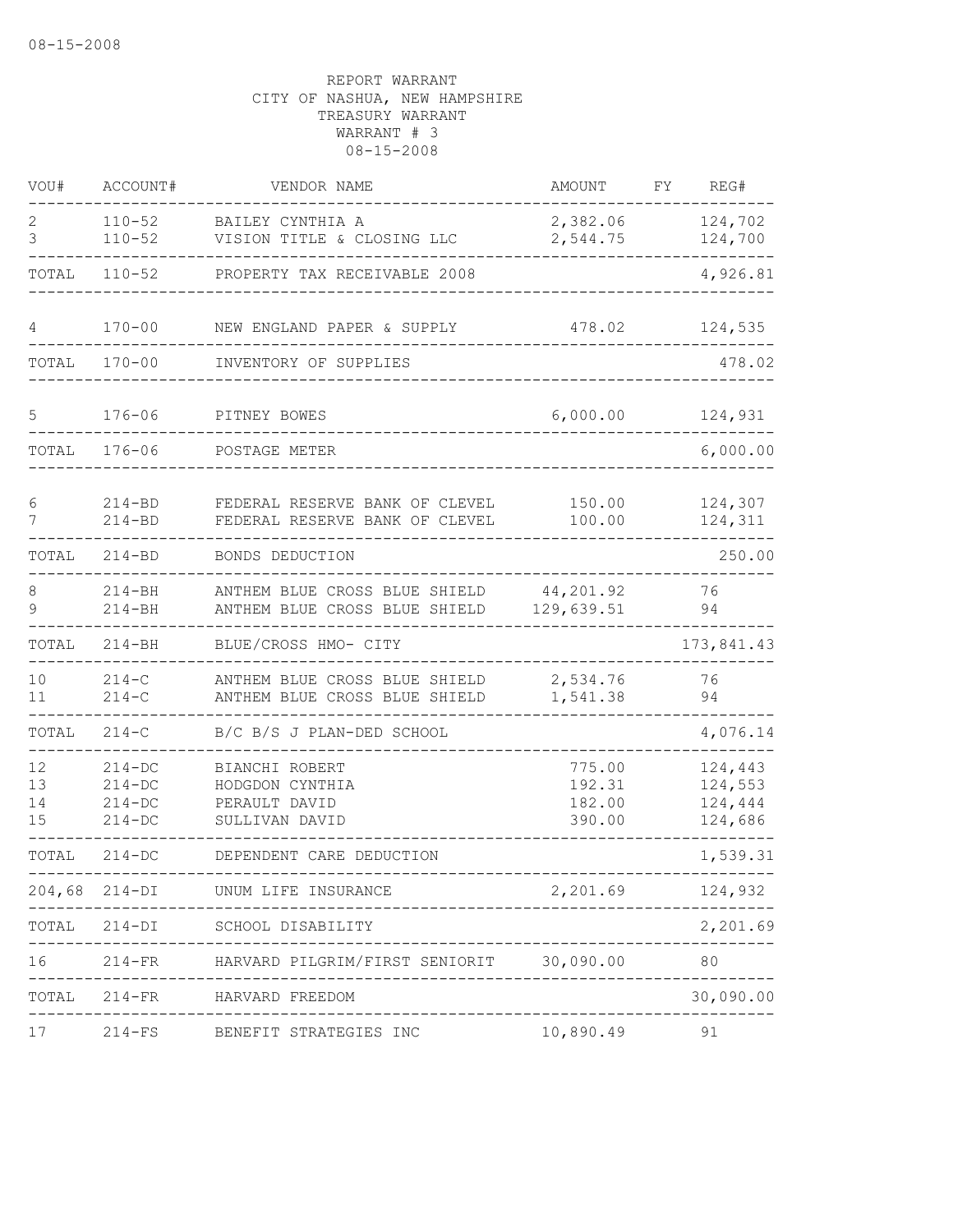| VOU#                       | ACCOUNT#                                                           | VENDOR NAME                                                                            | AMOUNT                                                          | REG#<br>FΥ                 |
|----------------------------|--------------------------------------------------------------------|----------------------------------------------------------------------------------------|-----------------------------------------------------------------|----------------------------|
| TOTAL                      | $214-FS$                                                           | FLEXIBLE SPENDING ACCOUNT -                                                            |                                                                 | 10,890.49                  |
| 18                         | $214 - H$                                                          | NORTHEAST DELTA                                                                        | 773.01                                                          | 78                         |
| TOTAL                      | $214 - H$                                                          | N.E.DELTA-SCHOOL                                                                       |                                                                 | 773.01                     |
| 19<br>20                   | $214 - HC$<br>$214 - HC$                                           | HARVARD PILGRIM HEALTH CARE<br>HARVARD PILGRIM HEALTH CARE                             | 16, 164.69<br>27,528.00                                         | 75<br>93                   |
| TOTAL                      | 214-нс                                                             | HARVARD COM HP                                                                         |                                                                 | 43,692.69                  |
| 21<br>22                   | $214 - HJ$<br>$214 - HJ$                                           | ANTHEM BLUE CROSS BLUE SHIELD<br>ANTHEM BLUE CROSS BLUE SHIELD                         | 59,460.39<br>46,165.90                                          | 76<br>94                   |
| TOTAL                      | $214 - HJ$                                                         | BC/BS J PLAN DED-CITY                                                                  |                                                                 | 105,626.29                 |
| 23                         | $214 - K$                                                          | PROTECTIVE LIFE INSURANCE COMP                                                         | 126.29                                                          | 89                         |
| TOTAL                      | $214 - K$                                                          | KEMPER TERM LIFE INSURANCE                                                             |                                                                 | 126.29                     |
| 24                         | $214 - L$                                                          | ITT HARTFORD                                                                           | 78.66                                                           | 92                         |
| TOTAL                      | $214 - L$                                                          | TERM LIFE DEDUCTION                                                                    |                                                                 | 78.66                      |
| 25<br>26                   | $214 - P$<br>$214 - P$                                             | NORTHEAST DELTA<br>NORTHEAST DELTA                                                     | 2,236.01<br>18,049.24                                           | 78<br>88                   |
| TOTAL                      | $214 - P$                                                          | NORTHEAST DELTA DEDUCTION                                                              |                                                                 | 20,285.25                  |
| 27                         | $214 - PQ$                                                         | ANTHEM BLUE CROSS BLUE SHIELD                                                          | 28,107.97                                                       | 76                         |
| TOTAL                      | $214 - PQ$                                                         | BC/BS POINT OF SERV- CITY                                                              |                                                                 | 28,107.97                  |
| 28                         | $214 - TD$                                                         | NORTHEAST DELTA                                                                        | 20,956.87                                                       | 88                         |
| TOTAL                      | $214 - TD$                                                         | TEACHER DENTAL                                                                         |                                                                 | 20,956.87                  |
| 29                         | $214 - W$                                                          | BOSTON MUTUAL LIFE INSURANCE                                                           | 16,841.25                                                       | 90                         |
| TOTAL                      | $214 - W$                                                          | WHOLE LIFE DEDUCTION                                                                   |                                                                 | 16,841.25                  |
| 30<br>31<br>32<br>33<br>34 | $255 - 00$<br>$255 - 00$<br>$255 - 00$<br>$255 - 00$<br>$255 - 00$ | STATE OF NH-MV<br>STATE OF NH-MV<br>STATE OF NH-MV<br>STATE OF NH-MV<br>STATE OF NH-MV | 16,738.30<br>16,323.95<br>20, 215.75<br>13, 322.35<br>16,731.70 | 70<br>72<br>74<br>77<br>81 |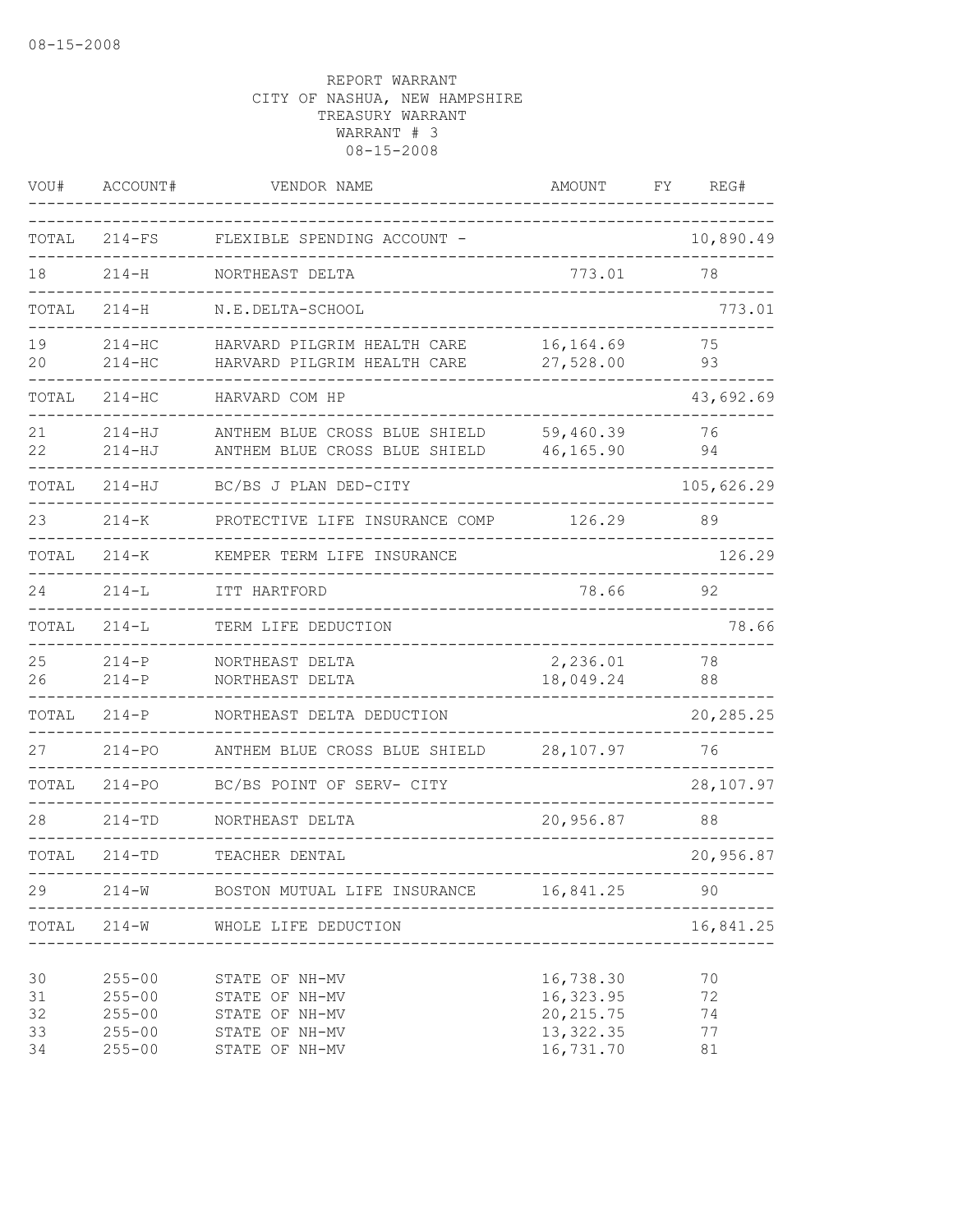|          | VOU# ACCOUNT# | VENDOR NAME                                       |                        | AMOUNT FY REG#<br>____________ |
|----------|---------------|---------------------------------------------------|------------------------|--------------------------------|
| 35<br>36 | $255 - 00$    | 255-00 STATE OF NH-MV<br>STATE OF NH-MV           | 15,229.90<br>12,013.35 | 84<br>85                       |
| 37       | $255 - 00$    | STATE OF NH-MV                                    | 11, 119. 75 86         |                                |
| 38       |               | 255-00 STATE OF NH-MV                             | 11, 123.60 87          |                                |
| 39       |               | 255-00 STATE OF NH-MV                             | 11,828.10 95           |                                |
|          |               | TOTAL 255-00 STATE MVR                            |                        | 144,646.75                     |
| 40<br>41 |               | 257-00 BOWMAN JAMES F JR<br>257-00 GELTZ HOWARD E | 85.70                  | 97.70 124,740<br>124,743       |
| 42       |               | 257-00 LAFRANCE CHRIS                             | 5.30                   | 124,742                        |
| 43       |               | 257-00 UNIFIRST CORP                              |                        | 34.00 124,741                  |
|          |               | TOTAL 257-00 MV REFUND PENDING                    |                        | 222.70                         |
|          |               | 44 258-00 HILDRETH MICHAEL D                      |                        | 35.00 124,687                  |
|          |               | TOTAL 258-00 TVB REFUND PENDING                   |                        | 35.00                          |
|          |               |                                                   |                        |                                |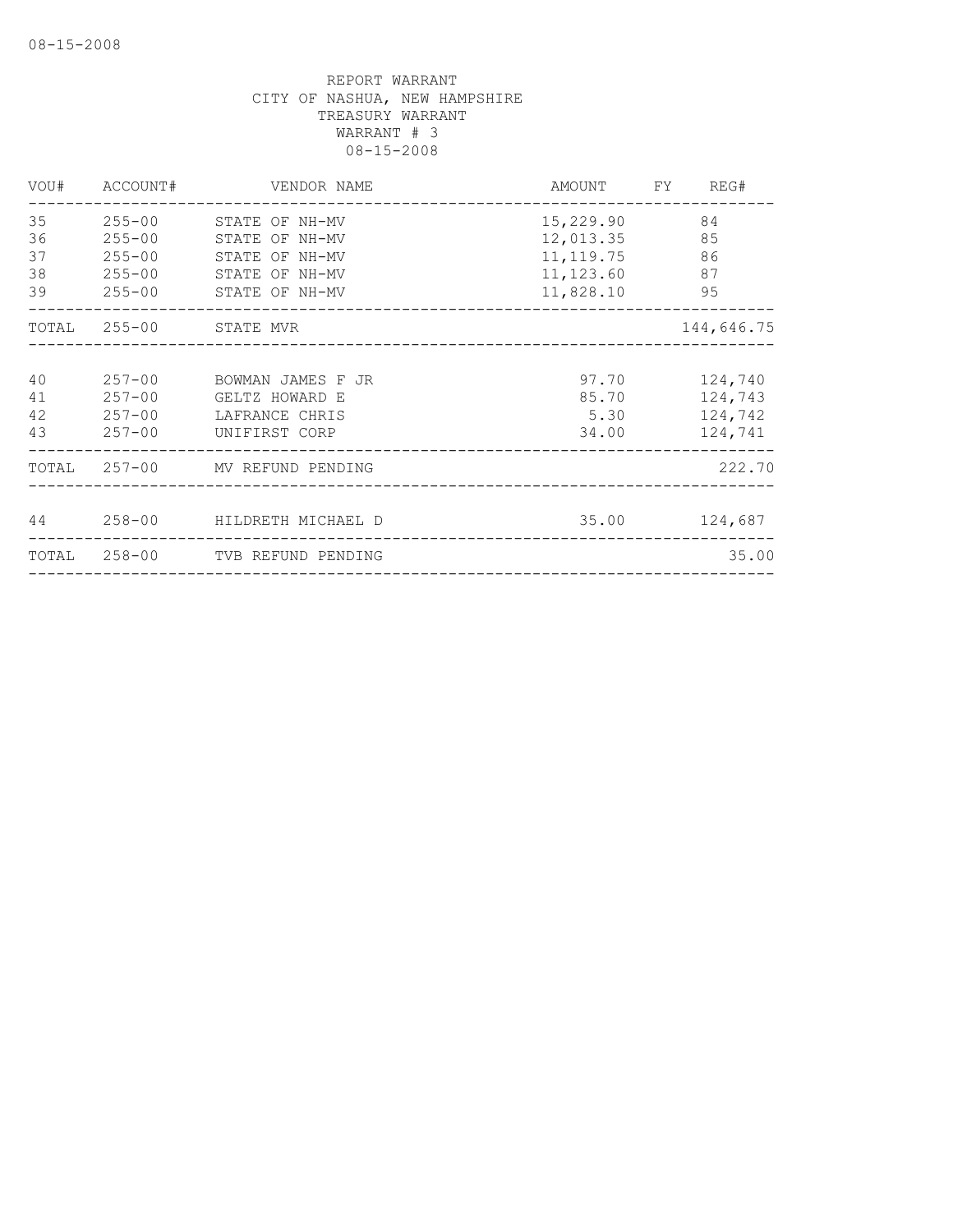| VOU# | ACCOUNT#  | VENDOR NAME                                            | AMOUNT FY REG# |                |
|------|-----------|--------------------------------------------------------|----------------|----------------|
| 45   |           | 305-49075 CITY OF NASHUA/PETTY CASH SLIP 48.74 124,306 |                |                |
| 46   | 305-59100 | ANDERSON CECIL                                         | 50.00          | 124,593        |
| 47   | 305-59100 | JEYNES MIKE                                            | 312.50         | 124,434        |
| 48   | 305-59100 | MCLEAN JIM                                             | 100.00         | 124,562        |
| 49   | 305-59100 | O'NEIL TIM                                             |                | 150.00 124,566 |
| 50   | 305-59100 | SANCHEZ ANTONIO                                        |                | 50.00 124,589  |
| 51   |           |                                                        |                |                |
|      |           | TOTAL 305 SRF - CIVIC & COMM ACTIVITIES                |                | 761.24         |
|      |           |                                                        |                |                |
| 52   | 308-83012 | ANTHEM BLUE CROSS BLUE SHIELD                          | 133, 367. 48   | 76             |
| 52   | 308-83013 | ANTHEM BLUE CROSS BLUE SHIELD                          | 198, 113. 21   | 76             |
| 53   | 308-83013 | ANTHEM BLUE CROSS BLUE SHIELD                          | 142,872.33     | 94             |
| 54   | 308-83016 | HARVARD PILGRIM HEALTH CARE                            | 131,287.91     | 75             |
| 54   | 308-83017 | HARVARD PILGRIM HEALTH CARE                            | 76,938.95      | 75             |
| 55   | 308-83017 | HARVARD PILGRIM HEALTH CARE                            | 85, 215.67     | 93             |
| 56   | 308-83018 | ANTHEM BLUE CROSS BLUE SHIELD                          | 24,961.16      | 76             |
| 56   | 308-83019 | ANTHEM BLUE CROSS BLUE SHIELD                          | 71,116.05      | 76             |
| 57   | 308-83020 | NORTHEAST DELTA                                        | 15,308.31      | 78             |
| 57   | 308-83021 | NORTHEAST DELTA                                        | 2,848.94       | 78             |
| 58   | 308-83021 | NORTHEAST DELTA                                        | 3,977.12       | 88             |
| 58   | 308-83022 | NORTHEAST DELTA                                        | 100,812.05     | 88             |
| 59   | 308-83025 | JOHN R SHARRY INC                                      | 4,961.25       | 124,514        |
| 60   | 308-83030 | ITT HARTFORD                                           | 15,527.56      | 92             |
| 60   | 308-83031 | ITT HARTFORD                                           | 19,686.77      | 92             |
| 61   | 308-83040 | CONNECTICUT UNDERWRITERS INC                           | 118.00         | 125,049        |
| 62   | 308-83052 | BOROFSKY AMODEO-VICKERY & BAND                         | 232.72         | 124,694        |
| 63   | 308-83052 | OLSON SHIRLEY & ATTORNEYS AT 11,053.48                 |                | 124,309        |
| 64   | 308-83053 | APPLE SERVICES NASHUA                                  | 1,135.00       | 124,379        |
| 65   | 308-83053 | ASSOCIATED RADIOLOGISTS PA W/                          | 26.00          | 124,609        |
| 66   | 308-83053 | DARTMOUTH-HITCHCOCK BEDFORD                            | 254.00         | 124,569        |
| 67   | 308-83053 | DARTMOUTH-HITCHCOCK CLINIC                             | 262.00         | 124,656        |
| 68   | 308-83053 | DYNASPLINT SYSTEMS INC                                 | 790.00         | 124,597        |
| 69   | 308-83053 | GREATER NASHUA EMERGENCY PHYS                          | 138.00         | 124,624        |
| 70   | 308-83053 | OCCUPATIONAL HEALTH CTRS SOUTH 1,070.68                |                | 124,477        |
| 71   | 308-83053 | W/C<br>RS MEDICAL                                      | 1,495.00       | 124,323        |
| 72   | 308-83053 | TURMEL JAMES C                                         | 46.64          | 124,614        |
| 73   | 308-83053 | WALGREEN CO<br>W/C                                     | 33.17          | 124,617        |
| 74   | 308-83053 | WINGATES PHARMACY INC                                  | 1,314.80       | 124,548        |
| 75   | 308-83054 | APPLE THERAPY SERVICES BEDFORD                         | 2,162.00       | 124,317        |
| 76   | 308-83054 | BONENBERGER HOWARD J DPM PLLC                          | 112.84         | 124,577        |
| 77   | 308-83054 | DRAKOULAKOS JENNIFER L                                 | 151.83         | 124,592        |
| 78   | 308-83054 | FOUNDATION MEDICAL PARTNERS                            | 28.70          | 124,633        |
| 79   | 308-83054 | FOUR SEASONS ORTHOPAEDIC CTR                           | 116.00         | 124,639        |
| 80   | 308-83054 | GREATER NASHUA EMERGENCY PHYS                          | 138.00         | 124,624        |
| 81   | 308-83054 | KNOETIG ERIN M                                         | 11.00          | 124,606        |
| 82   | 308-83054 | LAMERE MARIE T                                         | 178.00         | 124,615        |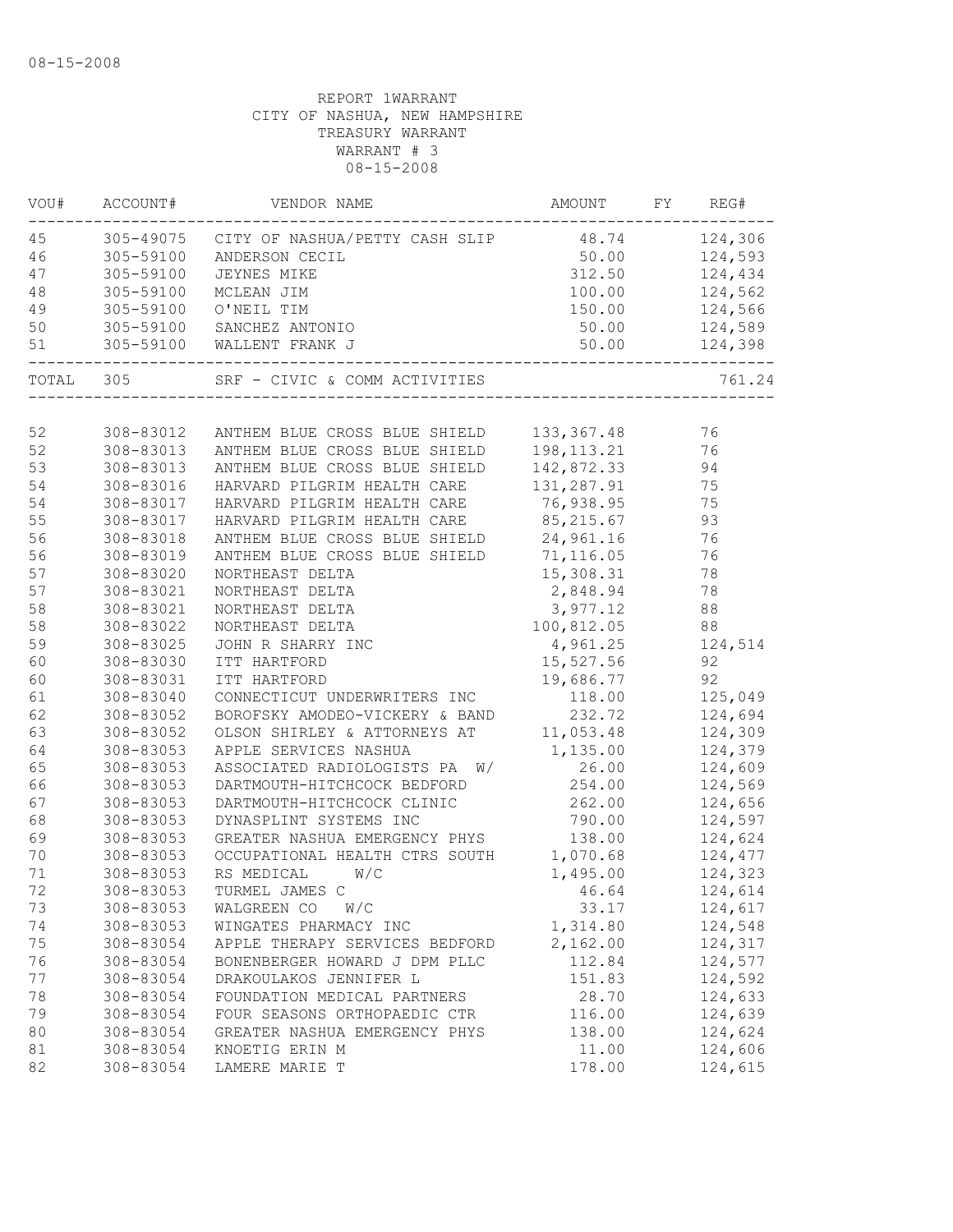| 90.00<br>124,315<br>308-83054<br>LEWIS PHYSICAL MEDICINE ASSOC<br>308-83054<br>178.00<br>124,619<br>MORIARTY KEVIN S DC<br>W/C<br>308-83054<br>OCCUPATIONAL HEALTH CTRS SOUTH 1,607.09<br>124,477<br>23,946.52<br>124,309<br>308-83054<br>OLSON SHIRLEY & ATTORNEYS AT<br>124,410<br>308-83054<br>PERFORMANCE REHAB INC<br>2,235.00<br>308-83054<br>SO NH REGIONAL MEDICAL CENTER<br>3,103.68<br>124,610<br>308-83054<br>232.00<br>124,454<br>SOUTHERN NH RADIOLOGY CONSULTA<br>308-83054<br>124,701<br>SPENCER ROBERT F MD<br>460.00<br>1,039.98<br>124,627<br>308-83054<br>THIRD PARTY SOLUTIONS INC<br>308-83054<br>TORTORELLO NARISA<br>177.61<br>124,596<br>SJ PHYSICIAN SERVICES W/C<br>308-83055<br>27.00<br>124,318<br>308-83063<br>MARVELL PLATE GLASS INC<br>W/C<br>585.00<br>124,636<br>95<br>5,059.50<br>308-83064<br>THOMAS GEORGE ASSOCIATES LTD<br>124,708<br>96<br>08 125,042<br>308-83065<br>PROTECTION ONE INC<br>145.00<br>97<br>500.00<br>308-83070<br>TREASURER STATE OF NH<br>125,073<br>W/C<br>347,906.00<br>98<br>308-83073<br>FRED C CHURCH INC<br>73<br>187, 473.00<br>98<br>308-83074<br>FRED C CHURCH INC<br>73<br>131,523.00<br>98<br>308-83076<br>FRED C CHURCH INC<br>73<br>99<br>60,028.75<br>79<br>308-83077<br>AMERICAN STOP LOSS<br>100<br>308-83080<br>FRED C CHURCH INC<br>7,235.00<br>73<br>100<br>308-83082<br>FRED C CHURCH INC<br>2,271.50<br>73<br>FRED C CHURCH INC<br>2,271.50<br>73<br>100<br>308-83083<br>101<br>1,208.00<br>124,704<br>308-83160<br>OCCUPATIONAL HEALTH CENTERS<br>308-83199<br>124,564<br>STANLEY ELEVATOR CO INC<br>3,565.26<br>1,830,731.01<br>TOTAL 308<br>SRF - INSURANCE<br>204,687 3086-49050<br>125,104<br>240.00<br>NAGC<br>204,688 3086-49050<br>STAPLES BUSINESS ADVANTAGE<br>124,625<br>660.18<br>204,689 3086-83004<br>124,933<br>VISION SERVICE PLAN - NH<br>16.29<br>3086-83031<br>20.16<br>92<br>ITT HARTFORD<br>17.92<br>124,932<br>204,690 3086-83102<br>UNUM LIFE INSURANCE<br>204,691 3086-91040<br>1,660.00<br>125,104<br>NAGC<br>TOTAL 308<br>2,614.55<br>JAVITS GRANT PROGRAM<br>204,692 3097-41015<br>69.52<br>124,664<br>STAPLES BUSINESS ADVANTAGE<br>204,693 3097-49085<br>90.00<br>124,870<br>ALL RIGHT PROVISIONS, INC.<br>204,694 3097-49085<br>154.50<br>124,799<br>COCA COLA<br>204,695 3097-49085<br>2,852.97<br>124,929<br>COSTA FRUIT & PRODUCE CO INC<br>204,696 3097-64335<br>377.15<br>124,369<br>NORTHEAST FOOD SVC EQUIPMENT &<br>204,697 3097-74092<br>BASSETT SERVICES CORPORATION<br>815.45<br>124,815<br>204,698 3097-83004<br>124,935<br>VISION SERVICE PLAN - NH<br>130.32<br>8,206.00<br>93<br>3097-83006<br>HARVARD PILGRIM HEALTH CARE<br>3097-83031<br>164.64<br>92<br>ITT HARTFORD<br>204,699 3097-83102<br>UNUM LIFE INSURANCE<br>154.23<br>124,934 | VOU# | ACCOUNT# | VENDOR NAME | AMOUNT | FY | REG# |
|------------------------------------------------------------------------------------------------------------------------------------------------------------------------------------------------------------------------------------------------------------------------------------------------------------------------------------------------------------------------------------------------------------------------------------------------------------------------------------------------------------------------------------------------------------------------------------------------------------------------------------------------------------------------------------------------------------------------------------------------------------------------------------------------------------------------------------------------------------------------------------------------------------------------------------------------------------------------------------------------------------------------------------------------------------------------------------------------------------------------------------------------------------------------------------------------------------------------------------------------------------------------------------------------------------------------------------------------------------------------------------------------------------------------------------------------------------------------------------------------------------------------------------------------------------------------------------------------------------------------------------------------------------------------------------------------------------------------------------------------------------------------------------------------------------------------------------------------------------------------------------------------------------------------------------------------------------------------------------------------------------------------------------------------------------------------------------------------------------------------------------------------------------------------------------------------------------------------------------------------------------------------------------------------------------------------------------------------------------------------------------------------------------------------------------------------------------------------------------------------------------------------------------------------------------------------------------------------------------------------------------------------------------------------------------------------------------------------------------------------------------------------|------|----------|-------------|--------|----|------|
|                                                                                                                                                                                                                                                                                                                                                                                                                                                                                                                                                                                                                                                                                                                                                                                                                                                                                                                                                                                                                                                                                                                                                                                                                                                                                                                                                                                                                                                                                                                                                                                                                                                                                                                                                                                                                                                                                                                                                                                                                                                                                                                                                                                                                                                                                                                                                                                                                                                                                                                                                                                                                                                                                                                                                                        | 83   |          |             |        |    |      |
|                                                                                                                                                                                                                                                                                                                                                                                                                                                                                                                                                                                                                                                                                                                                                                                                                                                                                                                                                                                                                                                                                                                                                                                                                                                                                                                                                                                                                                                                                                                                                                                                                                                                                                                                                                                                                                                                                                                                                                                                                                                                                                                                                                                                                                                                                                                                                                                                                                                                                                                                                                                                                                                                                                                                                                        | 84   |          |             |        |    |      |
|                                                                                                                                                                                                                                                                                                                                                                                                                                                                                                                                                                                                                                                                                                                                                                                                                                                                                                                                                                                                                                                                                                                                                                                                                                                                                                                                                                                                                                                                                                                                                                                                                                                                                                                                                                                                                                                                                                                                                                                                                                                                                                                                                                                                                                                                                                                                                                                                                                                                                                                                                                                                                                                                                                                                                                        | 85   |          |             |        |    |      |
|                                                                                                                                                                                                                                                                                                                                                                                                                                                                                                                                                                                                                                                                                                                                                                                                                                                                                                                                                                                                                                                                                                                                                                                                                                                                                                                                                                                                                                                                                                                                                                                                                                                                                                                                                                                                                                                                                                                                                                                                                                                                                                                                                                                                                                                                                                                                                                                                                                                                                                                                                                                                                                                                                                                                                                        | 86   |          |             |        |    |      |
|                                                                                                                                                                                                                                                                                                                                                                                                                                                                                                                                                                                                                                                                                                                                                                                                                                                                                                                                                                                                                                                                                                                                                                                                                                                                                                                                                                                                                                                                                                                                                                                                                                                                                                                                                                                                                                                                                                                                                                                                                                                                                                                                                                                                                                                                                                                                                                                                                                                                                                                                                                                                                                                                                                                                                                        | 87   |          |             |        |    |      |
|                                                                                                                                                                                                                                                                                                                                                                                                                                                                                                                                                                                                                                                                                                                                                                                                                                                                                                                                                                                                                                                                                                                                                                                                                                                                                                                                                                                                                                                                                                                                                                                                                                                                                                                                                                                                                                                                                                                                                                                                                                                                                                                                                                                                                                                                                                                                                                                                                                                                                                                                                                                                                                                                                                                                                                        | 88   |          |             |        |    |      |
|                                                                                                                                                                                                                                                                                                                                                                                                                                                                                                                                                                                                                                                                                                                                                                                                                                                                                                                                                                                                                                                                                                                                                                                                                                                                                                                                                                                                                                                                                                                                                                                                                                                                                                                                                                                                                                                                                                                                                                                                                                                                                                                                                                                                                                                                                                                                                                                                                                                                                                                                                                                                                                                                                                                                                                        | 89   |          |             |        |    |      |
|                                                                                                                                                                                                                                                                                                                                                                                                                                                                                                                                                                                                                                                                                                                                                                                                                                                                                                                                                                                                                                                                                                                                                                                                                                                                                                                                                                                                                                                                                                                                                                                                                                                                                                                                                                                                                                                                                                                                                                                                                                                                                                                                                                                                                                                                                                                                                                                                                                                                                                                                                                                                                                                                                                                                                                        | 90   |          |             |        |    |      |
|                                                                                                                                                                                                                                                                                                                                                                                                                                                                                                                                                                                                                                                                                                                                                                                                                                                                                                                                                                                                                                                                                                                                                                                                                                                                                                                                                                                                                                                                                                                                                                                                                                                                                                                                                                                                                                                                                                                                                                                                                                                                                                                                                                                                                                                                                                                                                                                                                                                                                                                                                                                                                                                                                                                                                                        | 91   |          |             |        |    |      |
|                                                                                                                                                                                                                                                                                                                                                                                                                                                                                                                                                                                                                                                                                                                                                                                                                                                                                                                                                                                                                                                                                                                                                                                                                                                                                                                                                                                                                                                                                                                                                                                                                                                                                                                                                                                                                                                                                                                                                                                                                                                                                                                                                                                                                                                                                                                                                                                                                                                                                                                                                                                                                                                                                                                                                                        | 92   |          |             |        |    |      |
|                                                                                                                                                                                                                                                                                                                                                                                                                                                                                                                                                                                                                                                                                                                                                                                                                                                                                                                                                                                                                                                                                                                                                                                                                                                                                                                                                                                                                                                                                                                                                                                                                                                                                                                                                                                                                                                                                                                                                                                                                                                                                                                                                                                                                                                                                                                                                                                                                                                                                                                                                                                                                                                                                                                                                                        | 93   |          |             |        |    |      |
|                                                                                                                                                                                                                                                                                                                                                                                                                                                                                                                                                                                                                                                                                                                                                                                                                                                                                                                                                                                                                                                                                                                                                                                                                                                                                                                                                                                                                                                                                                                                                                                                                                                                                                                                                                                                                                                                                                                                                                                                                                                                                                                                                                                                                                                                                                                                                                                                                                                                                                                                                                                                                                                                                                                                                                        | 94   |          |             |        |    |      |
|                                                                                                                                                                                                                                                                                                                                                                                                                                                                                                                                                                                                                                                                                                                                                                                                                                                                                                                                                                                                                                                                                                                                                                                                                                                                                                                                                                                                                                                                                                                                                                                                                                                                                                                                                                                                                                                                                                                                                                                                                                                                                                                                                                                                                                                                                                                                                                                                                                                                                                                                                                                                                                                                                                                                                                        |      |          |             |        |    |      |
|                                                                                                                                                                                                                                                                                                                                                                                                                                                                                                                                                                                                                                                                                                                                                                                                                                                                                                                                                                                                                                                                                                                                                                                                                                                                                                                                                                                                                                                                                                                                                                                                                                                                                                                                                                                                                                                                                                                                                                                                                                                                                                                                                                                                                                                                                                                                                                                                                                                                                                                                                                                                                                                                                                                                                                        |      |          |             |        |    |      |
|                                                                                                                                                                                                                                                                                                                                                                                                                                                                                                                                                                                                                                                                                                                                                                                                                                                                                                                                                                                                                                                                                                                                                                                                                                                                                                                                                                                                                                                                                                                                                                                                                                                                                                                                                                                                                                                                                                                                                                                                                                                                                                                                                                                                                                                                                                                                                                                                                                                                                                                                                                                                                                                                                                                                                                        |      |          |             |        |    |      |
|                                                                                                                                                                                                                                                                                                                                                                                                                                                                                                                                                                                                                                                                                                                                                                                                                                                                                                                                                                                                                                                                                                                                                                                                                                                                                                                                                                                                                                                                                                                                                                                                                                                                                                                                                                                                                                                                                                                                                                                                                                                                                                                                                                                                                                                                                                                                                                                                                                                                                                                                                                                                                                                                                                                                                                        |      |          |             |        |    |      |
|                                                                                                                                                                                                                                                                                                                                                                                                                                                                                                                                                                                                                                                                                                                                                                                                                                                                                                                                                                                                                                                                                                                                                                                                                                                                                                                                                                                                                                                                                                                                                                                                                                                                                                                                                                                                                                                                                                                                                                                                                                                                                                                                                                                                                                                                                                                                                                                                                                                                                                                                                                                                                                                                                                                                                                        |      |          |             |        |    |      |
|                                                                                                                                                                                                                                                                                                                                                                                                                                                                                                                                                                                                                                                                                                                                                                                                                                                                                                                                                                                                                                                                                                                                                                                                                                                                                                                                                                                                                                                                                                                                                                                                                                                                                                                                                                                                                                                                                                                                                                                                                                                                                                                                                                                                                                                                                                                                                                                                                                                                                                                                                                                                                                                                                                                                                                        |      |          |             |        |    |      |
|                                                                                                                                                                                                                                                                                                                                                                                                                                                                                                                                                                                                                                                                                                                                                                                                                                                                                                                                                                                                                                                                                                                                                                                                                                                                                                                                                                                                                                                                                                                                                                                                                                                                                                                                                                                                                                                                                                                                                                                                                                                                                                                                                                                                                                                                                                                                                                                                                                                                                                                                                                                                                                                                                                                                                                        |      |          |             |        |    |      |
|                                                                                                                                                                                                                                                                                                                                                                                                                                                                                                                                                                                                                                                                                                                                                                                                                                                                                                                                                                                                                                                                                                                                                                                                                                                                                                                                                                                                                                                                                                                                                                                                                                                                                                                                                                                                                                                                                                                                                                                                                                                                                                                                                                                                                                                                                                                                                                                                                                                                                                                                                                                                                                                                                                                                                                        |      |          |             |        |    |      |
|                                                                                                                                                                                                                                                                                                                                                                                                                                                                                                                                                                                                                                                                                                                                                                                                                                                                                                                                                                                                                                                                                                                                                                                                                                                                                                                                                                                                                                                                                                                                                                                                                                                                                                                                                                                                                                                                                                                                                                                                                                                                                                                                                                                                                                                                                                                                                                                                                                                                                                                                                                                                                                                                                                                                                                        |      |          |             |        |    |      |
|                                                                                                                                                                                                                                                                                                                                                                                                                                                                                                                                                                                                                                                                                                                                                                                                                                                                                                                                                                                                                                                                                                                                                                                                                                                                                                                                                                                                                                                                                                                                                                                                                                                                                                                                                                                                                                                                                                                                                                                                                                                                                                                                                                                                                                                                                                                                                                                                                                                                                                                                                                                                                                                                                                                                                                        |      |          |             |        |    |      |
|                                                                                                                                                                                                                                                                                                                                                                                                                                                                                                                                                                                                                                                                                                                                                                                                                                                                                                                                                                                                                                                                                                                                                                                                                                                                                                                                                                                                                                                                                                                                                                                                                                                                                                                                                                                                                                                                                                                                                                                                                                                                                                                                                                                                                                                                                                                                                                                                                                                                                                                                                                                                                                                                                                                                                                        |      |          |             |        |    |      |
|                                                                                                                                                                                                                                                                                                                                                                                                                                                                                                                                                                                                                                                                                                                                                                                                                                                                                                                                                                                                                                                                                                                                                                                                                                                                                                                                                                                                                                                                                                                                                                                                                                                                                                                                                                                                                                                                                                                                                                                                                                                                                                                                                                                                                                                                                                                                                                                                                                                                                                                                                                                                                                                                                                                                                                        | 102  |          |             |        |    |      |
|                                                                                                                                                                                                                                                                                                                                                                                                                                                                                                                                                                                                                                                                                                                                                                                                                                                                                                                                                                                                                                                                                                                                                                                                                                                                                                                                                                                                                                                                                                                                                                                                                                                                                                                                                                                                                                                                                                                                                                                                                                                                                                                                                                                                                                                                                                                                                                                                                                                                                                                                                                                                                                                                                                                                                                        |      |          |             |        |    |      |
|                                                                                                                                                                                                                                                                                                                                                                                                                                                                                                                                                                                                                                                                                                                                                                                                                                                                                                                                                                                                                                                                                                                                                                                                                                                                                                                                                                                                                                                                                                                                                                                                                                                                                                                                                                                                                                                                                                                                                                                                                                                                                                                                                                                                                                                                                                                                                                                                                                                                                                                                                                                                                                                                                                                                                                        |      |          |             |        |    |      |
|                                                                                                                                                                                                                                                                                                                                                                                                                                                                                                                                                                                                                                                                                                                                                                                                                                                                                                                                                                                                                                                                                                                                                                                                                                                                                                                                                                                                                                                                                                                                                                                                                                                                                                                                                                                                                                                                                                                                                                                                                                                                                                                                                                                                                                                                                                                                                                                                                                                                                                                                                                                                                                                                                                                                                                        |      |          |             |        |    |      |
|                                                                                                                                                                                                                                                                                                                                                                                                                                                                                                                                                                                                                                                                                                                                                                                                                                                                                                                                                                                                                                                                                                                                                                                                                                                                                                                                                                                                                                                                                                                                                                                                                                                                                                                                                                                                                                                                                                                                                                                                                                                                                                                                                                                                                                                                                                                                                                                                                                                                                                                                                                                                                                                                                                                                                                        |      |          |             |        |    |      |
|                                                                                                                                                                                                                                                                                                                                                                                                                                                                                                                                                                                                                                                                                                                                                                                                                                                                                                                                                                                                                                                                                                                                                                                                                                                                                                                                                                                                                                                                                                                                                                                                                                                                                                                                                                                                                                                                                                                                                                                                                                                                                                                                                                                                                                                                                                                                                                                                                                                                                                                                                                                                                                                                                                                                                                        |      |          |             |        |    |      |
|                                                                                                                                                                                                                                                                                                                                                                                                                                                                                                                                                                                                                                                                                                                                                                                                                                                                                                                                                                                                                                                                                                                                                                                                                                                                                                                                                                                                                                                                                                                                                                                                                                                                                                                                                                                                                                                                                                                                                                                                                                                                                                                                                                                                                                                                                                                                                                                                                                                                                                                                                                                                                                                                                                                                                                        |      |          |             |        |    |      |
|                                                                                                                                                                                                                                                                                                                                                                                                                                                                                                                                                                                                                                                                                                                                                                                                                                                                                                                                                                                                                                                                                                                                                                                                                                                                                                                                                                                                                                                                                                                                                                                                                                                                                                                                                                                                                                                                                                                                                                                                                                                                                                                                                                                                                                                                                                                                                                                                                                                                                                                                                                                                                                                                                                                                                                        |      |          |             |        |    |      |
|                                                                                                                                                                                                                                                                                                                                                                                                                                                                                                                                                                                                                                                                                                                                                                                                                                                                                                                                                                                                                                                                                                                                                                                                                                                                                                                                                                                                                                                                                                                                                                                                                                                                                                                                                                                                                                                                                                                                                                                                                                                                                                                                                                                                                                                                                                                                                                                                                                                                                                                                                                                                                                                                                                                                                                        |      |          |             |        |    |      |
|                                                                                                                                                                                                                                                                                                                                                                                                                                                                                                                                                                                                                                                                                                                                                                                                                                                                                                                                                                                                                                                                                                                                                                                                                                                                                                                                                                                                                                                                                                                                                                                                                                                                                                                                                                                                                                                                                                                                                                                                                                                                                                                                                                                                                                                                                                                                                                                                                                                                                                                                                                                                                                                                                                                                                                        |      |          |             |        |    |      |
|                                                                                                                                                                                                                                                                                                                                                                                                                                                                                                                                                                                                                                                                                                                                                                                                                                                                                                                                                                                                                                                                                                                                                                                                                                                                                                                                                                                                                                                                                                                                                                                                                                                                                                                                                                                                                                                                                                                                                                                                                                                                                                                                                                                                                                                                                                                                                                                                                                                                                                                                                                                                                                                                                                                                                                        |      |          |             |        |    |      |
|                                                                                                                                                                                                                                                                                                                                                                                                                                                                                                                                                                                                                                                                                                                                                                                                                                                                                                                                                                                                                                                                                                                                                                                                                                                                                                                                                                                                                                                                                                                                                                                                                                                                                                                                                                                                                                                                                                                                                                                                                                                                                                                                                                                                                                                                                                                                                                                                                                                                                                                                                                                                                                                                                                                                                                        |      |          |             |        |    |      |
|                                                                                                                                                                                                                                                                                                                                                                                                                                                                                                                                                                                                                                                                                                                                                                                                                                                                                                                                                                                                                                                                                                                                                                                                                                                                                                                                                                                                                                                                                                                                                                                                                                                                                                                                                                                                                                                                                                                                                                                                                                                                                                                                                                                                                                                                                                                                                                                                                                                                                                                                                                                                                                                                                                                                                                        |      |          |             |        |    |      |
|                                                                                                                                                                                                                                                                                                                                                                                                                                                                                                                                                                                                                                                                                                                                                                                                                                                                                                                                                                                                                                                                                                                                                                                                                                                                                                                                                                                                                                                                                                                                                                                                                                                                                                                                                                                                                                                                                                                                                                                                                                                                                                                                                                                                                                                                                                                                                                                                                                                                                                                                                                                                                                                                                                                                                                        |      |          |             |        |    |      |
|                                                                                                                                                                                                                                                                                                                                                                                                                                                                                                                                                                                                                                                                                                                                                                                                                                                                                                                                                                                                                                                                                                                                                                                                                                                                                                                                                                                                                                                                                                                                                                                                                                                                                                                                                                                                                                                                                                                                                                                                                                                                                                                                                                                                                                                                                                                                                                                                                                                                                                                                                                                                                                                                                                                                                                        |      |          |             |        |    |      |
|                                                                                                                                                                                                                                                                                                                                                                                                                                                                                                                                                                                                                                                                                                                                                                                                                                                                                                                                                                                                                                                                                                                                                                                                                                                                                                                                                                                                                                                                                                                                                                                                                                                                                                                                                                                                                                                                                                                                                                                                                                                                                                                                                                                                                                                                                                                                                                                                                                                                                                                                                                                                                                                                                                                                                                        |      |          |             |        |    |      |
|                                                                                                                                                                                                                                                                                                                                                                                                                                                                                                                                                                                                                                                                                                                                                                                                                                                                                                                                                                                                                                                                                                                                                                                                                                                                                                                                                                                                                                                                                                                                                                                                                                                                                                                                                                                                                                                                                                                                                                                                                                                                                                                                                                                                                                                                                                                                                                                                                                                                                                                                                                                                                                                                                                                                                                        |      |          |             |        |    |      |
|                                                                                                                                                                                                                                                                                                                                                                                                                                                                                                                                                                                                                                                                                                                                                                                                                                                                                                                                                                                                                                                                                                                                                                                                                                                                                                                                                                                                                                                                                                                                                                                                                                                                                                                                                                                                                                                                                                                                                                                                                                                                                                                                                                                                                                                                                                                                                                                                                                                                                                                                                                                                                                                                                                                                                                        |      |          |             |        |    |      |
|                                                                                                                                                                                                                                                                                                                                                                                                                                                                                                                                                                                                                                                                                                                                                                                                                                                                                                                                                                                                                                                                                                                                                                                                                                                                                                                                                                                                                                                                                                                                                                                                                                                                                                                                                                                                                                                                                                                                                                                                                                                                                                                                                                                                                                                                                                                                                                                                                                                                                                                                                                                                                                                                                                                                                                        |      |          |             |        |    |      |
|                                                                                                                                                                                                                                                                                                                                                                                                                                                                                                                                                                                                                                                                                                                                                                                                                                                                                                                                                                                                                                                                                                                                                                                                                                                                                                                                                                                                                                                                                                                                                                                                                                                                                                                                                                                                                                                                                                                                                                                                                                                                                                                                                                                                                                                                                                                                                                                                                                                                                                                                                                                                                                                                                                                                                                        |      |          |             |        |    |      |
|                                                                                                                                                                                                                                                                                                                                                                                                                                                                                                                                                                                                                                                                                                                                                                                                                                                                                                                                                                                                                                                                                                                                                                                                                                                                                                                                                                                                                                                                                                                                                                                                                                                                                                                                                                                                                                                                                                                                                                                                                                                                                                                                                                                                                                                                                                                                                                                                                                                                                                                                                                                                                                                                                                                                                                        |      |          |             |        |    |      |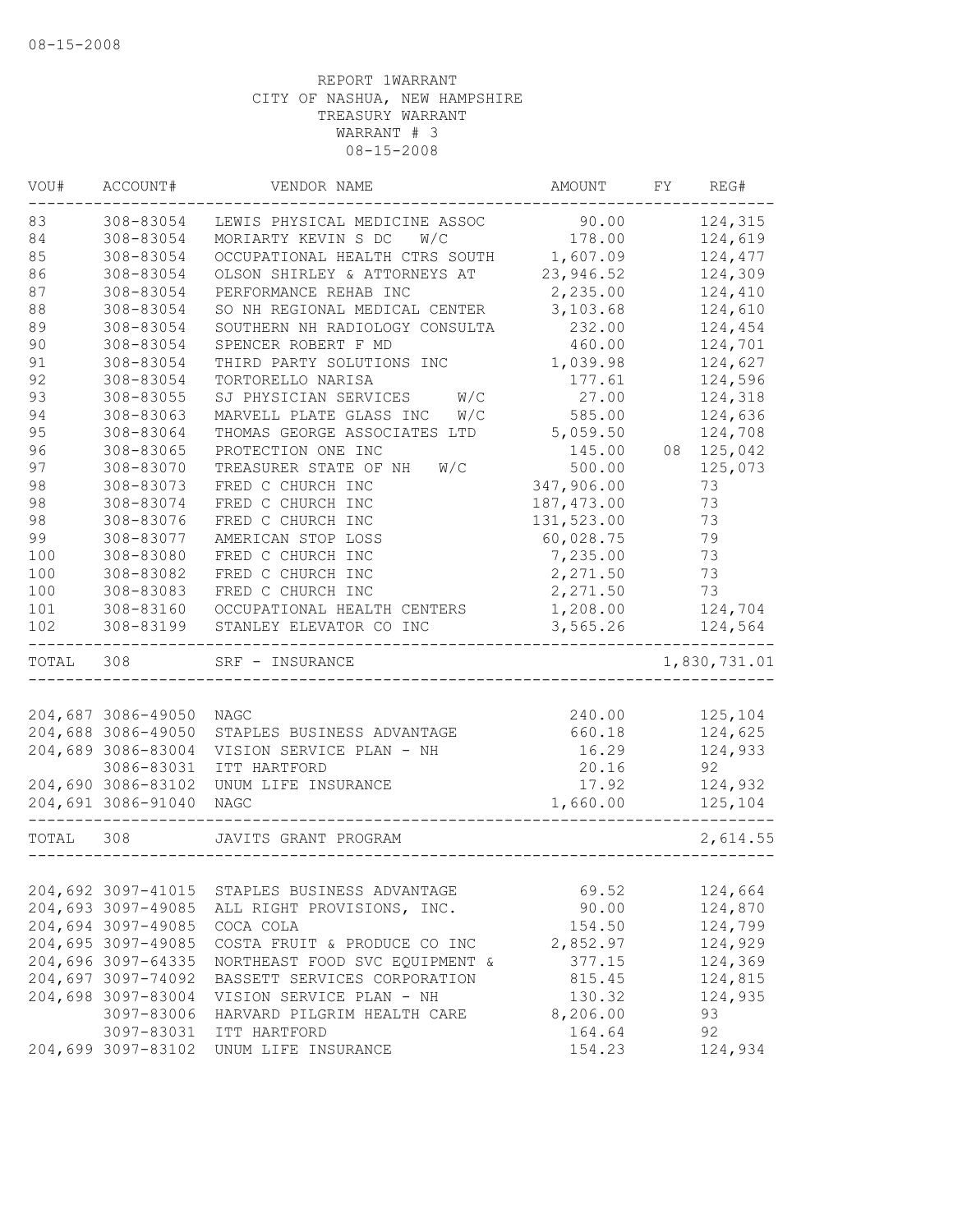| VOU#              | ACCOUNT#                                  | VENDOR NAME                                                                        | <b>AMOUNT</b>             | FY REG#                          |
|-------------------|-------------------------------------------|------------------------------------------------------------------------------------|---------------------------|----------------------------------|
|                   |                                           | 204,700 3097-94005 KIMBELL JEANETTE                                                | 25.00                     | 124,805                          |
| TOTAL             | 309                                       | SRF - FOOD SERVICES                                                                |                           | 13,039.78                        |
|                   | 204,701 3117-66005 LVR INC                | 204,702 3117-78007 LANCOURT RICHARD                                                | 105.40<br>8.00            | 124,793<br>124,780               |
|                   |                                           | 204,703 3117-78007 MACMULKIN CHEVROLET INC                                         | 24.95                     | 124,460                          |
| TOTAL 311         |                                           | DRIVER'S EDUCATION                                                                 |                           | 138.35                           |
|                   | 204,704 3118-49050                        | JOSTENS INC                                                                        | 6.47                      | 124,792                          |
| TOTAL             | 311                                       | SUMMER SCHOOL                                                                      |                           | 6.47                             |
| 106<br>107        | 312-41015<br>312-43005                    | CARDINAL TRACKING INC<br>PRINTGRAPHICS OF MAINE                                    | 549.26<br>769.50          | 124,474<br>97                    |
| 108<br>109<br>110 | 312-46025<br>$312 - 705$<br>$312 - 705$   | BEN'S UNIFORMS<br>D & R TOWING INC<br>DICKEY KIMBERLY                              | 270.00<br>265.00<br>10.00 | 124,924<br>124,898<br>124,714    |
| 111<br>112        | $312 - 705$<br>$312 - 705$                | FENTON THERESA J<br>FRYE NANCY                                                     | 25.00<br>20.00            | 124,710<br>124,715               |
| 113<br>114<br>114 | $312 - 705$<br>$312 - 705$<br>$312 - 705$ | PATTEN MICHAEL<br>TILDEN AUTOMOTIVE & TRUCK CTRS<br>TILDEN AUTOMOTIVE & TRUCK CTRS | 105.00<br>75.00<br>75.00  | 124,712<br>124,581<br>08 124,581 |
| 115<br>116        | 312-78007<br>312-78007                    | J S TOWING CONNECTION/ JOHN F<br>MAC MULKIN CHEVROLET INC                          | 147.00<br>1,227.84        | 124,453<br>124,900               |
| 117               | 312-78007                                 | TOWERS MOTOR PARTS CORP                                                            | 29.70                     | 124,649                          |
| TOTAL             | 312                                       | SRF - FINANCIAL SERVICES                                                           |                           | 3,568.30                         |
|                   |                                           | 204,705 3122-49050 PAPANICOLAU MICHELLE<br>204,705 3122-91040 PAPANICOLAU MICHELLE | 254.79<br>47.98           | 124,861<br>124,861               |
| TOTAL             | 312                                       | ADULT ED/CONTINUING ED                                                             |                           | 302.77                           |
| 118               | 331-01420                                 | CASH                                                                               | 9,500.00                  | 124,305                          |
| 119               | 331-01430                                 | DATA RADIO MGMT CO INC                                                             | 240.00                    | 124,817                          |
| 120               | 331-01500                                 | LAW REALTY CO INC                                                                  | 425.01                    | 125,070                          |
| 121               | 331-01500                                 | RAPID REAL ESTATE LLC                                                              | 1,500.00                  | 125,038                          |
| 122               | 331-45220                                 | KUSTOM SIGNALS INC                                                                 | 2,660.00                  | 124,613                          |
| 123               | 331-62022                                 | PORTER OFFICE MACHINES CORP                                                        | 75.00                     | 124,324                          |
| 124               | 331-64192                                 | MGM-MIKE GIBSON MFG                                                                | 2,881.37                  | 124,766                          |
| 125               | 331-75023                                 | HOME DEPOT CREDIT SERVICES                                                         | 85.60                     | 125,024                          |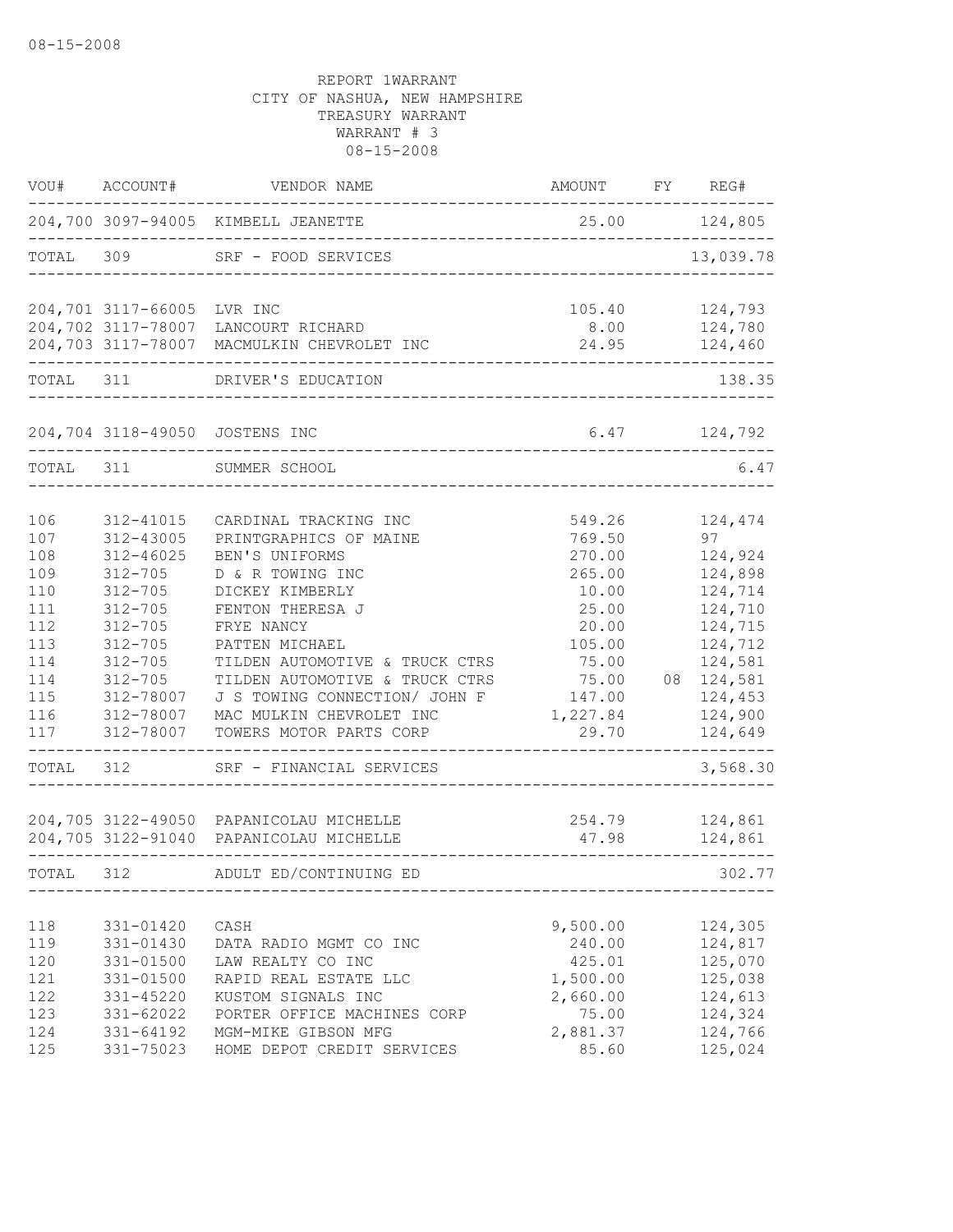| VOU#       | ACCOUNT#                                 | VENDOR NAME                                | AMOUNT              | FY REG#            |
|------------|------------------------------------------|--------------------------------------------|---------------------|--------------------|
| 126        | 331-78007                                | CARPARTS OF NASHUA                         | 35.17               | 124,337            |
| 127        | 331-78007                                | TOWERS MOTOR PARTS CORP                    | 17.94               | 124,649            |
| 128        | 331-94005                                | ACADEMY OF SCIENTIFIC                      | 4,500.00            | 125,050            |
| 129        | 331-95000                                | GREATER NASHUA CHAMBER OF COMM             | 250.00              | 125,022            |
| 130        | 331-95000                                | HARBOR HOMES INC                           | 250.00              | 125,045            |
| TOTAL      | 331                                      | SRF - POLICE DEPARTMENT                    |                     | 22,420.09          |
|            |                                          | 204,706 3328-49075 CARTRIDGE WORLD         | ------------------- | 269.99 124,860     |
| TOTAL 332  |                                          | TITLE I SCHL IMPRV LEDGE ST                |                     | 269.99             |
|            |                                          |                                            |                     |                    |
|            | 204,707 3358-49050                       | HARCOURT ACHIEVE                           | 714.84              | 124,850            |
|            | 204,708 3358-49050                       | PEARSON EDUCATION                          | 768.47              | 124,841            |
|            | 204,709 3358-49050<br>204,710 3358-49075 | STARFALL PUBLICATIONS                      | 81.84               | 124,846            |
|            | 204,711 3358-49075                       | DUNCKLEE LISE                              | 157.51<br>211.43    | 124,890<br>124,432 |
|            | 204,712 3358-49075                       | MCINTYRE MAURA<br>MOREHOUSE LINDA          |                     | 124,781            |
|            | 204,713 3358-49075                       | THIBODEAU TIFFANY                          | 47.83<br>175.10     | 124,883            |
|            | 204,714 3358-83004                       | VISION SERVICE PLAN - NH                   | 16.29               | 124,937            |
|            | 3358-83031                               | ITT HARTFORD                               | 42.84               | 92                 |
|            | 204,715 3358-83102                       | UNUM LIFE INSURANCE                        | 12.72               | 124,936            |
|            | 204,716 3358-91040                       | MOREHOUSE LINDA                            | 382.82              | 124,781            |
|            | 204,717 3358-91040                       | PIKE STEPHANIE                             | 665.67              | 124,877            |
| TOTAL 335  |                                          | TITLE IB READ 1ST MT PLEASANT              |                     | 3,277.36           |
|            |                                          |                                            |                     |                    |
| 132        | 341-41015                                | ID CARD GROUP                              | 520.69              | 124,757            |
| 133<br>134 | 341-41015<br>341-47010                   | STAPLES BUSINESS ADVANTAGE                 | 176.61              | 124,762<br>124,758 |
| 135        | 341-49050                                | COLE INDUSTRIES<br>JOURNEYWORKS PUBLISHING | 464.85<br>1,652.40  | 124,837            |
| 136        | 341-53018                                | GRANOK ALEXANDER MD FACP                   | 600.00              | 124,395            |
| 137        | 341-54035                                | TELEGRAPH PUBLISHING COMPANY               | 699.00              | 125,105            |
| 138        | $341 - 64030$                            | ID CARD GROUP                              | 2,544.32            | 124,757            |
| TOTAL      | 341                                      | SRF - COMMUNITY SERVICES                   |                     | 6,657.87           |
|            |                                          |                                            |                     |                    |
| 139        | 342-01940                                | JACK'S PIZZA                               | 19.00               | 124,657            |
| 140        | 342-41015                                | STAPLES BUSINESS ADVANTAGE                 | 51.53               | 124,762            |
| 141        | 342-91025                                | BISSELL NANCY                              | 65.87               | 124,666            |
| 142        | 342-91025                                | CARON CHRISTINE                            | 23.40               | 124,468            |
| 143        | 342-91025                                | LOSIER NICOLE                              | 717.92              | 124,680            |
| 144<br>145 | 342-91025<br>342-91025                   | PORRES LUIS<br>WENDT BETTY                 | 130.46<br>141.97    | 124,525<br>124,673 |
|            |                                          |                                            |                     |                    |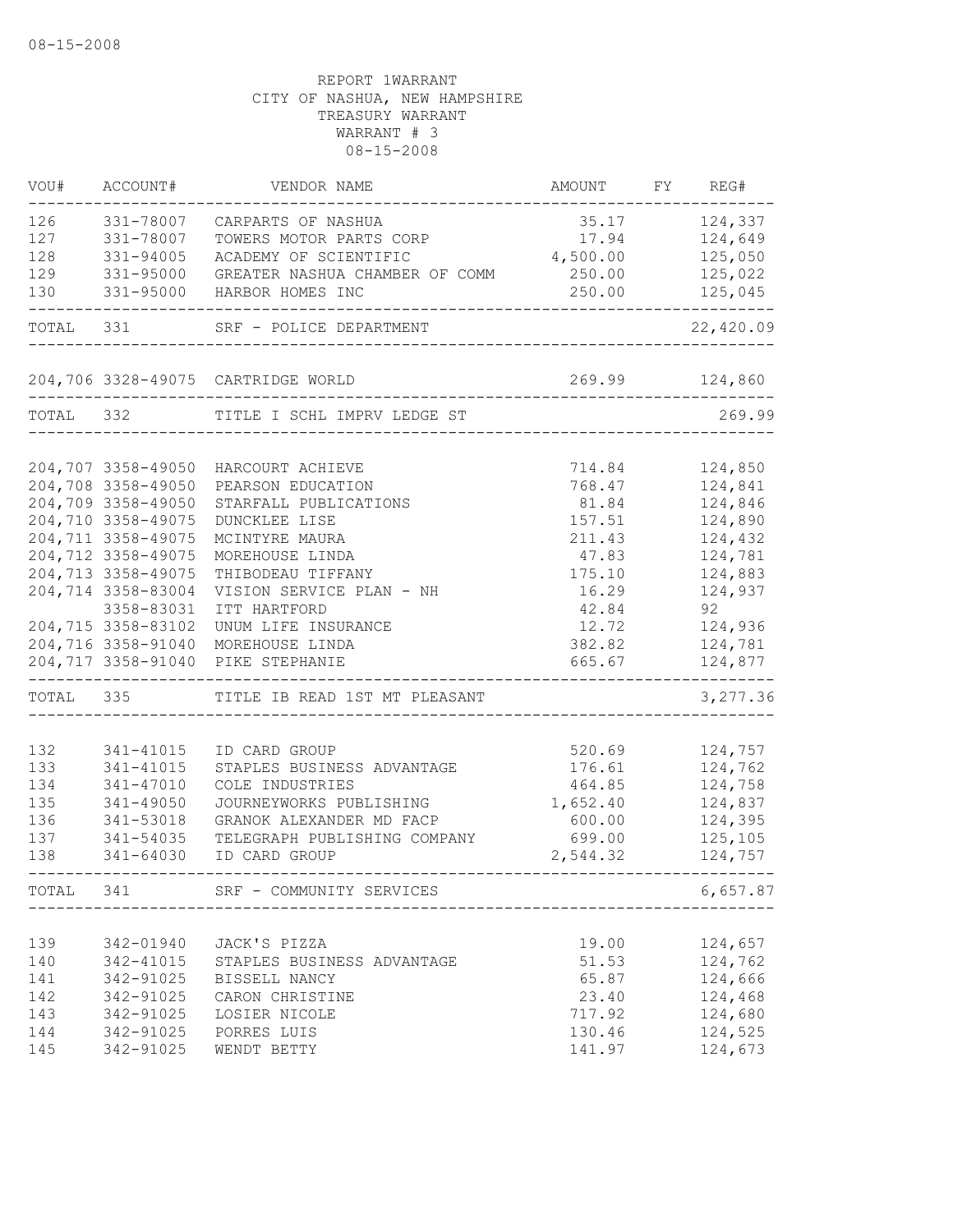|           | VOU# ACCOUNT#                            | VENDOR NAME AMOUNT                                                           | AMOUNT FY REG#              |                                    |
|-----------|------------------------------------------|------------------------------------------------------------------------------|-----------------------------|------------------------------------|
|           |                                          | TOTAL 342 SRF - COMMUNITY HEALTH                                             | --------------------------  | 1,150.15                           |
|           |                                          |                                                                              |                             |                                    |
|           | 204,718 3440-31005                       | NEXTEL COMMUNICATIONS                                                        | 350.98                      | 125,015                            |
|           | 204,719 3440-49075<br>204,720 3440-49075 | AC MOORE INC                                                                 | 28.24                       | 124,823<br>124,822                 |
|           | 204,721 3440-49075                       | ALMEIDA SUSAN<br>BAYSTATE TENT & PARTY                                       | 14.00<br>621.85             | 124,876                            |
|           | 204,722 3440-49075                       | BRACKETT CHRISTINE                                                           | 8.97                        | 124,827                            |
|           | 204,723 3440-49075                       | CHUNKY'S CORPORATE OFFICES                                                   | 432.00                      | 125,097                            |
|           | 204,724 3440-49075                       | CROWELL LINDA                                                                | 192.00                      | 124,848                            |
|           | 204,725 3440-49075                       | GARELICK FARMS-LYNN                                                          | 273.70                      | 124,595                            |
|           | 204,726 3440-49075                       | HAMM LINDA                                                                   | 276.15                      | 124,821                            |
|           | 204,727 3440-49075                       | LEDA LANES                                                                   | 655.00                      | 124,852                            |
|           | 204,728 3440-49075                       | MARKET BASKET                                                                | 154.81                      | 124,515                            |
|           | 204,729 3440-49075                       | SAM'S CLUB                                                                   | 376.35                      | 125,095                            |
|           | 204,730 3440-55020                       | FIRST STUDENT INC                                                            | 5,239.47                    | 124,812                            |
|           | 204,731 3440-91040                       | ALMEIDA SUSAN                                                                | 254.23                      | 124,822                            |
|           | 204,732 3440-91040                       | BOSTEELS DIANE                                                               | 94.09                       | 124,857                            |
|           | 204,733 3440-91040                       | BRACKETT CHRISTINE                                                           | 94.09                       | 124,827                            |
|           | 204,734 3440-91040                       | CEPAITIS JOHN                                                                | 167.02                      | 124,775                            |
|           | 204,735 3440-91040                       | COGSWELL CATHERINE                                                           | 91.75                       | 124,819                            |
|           |                                          | 204,736 3440-91040 SAKELARIS JENNIFER<br>----------------------------------- |                             | 215.09 124,839<br>---------------- |
|           |                                          | TOTAL 344 AFTER SCHOOL PROGRAM                                               |                             | 9,539.79                           |
|           |                                          | 3449-83031 ITT HARTFORD                                                      | 2.80 92                     |                                    |
|           |                                          | TOTAL 344 TITLE IV SDF 21ST CENTURY                                          | -----------------------     | 2.80                               |
|           |                                          | 204,737 3468-53102 MEASURED PROGRESS INC                                     | 76,531.00 124,856           |                                    |
|           |                                          |                                                                              |                             |                                    |
| TOTAL 346 |                                          | SMALLER LEARNING COMMUNITY                                                   |                             | 76,531.00                          |
|           |                                          | 204,738 3507-91040 PLOUFFE GAYLE                                             |                             | 260.60 124,889                     |
|           |                                          | TOTAL 350 TITLE 11A TEACHER QUALITY                                          | ___________________________ | 260.60                             |
|           |                                          |                                                                              |                             |                                    |
|           | 204,739 3508-53102                       | BAUSCH ARTICULLATING PAPERS                                                  | 1,000.00                    | 124,885                            |
|           | 3508-83006                               | HARVARD PILGRIM HEALTH CARE                                                  | 1,509.55                    | 93                                 |
|           |                                          | 3508-83009 NORTHEAST DELTA                                                   | 1,215.02                    | 88                                 |
|           |                                          | 3508-83031 ITT HARTFORD                                                      | 155.12                      | 92                                 |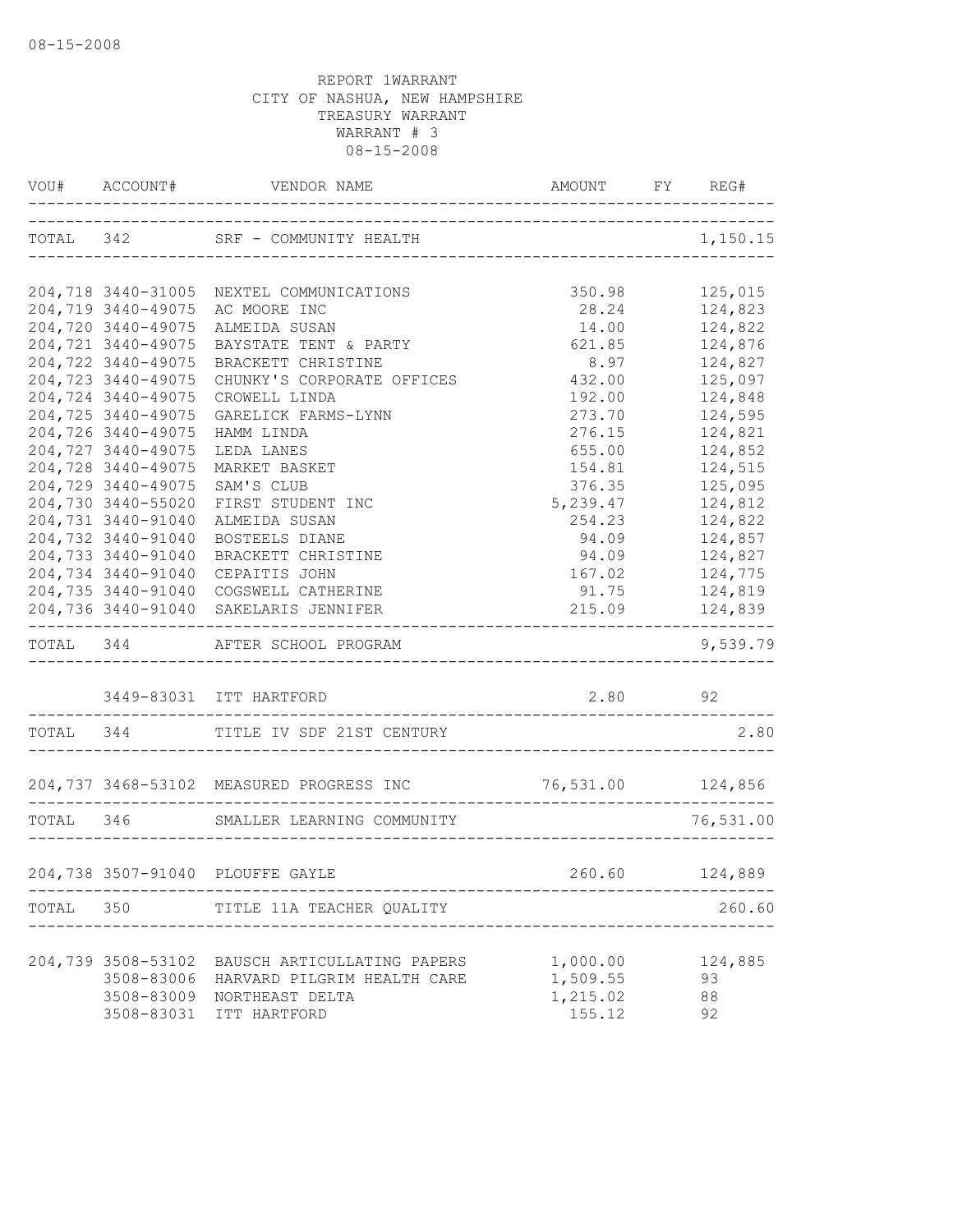|       |                                                                  | 150 352-59020 FLEURY DARREN       | 24.90 124,764  |                                                                                                                                    |
|-------|------------------------------------------------------------------|-----------------------------------|----------------|------------------------------------------------------------------------------------------------------------------------------------|
|       |                                                                  | 151 352-59020 SAMPSON ROGER       | 211.96 124,938 |                                                                                                                                    |
| 152   |                                                                  | 352-59020 SILVER FOX MOTORCOACHES | 885.00 124,684 |                                                                                                                                    |
|       |                                                                  | 153 352-59050 ACKERMAN CAITLIN    |                | 150.00 124,727                                                                                                                     |
|       | 154 352-59050<br>155 352-59050<br>156 352-59050<br>157 352-59050 | BEAULAC MICHAEL                   |                | $\begin{array}{llll} 450.00 & 124,730 \\ 900.00 & 124,734 \\ 450.00 & 124,404 \\ 450.00 & 124,463 \\ 150.00 & 124,393 \end{array}$ |
|       |                                                                  | BELANGER LEAH                     |                |                                                                                                                                    |
|       |                                                                  | BOWEN TROY                        |                |                                                                                                                                    |
|       |                                                                  | CHRONEY MIKE                      |                |                                                                                                                                    |
| 158   | 352-59050                                                        | DELLE SUZANNE                     |                |                                                                                                                                    |
|       | 159 352-59050                                                    | FEEHAN MATTHEW                    |                | 450.00 124,464                                                                                                                     |
| 160   | 352-59050                                                        | FEEHAN MIKAYLA                    |                | 200.00 124,737                                                                                                                     |
| 161   | 352-59050                                                        | GIACALONE MICHELLE                | 60.00 124,723  |                                                                                                                                    |
| 162   | 352-59050                                                        | JAMIESON KIMBERLY                 |                | 225.00 124,575                                                                                                                     |
| 163   | 352-59050                                                        | KAMMAN JASON                      | 300.00         |                                                                                                                                    |
| 164   | 352-59050<br>352-59050<br>352-59050                              | LALMONT JENNIFER                  | 300.00         | 124,585<br>124,736<br>124,423<br>124,765<br>124,380                                                                                |
| 165   |                                                                  | LIMA FELIPE                       | 450.00         |                                                                                                                                    |
| 166   |                                                                  | LOFTUS CASSANDRA                  | 600.00         |                                                                                                                                    |
| 167   | 352-59050                                                        | OSBORN DAVID                      | 720.00         |                                                                                                                                    |
| 168   | 352-59050                                                        | RICE CHRIS                        |                | 400.00 124,532                                                                                                                     |
|       | 169 352-59050                                                    | RZASA TAVIA                       |                | 150.00 124,725                                                                                                                     |
|       | 170 352-59050                                                    | ST. CYR ERIC                      |                | 250.00 124,707                                                                                                                     |
| 171   | 352-59050                                                        | STROBEL CONNOR                    |                | 300.00 124,735                                                                                                                     |
| 172   | $352 - 59050$                                                    | SUMMERS CASSANDRA                 |                |                                                                                                                                    |
| 173   | 352-59050<br>352-59050<br>352-59050                              | TERRELL RHETT                     |                | $\begin{array}{cc} 300.00 & 124,690 \\ 300.00 & 124,574 \\ 225.00 & 124,576 \\ 450.00 & 124,555 \end{array}$                       |
| 174   |                                                                  | TREACY LAUREN                     |                |                                                                                                                                    |
| 175   |                                                                  | ZAPENAS BRAD                      |                |                                                                                                                                    |
| 176   | 352-59055                                                        | GILLE MARYALICE                   |                | 225.00 124,733                                                                                                                     |
| 177   | $352 - 705$                                                      | BOYLE CHRISTOPHER                 |                | 280.00 124,726                                                                                                                     |
| 178   |                                                                  | 352-705 BRENNAN CHRISTINE         |                | 90.00 124,692                                                                                                                      |
| 179   |                                                                  | 352-705 GOPINATTHAN VIDYA         |                |                                                                                                                                    |
| 180   |                                                                  | 352-705 KHANNA RITU               |                |                                                                                                                                    |
| 181   |                                                                  |                                   | 90.00          |                                                                                                                                    |
| 182   |                                                                  |                                   | 90.00          | 124,721<br>124,722                                                                                                                 |
| 183   | $352 - 705$                                                      | SOBEL MYRA                        | 140.00         | 124,728                                                                                                                            |
| 184   | $352 - 705$                                                      | VALLIER ANN                       | 140.00         | 124,729                                                                                                                            |
| 185   | $352 - 705$                                                      | ZENITZ PAULA                      | 140.00         | 124,724                                                                                                                            |
| TOTAL | 352                                                              | SRF - PARKS AND RECREATION        |                | 10,686.86                                                                                                                          |
|       |                                                                  |                                   |                |                                                                                                                                    |
|       |                                                                  | 204,740 3548-91040 ODEN DOROTHY   | 35.10          | 124,790                                                                                                                            |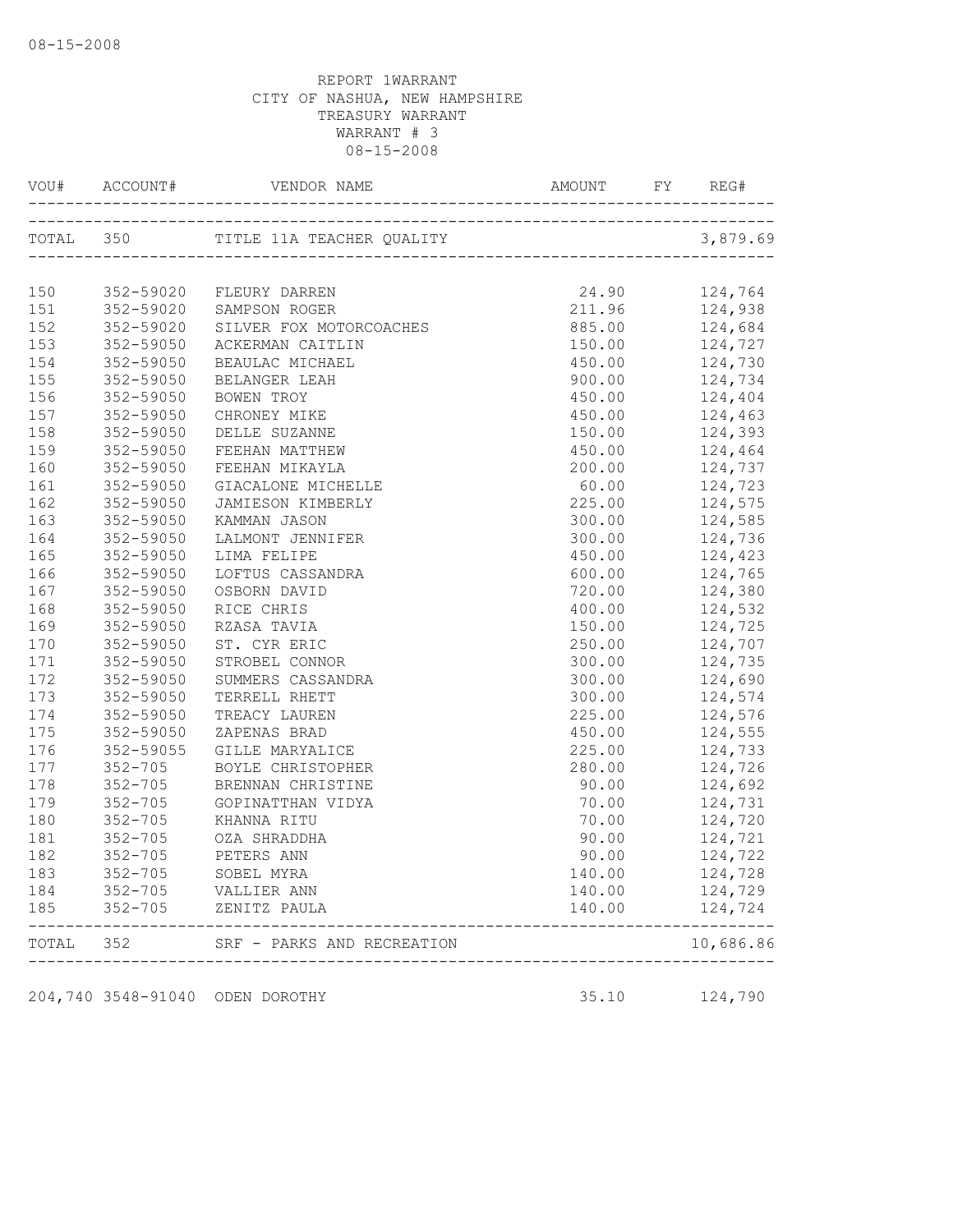|           | VOU# ACCOUNT#      | VENDOR NAME                                               | AMOUNT<br>_____________ | FY REG#            |
|-----------|--------------------|-----------------------------------------------------------|-------------------------|--------------------|
|           |                    | TOTAL 354 TITLE II A WRITING CTE                          |                         | 35.10              |
|           |                    |                                                           |                         |                    |
|           |                    | 204,741 3558-49035 WILSON LANGUAGE TRAINING CORP          | 237.60                  | 124,844            |
|           |                    | 204,742 3558-49075 STAPLES BUSINESS ADVANTAGE             | 317.37                  | 124,625            |
|           |                    | 204,743 3558-83004 VISION SERVICE PLAN - NH               | 32.58                   | 124,939            |
| TOTAL     | 355                | TITLE IB READING 1ST FES                                  |                         | 587.55             |
|           |                    | 3559-83031 ITT HARTFORD                                   | 17.64                   | 92                 |
| TOTAL 355 |                    | TITLE IB READING 1ST FES                                  |                         | 17.64              |
|           |                    |                                                           |                         |                    |
|           |                    | 3608-83009 NORTHEAST DELTA                                | 82.77                   | 88                 |
|           |                    | 3608-83031 ITT HARTFORD                                   | 17.08                   | 92                 |
| TOTAL     | 360                | DROP OUT PREVENTION/ALT ED                                |                         | 99.85              |
|           |                    | 204,744 3609-91040 FIRST STUDENT INC                      | 83.30                   | 124,812            |
| TOTAL     | 360                | DROP OUT PREVENTION/ALT ED                                |                         | 83.30              |
|           |                    |                                                           |                         |                    |
|           | 204,746 3687-49075 | 204,745 3687-49075 CENTRAL PAPER<br>KIMBELL JEANETTE      | 962.45<br>114.22        | 124,825<br>124,805 |
|           | 204,747 3687-49085 | FANTINI BAKING CO., INC.                                  | 251.91                  | 124,859            |
|           | 204,748 3687-49085 | GARELICK FARMS-LYNN                                       | 2,339.63                | 124,595            |
|           | 204,749 3687-49085 | GILL'S PIZZA CO.                                          | 550.80                  | 124,845            |
|           | 204,750 3687-49085 | M SAUNDERS INC                                            | 788.83                  | 124,836            |
| TOTAL     | 368                | SUMMER FEEDING PROGRAM                                    |                         | 5,007.84           |
|           |                    |                                                           |                         |                    |
| 189       |                    | 371-07508 LIVABLE WALKABLE COMMUNITIES N 1,000.00 124,940 |                         |                    |
| 190       |                    | 371-53100 NASHUA FOUNDRIES INC                            | 4,092.30                | 124,925            |
| 191       | 371-53100          | P & L LANDSCAPING                                         | 32,000.00               | 124,703            |
| TOTAL     | 371                | SRF - COMMUNITY DEVELOPMENT                               |                         | 37,092.30          |
| 192       |                    | 373-53025 LOAN PACKAGING LLC                              | 618.72                  | 124,580            |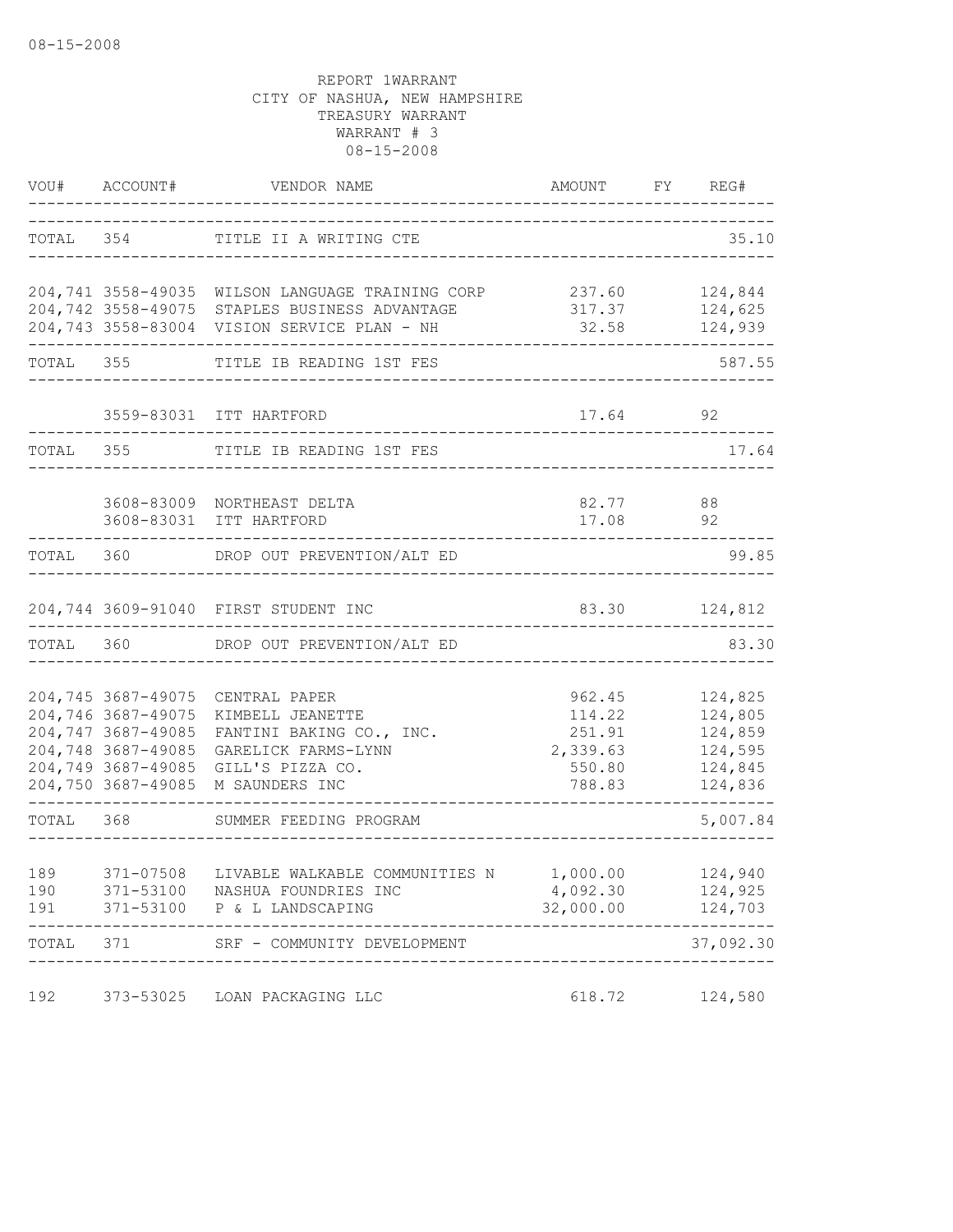| VOU# |           |                                |                           |    | REG#    |
|------|-----------|--------------------------------|---------------------------|----|---------|
|      | TOTAL 373 | SRF - ECONOMIC DEVELOPMENT     | ------------------------- |    | 618.72  |
| 193  | 374-01924 | BELLETETES INC                 | 2,647.65                  |    | 124,490 |
| 194  | 374-01924 | CORRIVEAU ROUTHIER INC         | 775.20                    |    | 124,897 |
| 195  | 374-01924 | GRANITE STATE CONCRETE CO INC  | 520.00                    |    | 124,682 |
| 196  | 374-01966 | NEIGHBORHOOD HOUSING SERVICES  | 250.00                    |    | 124,544 |
| 197  | 374-01966 | SOUTHERN NH SERVICES           | 10,980.00                 |    | 125,037 |
| 198  | 374-07120 | NASHUA AREA HEALTH CENTER      | 3,454.50                  |    | 124,672 |
| 199  | 374-07147 | PLUS CO & R FRASER CO          | 10,000.00                 |    | 124,941 |
| 200  | 374-07220 | GREATER NASHUA COUNCIL ON ALCO | 2,272.80                  |    | 124,417 |
| 201  | 374-07258 | CORP FOR NATIONAL & COMMUNITY  | 836.64                    |    | 124,567 |
| 202  | 374-07340 | HILLSBOROUGH COUNTY TREASURER  | 5.00                      |    | 124,911 |
| 203  | 374-07340 | TELEGRAPH PUBLISHING COMPANY   | 55.05                     |    | 125,105 |
| 204  | 374-07435 | LIVABLE WALKABLE COMMUNITIES   | 960.25                    |    | 124,942 |
| 205  | 374-07436 | CORP FOR NATIONAL & COMMUNITY  | 836.64                    |    | 124,567 |
| 206  | 374-07600 | ROUSSEL RAY & KATHLEEN & DADS  | 20,000.00                 |    | 124,951 |
| 207  | 374-07600 | STEVENS DANIEL & MS NONG CORP  | 7,500.00                  |    | 124,950 |
| 208  | 374-07620 | ACE PRINTING COMPANY           | 178.00                    |    | 124,634 |
| 209  | 374-07620 | CALLANAN JUDI                  | 400.00                    |    | 124,945 |
| 210  | 374-07620 | GIROUARD ANNE                  | 400.00                    |    | 124,944 |
| 211  | 374-07620 | JORDAN JENNIFER                | 400.00                    |    | 124,943 |
| 212  | 374-07620 | LABRIE MICHAEL                 | 400.00                    |    | 124,948 |
| 213  | 374-07620 | RYAN KATHLEEN                  | 400.00                    |    | 124,946 |
| 214  | 374-07620 | VINCENT JONATHAN               | 400.00                    |    | 124,947 |
| 215  | 374-08041 | DELL MARKETING LP              | 938.00                    |    | 124,419 |
| 216  | 374-09031 | TRANSIT MANAGEMENT OF NASHUA   | 163.03                    |    | 83      |
| 217  | 374-09031 | TRANSIT MANAGEMENT OF NASHUA   | 163.03                    |    | 99      |
| 218  | 374-09061 | ARAMARK UNIFORM SERVICES       | 53.94                     |    | 124,435 |
| 219  | 374-09061 | KINNEY TOWING & TRANSPORTATION | 295.00                    |    | 124,524 |
| 220  | 374-09061 | TURNER GLASS                   | 100.00                    |    | 124,705 |
| 221  | 374-09071 | SHATTUCK MALONE OIL CO         | 20,088.75                 |    | 125,011 |
| 222  | 374-09091 | ARCSOURCE INC                  | 126.00                    |    | 124,501 |
| 223  | 374-09091 | CITY OF NASHUA/DPW-MSW         | 100.00                    |    | 124,949 |
| 224  | 374-09091 | CUMMINS NORTHEAST INC          | 2,299.42                  |    | 124,661 |
| 225  | 374-09091 | FLEETWAY HEAVY DUTY PARTS INC  | 314.68                    |    | 124,400 |
| 226  | 374-09091 | HOME DEPOT CREDIT SERVICES     | 47.55                     |    | 125,024 |
| 227  | 374-09091 | NAPA AUTO PARTS                | 654.86                    |    | 124,645 |
| 228  | 374-09091 | ROBBINS AUTO PARTS INC         | 1,174.37                  |    | 124,543 |
| 229  | 374-09091 | RYDER FLEET PRODUCTS.COM INC   | 392.09                    |    | 124,647 |
| 229  | 374-09091 | RYDER FLEET PRODUCTS.COM INC   | $-6.60$                   | 08 | 124,647 |
| 230  | 374-09091 | TURNER GLASS                   | 160.00                    |    | 124,705 |
| 231  | 374-09112 | NATIONAL GRID                  | 23.52                     |    | 125,057 |
| 232  | 374-09120 | PENNICHUCK WATER               | 83.36                     |    | 125,026 |
| 232  | 374-09125 | PENNICHUCK WATER               | 48.43                     |    | 125,026 |
| 233  | 374-09153 | THE HARTFORD                   | 129,974.00                |    | 125,021 |
| 233  | 374-09173 | THE HARTFORD                   | 4,778.00                  |    | 125,021 |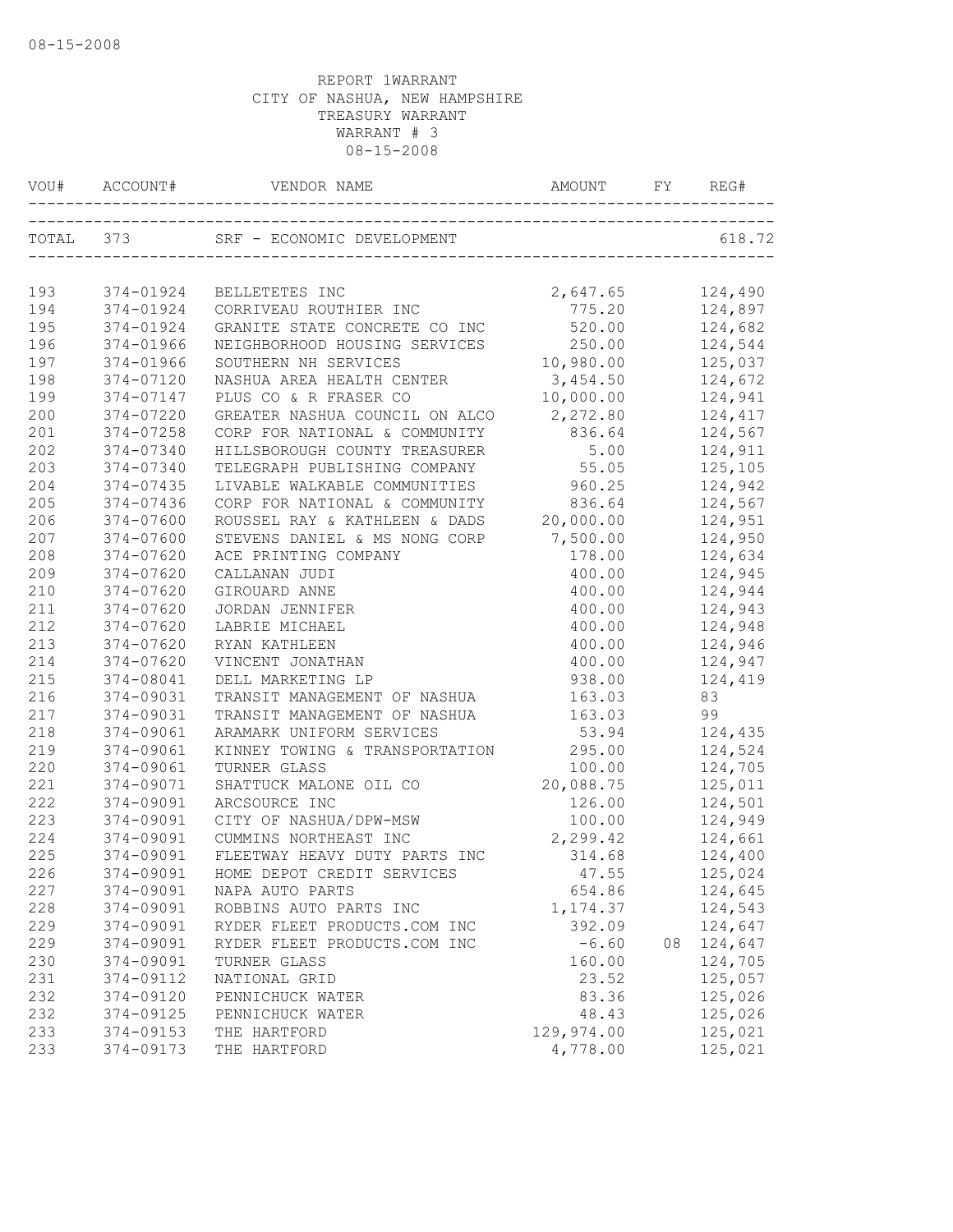| VOU#       | ACCOUNT#                                 | VENDOR NAME                                                  | AMOUNT                 | FY | REG#               |
|------------|------------------------------------------|--------------------------------------------------------------|------------------------|----|--------------------|
| 234<br>235 | 374-09201<br>374-09201                   | TRANSIT MANAGEMENT OF NASHUA<br>TRANSIT MANAGEMENT OF NASHUA | 17,711.56<br>19,700.77 |    | 83<br>99           |
| 236        | 374-09209                                | TRANSIT MANAGEMENT OF NASHUA                                 | 929.99                 |    | 83                 |
| 237        | 374-09209                                | TRANSIT MANAGEMENT OF NASHUA                                 | 930.09                 |    | 99                 |
| 238        | 374-09261                                | ARAMARK UNIFORM SERVICES                                     | 141.03                 |    | 124,435            |
| 239        | 374-09261                                | PURE WATERS OF NEW ENGLAND LLC                               | 31.50                  |    | 124,594            |
| 240        | 374-45230                                | RED BRICK CLOTHING CO                                        | 286.80                 |    | 124,565            |
| 241        | $374 - 45230$                            | STAPLES BUSINESS ADVANTAGE                                   | $-110.00$              |    | 08 124,762         |
| 242<br>243 | 374-59188<br>374-91025                   | INSTITUTE ENVIRONMENTAL EDUCAT<br>JOHNSON CARRIE ANN         | 758.00<br>53.07        |    | 124,635<br>124,599 |
|            |                                          |                                                              |                        |    |                    |
| TOTAL      | 374                                      | SRF - URBAN PROGRAMS                                         |                        |    | 266,075.97         |
| 244        | 375-45050                                | TUMBLEWEED PRESS INC                                         | 500.00                 |    | 125,081            |
| 245        | 375-59100                                | SWANK MOTION PICTURES INC                                    | 281.00                 |    | 125,028            |
| TOTAL 375  |                                          | SRF - PUBLIC LIBRARIES                                       |                        |    | 781.00             |
|            |                                          |                                                              |                        |    |                    |
|            | 204,751 3768-49050                       | STAPLES BUSINESS ADVANTAGE                                   | 41.45                  |    | 124,625            |
|            | 204,752 3768-83004<br>3768-83009         | VISION SERVICE PLAN - NH                                     | 16.29<br>2,708.15      |    | 124,953<br>88      |
|            | 3768-83031                               | NORTHEAST DELTA<br>ITT HARTFORD                              | 90.49                  |    | 92                 |
|            | 3768-83031                               | NORTHEAST DELTA                                              | 129.95                 |    | 88                 |
|            | 204,753 3768-83102                       | UNUM LIFE INSURANCE                                          | 17.77                  |    | 124,952            |
|            | 204,754 3768-94030                       | HARDWICK DONNA                                               | 345.19                 |    | 124,820            |
|            | 204,755 3768-94030                       | LEWANDOWSKI RITA                                             | 614.98                 |    | 124,874            |
| TOTAL      | 376                                      | TITLE I ESEA                                                 |                        |    | 3,964.27           |
|            |                                          |                                                              |                        |    |                    |
|            | 3769-83031<br>3769-94030                 | ITT HARTFORD<br>ITT HARTFORD                                 | 15.68<br>12.32         |    | 92<br>92           |
|            | 204,756 3769-95010                       | SCHOLASTIC MAGAZINES                                         | 305.72                 |    | 124,550            |
|            |                                          |                                                              |                        |    |                    |
| TOTAL      | 376                                      | TITLE I ESEA                                                 |                        |    | 333.72             |
|            | 204,757 3778-49075 PETTY CASH            |                                                              | 35.00                  |    | 124,954            |
|            |                                          | 204,758 3778-55020 FIRST STUDENT INC                         | 185.91                 |    | 124,812            |
| TOTAL 377  |                                          | TITLE III ENHANCE ENG LANGUAGE                               |                        |    | 220.91             |
|            |                                          |                                                              |                        |    |                    |
|            | 204,759 3908-49050<br>204,760 3908-54025 | MULLER JAN<br>BUSTEED MARIANNE                               | 88.98<br>34.92         |    | 124,892<br>124,855 |
|            | 204,761 3908-54025                       | WALMART COMMUNITY                                            | 190.25                 |    | 124,767            |
|            |                                          |                                                              |                        |    |                    |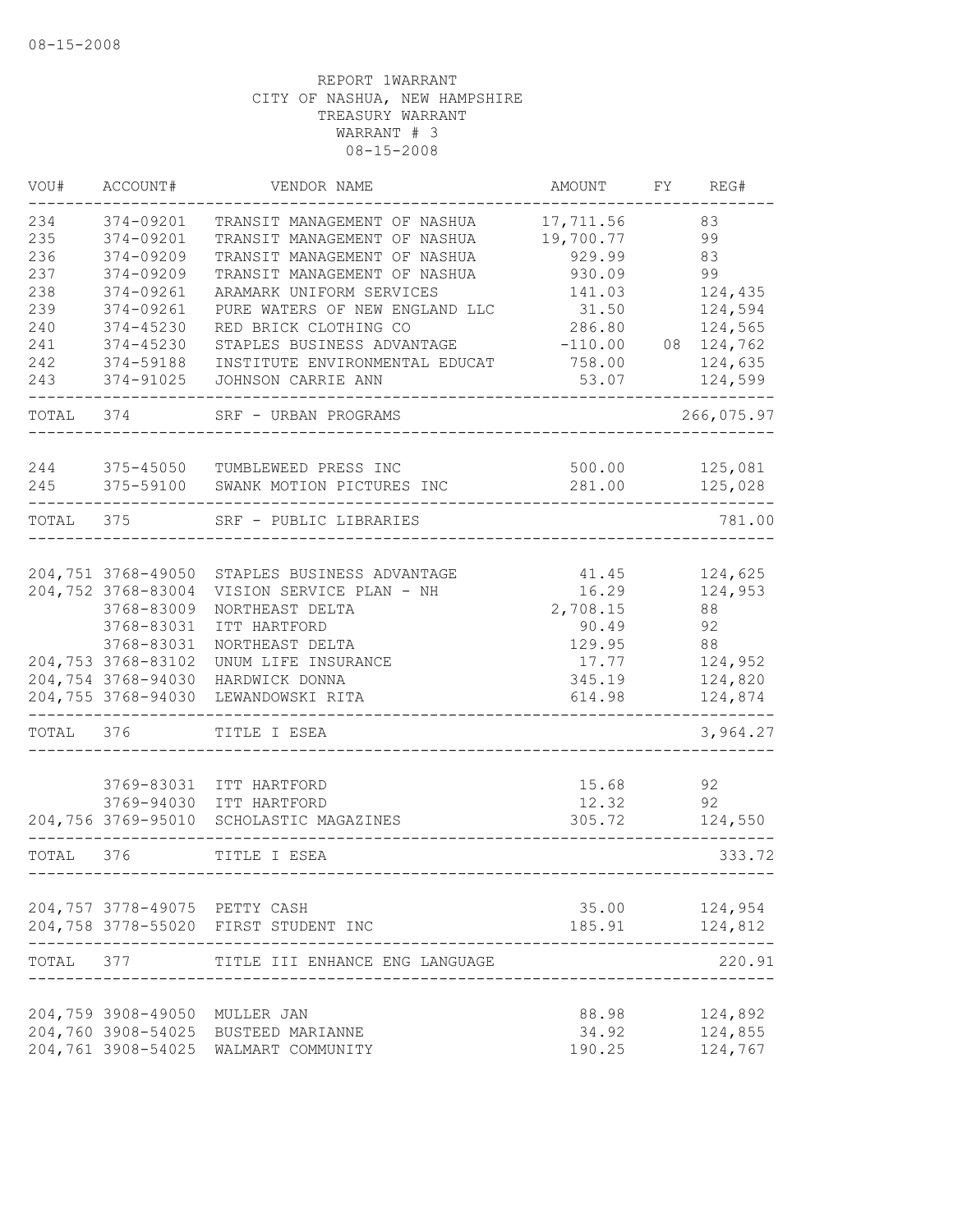| WOU#      | ACCOUNT#           | VENDOR NAME                                                            | AMOUNT        | FY REG#        |
|-----------|--------------------|------------------------------------------------------------------------|---------------|----------------|
|           | 204,762 3908-54025 | ZACCONE JEROME                                                         | 273.37        | 124,818        |
|           | 3908-83009         | NORTHEAST DELTA                                                        | 232.41        | 88             |
|           | 3908-83031         | ITT HARTFORD                                                           | 10.36         | 92             |
|           | 204,763 3908-91040 | DERRY MARSHALL                                                         | 701.00        | 124,386        |
|           |                    | 204,764 3908-91040 PANESSITI EDWARD                                    | 772.20        | 124,824        |
| TOTAL 390 |                    | VOC ED SECONDARY PERKINS                                               |               | 2,303.49       |
|           |                    | 204,765 3927-49050 KLAWES KEITH                                        |               | 265.00 124,816 |
| TOTAL     | 392                | CULINARY ARTS                                                          |               | 265.00         |
|           |                    |                                                                        |               |                |
|           |                    | 204,766 3937-83004 VISION SERVICE PLAN - NH<br>3937-83031 ITT HARTFORD | 16.29<br>8.40 | 124,956<br>92  |
|           |                    | 204,767 3937-83102 UNUM LIFE INSURANCE                                 | 7.14          | 124,955        |
|           |                    |                                                                        |               |                |
| TOTAL 393 |                    | DAY CARE                                                               |               | 31.83          |
|           |                    | 204,768 3958-83004 VISION SERVICE PLAN - NH                            | 16.29         | 124,958        |
|           | 3958-83006         | HARVARD PILGRIM HEALTH CARE                                            | 6, 205.40     | 93             |
|           | 3958-83009         | NORTHEAST DELTA                                                        | 3,165.00      | 88             |
|           | 3958-83031         | ITT HARTFORD                                                           | 438.20        | 92             |
|           |                    | 204,769 3958-83102 UNUM LIFE INSURANCE                                 | 17.05         | 124,957        |
| TOTAL 395 |                    | IDEA BASIC SPEC ED                                                     |               | 9,841.94       |
|           |                    | 204,770 3959-53109 SILVA ARLENE                                        |               | 135.60 124,875 |
| TOTAL 395 |                    | IDEA BASIC SPEC ED                                                     |               | 135.60         |
|           |                    | 3968-83009 NORTHEAST DELTA                                             | 149.64        | 88             |
|           |                    | 3968-83031 ITT HARTFORD                                                | 17.08         | 92             |
| TOTAL     | 396                | IDEA PRESCHOOL SPEC ED                                                 |               | 166.72         |
|           |                    |                                                                        |               |                |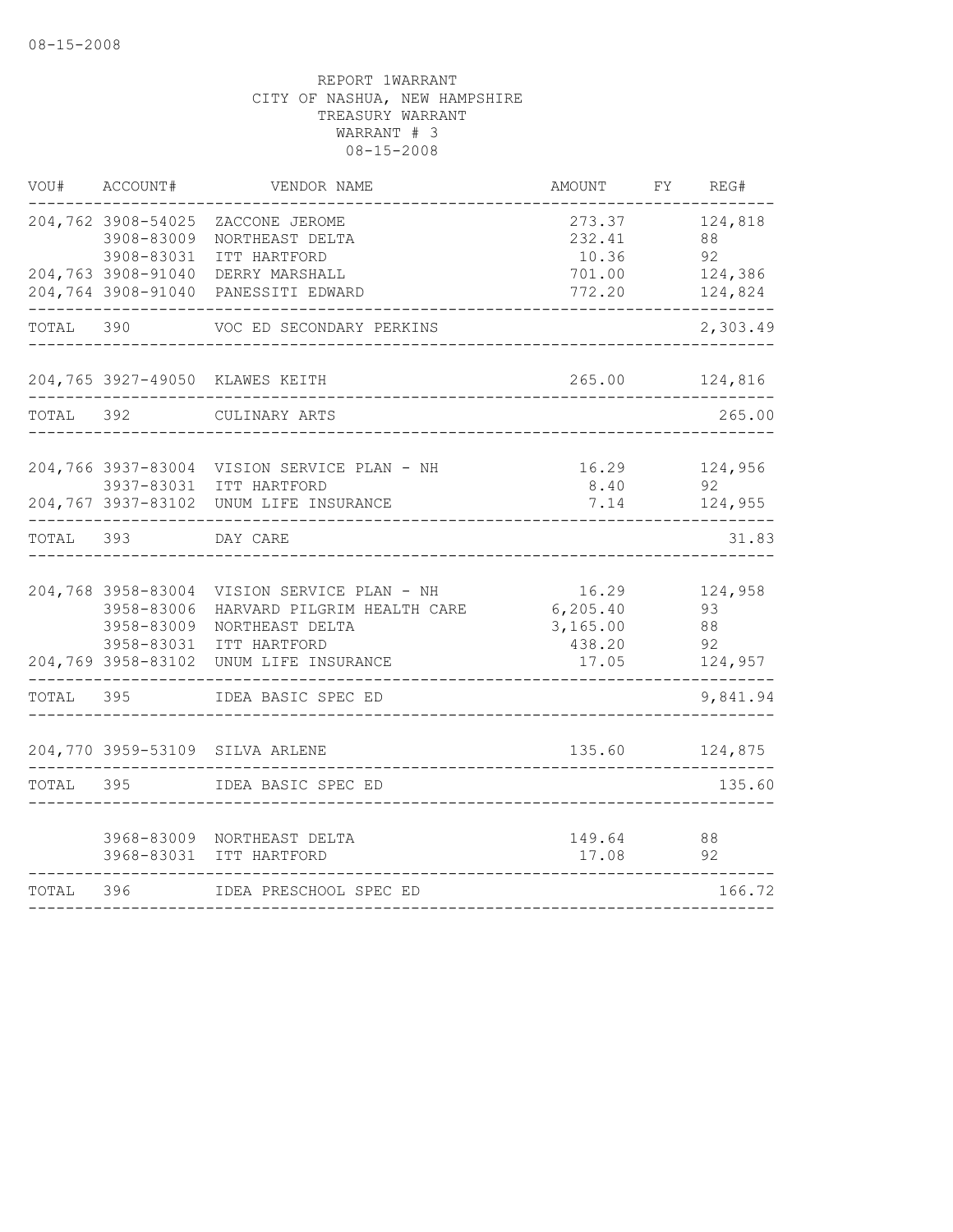| VOU#                                          | ACCOUNT#                                                                                              | VENDOR NAME                                                                                                                                          | AMOUNT                                                         | FY REG#                                                                   |
|-----------------------------------------------|-------------------------------------------------------------------------------------------------------|------------------------------------------------------------------------------------------------------------------------------------------------------|----------------------------------------------------------------|---------------------------------------------------------------------------|
| 257<br>258<br>259<br>260<br>261<br>262<br>263 | $412 - 180$<br>$412 - 180$<br>$412 - 180$<br>$412 - 180$<br>$412 - 180$<br>$412 - 180$<br>$412 - 180$ | CITY OF NASHUA MVR<br>FARRELL RONALD<br>FARRELL WILLIAM J JR<br>HILLSBOROUGH COUNTY TREASURER<br>MACUA MARY<br>MJS CONCRETE FORMS<br>STUDLEY JANET M | 228.50<br>34.00<br>358.00<br>102.52<br>88.00<br>83.00<br>36.00 | 124,308<br>124,695<br>124,691<br>124,911<br>124,698<br>124,693<br>124,697 |
|                                               |                                                                                                       | TOTAL 412-18 FINANCIAL SERVICES<br>AUTO PERMITS                                                                                                      |                                                                | 930.02                                                                    |
|                                               |                                                                                                       | 264 413-203 TREASURER STATE OF NH                                                                                                                    | 6,650.00 125,040                                               |                                                                           |
|                                               |                                                                                                       | TOTAL 413-20 CITY CLERK'S OFFICE<br>MARRIAGE LICENSES                                                                                                |                                                                | 6,650.00                                                                  |
|                                               |                                                                                                       | 264 413-303 TREASURER STATE OF NH                                                                                                                    | 17,557.00 125,040                                              |                                                                           |
|                                               |                                                                                                       | TOTAL 413-30 CITY CLERK'S OFFICE<br>CERTIFIED COPIES                                                                                                 |                                                                | 17,557.00                                                                 |
| 265<br>266<br>267                             | 452-583<br>$452 - 583$<br>452-583                                                                     | KEISLING MARY<br>MEREDITH ANN<br>MITCHELL KARI                                                                                                       | 40.00<br>20.00                                                 | 40.00 124,717<br>124,719<br>124,718                                       |
|                                               |                                                                                                       | TOTAL 452-58 PARKS AND RECREATION<br>SWIMMING CLASSES/LOCKER FEES                                                                                    |                                                                | 100.00                                                                    |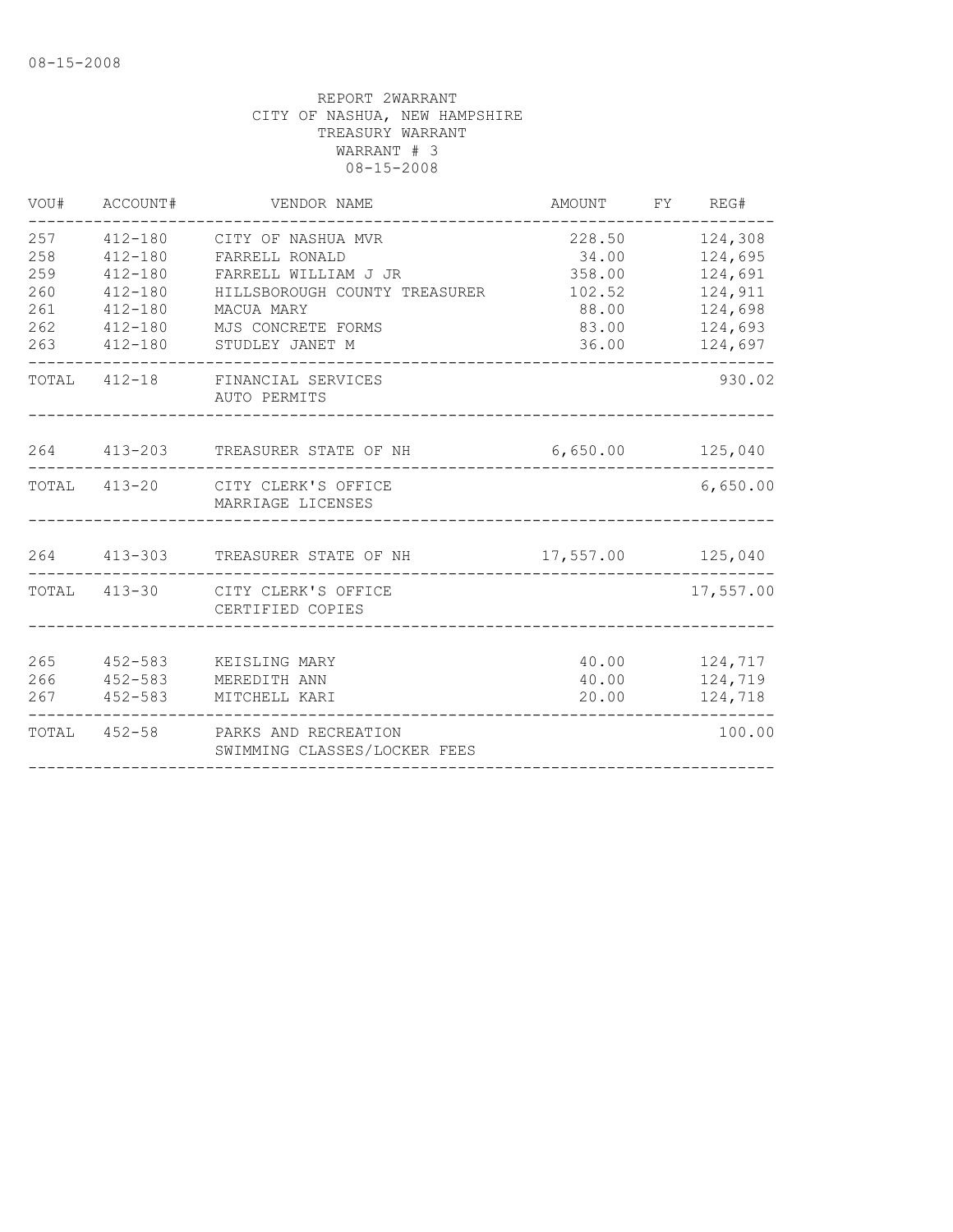| VOU#                                          | ACCOUNT#                                                                                | VENDOR NAME                                                                                                                                                                                             | AMOUNT                                                                           | FY | REG#                                                                      |
|-----------------------------------------------|-----------------------------------------------------------------------------------------|---------------------------------------------------------------------------------------------------------------------------------------------------------------------------------------------------------|----------------------------------------------------------------------------------|----|---------------------------------------------------------------------------|
| 268<br>269                                    | 501-66025<br>$501 - 31050$                                                              | GE CAPITAL INC<br>VERIZON WIRELESS                                                                                                                                                                      | 116.47<br>71.99                                                                  |    | 124,671<br>125,046                                                        |
| TOTAL                                         | 501                                                                                     | MAYOR'S OFFICE                                                                                                                                                                                          |                                                                                  |    | 188.46                                                                    |
| 270                                           | 503-41015                                                                               | OFFICE DEPOT                                                                                                                                                                                            | 169.99                                                                           |    | 124,346                                                                   |
| TOTAL                                         | 503                                                                                     | BOARD OF ALDERMEN                                                                                                                                                                                       |                                                                                  |    | 169.99                                                                    |
| 271<br>272<br>273<br>274<br>275<br>276<br>277 | 505-81013<br>505-81058<br>505-81025<br>505-81032<br>505-81039<br>505-81078<br>505-81124 | BIG BROTHERS BIG SISTERS<br>BRIDGES DOMESTIC & SEXUAL VIOL<br>GIRLS INCORPORATED OF NH<br>HARBOR HOMES INC<br>HUMANE SOCIETY OF NEW ENGLAND<br>ST JOSEPH COMMUNITY SERVICES I<br>YMCA OF GREATER NASHUA | 3,875.00<br>7,500.00<br>4,250.00<br>7,500.00<br>7,756.75<br>2,198.35<br>1,000.00 |    | 124,479<br>124,372<br>124,523<br>124,529<br>124,448<br>124,910<br>124,631 |
| TOTAL                                         | 505                                                                                     | CIVIC & COMM. ACTIVITIES                                                                                                                                                                                |                                                                                  |    | 34,080.10                                                                 |
| 278<br>279<br>280                             | 506-31005<br>506-31005<br>506-31005                                                     | BAYRING COMMUNICATIONS<br>COMCAST<br>PAETEC COMMUNICATIONS INC                                                                                                                                          | 1,812.28<br>68.48<br>1,226.02                                                    |    | 125,064<br>125,053<br>125,016                                             |
| TOTAL                                         | 506                                                                                     | TELECOMMUNICATIONS                                                                                                                                                                                      |                                                                                  |    | 3,106.78                                                                  |
| 281<br>281                                    | 508-83100<br>508-83101                                                                  | NHES<br><b>NHES</b>                                                                                                                                                                                     | 749.71<br>966.91                                                                 |    | 08 125,056<br>08 125,056                                                  |
| TOTAL                                         | 508                                                                                     | INSURANCE - POLICY COSTS                                                                                                                                                                                |                                                                                  |    | 1,716.62                                                                  |
| 282                                           | 511-91005                                                                               | GIFTOS DEAN                                                                                                                                                                                             | 125.78                                                                           |    | 124,959                                                                   |
| TOTAL                                         | 511                                                                                     | CITI-STAT (FORMERLY ADMIN SVS)                                                                                                                                                                          |                                                                                  |    | 125.78                                                                    |
| 283<br>284<br>285<br>286<br>287<br>288        | 512-59095<br>512-49025<br>512-95005<br>512-95005<br>512-94005<br>512-43005              | ANACOMP INC<br>BUSINESS REVIEW<br>GOVERNMENT FINANCE OFFICERS AS<br>NH GOVERNMENT FINANCE OFFICERS<br>NHTCA<br>PRINTGRAPHICS OF MAINE                                                                   | 416.34<br>15.00<br>50.00<br>140.00<br>60.00<br>769.50                            |    | 124,374<br>125,061<br>125,039<br>125,072<br>125,058<br>97                 |
| 289<br>289                                    | 512-41005                                                                               | STAPLES BUSINESS ADVANTAGE<br>512-41015 STAPLES BUSINESS ADVANTAGE                                                                                                                                      | 29.65<br>103.26                                                                  |    | 124,762<br>124,762                                                        |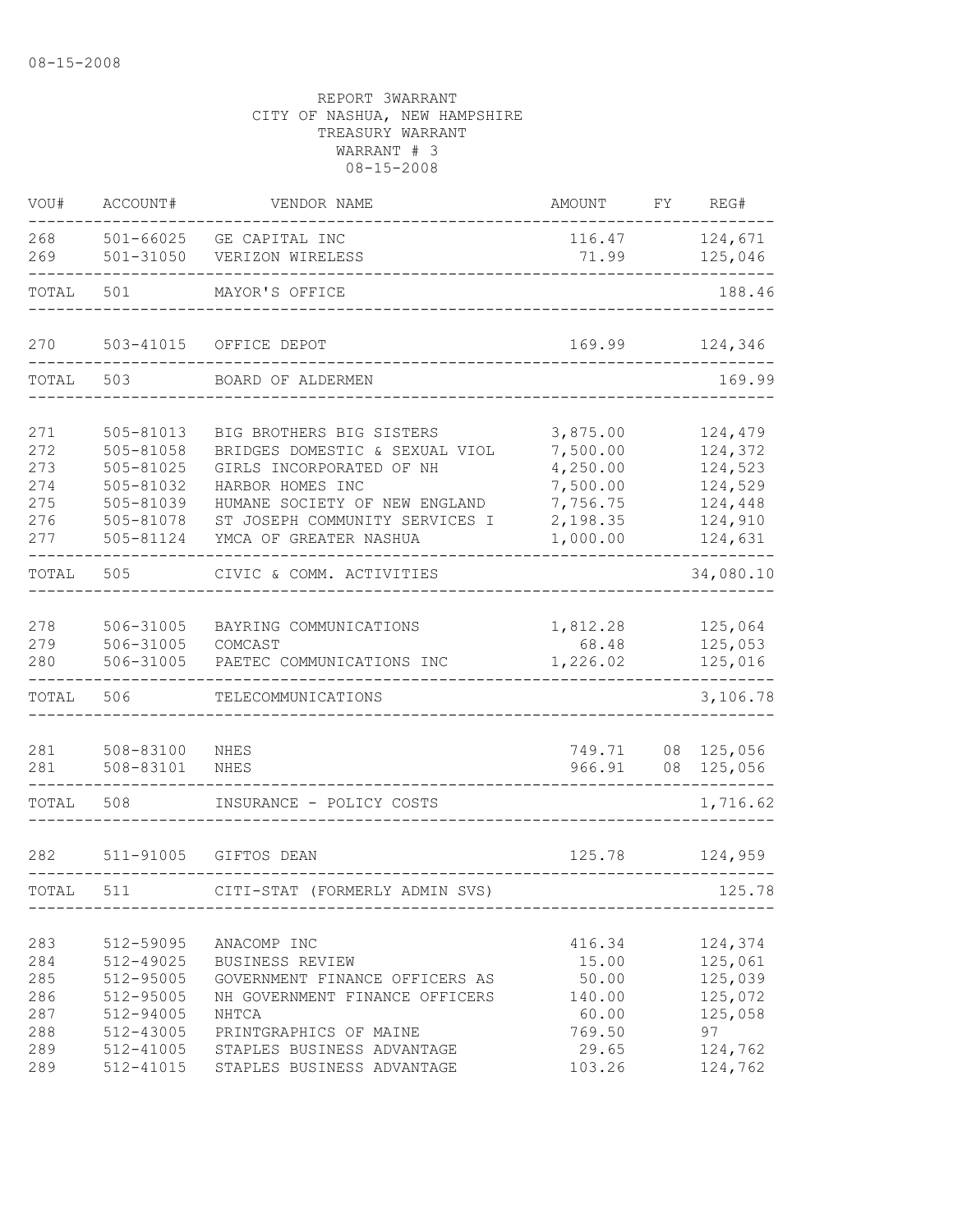| VOU#  | ACCOUNT#  | VENDOR NAME                          | AMOUNT   | FY | REG#       |
|-------|-----------|--------------------------------------|----------|----|------------|
| 289   |           | 512-41015 STAPLES BUSINESS ADVANTAGE | $-27.00$ |    | 08 124,762 |
| TOTAL | 512       | FINANCIAL SERVICES                   |          |    | 1,556.75   |
| 290   | 513-94005 | ATTITASH GRAND SUMMIT HOTEL          | 656.00   |    | 125,031    |
| 291   | 513-43005 | CITY OF NASHUA/PETTY CASH SLIP       | 15.00    |    | 124,306    |
| 291   | 513-91005 | CITY OF NASHUA/PETTY CASH SLIP       | 51.39    |    | 124,306    |
| 291   | 513-94005 | CITY OF NASHUA/PETTY CASH SLIP       | 80.71    |    | 124,306    |
| 292   | 513-44005 | GENERAL CODE                         | 4,213.14 |    | 124,541    |
| 293   | 513-41015 | STAPLES BUSINESS ADVANTAGE           | 828.20   |    | 124,762    |
| TOTAL | 513       | CITY CLERK'S OFFICE                  |          |    | 5,844.44   |
| 293   | 514-41015 | STAPLES BUSINESS ADVANTAGE           | 33.44    |    | 124,762    |
| TOTAL | 514       | INSURANCE-PROPERTY & CASUALTY        |          |    | 33.44      |
|       |           |                                      |          |    |            |
| 294   | 516-54016 | BOSTON GLOBE ADVERTISING             | 3,623.00 |    | 125,074    |
| 295   | 516-54016 | CONNECTICUT CONFERENCE OF MUNI       | 150.00   |    | 124,754    |
| 296   | 516-41015 | CONWAY OFFICE PRODUCTS LLC           | $-52.00$ | 08 | 124,452    |
| 297   | 516-54016 | MID ATLANTIC REAL ESTATE JOURN       | 595.00   |    | 125,062    |
| 298   | 516-95005 | NEWSWEEK                             | 45.92    |    | 125,079    |
| 299   | 516-54006 | NY REAL ESTATE JOURNAL               | 1,090.00 |    | 124,755    |
| 300   | 516-41015 | STAPLES BUSINESS ADVANTAGE           | $-14.43$ | 08 | 124,762    |
| 301   | 516-54016 | SUCCESS ADVERTISING INC              | 1,198.55 |    | 124,437    |
| 302   | 516-54011 | TELEGRAPH PUBLISHING COMPANY         | 990.90   |    | 125,105    |
| 302   | 516-54016 | TELEGRAPH PUBLISHING COMPANY         | 1,293.56 |    | 125,105    |
| 303   | 516-54016 | THE LOWELL PUBLISHING CO             | 1,484.90 |    | 125,023    |
| 304   | 516-54016 | UNION LEADER CORPORATION             | 923.14   |    | 125,019    |
| TOTAL | 516       | PURCHASING DEPARTMENT                |          |    | 11,328.54  |
|       |           |                                      |          |    |            |
| 305   | 517-75023 | B & S LOCKSMITH INC                  | 150.55   |    | 124,573    |
| 306   | 517-59135 | BAIN PEST CONTROL SERVICE INC        | 75.00    |    | 124,920    |
| 307   | 517-75023 | GRAINGER                             | 790.40   |    | 124,424    |
| 308   | 517-42010 | HOME DEPOT CREDIT SERVICES           | 26.96    |    | 125,024    |
| 309   | 517-75015 | HUFF & GAUTHIER INC                  | 82.50    |    | 124,732    |
| 309   | 517-75105 | HUFF & GAUTHIER INC                  | 474.35   |    | 124,732    |
| 310   | 517-75023 | MARVELL PLATE GLASS INC              | 502.00   |    | 124,343    |
| 311   | 517-34015 | NATIONAL GRID                        | 76.30    |    | 125,057    |
| 312   | 517-74085 | NEVERETTS SEW & VAC INC              | 5.00     |    | 124,365    |
| 313   | 517-32005 | PSNH                                 | 31.82    |    | 125,066    |
| 314   | 517-75105 | STANLEY ELEVATOR COMPANY INC         | 360.40   |    | 124,923    |
| 315   | 517-42010 | W E AUBUCHON COMPANY INC             | 2.96     |    | 124,348    |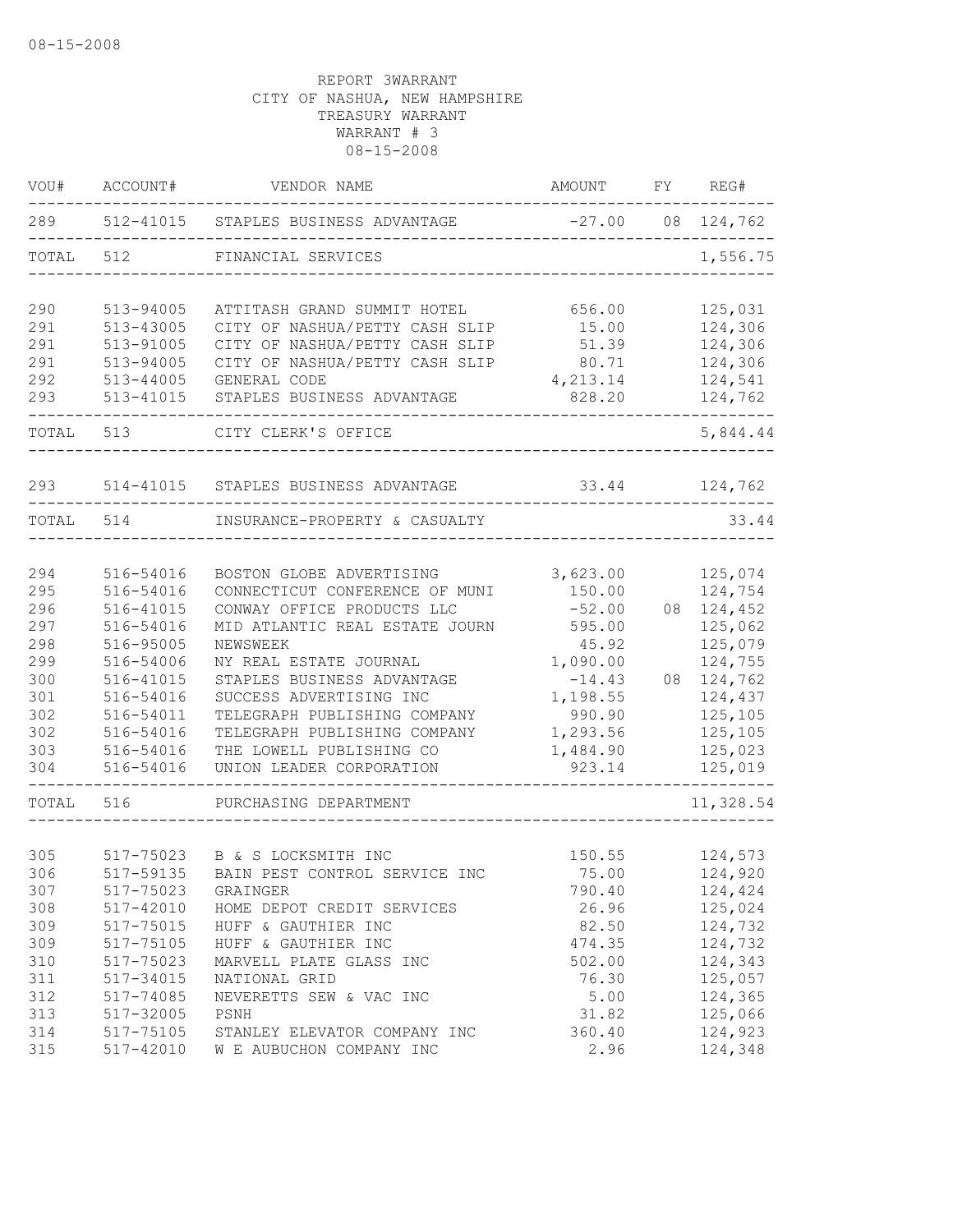| WOU#                                          | ACCOUNT#                                                                                | VENDOR NAME                                                                                                                                   | AMOUNT                                                             | FY | REG#                                                                      |
|-----------------------------------------------|-----------------------------------------------------------------------------------------|-----------------------------------------------------------------------------------------------------------------------------------------------|--------------------------------------------------------------------|----|---------------------------------------------------------------------------|
| 315<br>315                                    | 517-75023                                                                               | 517-69025 W E AUBUCHON COMPANY INC<br>W E AUBUCHON COMPANY INC                                                                                | 11.42<br>5.37                                                      |    | 124,348<br>124,348                                                        |
| TOTAL                                         | 517                                                                                     | BUILDING MAINT - CITY ADMIN                                                                                                                   |                                                                    |    | 2,595.03                                                                  |
| 316                                           |                                                                                         | 518-72010 CONWAY OFFICE PRODUCTS LLC                                                                                                          | $-65.54$                                                           |    | 08 124,452                                                                |
| TOTAL                                         | 518                                                                                     |                                                                                                                                               |                                                                    |    | $-65.54$                                                                  |
| 316<br>317<br>318                             | 519-72010<br>519-91005<br>519-91005                                                     | CONWAY OFFICE PRODUCTS LLC<br>DAME DOUGLAS<br>GAGNE ROBERT                                                                                    | 90.00<br>154.65<br>72.77                                           |    | 124,452<br>124,382<br>124,681                                             |
| 319<br>320<br>321<br>322                      | 519-94005<br>519-64192<br>519-94005<br>519-91005                                        | MARINO ANGELO<br>STAPLES BUSINESS ADVANTAGE<br>TRANS AMERICAN INSTITUTE<br>TURGISS GARY                                                       | 297.53<br>199.99<br>159.00<br>140.40                               |    | 124,608<br>124,762<br>125,060<br>124,426                                  |
| 323<br>TOTAL                                  | 519-91005<br>519                                                                        | TURGISS GREG<br>ASSESSORS                                                                                                                     | 153.86                                                             |    | 124,329<br>1,268.20                                                       |
| 324                                           | 520-32005                                                                               | PSNH                                                                                                                                          | 200.20                                                             |    | 125,066                                                                   |
| TOTAL                                         | 520                                                                                     | HUNT BUILDING                                                                                                                                 |                                                                    |    | 200.20                                                                    |
| 325<br>325<br>325                             | 522-31050<br>522-91015<br>522-94040                                                     | CITY OF NASHUA/PETTY CASH SLIP .90<br>CITY OF NASHUA/PETTY CASH SLIP<br>CITY OF NASHUA/PETTY CASH SLIP                                        | 47.97<br>69.80                                                     |    | 124,306<br>124,306<br>124,306                                             |
| TOTAL                                         | 522                                                                                     | INFORMATION TECHNOLOGY                                                                                                                        |                                                                    |    | 118.67                                                                    |
| 326<br>327                                    | $524 - 64052$<br>$524 - 64052$                                                          | CDW GOVERNMENT INC<br>COMPUTER HUT OF N E INC                                                                                                 | 760.00<br>164.99                                                   |    | 124,788<br>124,922                                                        |
| TOTAL                                         | 524                                                                                     | COMPUTERS - CITYWIDE                                                                                                                          |                                                                    |    | 924.99                                                                    |
| 328<br>329<br>330<br>331<br>332<br>333<br>334 | 531-45005<br>531-78007<br>531-53125<br>531-46045<br>531-46040<br>531-59100<br>531-46040 | AAA POLICE SUPPLY<br>ADAMSON INDUSTRIES CORP<br>ADAMSON WILLIAM<br>ALEC'S SHOE STORE INC<br>ANDERSON ADAM<br>BAER ALEXANDRA<br>BAILEY DAVID E | 473.50<br>119.90<br>200.00<br>182.85<br>357.70<br>315.00<br>169.96 |    | 124,630<br>124,554<br>124,968<br>124,478<br>124,970<br>124,530<br>124,983 |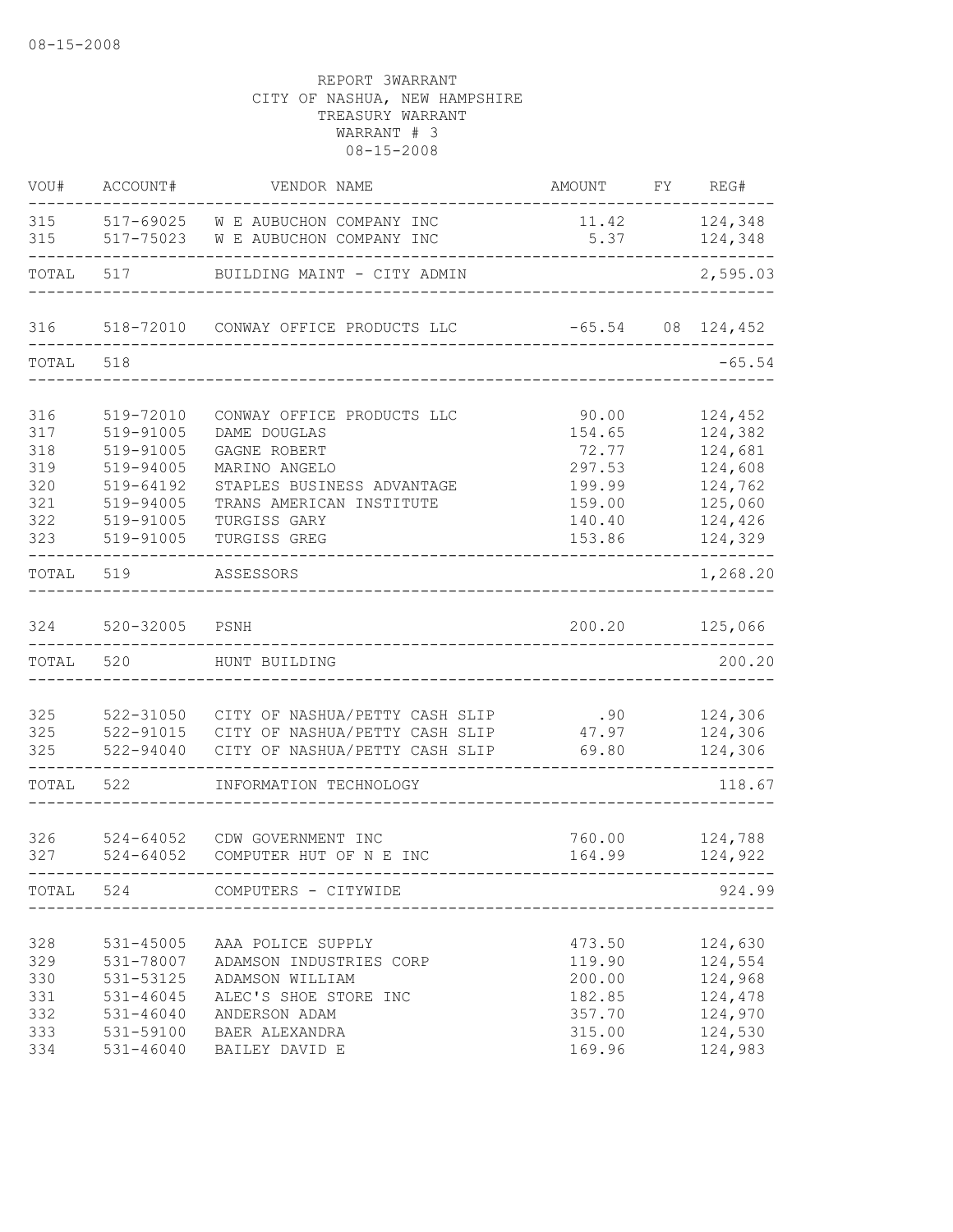| VOU# | ACCOUNT#      | VENDOR NAME                    | AMOUNT   | FY | REG#       |
|------|---------------|--------------------------------|----------|----|------------|
| 335  |               | 531-49075 BATTERIES PLUS 400   | 279.96   |    | 124,676    |
| 336  | 531-46040     | BAXTER KERRY                   | 397.50   |    | 124,963    |
| 337  | 531-78007     | BELLETETES INC                 | 1.08     |    | 124,490    |
| 337  | 531-78007     | BELLETETES INC                 | 3.86     |    | 08 124,490 |
| 338  | 531-46030     | BEN'S UNIFORMS                 | 2,303.99 |    | 124,924    |
| 338  | $531 - 46040$ | BEN'S UNIFORMS                 | 4,162.08 |    | 124,924    |
| 339  | 531-78007     | BEST FORD/BEST CYCLE           | 230.43   |    | 124,338    |
| 340  | 531-47010     | BOUND TREE MEDICAL LLC         | 138.00   |    | 124,561    |
| 341  | 531-98035     | BUSINESS CARD                  | 29.80    |    | 08 125,054 |
| 342  | 531-59045     | CAMERALAND                     | 94.00    |    | 08 124,683 |
| 343  | 531-72020     | CAPUS AUTOMATION SERVICES      | 1,360.00 |    | 125,034    |
| 344  | $531 - 46040$ | CARIGNAN MICHAEL               | 280.22   |    | 124,981    |
| 345  | $531 - 46040$ | CHILDS SCOTT                   | 327.61   |    | 124,974    |
| 346  | 531-31025     | CINFO PETER                    | 45.96    |    | 124,965    |
| 347  | 531-72010     | CONWAY OFFICE PRODUCTS LLC     | 1,880.00 |    | 124,452    |
| 348  | 531-94005     | CROSSHAIRS INC                 | 125.00   |    | 125,076    |
| 349  | 531-78007     | EMERGENCY EQUIPMENT WAREHOUSE  | 313.85   |    | 124,660    |
| 350  | 531-31025     | FAIRPOINT COMMUNICATIONS INC   | 543.93   |    | 125,063    |
| 351  | 531-53125     | FAY JOSEPH                     | 200.00   |    | 124,960    |
| 352  | 531-94005     | FOURNIER DONALD                | 187.20   |    | 124,986    |
| 353  | $531 - 46040$ | GIROUARD KEVIN                 | 89.96    |    | 124,967    |
| 354  | $531 - 64015$ | GOVCONNECTION INC              | 485.67   |    | 124,322    |
| 355  | $531 - 46040$ | HILL SHAWN                     | 216.91   |    | 124,966    |
| 356  | 531-75130     | J LAWRENCE HALL INC            | 216.74   |    | 124,926    |
| 357  | $531 - 46040$ | KENNEDY JAMES J                | 76.94    |    | 124,982    |
| 358  | 531-91025     | KEVIN CLANCY                   | 43.87    |    | 124,972    |
| 359  | $531 - 46040$ | KEW ROBERT                     | 480.88   |    | 124,971    |
| 360  | $531 - 46040$ | KUCHARSKI TY                   | 539.92   |    | 124,969    |
| 361  | 531-78007     | MAC MULKIN CHEVROLET INC       | 84.00    |    | 124,900    |
| 362  | 531-94005     | MACLEOD THOMAS M               | 421.20   |    | 124,976    |
| 363  | $531 - 46040$ | MANSFIELD WILLIAM              | 444.77   |    | 124,977    |
| 364  | 531-53125     | MARSHALL BRYAN                 | 239.60   |    | 124,984    |
| 365  | $531 - 46040$ | MASELLA MICHAEL                | 751.97   |    | 124,975    |
| 366  | 531-78007     | MAYNARD & LESIEUR INCORPORATED | 380.00   |    | 124,905    |
| 366  | 531-78065     | MAYNARD & LESIEUR INCORPORATED | 1,186.08 |    | 124,905    |
| 367  | $531 - 46040$ | MCCARTHY GEORGE                | 825.00   |    | 124,980    |
| 368  | 531-64360     | MHQ MUNICIPAL VEHICLES         | 58.80    |    | 124,570    |
| 369  | 531-53125     | MOORE WILLIAM                  | 239.88   |    | 124,978    |
| 370  | 531-94005     | MOUSHEGIAN MICHAEL             | 200.00   |    | 124,985    |
| 371  | 531-78075     | NASHUA HARLEY DAVIDSON         | 262.96   |    | 124,384    |
| 372  | 531-34015     | NATIONAL GRID                  | 504.13   |    | 125,057    |
| 373  | 531-94005     | NESPIN                         | 400.00   |    | 125,075    |
| 374  | 531-78007     | NEW G.H. BERLIN OIL COMPANY    | 497.57   |    | 124,547    |
| 375  | 531-78007     | NORTHERN FOREIGN CAR PARTS INC | 248.85   |    | 124,930    |
| 376  | 531-78007     | NYTECH SUPPLY CO               | 107.93   |    | 124,364    |
| 377  | 531-31040     | PAETEC COMMUNICATIONS INC      | 338.37   |    | 125,016    |
| 377  | 531-74040     | PAETEC COMMUNICATIONS INC      | 618.02   |    | 125,016    |
| 378  | $531 - 46040$ | PAGE ROBERT                    | 204.98   |    | 124,961    |
|      |               |                                |          |    |            |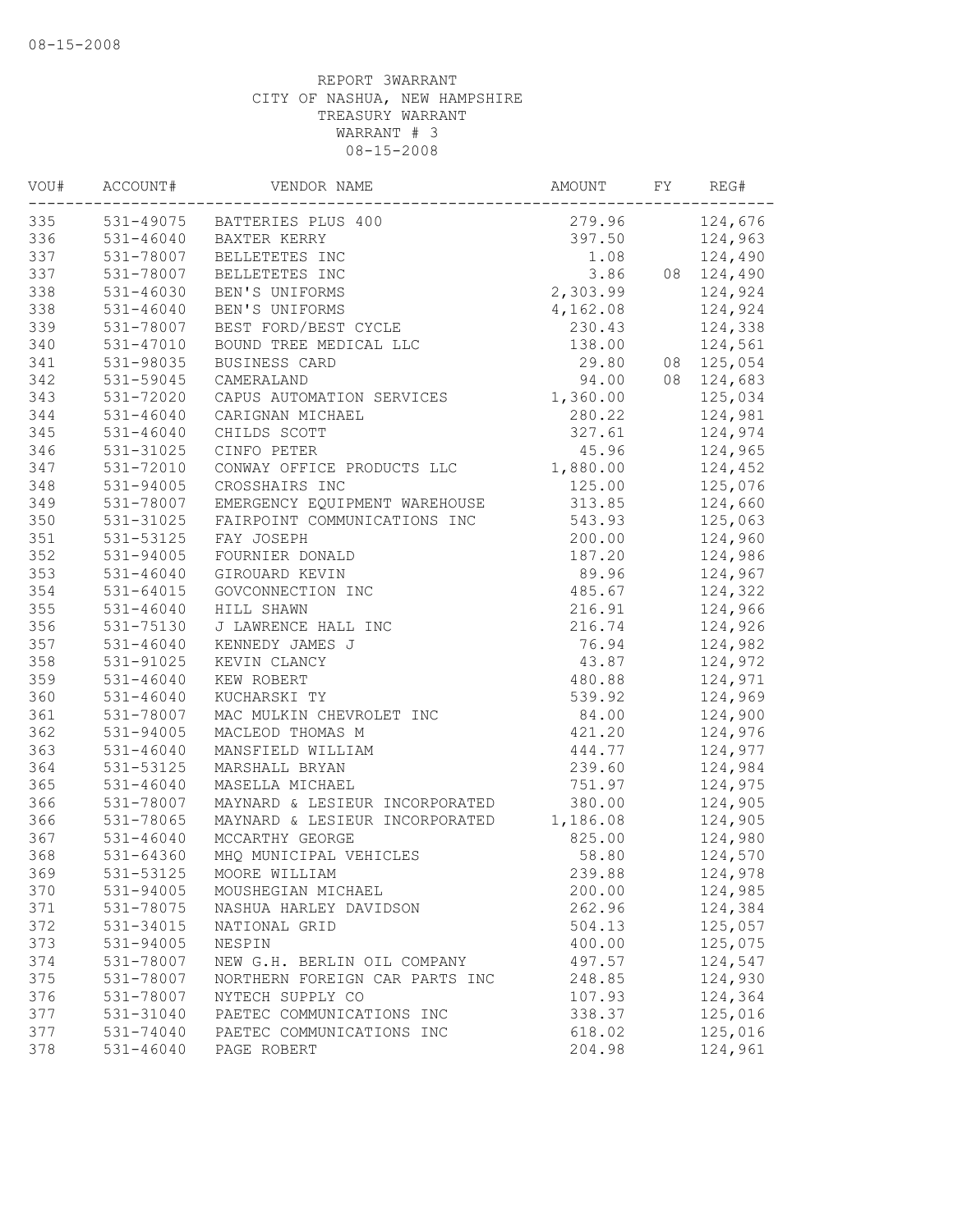| VOU# | ACCOUNT#      | VENDOR NAME                    | AMOUNT           | FY | REG#       |
|------|---------------|--------------------------------|------------------|----|------------|
| 379  | 531-94005     | PAULSON E Z                    | 1,386.50 124,964 |    |            |
| 380  | 531-33005     | PENNICHUCK WATER               | 1,049.20         |    | 125,026    |
| 381  | 531-53050     | PSYCHOTHERAPY ASSOCIATES INC   | 600.00           |    | 124,809    |
| 382  | 531-45005     | RILEY'S SPORT SHOP INC         | 2,273.60         |    | 124,325    |
| 383  | 531-78007     | ROBBINS AUTO PARTS INC         | 29.10            |    | 124,543    |
| 384  | 531-78007     | SAM'S CLUB                     | 45.86            |    | 125,012    |
| 385  | 531-94005     | SEGAL PETER                    | 490.00           |    | 124,979    |
| 386  | 531-94005     | SPARKS DOUGLAS                 | 690.00           |    | 124,973    |
| 387  | 531-41005     | STAPLES BUSINESS ADVANTAGE     | 657.81           |    | 124,762    |
| 387  | 531-41015     | STAPLES BUSINESS ADVANTAGE     | 1,775.61         |    | 124,762    |
| 388  | 531-46030     | STAR PACKER BADGES             | 130.00           |    | 08 124,405 |
| 389  | 531-41015     | TAB PRODUCTS CO                | 800.00           |    | 124,407    |
| 390  | $531 - 94005$ | TESTAVERDE JAMES               | 155.00           |    | 124,962    |
| 391  | 531-42000     | THE DURKIN CO INC              | 285.82           |    | 124,546    |
| 392  | 531-68025     | THE IRWIN ZONE                 | 76,396.00        |    | 08 124,685 |
| 393  | 531-94005     | THE UNIVERSITY OF VERMONT      | 200.00           |    | 125,048    |
| 394  | 531-78007     | TOWERS MOTOR PARTS CORP        | 215.24           |    | 124,649    |
| 395  | 531-43005     | UNITED PARCEL SERVICE          | 26.63            |    | 125,084    |
| 396  | 531-31050     | USA MOBILITY WIRELESS INC      | 2.37             |    | 125,055    |
| 397  | 531-59100     | VILLAGE SENTRY KENNEL          | 133.00           |    | 124,427    |
| 398  | 531-74092     | WINCO IDENTIFICATION CORP      | 750.00           |    | 124,509    |
|      | TOTAL 531     | POLICE DEPARTMENT              |                  |    | 112,980.12 |
|      |               |                                |                  |    |            |
| 399  | 532-78100     | ADAMSON INDUSTRIES CORP        | 79.90            |    | 124,554    |
| 400  | 532-46045     | ALLISON JEFFREY                | 38.00            |    | 124,320    |
| 401  | 532-75901     | B & S LOCKSMITH INC            | 735.09           |    | 124,573    |
| 402  | 532-94010     | BECKER TRAINING ASSOCIATES LLC | 150.00           |    | 125,029    |
| 403  | 532-75023     | BELLETETES INC                 | 29.05            |    | 124,490    |
| 403  | 532-75901     | BELLETETES INC                 | 4.04             |    | 124,490    |
| 403  | 532-78100     | BELLETETES INC                 | 17.08            |    | 124,490    |
| 404  | 532-53065     | <b>BOATED</b>                  | 200.00           |    | 124,431    |
| 405  | 532-74092     | BONUGLI CONSTRUCTION           | 345.00           |    | 124,699    |
| 406  | 532-75105     | BRIAN MASON ELECTRIC LLC       | 641.37           |    | 124,598    |
| 407  | 532-78015     | BURRIS CUSTOM PAINTING/JOHN BU | 70.00            |    | 124,521    |
| 408  | 532-64015     | CDW GOVERNMENT INC             | 293.23           |    | 124,788    |
| 409  | 532-78020     | CHELMSFORD AUTO ELECTRIC INC   | 1,685.00         |    | 124,336    |
| 410  | 532-72010     | CONWAY OFFICE PRODUCTS LLC     | 180.00           |    | 124,452    |
| 411  | 532-64080     | FIREMATIC SUPPLY CO INC        | 36.88            |    | 124,518    |
| 412  | 532-75023     | HOME DEPOT CREDIT SERVICES     | 95.22            |    | 125,024    |
| 413  | 532-94010     | HOUSE BRIAN A                  | 150.00           |    | 124,989    |
| 414  | 532-46030     | INDUSTRIAL PROTECTION SERVICES | 1,874.06         |    | 124,383    |
| 415  | 532-75130     | J LAWRENCE HALL INC            | 1,197.84         |    | 124,926    |
| 416  | 532-78007     | JACK YOUNG COMPANY, INC        | 160.00           |    | 124,696    |
| 417  | 532-46045     | LABRECQUE KYLE                 | 600.00           |    | 124,987    |
| 418  | 532-64192     | LW BILLS/ALARM ENGINEERING     | 320.00           |    | 124,526    |
| 418  | 532-79020     | LW BILLS/ALARM ENGINEERING     | 1,792.32         |    | 124,526    |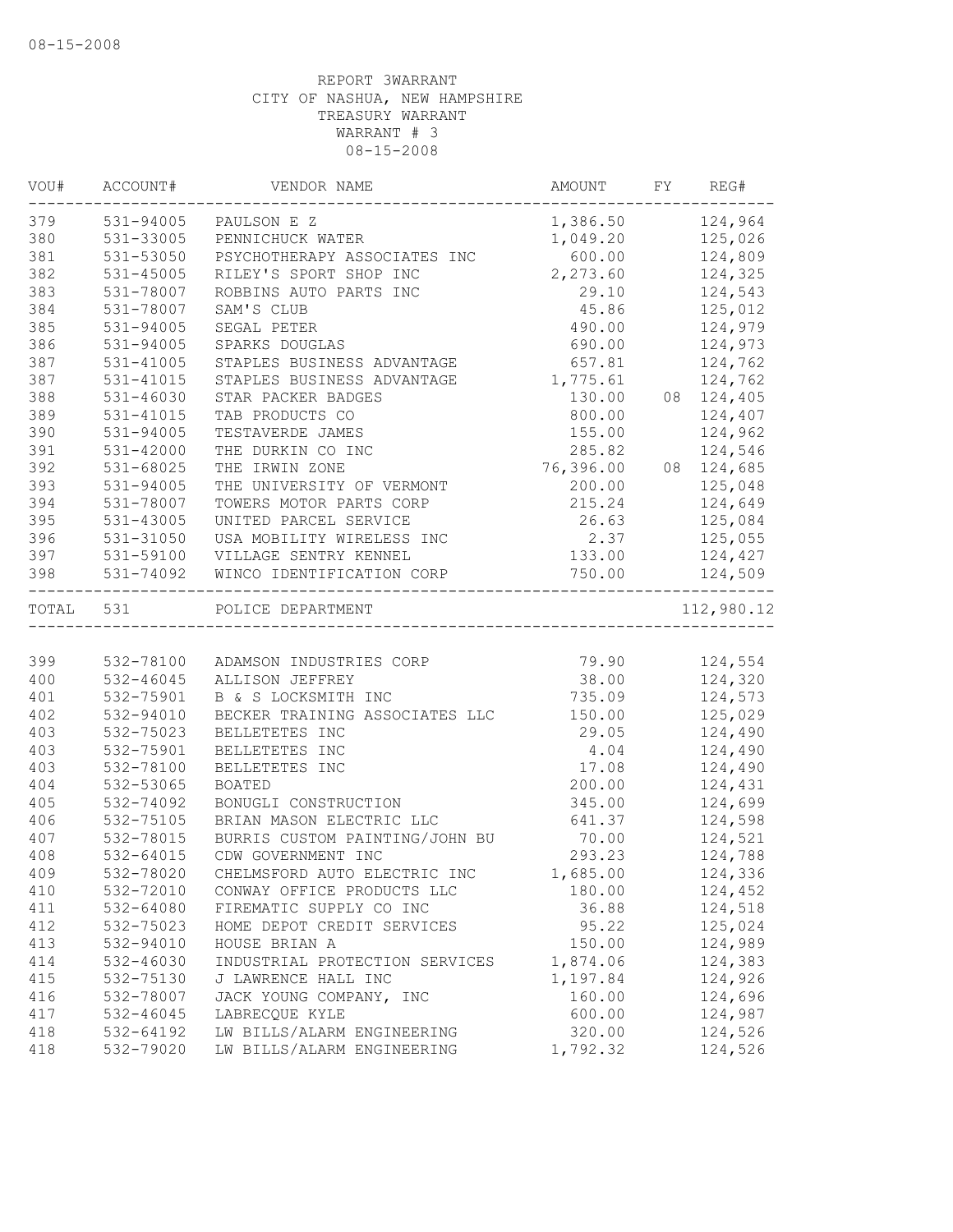| VOU#  | ACCOUNT#       | VENDOR NAME                           | AMOUNT FY REG#       |            |
|-------|----------------|---------------------------------------|----------------------|------------|
| 419   | 532-75105      | M & M ELECTRICAL SUPPLY CO INC 9.72   |                      | 124,896    |
| 420   | 532-78065      | MAYNARD & LESIEUR INCORPORATED 806.12 |                      | 124,905    |
| 421   | 532-64094      | MHQ MUNICIPAL VEHICLES                | 2,755.00             | 124,582    |
| 422   | 532-78100      | MINUTEMAN TRUCKS INC                  | 234.10               | 124,558    |
| 423   | 532-34015      | NATIONAL GRID                         | 300.92               | 125,057    |
| 424   | 532-42005      | NEW ENGLAND PAPER & SUPPLY            | 213.96               | 124,535    |
| 424   | 532-42010      | NEW ENGLAND PAPER & SUPPLY            | 254.94               | 124,535    |
| 424   | 532-42020      | NEW ENGLAND PAPER & SUPPLY            | 238.69               | 124,535    |
| 425   | 532-33005      | PENNICHUCK WATER                      | 190.95               | 125,026    |
| 426   | 532-64094      | PHYSIO-CONTROL INC                    | 620.00               | 124,642    |
| 426   | 532-64094      | PHYSIO-CONTROL INC                    | 620.00               | 08 124,642 |
| 427   | 532-32005      | PSNH                                  | 2,500.75             | 125,066    |
| 428   | 532-53025      | PULDE MILO DR                         | 1,500.00             | 08 124,572 |
| 429   | 532-64192      | RADIOSHACK                            | 43.97                | 125,077    |
| 430   | 532-78007      | SANEL AUTO PARTS CO                   | 454.76               | 124,497    |
| 430   | 532-78100      | SANEL AUTO PARTS CO                   | 485.46               | 124,497    |
| 431   | 532-41015      | STAPLES BUSINESS ADVANTAGE            | 77.24                | 124,762    |
| 431   | 532-45125      | STAPLES BUSINESS ADVANTAGE            | $-89.98$             | 08 124,762 |
| 432   | 532-94010      | STATE OF NH, SAFETY SERVICES          | 280.00               | 124,988    |
| 433   | 532-78035      | TEXAS REFINERY CORPORATION            | 490.80               | 124,445    |
| 434   | 532-78007      | TOWNSEND FORD                         | 19.01                | 124,571    |
| 434   | 532-78100      | TOWNSEND FORD                         | 244.62               | 124,571    |
| 435   | 532-59100      | TRUE BLUE CLEANERS                    | 322.63               | 124,556    |
| 436   | 532-78095      | TST EQUIPMENT INC                     | 362.16               | 124,459    |
| 437   | 532-78035      | WINDWARD PETROLEUM                    | 4,829.85             | 124,394    |
| 438   | 532-46045      | WOOD RICHARD                          | 28.40                | 124,990    |
| 439   | 532-78020      | YANKEE TRUCKS                         | 332.50               | 124,361    |
| 439   | 532-78080      | YANKEE TRUCKS                         | 239.54               | 124,361    |
| TOTAL | 532            | FIRE DEPARTMENT                       |                      | 29,060.19  |
|       |                | 440 533-33010 PENNICHUCK WATER        | $177,754.82$ 125,026 |            |
|       | TOTAL 533      | WATER SUPPLY (PUBLIC HYDRANTS)        |                      | 177,754.82 |
|       |                |                                       |                      |            |
| 441   | 534-32020 PSNH |                                       | 77.83                | 125,066    |
| 442   |                | 534-32020 PUBLIC SERVICE OF NH        | 50,043.42            | 125,071    |
| TOTAL | 534            | STREET LIGHTING                       |                      | 50, 121.25 |
|       |                |                                       |                      |            |
| 443   | 536-53065      | CINFO PETER                           | 1,118.80             | 124,991    |
| 444   | 536-53065      | MANSFIELD WILLIAM                     | 1,390.88             | 124,992    |
| 445   | 536-64255      | MOTOROLA                              | 100.00               | 124,420    |
| 446   | 536-32035      | PSNH                                  | 679.00               | 125,066    |
| 447   | 536-74092      | SPECTRACOM CORPORATION                | 5,024.00             | 124,458    |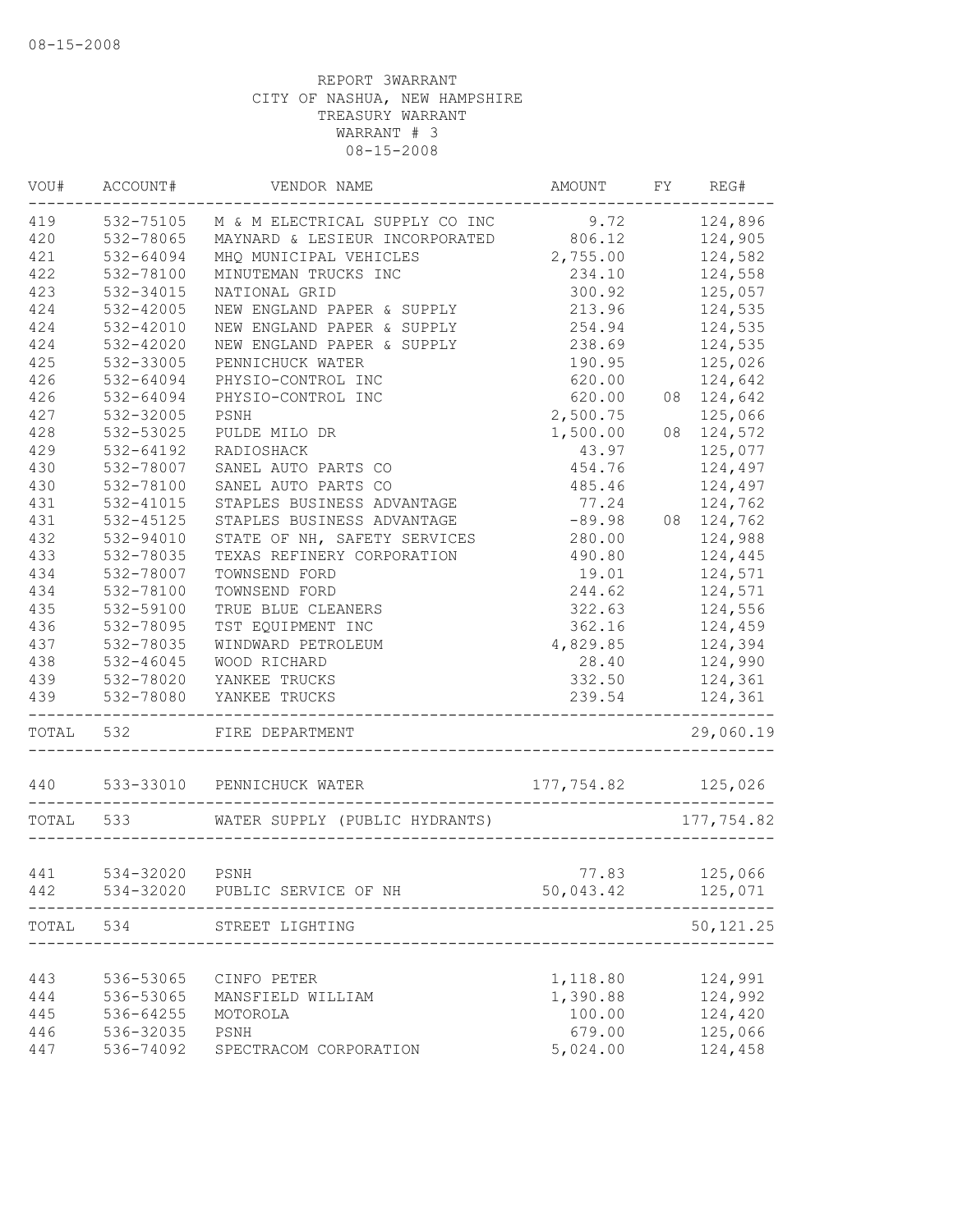|                          |                                                  | AMOUNT FY REG#<br>VOU# ACCOUNT# VENDOR NAME                                                                             |                                        |                                          |
|--------------------------|--------------------------------------------------|-------------------------------------------------------------------------------------------------------------------------|----------------------------------------|------------------------------------------|
|                          |                                                  | 448 536-64255 TESSCO TECHNOLOGIES INC 198.08 124,503                                                                    |                                        |                                          |
|                          |                                                  | TOTAL 536 CITYWIDE COMMUNICATIONS                                                                                       | ______________________________________ | 8,510.76                                 |
|                          |                                                  | 449 541-53165 LANGUAGE LINE SERVICES<br>450 541-91015 VILLIOTTI JOCELYN                                                 |                                        | 93.12 124,411<br>99.00 08 124,531        |
|                          |                                                  | TOTAL 541 COMMUNITY SERVICES DIVISION                                                                                   |                                        | 192.12                                   |
|                          |                                                  | 451 543-49075 NEW ENGLAND DRY ICE CO LLC 30.00 124,350                                                                  |                                        |                                          |
|                          |                                                  | TOTAL 543 ENVIRONMENTAL HEALTH DEPT.                                                                                    |                                        | 30.00                                    |
|                          |                                                  | 452 544-41015 STAPLES BUSINESS ADVANTAGE 137.36 124,762                                                                 |                                        |                                          |
|                          | TOTAL 544                                        | WELFARE ADMINISTRATION                                                                                                  |                                        | 137.36                                   |
| 453<br>454<br>455<br>456 | 545-97020<br>545-97020<br>545-97020<br>545-97020 | 11 GRANITE ST LLC<br>188 CONCORD ST LLC DBA LILLIAN 315.00 124,601<br>23-25 TEMPLE ST REALTY LLC<br>28-34 RR SQUARE LLC | 345.00 124,751<br>546.42<br>1,992.50   | 124,616<br>124,363                       |
| 457<br>458<br>459        | 545-97020<br>545-97020<br>545-97020              | 82 WEST HOLLIS ST LLC<br>ABREAU LEONARD<br>ALLISAN REALTY CORP                                                          | 625.00<br>568.68<br>809.00             | 124,629<br>124,413<br>124,677            |
| 460<br>461<br>462<br>463 | 545-97020<br>545-97020<br>545-97020<br>545-97020 | AMHERST PARK APARTMENTS LLC<br>BC-AD PROPERTIES<br>BEAULIEU FRANCIS<br>BOUCHER ANDRE                                    | 648.00<br>775.00<br>680.32<br>1,588.52 | 124,484<br>124,492<br>124,438<br>124,679 |
| 464<br>465<br>466<br>467 | 545-97020<br>545-97020<br>545-97020<br>545-97020 | BOULDER PARK<br>BROOK VILLAGE NORTH ASSOCIATES<br>BURNETT GORDON C<br>CARDIN RICHARD                                    | 744.08<br>578.00<br>1,200.00<br>625.00 | 124,512<br>124,549<br>124,321<br>124,511 |
| 468<br>469<br>470<br>471 | 545-97020<br>545-97020<br>545-97020<br>545-97020 | CLARK E G<br>CORRIVEAU THERESA<br>COTE RONALD<br>COUNTRY BARN MOTEL                                                     | 450.03<br>308.60<br>705.54<br>154.00   | 124,446<br>124,378<br>124,750<br>124,491 |
| 472<br>473<br>474        | 545-97020<br>545-97020<br>545-97020              | DAVIS FUNERAL HOME<br>DEMINICO ROBERT J<br>DESMARAIS LEONARD                                                            | 750.00<br>281.38<br>813.24             | 124,362<br>124,375<br>124,334            |
| 475<br>476<br>477<br>478 | 545-97020<br>545-97020<br>545-97020<br>545-97020 | DICHARD DOUGLAS J<br>DOBENS SUSAN<br>DUCHARME DIANE<br>DUTTON STEPHEN C                                                 | 1,280.00<br>893.00<br>390.00<br>491.43 | 124,354<br>124,414<br>124,326<br>124,637 |
| 479                      | 545-97020                                        | FETZNER MICHAEL J                                                                                                       | 1,000.00                               | 124,470                                  |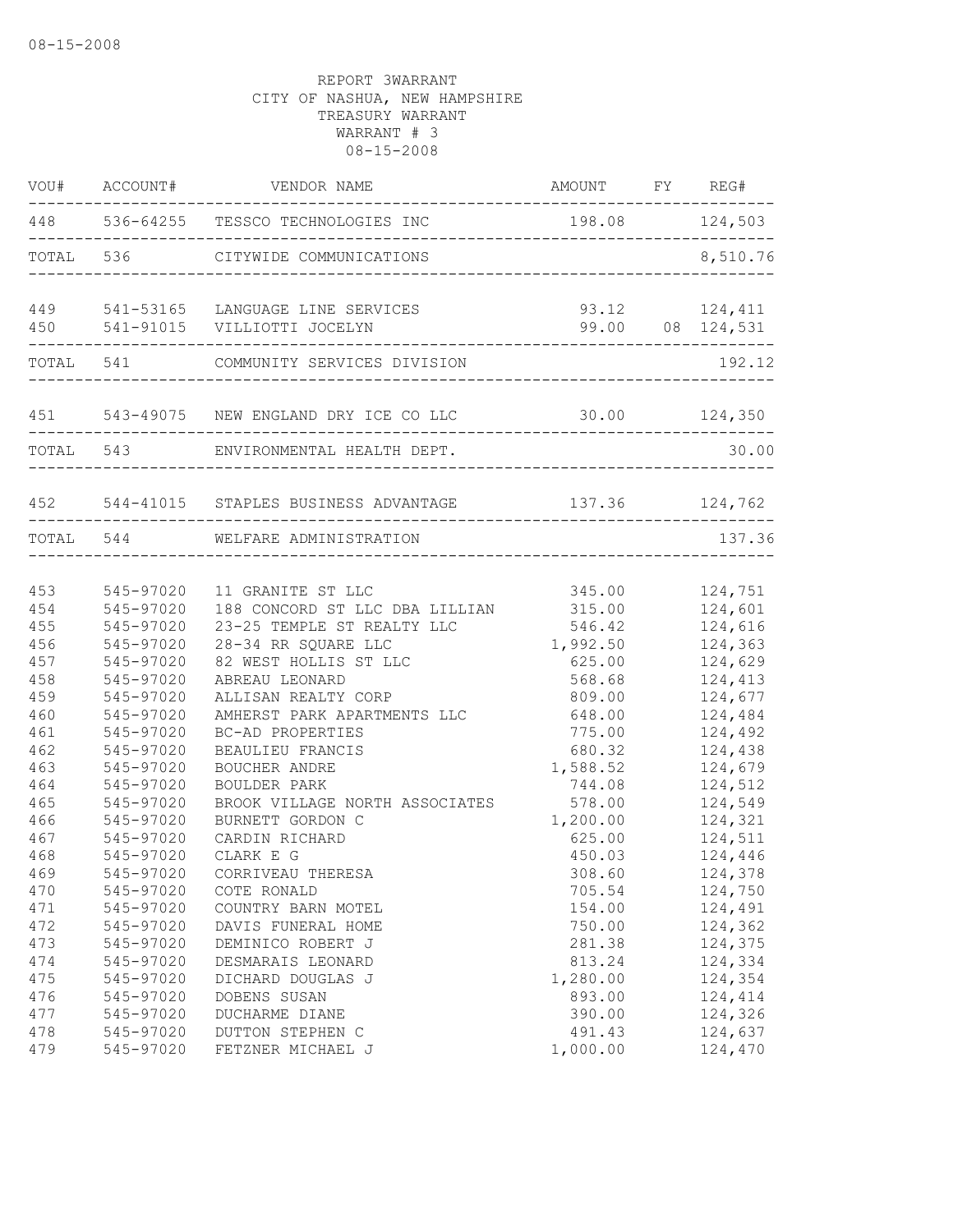| VOU# | ACCOUNT#  | VENDOR NAME                             | AMOUNT    | FY | REG#    |
|------|-----------|-----------------------------------------|-----------|----|---------|
| 480  |           | 545-97020 FREEDOM APARTMENTS LLC        | 954.00    |    | 124,486 |
| 481  | 545-97020 | GAUTHIER CONRAD J                       | 827.68    |    | 124,495 |
| 482  | 545-97020 | GAUTHIER REALTY/CONNIE GAUTHIE 3,063.40 |           |    | 124,744 |
| 483  | 545-97020 | GAUTHIER ROGER                          | 581.71    |    | 124,600 |
| 484  | 545-97020 | GOLDBERG ALAN                           | 350.00    |    | 124,476 |
| 485  | 545-97020 | GRAUSLYS RICH                           | 300.00    |    | 124,351 |
| 486  | 545-97020 | GREAT EAGLE MOTEL                       | 140.00    |    | 124,993 |
| 487  | 545-97020 | GUTIERREZ HUGO                          | 124.00    |    | 124,749 |
| 488  | 545-97020 | HAYES DOUG                              | 675.00    |    | 124,745 |
| 489  | 545-97020 | HENRY RICHARD JR                        | 387.50    |    | 124,678 |
| 490  | 545-97020 | JENSENS'S INC                           | 374.00    |    | 124,469 |
| 491  | 545-97020 | JOHNSON STEVEN J                        | 373.38    |    | 124,488 |
| 492  | 545-97020 | JUNGKMAN ROBERT O                       | 450.00    |    | 124,655 |
| 493  | 545-97020 | KEHAIAS THEOGINIS/ANE PROPERTI          | 824.32    |    | 124,450 |
| 494  | 545-97020 | LAMERAND ENTERPRISES/KYLE LAME          | 925.00    |    | 124,646 |
| 495  | 545-97020 | LAPOINTE OLIVER MARIE GABE & D          | 1,650.00  |    | 124,475 |
| 496  | 545-97020 | LATTI DAVID                             | 450.00    |    | 124,377 |
| 497  | 545-97020 | LAVOIE LEO M                            | 540.00    |    | 124,644 |
| 498  | 545-97020 | LEITH ROBERT W                          | 1,368.06  |    | 124,628 |
| 499  | 545-97020 | LTA INVESTMENTS LLC                     | 823.20    |    | 124,578 |
| 500  | 545-97020 | MARKARIAN DEBORAH                       | 250.00    |    | 124,605 |
| 501  | 545-97020 | MARTIN GEORGE                           | 750.00    |    | 124,359 |
| 502  | 545-97020 | MCCHANDLER LLC                          | 298.00    |    | 124,489 |
| 503  | 545-97020 | MILE HIGH REAL ESTATE LLC               | 446.50    |    | 124,632 |
| 504  | 545-97020 | MOTEL 6                                 | 211.96    |    | 124,648 |
| 505  | 545-97020 | NASHUA DISTRICT COURT                   | 314.00    |    | 125,087 |
| 506  | 545-97020 | NASHUA HOUSING AUTHORITY                | 3, 117.02 |    | 124,652 |
| 507  | 545-97020 | NASHUA PASTORAL CARE                    | 340.00    |    | 124,494 |
| 508  | 545-97015 | NATIONAL GRID                           | 1,748.07  |    | 125,086 |
| 509  | 545-97020 | PANDIT GANESH                           | 611.21    |    | 124,747 |
| 510  | 545-97015 | PENNICHUCK WATER WORKS INC              | 139.84    |    | 125,025 |
| 511  | 545-97015 | PETERS PHARMACY                         | 266.08    |    | 124,339 |
| 512  | 545-97020 | PICHARDO NEREIDA                        | 785.63    |    | 124,396 |
| 513  | 545-97015 | PSNH                                    | 1,016.87  |    | 125,069 |
| 514  | 545-97020 | QUARATIELLO NICHOLAS                    | 420.00    |    | 124,316 |
| 515  | 545-97020 | REGENT PARK ASSOCIATES                  | 767.00    |    | 124,433 |
| 516  | 545-97020 | RHODES DAVID                            | 557.96    |    | 124,368 |
| 517  | 545-97020 | ROSA JUSSARA                            | 981.17    |    | 124,499 |
| 518  | 545-97020 | ROTH DAVID                              | 501.31    |    | 124,748 |
| 519  | 545-97020 | RYBICKI STEPHEN                         | 980.00    |    | 124,759 |
| 520  | 545-97020 | SHAH JAYESH                             | 211.77    |    | 124,602 |
| 521  | 545-97020 | STEVENS DANIEL G                        | 400.00    |    | 124,500 |
| 522  | 545-97020 | STRONG GLORIA                           | 527.43    |    | 124,996 |
| 523  | 545-97020 | SUND ANDERS                             | 760.10    |    | 124,995 |
| 524  | 545-97020 | THOMPSON JOHN                           | 675.00    |    | 124,451 |
| 525  | 545-97020 | TREMBLAY THERESA                        | 603.51    |    | 124,603 |
| 526  | 545-97020 | TRIUMPH PROPERTY INVESTMENT             | 893.00    |    | 124,455 |
| 527  | 545-97020 | TWIN PEAKS REALTY & INVESTMENT          | 553.60    |    | 124,604 |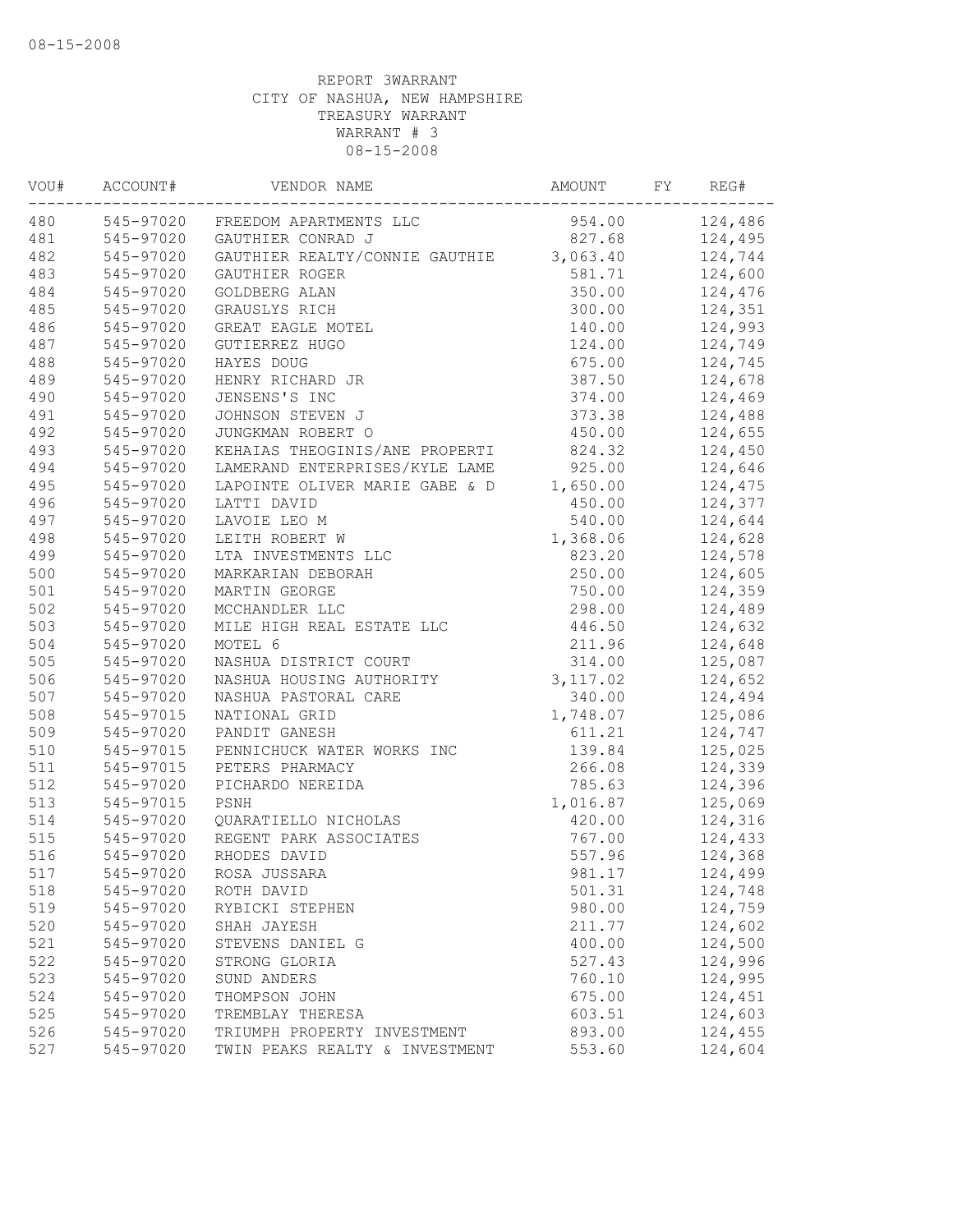| VOU#      | ACCOUNT#  | VENDOR NAME                                   | AMOUNT                  | FY | REG#      |
|-----------|-----------|-----------------------------------------------|-------------------------|----|-----------|
| 528       | 545-97020 | URQUHART DIANE                                | 496.65                  |    | 124,389   |
| 529       | 545-97020 | VAUGHAN THOMAS                                | 700.00                  |    | 124,422   |
| 530       | 545-97020 | WEST HOLLIS TRUST                             | 288.45                  |    | 124,620   |
| 531       | 545-97015 | WINGATE'S PHARMACY INC                        | 11,766.18               |    | 125,013   |
| 532       | 545-97020 | WOOD ANDRE                                    | 865.00                  |    | 124,994   |
| 533       | 545-97020 | WRN REAL ESTATE LLC                           | 1,787.97<br>----------- |    | 124,622   |
| TOTAL 545 |           | WELFARE COSTS                                 |                         |    | 69,770.27 |
|           |           |                                               |                         |    |           |
| 534       | 551-59100 | CORBETT CLEANING CO/STEPHEN CO 400.00 124,517 |                         |    |           |
| 535       | 551-59100 | J P PEST SERVICES                             | 115.41                  |    | 124,560   |
| 536       | 551-41015 | NEW ENGLAND PAPER & SUPPLY                    | 70.59                   |    | 124,535   |
| 537       | 551-33005 | PENNICHUCK WATER                              | 48.43                   |    | 125,026   |
| 538       | 551-41015 | STAPLES BUSINESS ADVANTAGE                    | 259.12                  |    | 124,762   |
| TOTAL 551 |           | PUBLIC WORKS DIV & ENGINEERING                |                         |    | 893.55    |
|           |           |                                               |                         |    |           |
| 539       | 552-59015 | 2ND WIND                                      | 400.00                  |    | 124,756   |
| 540       | 552-59140 | AMERICAN RED CROSS                            | 332.50                  |    | 125,033   |
| 541       | 552-75040 | ASAP FIRE & SAFETY CORPORATION                | 797.50                  |    | 124,440   |
| 542       | 552-75022 | B & S LOCKSMITH INC                           | 40.30                   |    | 124,573   |
| 542       | 552-75040 | B & S LOCKSMITH INC                           | 40.30                   |    | 124,573   |
| 543       | 552-42010 | BANNER SYSTEMS OF MASSACHUSETT                | 1,595.78                |    | 124,895   |
| 543       | 552-75040 | BANNER SYSTEMS OF MASSACHUSETT                | 11.73                   |    | 124,895   |
| 543       | 552-75165 | BANNER SYSTEMS OF MASSACHUSETT                | 56.59                   |    | 124,895   |
| 543       | 552-75170 | BANNER SYSTEMS OF MASSACHUSETT                | 56.59                   |    | 124,895   |
| 543       | 552-75175 | BANNER SYSTEMS OF MASSACHUSETT                | 56.59                   |    | 124,895   |
| 544       | 552-59050 | BATES ROBERT N                                | 200.00                  |    | 124,643   |
| 545       | 552-75022 | BELLETETES INC                                | 147.75                  |    | 124,490   |
| 546       | 552-75021 | C J ROUSSEAU TRUCKING                         | 444.75                  |    | 124,428   |
| 547       | 552-78007 | CARPARTS OF NASHUA                            | 208.00                  |    | 124,337   |
| 548       | 552-59015 | CAVEN DON/GOPHERBROKE                         | 575.00                  |    | 124,421   |
| 549       | 552-75022 | CORBETT CLEANING CO/STEPHEN CO                | 375.00                  |    | 124,517   |
| 550       | 552-78100 | D & R TOWING INC                              | 106.00                  |    | 124,898   |
| 551       | 552-48015 | DENNIS K BURKE INC                            | 2,584.90                |    | 125,085   |
| 552       | 552-75135 | FIMBEL PAUNET CORP                            | 270.00                  |    | 124,659   |
| 553       | 552-59050 | FISHER TOM                                    | 85.00                   |    | 124,716   |
| 554       | 552-75040 | GRANITE STATE PRESSURE WASHING                | 1,985.00                | 08 | 124,355   |
| 554       | 552-75135 | GRANITE STATE PRESSURE WASHING                | 1,985.00                |    | 124,355   |
| 555       | 552-59050 | HAMILTON SHARDELL                             | 22.00                   |    | 124,688   |
| 556       | 552-66000 | HANDY HOUSE INC                               | 232.83                  | 08 | 125,043   |
| 557       | 552-45200 | HARRIS                                        | 35.50                   |    | 124,826   |
| 558       | 552-59180 | HIRKO'S TREE SERVICE                          | 1,000.00                |    | 124,347   |
| 559       | 552-75021 | HOME DEPOT CREDIT SERVICES                    | 230.20                  |    | 125,024   |
| 559       | 552-75135 | HOME DEPOT CREDIT SERVICES                    | 17.97                   |    | 125,024   |
| 559       | 552-75165 | HOME DEPOT CREDIT SERVICES                    | 73.59                   |    | 125,024   |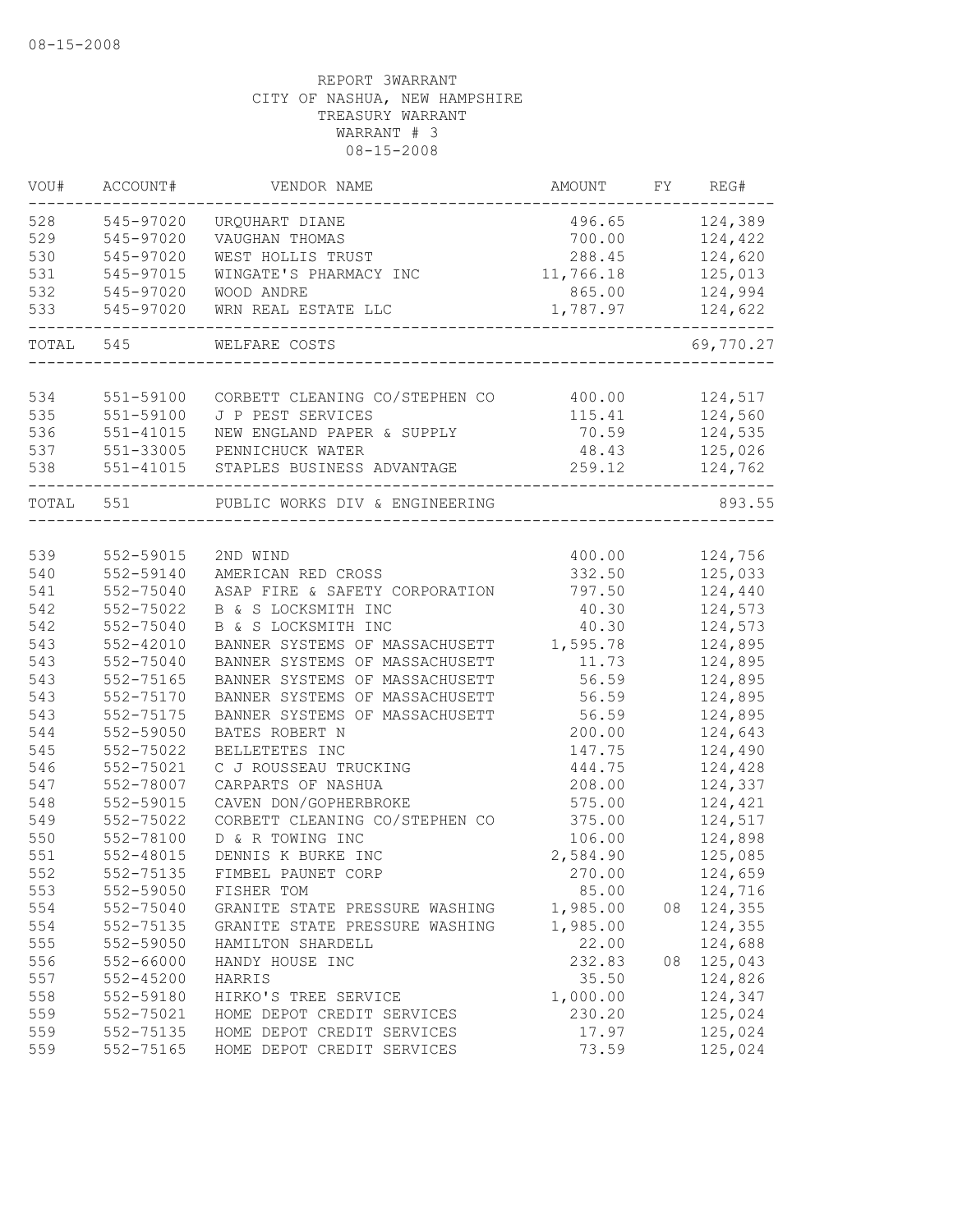| VOU#       | ACCOUNT#                         | VENDOR NAME                                                        | AMOUNT          | FY | REG#                  |
|------------|----------------------------------|--------------------------------------------------------------------|-----------------|----|-----------------------|
| 559        | 552-75175                        | HOME DEPOT CREDIT SERVICES                                         | 14.96           |    | 125,024               |
| 560        | 552-74085                        | HUDSON SMALL ENGINE                                                | 142.00          |    | 124,481               |
| 561        | 552-75135                        | HUSSEY SEATING CO                                                  | 584.00          |    | 124,584               |
| 562        | 552-75021                        | JOHNSON'S ELECTRIC INC                                             | 1,068.00        |    | 124,415               |
| 562        | 552-75022                        | JOHNSON'S ELECTRIC INC                                             | 1,679.50        |    | 124,415               |
| 562        | 552-75175                        | JOHNSON'S ELECTRIC INC                                             | 550.25          |    | 124,415               |
| 563        | 552-75021                        | LARCHMONT ENGINEERING & IRRIGA                                     | 214.91          |    | 124,327               |
| 564        | 552-75021                        | LESCO                                                              | 2,159.04        |    | 124,457               |
| 565        | 552-75021                        | M & M ELECTRICAL SUPPLY CO INC                                     | 50.10           |    | 124,896               |
| 566        | 552-78007                        | MAC MULKIN CHEVROLET INC                                           | 407.67          |    | 124,900               |
| 567        | 552-78007                        | NAPA AUTO PARTS                                                    | 105.67          |    | 124,645               |
| 567        | 552-78100                        | NAPA AUTO PARTS                                                    | 242.60          |    | 124,645               |
| 568        | 552-75021                        | NASHUA FARMERS EXCHANGE INC                                        | 299.60          |    | 124,921               |
| 569        | 552-78007                        | NASHUA OUTDOOR POWER EQUIP                                         | 209.81          |    | 124,508               |
| 570        | 552-75021                        | NASHUA WALLPAPER & PAINT CO                                        | 161.52          |    | 124,513               |
| 570        | 552-75040                        | NASHUA WALLPAPER & PAINT CO                                        | 75.98           |    | 124,513               |
| 570        | 552-75135                        | NASHUA WALLPAPER & PAINT CO                                        | 51.38           |    | 124,513               |
| 571        | 552-95005                        | NAT'L RECREATION & PARK ASSOC                                      | 135.00          |    | 124,997               |
| 572        | 552-33005                        | PENNICHUCK WATER                                                   | 1,830.14        |    | 125,026               |
| 572        | 552-33040                        | PENNICHUCK WATER                                                   | 353.60          |    | 125,026               |
| 573        | 552-75135                        | PHILIP J LYNCH CO INC                                              | 331.85          |    | 124,522               |
| 574        | 552-32005                        | PSNH                                                               | 4,006.54        |    | 125,066               |
| 574        | 552-32005                        | PSNH                                                               | 1,725.34        |    | 125,067               |
| 574        | 552-32030                        | PSNH                                                               | 5,642.66        |    | 125,066               |
| 574        | 552-32030                        | PSNH                                                               | 2,347.45        |    | 125,067               |
| 575        | 552-32040                        | PUBLIC SERVICE OF NH                                               | 2,709.22        |    | 125,071               |
| 576        | 552-46030                        | R WHITE EQUIPMENT CENTER INC                                       | 57.00           |    | 124,908               |
| 576        | 552-64192                        | R WHITE EQUIPMENT CENTER INC                                       | 224.95          |    | 124,908               |
| 576        | 552-74085                        | R WHITE EQUIPMENT CENTER INC                                       | 67.00           |    | 124,908               |
| 576        | 552-75021                        | R WHITE EQUIPMENT CENTER INC                                       | 29.95           |    | 124,908               |
| 577        | 552-78100                        | RELIANCE AUTOCARE INC                                              | 627.65          |    | 125,052               |
| 578        | 552-75021                        | S V MOFFETT CO INC                                                 | 930.97          |    | 124,520               |
| 579        | 552-75022                        | SAM'S CLUB DIRECT                                                  | 333.42          |    | 125,035               |
| 579        | 552-75040                        | SAM'S CLUB DIRECT                                                  | 253.97          |    | 125,035               |
| 580        | 552-78007                        | SANEL AUTO PARTS CO                                                | 60.75           |    | 124,497               |
| 581        | 552-45110                        | SEASONAL SPECIALTY STORES                                          | 5.98            |    | 124,667               |
| 582        | 552-75135                        | STANDBRIDGE HEATING & A/C                                          | 1,260.00        |    | 124,709               |
| 583        | 552-41015                        | STAPLES BUSINESS ADVANTAGE                                         | 45.87           |    | 124,762               |
| 584        | 552-59050                        | THORP DAVID                                                        | 40.00           |    | 124,534               |
| 585        | 552-75040                        | TRUGREEN                                                           | 231.00          |    | 124,668               |
| 586        | 552-75021                        | TUCKAHOE TURF FARMS INC                                            | 720.00          |    | 124,358               |
| 587        | 552-75165                        | UNITED SUPPLY COMPANY INC                                          | 57.48           |    | 124,913               |
|            |                                  | TOTAL 552 PARKS AND RECREATION<br>-------------------------------- |                 |    | 46,011.15             |
|            |                                  |                                                                    |                 |    |                       |
| 588<br>589 | 553-78060 B-B CHAIN<br>553-78100 | BEARINGS SPECIALTY CO INC                                          | 102.30<br>88.10 |    | 124,366<br>08 124,669 |
|            |                                  |                                                                    |                 |    |                       |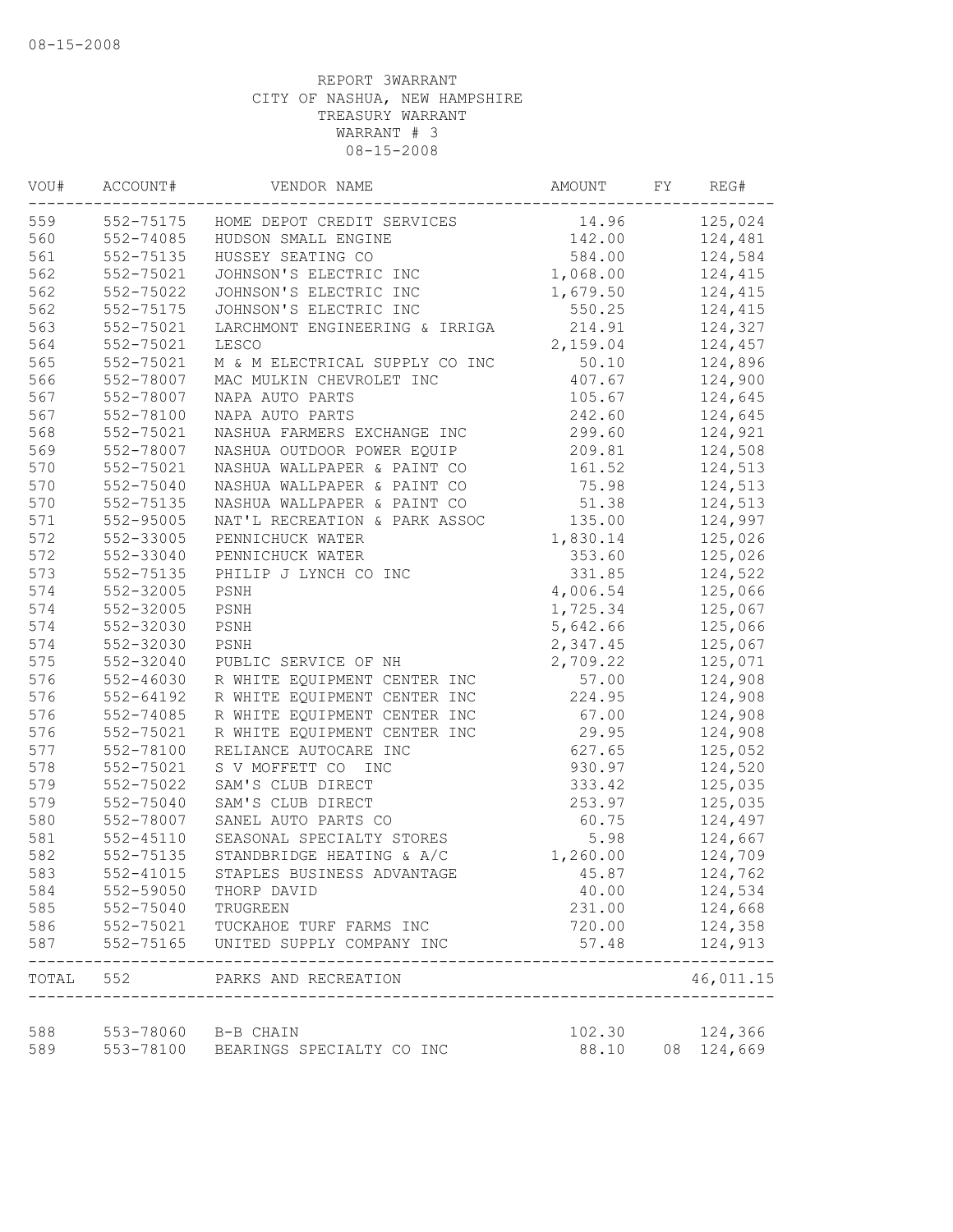| VOU# | ACCOUNT#      | VENDOR NAME                                                                                             | AMOUNT    | FY | REG#                                      |
|------|---------------|---------------------------------------------------------------------------------------------------------|-----------|----|-------------------------------------------|
| 590  |               | 553-45060 BELLETETES INC                                                                                | 77.11     |    | 124,490                                   |
| 590  | 553-49075     | BELLETETES INC                                                                                          | 69.67     |    | 124,490                                   |
| 590  | 553-69025     | BELLETETES INC                                                                                          | 40.90     |    | 124,490                                   |
| 590  | 553-75023     | BELLETETES INC                                                                                          | 1.80      |    | 124,490                                   |
| 591  | $553 - 45015$ | BROX INDUSTRIES INC                                                                                     | 1,930.24  |    | 124,371                                   |
| 591  | 553-45025     | BROX INDUSTRIES INC                                                                                     | 42.00     |    | 124,371                                   |
| 591  | 553-45190     | BROX INDUSTRIES INC                                                                                     | 53.74     |    | 124,371                                   |
| 592  | 553-78100     | CASEY EQUIPMENT & RENTAL CORP                                                                           | 128.83    |    | 124,653                                   |
| 593  | 553-46045     | CCP INDUSTRIES INC                                                                                      | 383.40    |    | 124,506                                   |
| 593  | 553-49075     | CCP INDUSTRIES INC                                                                                      | 558.03    |    | 124,506                                   |
| 594  | 553-78100     | CHAPPELL TRACTOR SALES INC                                                                              | 90.42     |    | 124,373                                   |
| 595  | 553-45015     | CONTINENTAL PAVING INC                                                                                  | 251.90    |    | 124,914                                   |
| 596  | 553-59105     | CORBETT CLEANING CO/STEPHEN CO                                                                          | 500.00    |    | 124,517                                   |
| 597  | 553-45060     | CORRIVEAU ROUTHIER INC                                                                                  | 292.45    |    | 124,897                                   |
| 598  | 553-59100     | D & R TOWING INC                                                                                        | 150.00    |    | 124,898                                   |
| 599  | 553-48015     | DENNIS K BURKE INC                                                                                      | 17,882.98 |    | 125,085                                   |
| 600  | 553-78100     | <b>DUNN BATTERY</b>                                                                                     | 173.90    |    | 124,429                                   |
| 601  | 553-49075     | EAST COAST TERMINALS                                                                                    | 89.41     |    | 124,583                                   |
| 602  | 553-49075     | GRAINGER                                                                                                | 54.90     |    | 124,424                                   |
| 603  | 553-45060     | GRANITE STATE CONCRETE CO INC                                                                           | 1,280.00  |    | 124,682                                   |
| 604  | 553-59135     | J P PEST SERVICES                                                                                       | 65.00     |    | 124,560                                   |
| 605  | $553 - 46045$ | LEHIGH SAFETY SHOE LLC                                                                                  | 353.99    |    | 124,471                                   |
| 606  | 553-78100     | LIBERTY INTN'L TRUCKS OF NH LL                                                                          | 208.80    |    | 124,902                                   |
| 607  | 553-78065     | MAYNARD & LESIEUR INCORPORATED                                                                          | 715.92    |    | 124,905                                   |
| 608  | 553-46045     | NAPA AUTO PARTS                                                                                         | 7.58      |    | 124,645                                   |
| 608  | 553-49075     | NAPA AUTO PARTS                                                                                         | 345.97    |    | 124,645                                   |
| 608  | 553-69025     | NAPA AUTO PARTS                                                                                         | 11.45     |    | 124,645                                   |
| 608  | 553-78035     | NAPA AUTO PARTS                                                                                         | 80.64     |    | 124,645                                   |
| 608  | 553-78100     | NAPA AUTO PARTS                                                                                         | 332.37    |    | 124,645                                   |
| 609  | 553-46045     | NEW ENGLAND EQUIPMENT RENTALS                                                                           | 613.44    |    | 124,519                                   |
| 609  | 553-69025     | NEW ENGLAND EQUIPMENT RENTALS                                                                           | 180.00    |    | 124,519                                   |
| 610  | 553-33005     | PENNICHUCK WATER                                                                                        | 234.85    |    | 125,026                                   |
| 611  | 553-32005     | PUBLIC SERVICE OF NH                                                                                    | 3,345.09  |    | 125,071                                   |
| 612  | 553-69025     | R WHITE EQUIPMENT CENTER INC                                                                            | 8.50      |    | 124,908                                   |
| 613  | 553-45060     | REDIMIX COMPANIES INC                                                                                   | 751.00    |    | 124,527                                   |
| 614  | 553-49075     | SANEL AUTO PARTS CO                                                                                     | 65.11     |    | 124,497                                   |
| 614  | 553-78100     | SANEL AUTO PARTS CO                                                                                     | 481.20    |    | 124,497                                   |
| 615  |               | 553-64192 SNAP ON TOOLS                                                                                 | 2,695.00  |    | 124,370                                   |
| 615  | 553-69025     | SNAP ON TOOLS                                                                                           | 18.99     |    | 124,370                                   |
| 616  | 553-41015     | STAPLES BUSINESS ADVANTAGE                                                                              | 59.96     |    | 124,762                                   |
| 617  |               |                                                                                                         | 558.00    |    |                                           |
| 618  |               |                                                                                                         | 734.40    |    |                                           |
| 619  |               | 553-49075 SUNBELT RENTALS<br>553-78100 TENNANT SALES & SERVICE COMPAN<br>553-46045 UNIFIRST CORPORATION | 1,170.80  |    | 124,551<br>124,385<br>124,663<br>-------- |
|      |               | TOTAL 553 STREET DEPARTMENT<br>------------------------------------                                     |           |    | 37,280.14                                 |
| 620  |               | 555-59105 CORBETT CLEANING CO/STEPHEN CO                                                                | 400.00    |    | 124,517                                   |
|      |               |                                                                                                         |           |    |                                           |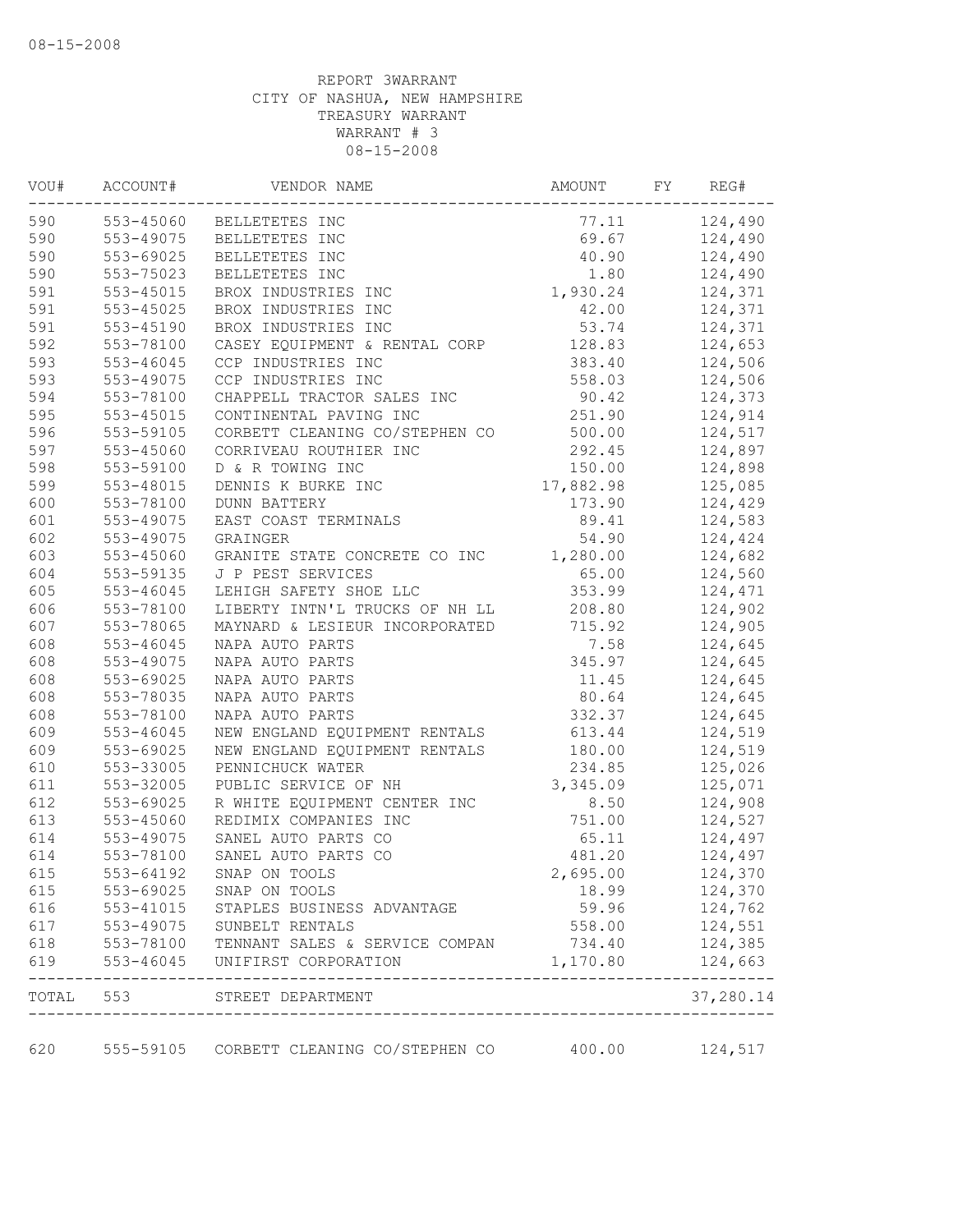| VOU#      | ACCOUNT#      | VENDOR NAME                          | AMOUNT   | FY | REG#      |
|-----------|---------------|--------------------------------------|----------|----|-----------|
| 621       | 555-46045     | GRAINGER                             | 26.64    |    | 124,473   |
| 622       | 555-74170     | HIGHWAY TECH                         | 191.65   |    | 124,399   |
| 623       | 555-91005     | JOYCE THOMAS                         | 89.51    |    | 124,998   |
| 624       | 555-46045     | LEHIGH SAFETY SHOE LLC               | 222.99   |    | 124,471   |
| 625       | 555-45285     | PERMA-LINE CORP OF NEW ENGLAND       | 6,581.25 |    | 124,360   |
| 626       | 555-32025     | PSNH                                 | 1,673.72 |    | 125,067   |
| 626       | 555-32025     | PSNH                                 | 523.28   |    | 125,068   |
| 627       | 555-78140     | SANEL AUTO PARTS CO                  | 149.79   |    | 124,497   |
| 628       | 555-44005     | SIMPLEX GRINNELL                     | 62.28    | 08 | 125,030   |
| 629       | 555-41015     | STAPLES BUSINESS ADVANTAGE           | 186.00   |    | 124,762   |
| 630       | 555-94005     | UNH TECHNOLOGY TRANSFER CTR          | 204.00   |    | 125,020   |
| 631       | 555-46045     | UNIFIRST CORPORATION                 | 156.79   |    | 124,663   |
| 631       | 555-75023     | UNIFIRST CORPORATION                 | 22.70    |    | 124,663   |
| TOTAL     | 555           | TRAFFIC DEPARTMENT                   |          |    | 10,490.60 |
|           |               |                                      |          |    |           |
| 632       | 557-64192     | HOME DEPOT CREDIT SERVICES           | $-42.91$ |    | 125,024   |
| 632       | 557-69030     | HOME DEPOT CREDIT SERVICES           | 132.25   |    | 125,024   |
| 633       | 557-64035     | MUNICIPAL SUPPLY SALES CO            | 390.17   |    | 124,591   |
| 633       | 557-74105     | MUNICIPAL SUPPLY SALES CO            | 968.81   |    | 124,591   |
| 634       | 557-42010     | NEW ENGLAND PAPER & SUPPLY           | 72.50    |    | 124,535   |
| 634       | 557-64192     | NEW ENGLAND PAPER & SUPPLY           | 66.48    |    | 124,535   |
| 635       | $557 - 46045$ | NH BRAGG & SONS INC                  | 186.03   |    | 124,330   |
| 636       | 557-75023     | POWERS GENERATOR SERVICE LLC         | 392.05   |    | 124,847   |
| 637       | 557-32005     | PSNH                                 | 250.97   |    | 125,068   |
| TOTAL     | 557           | PARKING LOTS                         |          |    | 2,416.35  |
| 638       | 561-48015     | DENNIS K BURKE INC                   | 797.10   |    | 125,085   |
| 639       | 561-75023     | HOME DEPOT CREDIT SERVICES           | 101.15   |    | 125,024   |
| 640       | 561-75023     | LOWE'S                               | 139.44   |    | 125,047   |
| 641       | 561-74085     | NASHUA OUTDOOR POWER EQUIP           | 33.79    |    | 124,508   |
| 642       | 561-75903     | NASHUA WALLPAPER & PAINT CO          | 233.31   |    | 124,513   |
| 643       | 561-32005     | PSNH                                 | 92.85    |    | 125,068   |
| 644       | 561-74085     | RICHEY & CLAPPER INC                 | 26.96    |    | 124,319   |
| TOTAL     | 561           | EDGEWOOD CEMETERY                    |          |    | 1,424.60  |
|           |               |                                      |          |    |           |
| 645       | 563-48015     | DENNIS K BURKE INC                   | 634.57   |    | 125,085   |
| 646       |               | 563-75023 HOME DEPOT CREDIT SERVICES | 212.78   |    | 125,024   |
| 647       |               | 563-74085 NASHUA OUTDOOR POWER EQUIP | 239.69   |    | 124,508   |
| TOTAL 563 |               | WOODLAWN CEMETERY                    |          |    | 1,087.04  |
|           |               |                                      |          |    |           |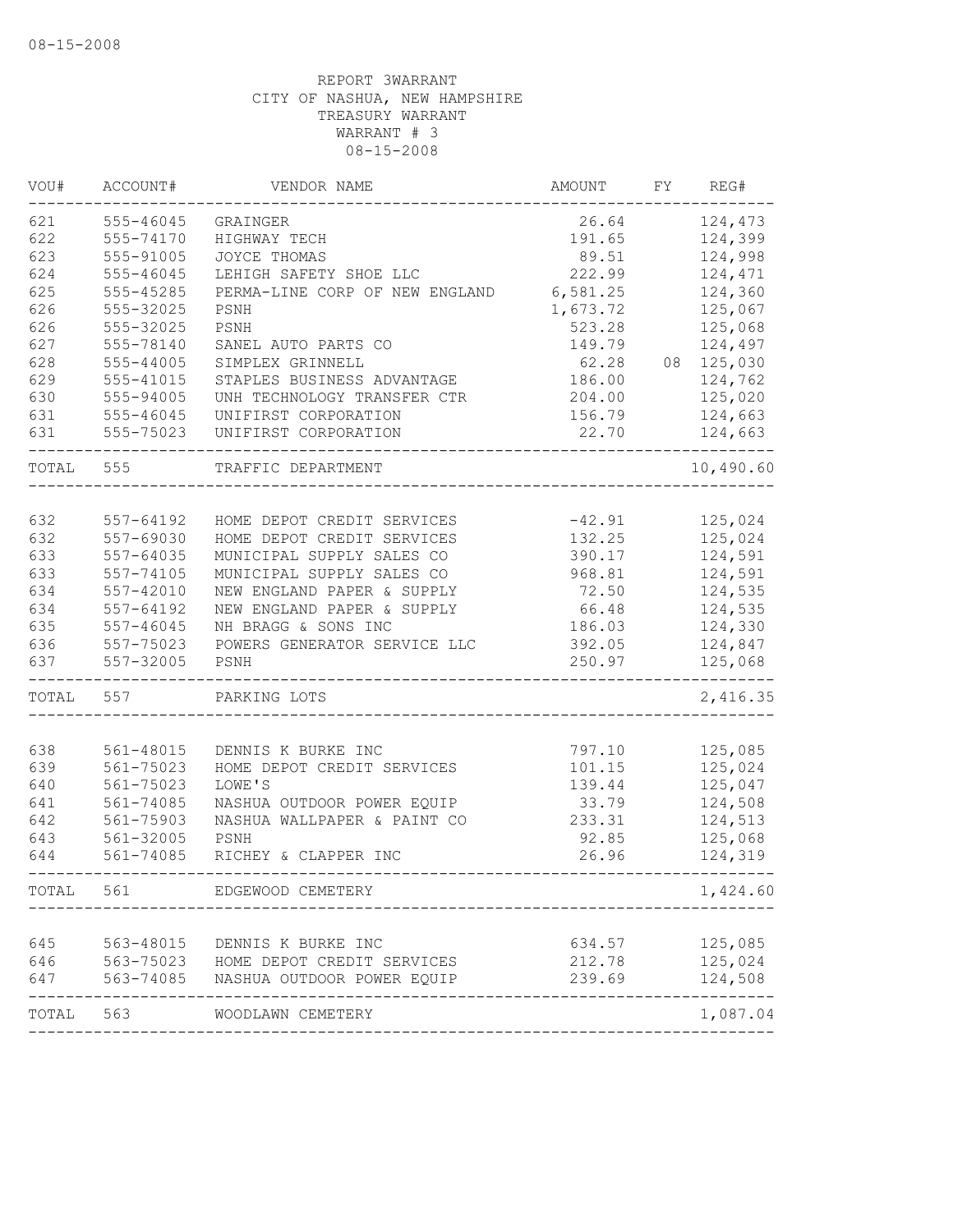| VOU#       | ACCOUNT#<br>----------     | VENDOR NAME                                      | AMOUNT         | FY | REG#                         |
|------------|----------------------------|--------------------------------------------------|----------------|----|------------------------------|
| 648        | 572-91005                  | HOUSTON ROGER                                    |                |    | 201.24 124,611               |
| 648        | 572-94010                  | HOUSTON ROGER                                    |                |    | 144.26 124,611               |
| 649        | 572-94005                  | HOUSTON ROGER                                    |                |    | 175.00 124,706               |
| 650        | 572-44010                  | SPILLERS                                         | 97.34          |    | 125,032                      |
| TOTAL      | 572                        | PLANNING DEPARTMENT<br>------------------------- |                |    | 617.84                       |
| 651        |                            | 573-53025 ZIZZI DONALD<br>____________________   | 5,000.00       |    | 124,310                      |
|            | TOTAL 573                  | ECONOMIC DEVELOPMENT                             |                |    | 5,000.00                     |
|            |                            |                                                  |                |    |                              |
| 652<br>653 | 575-78100<br>$575 - 45150$ | 1400 MOTORS                                      | 5.99           |    | 170.45 08 124,341<br>124,536 |
| 654        |                            | AC MOORE INC                                     |                |    | 124,502                      |
| 655        | 575-41015<br>$575 - 45050$ | ALPHAGRAPHICS<br>AMOSKEAG PRESS                  | 34.80<br>30.00 |    | 125,082                      |
| 656        | 575-45050                  | BAKER & TAYLOR                                   | 1,773.61       |    | 124,401                      |
| 656        | 575-45050                  | BAKER & TAYLOR                                   | 1,506.39       |    | 124,402                      |
| 656        | $575 - 45050$              | BAKER & TAYLOR                                   | 1,840.40       |    | 124,403                      |
| 657        | 575-45085                  | BAKER & TAYLOR ENTERTAINMENT                     | 186.31         |    | 124,390                      |
| 657        | $575 - 45315$              | BAKER & TAYLOR ENTERTAINMENT                     | 1,045.92       |    | 124,390                      |
| 658        | $575 - 45050$              | BBC AUDIOBOOKS AMERICA                           | 22.50          |    | 124,472                      |
| 659        | 575-45904                  | BOSTON GLOBE                                     | 353.60         |    | 125,078                      |
| 660        | $575 - 64045$              | CDW GOVERNMENT INC                               | 2,627.40       |    | 124,788                      |
| 661        | $575 - 64045$              | CENTURION TECHNOLOGIES INC                       | 56.06          |    | 125,036                      |
| 662        | 575-45220                  | DEMCO INC                                        | 215.11         |    | 124,397                      |
| 663        | 575-45315                  | EXPERIENCE EDUCATION                             | 388.19         |    | 125,090                      |
| 664        | 575-45050                  | <b>GALE</b>                                      | 798.41         |    | 124,650                      |
| 665        | 575-45220                  | GAYLORD BROS INC                                 | 468.00         |    | 124,916                      |
| 666        | 575-45215                  | HERITAGE MICROFILM                               | 2,650.20       |    | 124,418                      |
| 667        | 575-45903                  | INFOBASE PUBLISHING                              | 1,469.08       |    | 125,044                      |
| 668        | 575-45050                  | INFORMATION TODAY INC                            | 206.95         |    | 124,409                      |
| 669        | $575 - 45050$              | INGRAM LIBRARY SERVICES                          | 28.45          |    | 124,752                      |
| 670        | $575 - 45050$              | JOHN HOPKINS WHITE PAPERS                        | 179.95         |    | 08 125,091                   |
| 671        | 575-45050                  | LARGE PRINT OVERSTOCKS                           | 534.38         |    | 124,753                      |
| 672        | 575-45085                  | MICROMARKETING LLC                               | 144.30         |    | 124,487                      |
| 673        | 575-45150                  | MONACO LLC                                       | 72.00          |    | 124,834                      |
| 674        | 575-45315                  | MULTI-CULTURAL BOOKS & VIDEOS                    | 105.75         |    | 124,528                      |
| 675        | 575-57010                  | MV COMMUNICATIONS INC                            | 141.00         |    | 124,331                      |
| 676        | 575-45090                  | NASHUA PUBLIC LIBRARY                            | 42.70          |    | 124,999                      |
| 676        | 575-45150                  | NASHUA PUBLIC LIBRARY                            | 39.43          |    | 124,999                      |
| 676        | 575-78100                  | NASHUA PUBLIC LIBRARY                            | 62.00          |    | 124,999                      |
| 676        | 575-91005                  | NASHUA PUBLIC LIBRARY                            | 12.87          |    | 124,999                      |
| 677        | 575-34015                  | NATIONAL GRID                                    | 128.38         |    | 125,057                      |
| 678        | 575-45903                  | NEWSBANK INC                                     | 14,135.00      |    | 124,626                      |
| 679        | 575-45050                  | NOVELAS POPULAR                                  | 40.00          |    | 124,493                      |
| 680        | 575-45150                  | ORIENTAL TRADING CO INC                          | 55.89          |    | 124,801                      |
|            |                            |                                                  |                |    |                              |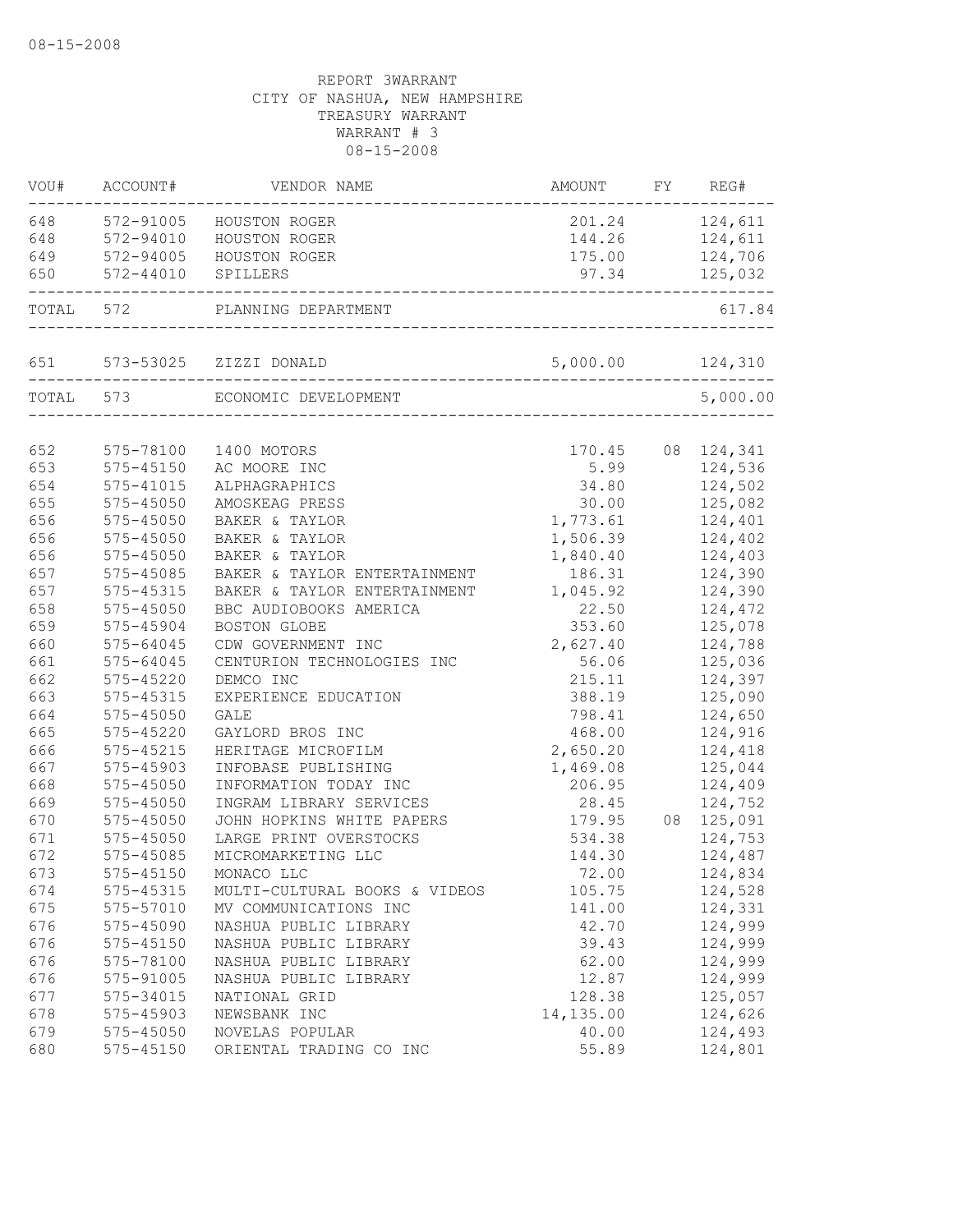| VOU#  | ACCOUNT#          | VENDOR NAME                                    | AMOUNT    | FY | REG#      |
|-------|-------------------|------------------------------------------------|-----------|----|-----------|
| 681   | 575-64045         | PROVANTAGE                                     | 149.30    |    | 124,746   |
| 682   | 575-32005         | PUBLIC SERVICE OF NH                           | 8,210.18  |    | 125,071   |
| 683   | 575-45085         | RANDOM HOUSE INC                               | 54.00     | 08 | 124,768   |
| 684   | 575-45085         | RECORDED BOOKS LLC                             | 421.62    |    | 124,665   |
| 685   | 575-42015         | REXEL CLS                                      | 533.22    |    | 124,864   |
| 686   | 575-45050         | SIMON & SCHUSTER                               | 64.58     |    | 124,391   |
| 687   | 575-74085         | STANLEY CONVERGENT SECURITY SO                 | 143.58    |    | 124,689   |
| 688   | 575-41015         | STAPLES BUSINESS ADVANTAGE                     | 326.96    |    | 124,762   |
| 689   | 575-45220         | THE SHOPPER INC                                | 545.03    |    | 125,089   |
| 690   | 575-45050         | WEST PAYMENT CENTER                            | 40.25     |    | 124,416   |
| TOTAL | 575               | PUBLIC LIBRARIES                               |           |    | 42,060.19 |
| 691   |                   | 576-91005 CITY OF NASHUA/PETTY CASH SLIP 39.20 |           |    | 124,306   |
| 692   | 576-94005         | INTERNATIONAL CODE COUNCIL INC                 | 110.00    |    | 125,051   |
| TOTAL | 576               | BUILDING DEPARTMENT                            |           |    | 149.20    |
|       |                   |                                                |           |    |           |
| 693   | 577-94005         | AACE                                           | 850.00    |    | 125,027   |
| 694   | 577-49025         | LYONS JEAN M                                   | 54.07     |    | 124,612   |
| 695   | 577-91005         | ORTEGA NELSON                                  | 277.88    |    | 124,623   |
| 696   | 577-31050         | WIRELESS ZONE                                  | 18.00     |    | 125,041   |
| TOTAL | 577               | CODE ENFORCEMENT                               |           |    | 1,199.95  |
|       |                   |                                                |           |    |           |
|       | 204,771 581-44005 | ACCURATE LABEL DESIGNS INC                     | 357.95    |    | 124,828   |
|       | 204,772 581-44005 | ACE PRINTING COMPANY                           | 1,997.30  |    | 124,634   |
|       | 204,773 581-42110 | ALARMAX DISTRIBUTORS INC                       | 206.28    |    | 124,771   |
|       | 204,773 581-75023 | ALARMAX DISTRIBUTORS INC                       | 2,497.08  |    | 124,771   |
|       | 204,774 581-46040 | ALEC'S SHOE STORE INC                          | 200.00    |    | 124,478   |
|       | 204,775 581-53100 | ALL STATE FIRE EQUIPMENT                       | 10,374.60 |    | 124,858   |
|       | 204,776 581-44005 | ALPHAGRAPHICS                                  | 4,270.52  |    | 124,502   |
|       | 204,777 581-31005 | ALTERNATIVE COMMUNICATIONS SER                 | 100.00    |    | 124,638   |
| 697   | 581-53100         | ANACOMP INC                                    | 67.30     |    | 124,374   |
|       | 204,778 581-41015 | ANCO SIGNS & STAMPS INC                        | 11.25     |    | 124,761   |
|       | 204,779 581-49910 | ARCSOURCE INC                                  | 84.00     |    | 124,501   |
|       | 204,780 581-75023 | B & S LOCKSMITH INC                            | 199.78    |    | 124,573   |
|       | 204,781 581-91005 | BAGLEY MARCIA                                  | 54.85     |    | 124,873   |
|       | 204,782 581-53100 | BAJC LEAH                                      | 280.00    |    | 124,891   |
|       | 204,783 581-31005 | BAYRING COMMUNICATIONS                         | 2,327.22  |    | 125,103   |
|       | 204,784 581-42130 | BEARINGS SPECIALTY CO INC                      | 39.16     |    | 124,669   |
|       | 204,785 581-75023 | BELLETETES INC                                 | 157.32    |    | 124,490   |
|       | 204,786 581-49035 | BMI EDUCATIONAL SERVICES INC                   | 448.20    |    | 124,357   |
|       | 204,787 581-49035 | BORDERS INC                                    | 1,413.44  |    | 124,352   |
|       | 204,788 581-49050 | BRODART COMPANY                                | 43.01     |    | 124,901   |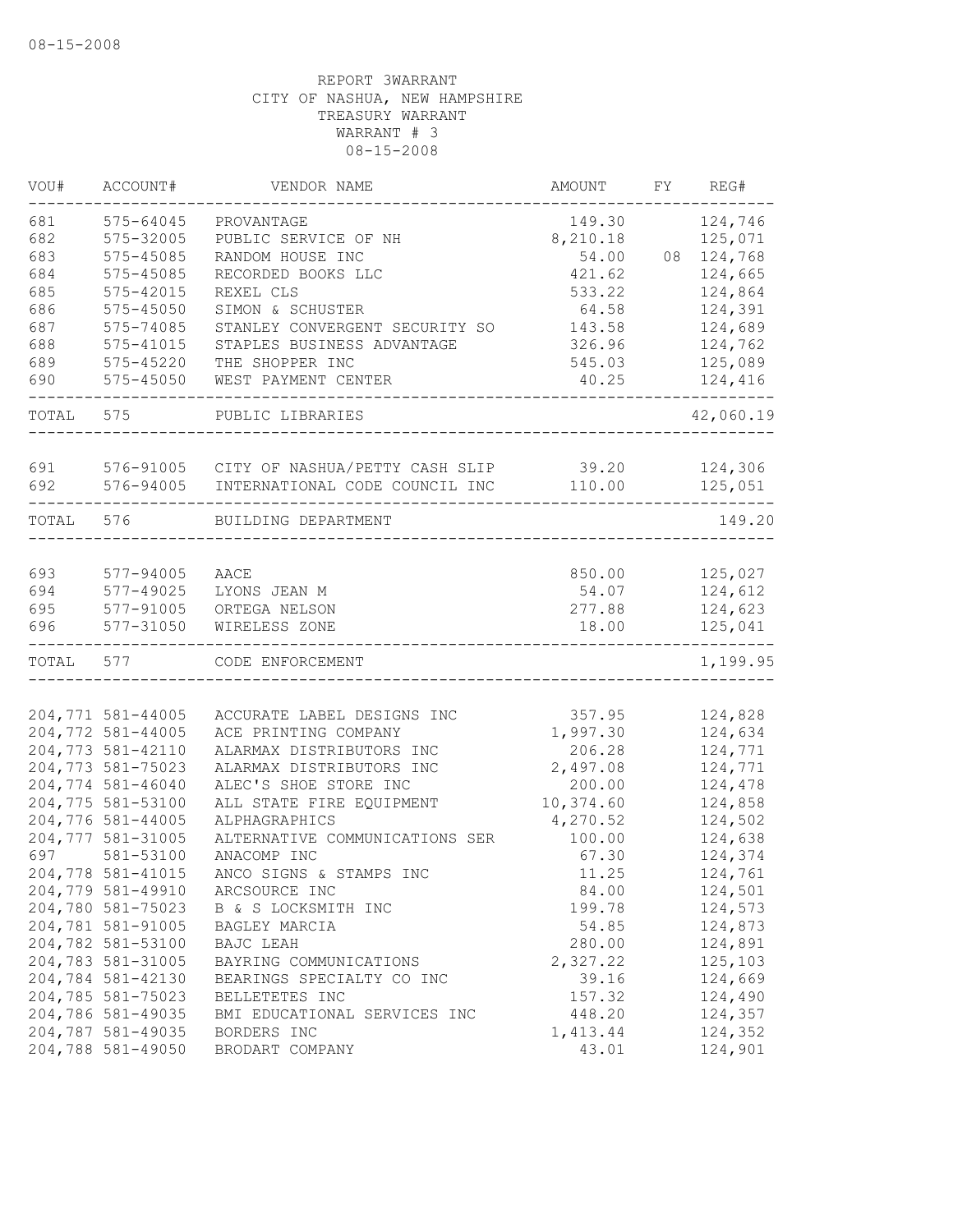| VOU# | ACCOUNT#          | VENDOR NAME                    | AMOUNT    | FY | REG#    |
|------|-------------------|--------------------------------|-----------|----|---------|
|      | 204,789 581-49910 | BROX INDUSTRIES INC            | 64.28     |    | 124,371 |
|      | 204,790 581-55015 | CANFIELD BRAD                  | 1,287.00  |    | 124,831 |
|      | 204,791 581-91005 | CARLTON CECILE                 | 150.64    |    | 124,778 |
|      | 204,792 581-49050 | CARSON-DELLOSA PUBLISHING CO I | 20.89     |    | 124,436 |
|      | 204,793 581-41015 | CARTRIDGE WORLD                | 21.98     |    | 124,860 |
|      | 204,793 581-49050 | CARTRIDGE WORLD                | 66.00     |    | 124,860 |
|      | 204,794 581-49035 | CENTER FOR LEARNING            | 61.09     |    | 124,467 |
|      | 204,795 581-49050 | CHANNING BETE CO INC           | 83.50     |    | 124,791 |
|      | 204,796 581-78007 | CHAPPELL TRACTOR SALES INC     | 19.92     |    | 124,373 |
|      | 204,797 581-49050 | CHILDCRAFT                     | 34.97     |    | 124,774 |
|      | 204,798 581-53100 | CLARK ASSOCIATES/DEBBIE CLARK  | 6,655.50  |    | 124,376 |
|      | 204,799 581-95005 | CLASS L LEAGUE                 | 70.00     |    | 124,803 |
|      | 204,800 581-43005 | CMRS-POC                       | 2,000.00  |    | 125,098 |
|      | 204,801 581-91040 | COCHRANE DONALD                | 197.15    |    | 124,881 |
|      | 204,802 581-49050 | COLLINS EDUCATION ASSOCIATES L | 20.00     |    | 124,840 |
|      | 204,803 581-49050 | COMPUTER HUT OF N E INC        | 24.95     |    | 124,922 |
|      | 204,803 581-74092 | COMPUTER HUT OF N E INC        | 34,798.08 |    | 124,922 |
|      | 204,804 581-49050 | CONTINENTAL MATHEMATICS LEAGUE | 150.00    |    | 125,094 |
|      | 204,805 581-44005 | COPY SHOP                      | 860.00    |    | 124,449 |
|      | 204,806 581-49050 | CRYSTAL ROCK BOTTLED WATER     | 24.77     |    | 124,867 |
|      | 204,807 581-55010 | DAVE'S QUALITY DRY CLEANING    | 97.50     |    | 124,785 |
|      | 204,808 581-49050 | DIDAX INC                      | 33.35     |    | 124,333 |
|      | 204,809 581-49050 | DURACO INC                     | 391.26    |    | 124,842 |
|      | 204,810 581-49050 | DUSTIN MARIANNE                | 58.28     |    | 124,783 |
|      | 204,811 581-74092 | EAGLE DESIGN GROUP LLC         | 439.51    |    | 124,802 |
|      | 204,812 581-45910 | EBSCO INFORMATION SERVICES     | 395.06    |    | 124,915 |
|      | 204,813 581-49050 | EDUCATORS PUBLISHING SERVICE I | 286.00    |    | 124,342 |
|      | 204,814 581-42130 | F W WEBB COMPANY               | 980.69    |    | 124,408 |
|      | 204,815 581-31005 | FAIR POINT COMMUNICATIONS INC  | 52.21     |    | 125,101 |
|      | 204,816 581-31005 | FAIRPOINT COMMUNICATIONS INC   | 28.92     |    | 125,099 |
|      | 204,817 581-31005 | FAIRPOINT COMMUNICATIONS INC   | 117.29    |    | 125,100 |
|      | 204,818 581-49075 | FARRENKOPF RICHARD             | 87.38     |    | 124,843 |
|      | 204,819 581-75023 | FASTENAL COMPANY               | 406.51    |    | 124,588 |
|      | 204,820 581-43005 | FEDEX                          | 93.81     |    | 125,065 |
|      | 204,821 581-42010 | FILTER SALES & SERVICE         | 11.95     |    | 124,787 |
|      | 204,822 581-51015 | FLYGARE SCHWARZ & CLOSSON      | 2,244.38  |    | 124,640 |
|      | 204,823 581-49030 | FOLLETT LIBRARY RESOURCES      | 1,917.75  |    | 124,356 |
|      | 204,824 581-91040 | GABRIEL KELLIE A               | 473.56    |    | 124,779 |
|      | 204,825 581-74092 | GARY BLOOM SALES INC           | 75.00     |    | 124,853 |
|      | 204,826 581-94010 | GODLEWSKI JEAN                 | 888.00    |    | 124,552 |
|      | 204,827 581-49050 | GOVCONNECTION INC              | 791.00    |    | 124,322 |
|      | 204,828 581-42130 | GRAINGER                       | 1,298.26  |    | 124,424 |
|      | 204,829 581-42120 | GRANITE GROUP (THE)            | 1,130.99  |    | 124,658 |
|      | 204,830 581-47010 | GRANITE STATE PAPER & TAPE     | 120.50    |    | 124,810 |
|      | 204,831 581-49050 | GRAPHICS & PRINTING ASSOC      | 10.00     |    | 124,863 |
|      | 204,832 581-91005 | GREENBERG ELLEN                | 629.19    |    | 124,866 |
|      | 204,833 581-49050 | HAL LEONARD CORP               | 390.00    |    | 124,618 |
|      | 204,834 581-74092 | HARRIS EQUIPMENT REPAIR SERVIC | 861.65    |    | 124,904 |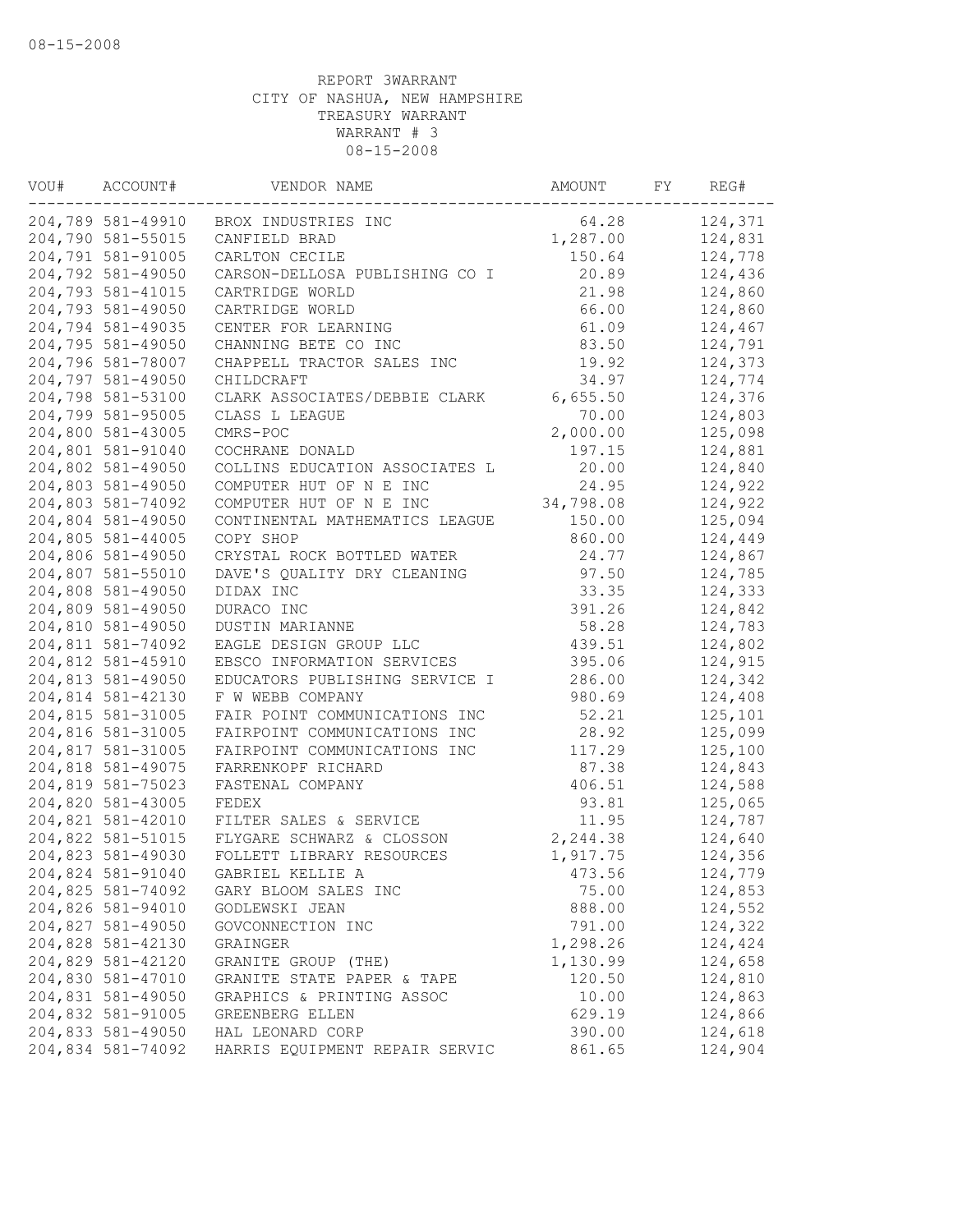| VOU# | ACCOUNT#                               | VENDOR NAME                    | AMOUNT     | FY | REG#    |
|------|----------------------------------------|--------------------------------|------------|----|---------|
|      | 204,835 581-42130                      | HEATING SPECIALTIES OF NH INC  | 16.00      |    | 124,899 |
|      | 204,836 581-64045                      | HEWLETT-PACKARD CO             | 8,740.00   |    | 124,507 |
|      | 204,837 581-49050                      | HIGHSMITH INC                  | 129.89     |    | 124,909 |
|      | 204,838 581-49075                      | HORNE LORRAINE                 | 39.46      |    | 124,776 |
|      | 204,838 581-91005                      | HORNE LORRAINE                 | 26.80      |    | 124,776 |
|      | 204,839 581-31005                      | HOTTEL CHRISTOPHER             | 575.16     |    | 124,862 |
|      | 204,839 581-91005                      | HOTTEL CHRISTOPHER             | 460.21     |    | 124,862 |
|      | 204,839 581-91040                      | HOTTEL CHRISTOPHER             | 154.95     |    | 124,862 |
|      | 204,840 581-49050                      | HOUGHTON MIFFLIN CO            | 345.73     |    | 124,912 |
|      | 204,841 581-74092                      | INSIGHT PUBLIC SECTOR          | 306.63     |    | 124,381 |
|      | 204,842 581-83005                      | INSURANCE SPECIALISTS INC      | 10,000.00  |    | 125,080 |
|      | 204,843 581-49050                      | J M STEWART CORP               | 29.75      |    | 124,894 |
|      | 204,844 581-49095                      | JESSICA KINGSLEY PUBLISHERS    | 264.99     |    | 124,888 |
|      | 204,845 581-75023                      | KAMCO SUPPLY CORP OF BOSTON    | 2,573.62   |    | 124,786 |
|      | 204,846 581-42110                      | KEYSTONE BATTERY               | 4,252.57   |    | 124,806 |
|      | 204,847 581-49050                      | LEARNING CYCLES LLC            | 3,168.00   |    | 124,833 |
|      | 204,848 581-91005                      | LUCAS MARK                     | 45.05      |    | 124,893 |
|      | 204,849 581-42110                      | M & M ELECTRICAL SUPPLY CO INC | 1,832.56   |    | 124,896 |
|      | 204,850 581-49050                      | MARA JULIE                     | 54.92      |    | 124,782 |
|      | 204,851 581-75090                      | MARVELL PLATE GLASS INC        | 158.72     |    | 124,343 |
|      | 204,852 581-49050                      | MASTERMAN'S LLP                | 144.00     |    | 124,483 |
|      | 204,853 581-49050                      | MATH LEARNING CENTER           | 95.00      |    | 124,928 |
|      | 204,854 581-49050                      | MATHEMATICS OLYMPIADS          | 267.00     |    | 124,811 |
|      | 204,855 581-78007                      | MAYNARD & LESIEUR INCORPORATED | 403.15     |    | 124,905 |
|      | 204,856 581-53103                      | MCCARTNEY AMY                  | 2,028.00   |    | 124,868 |
|      | 204,857 581-49035                      | MCGRAW HILL COMPANIES          | 13, 129.08 |    | 124,465 |
|      | 204,857 581-49050                      | MCGRAW HILL COMPANIES          | 4,324.83   |    | 124,465 |
|      | 204,858 581-41015                      | MCINTIRE BUSINESS PRODUCTS INC | 755.64     |    | 124,927 |
|      | 204,858 581-41040                      | MCINTIRE BUSINESS PRODUCTS INC | 1,385.34   |    | 124,927 |
|      | 204,858 581-49050                      | MCINTIRE BUSINESS PRODUCTS INC | 4,491.86   |    | 124,927 |
|      | 204,859 581-49910                      | MILL METALS CORP               | 55.00      |    | 124,621 |
|      | 204,860 581-53100                      | MULTI-STATE BILLING SERVICES L | 18,072.58  |    | 124,871 |
|      | 204,861 581-49050                      | NASCO                          | 173.14     |    | 124,917 |
|      |                                        |                                | 115.43     |    |         |
|      | 204,862 581-49075<br>204,863 581-78007 | NASHUA WALLPAPER & PAINT CO    |            |    | 124,513 |
|      |                                        | NASHUA WHOLESALE TIRE INC      | 122.00     |    | 124,461 |
|      | 204,864 581-34015                      | NATIONAL GRID                  | 408.53     |    | 125,057 |
|      | 204,865 581-95005                      | NATIONAL MIDDLE SCHOOL ASSOC   | 65.00      |    | 124,808 |
|      | 204,866 581-66005                      | NEOPOST LEASING                | 145.22     |    | 124,838 |
|      | 204,867 581-31005                      | NEXTEL COMMUNICATIONS          | 2,782.32   |    | 125,015 |
|      | 204,868 581-95005                      | NHASP                          | 2,010.00   |    | 125,014 |
|      | 204,869 581-95005                      | NHSAA                          | 1,275.90   |    | 125,092 |
|      | 204,870 581-53100                      | OFFICETEAM                     | 255.75     |    | 124,412 |
|      | 204,871 581-49050                      | OXFORD UNIVERSITY PRESS INC    | 408.94     |    | 124,918 |
|      | 204,872 581-64040                      | PARLANT TECHNOLOGY             | 33,670.00  |    | 124,872 |
|      | 204,873 581-94030                      | PAULIK CHRISTINE               | 100.00     |    | 124,773 |
|      | 204,874 581-49050                      | PEARSON EDUCATION              | 3,309.88   |    | 124,841 |
|      | 204,875 581-33005                      | PENNICHUCK WATER WORKS INC     | 5, 341.18  |    | 125,018 |
|      | 204,876 581-43005                      | PITNEY BOWES                   | 2,000.00   |    | 125,096 |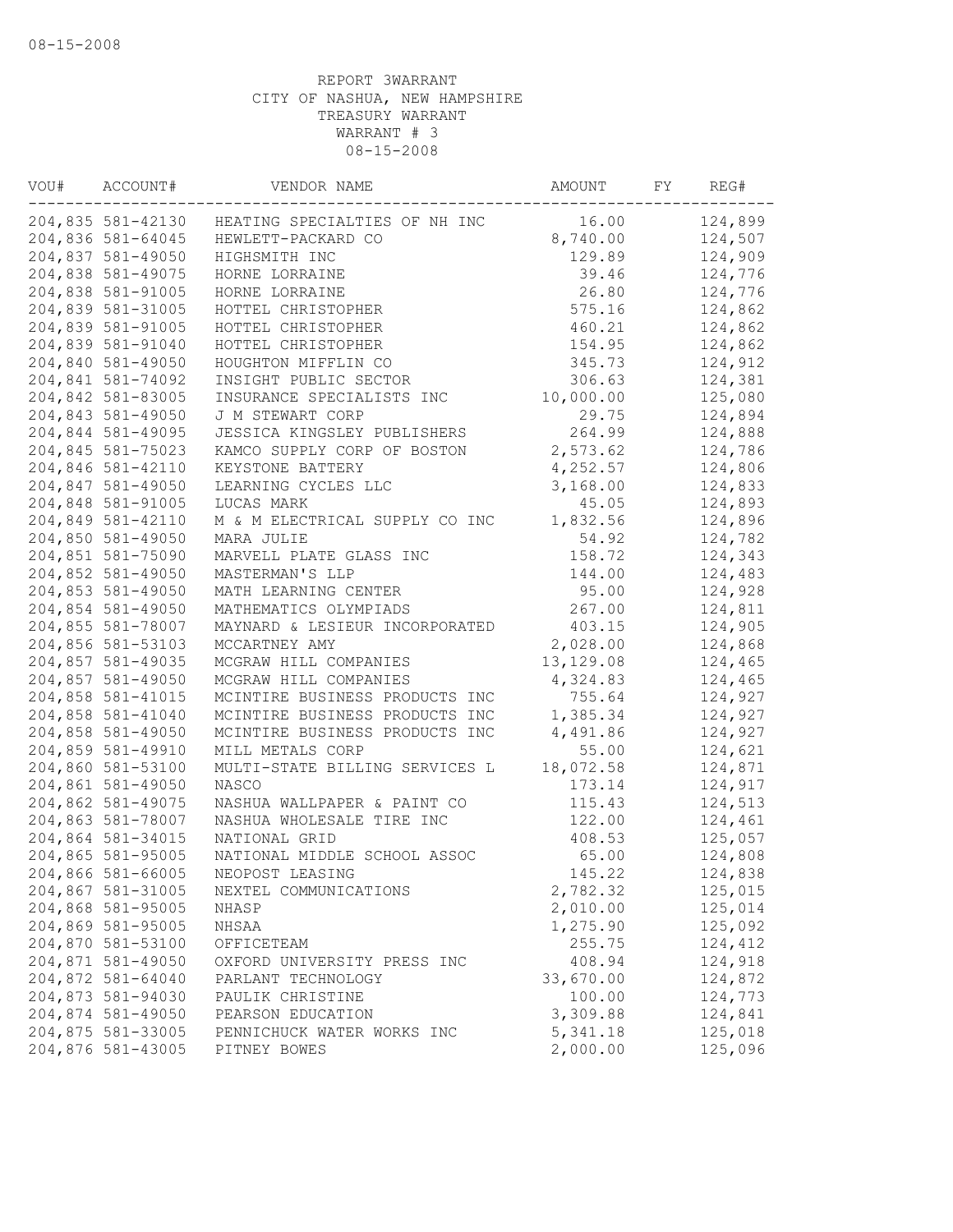| VOU# | ACCOUNT#          | VENDOR NAME                              | AMOUNT     | FY | REG#    |
|------|-------------------|------------------------------------------|------------|----|---------|
|      |                   | 204,877 581-44005 PREMIER SCHOOL AGENDAS | 3,389.52   |    | 124,851 |
|      | 204,878 581-49095 | PSYCHOLOGICAL ASSESSMENT RESOU           | 771.30     |    | 124,537 |
|      | 204,879 581-49030 | PUBLIC BROADCASTING SERVICE              | 221.65     |    | 124,353 |
|      | 204,880 581-32005 | PUBLIC SERVICE OF NH                     | 32, 315.94 |    | 125,071 |
|      | 204,881 581-42110 | REXEL CLS                                | 32.61      |    | 124,864 |
|      | 204,882 581-49050 | ROCHESTER 100 INC                        | 380.00     |    | 124,849 |
|      | 204,883 581-49075 | SAM'S CLUB                               | 249.31     |    | 125,083 |
|      | 204,884 581-78007 | SANEL AUTO PARTS CO                      | 28.01      |    | 124,497 |
|      | 204,884 581-78007 | SANEL AUTO PARTS CO                      | 105.96     |    | 124,498 |
|      | 204,885 581-49050 | SARGENT-WELCH                            | 318.09     |    | 124,387 |
|      | 204,886 581-49050 | SAX ARTS & CRAFTS                        | 67.28      |    | 124,784 |
|      | 204,887 581-45910 | SCHOLASTIC INC                           | 227.27     |    | 124,328 |
|      | 204,888 581-47010 | SCHOOL HEALTH ALERT                      | 44.00      |    | 124,777 |
|      | 204,889 581-49050 | SCHOOL HEALTH CORP                       | 91.74      |    | 124,349 |
|      | 204,890 581-41015 | SCHOOL SPECIALTY                         | 23.06      |    | 124,794 |
|      | 204,890 581-41015 | SCHOOL SPECIALTY                         | 155.24     |    | 124,796 |
|      | 204,890 581-41015 | SCHOOL SPECIALTY                         | 48.22      |    | 124,798 |
|      | 204,890 581-49050 | SCHOOL SPECIALTY                         | 5,845.75   |    | 124,794 |
|      | 204,890 581-49050 | SCHOOL SPECIALTY                         | 7,894.32   |    | 124,795 |
|      | 204,890 581-49050 | SCHOOL SPECIALTY                         | 6, 154.91  |    | 124,796 |
|      | 204,890 581-49050 | SCHOOL SPECIALTY                         | 5,216.20   |    | 124,797 |
|      | 204,890 581-49050 | SCHOOL SPECIALTY                         | 1,459.47   |    | 124,798 |
|      | 204,890 581-64045 | SCHOOL SPECIALTY                         | 40.80      |    | 124,794 |
|      | 204,890 581-64045 | SCHOOL SPECIALTY                         | 76.60      |    | 124,796 |
|      | 204,891 581-49050 | SCIENCE EDUCATION NEW HAMPSHIR           | 63.63      |    | 124,886 |
|      | 204,891 581-53102 | SCIENCE EDUCATION NEW HAMPSHIR           | 300.00     |    | 124,886 |
|      | 204,892 581-53100 | SHEEHY FREDERICK JR                      | 40.00      |    | 124,804 |
|      | 204,893 581-42010 | SHIFFLER EQUIPMENT SALES INC             | 356.28     |    | 124,770 |
|      | 204,894 581-91005 | SILVERMAN BARRY                          | 57.48      |    | 124,772 |
|      | 204,895 581-49050 | SOCIAL STUDIES SCHOOL SERVICE            | 184.80     |    | 124,442 |
|      | 204,896 581-53100 | SOUTHERN NH SPEECH-LANGUAGE              | 320.00     |    | 124,879 |
|      | 204,897 581-31005 | SPRINT                                   | 12.33      |    | 125,102 |
|      | 204,898 581-49050 | STANTON'S SHEET MUSIC INC                | 85.25      |    | 124,335 |
|      | 204,899 581-41015 | STAPLES BUSINESS ADVANTAGE               | 443.40     |    | 124,625 |
|      | 204,899 581-41045 | STAPLES BUSINESS ADVANTAGE               | 758.62     |    | 124,625 |
|      | 204,899 581-49050 | STAPLES BUSINESS ADVANTAGE               | 1,029.46   |    | 124,625 |
|      | 204,899 581-63085 | STAPLES BUSINESS ADVANTAGE               | 140.13     |    | 124,625 |
|      | 204,900 581-53100 | STATE OF NH CRIMINAL RECORDS             | 158.50     |    | 125,002 |
|      | 204,901 581-53100 | SUNBERG ROBERT                           | 1,405.22   |    | 124,835 |
|      | 204,902 581-75023 | TAYLOR RENTAL INC                        | 294.00     |    | 124,456 |
|      | 204,903 581-49050 | TEACHER'S DISCOVERY                      | 368.10     |    | 124,807 |
|      | 204,904 581-41015 | TNT SCHOOL SUPPLIES INC                  | 207.53     |    | 124,887 |
|      | 204,905 581-74092 | UNICOM TECHNOLOGY GROUP INC              | 2,758.26   |    | 124,832 |
|      | 204,906 581-43005 | UNITED PARCEL SERVICE                    | 29.00      |    | 124,769 |
|      | 204,907 581-42120 | UNITED SUPPLY INC                        | 1,915.35   |    | 124,829 |
|      | 204,908 581-83102 | UNUM LIFE INSURANCE                      | 2,170.60   |    | 125,000 |
|      | 204,909 581-49050 | UPSTART                                  | 99.35      |    | 124,485 |
|      | 204,910 581-31005 | VERIZON BUSINESS                         | 4,405.19   |    | 124,312 |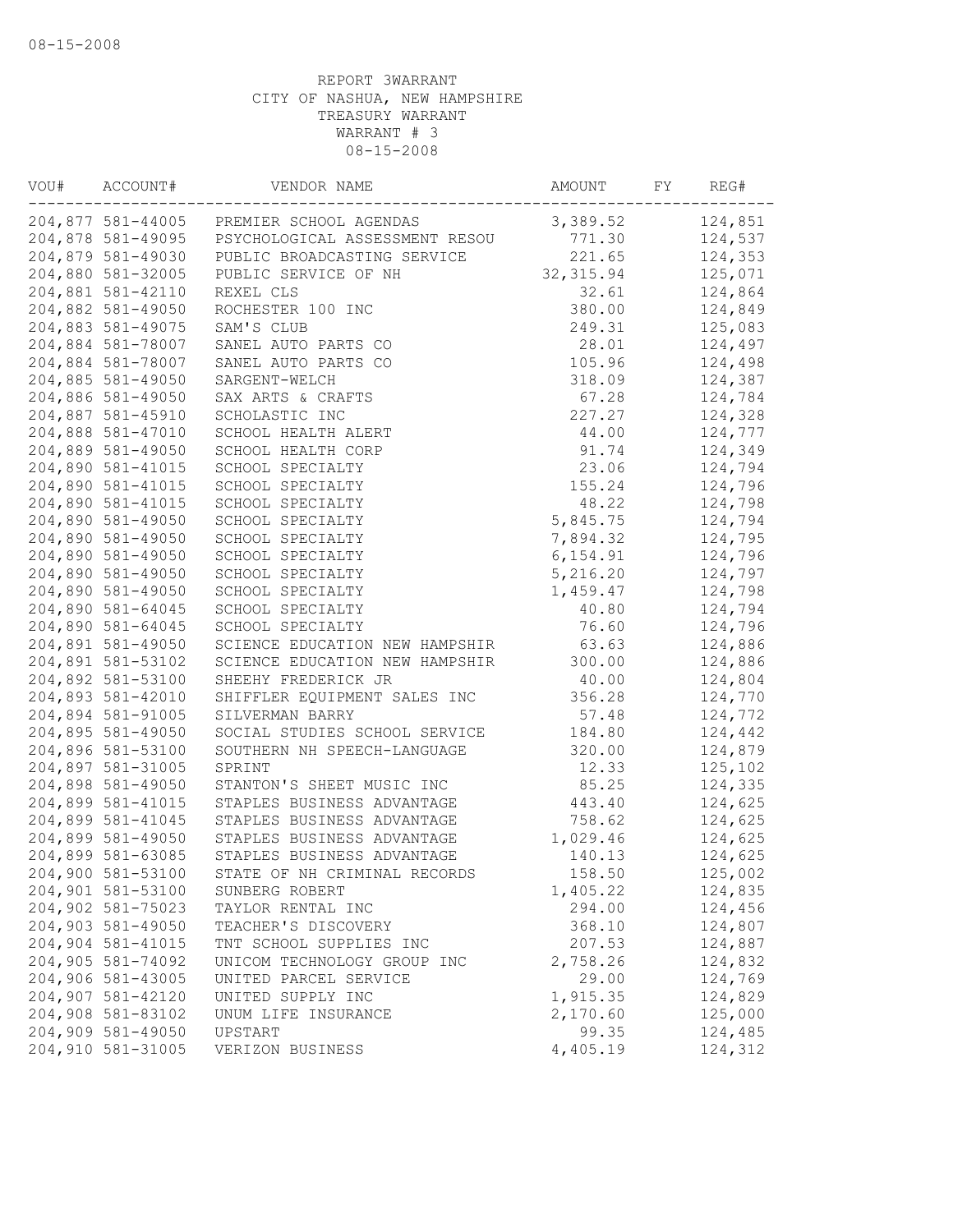| VOU#  | ACCOUNT#           | VENDOR NAME                    | AMOUNT     | FY | REG#       |
|-------|--------------------|--------------------------------|------------|----|------------|
|       | 204,911 581-84030  | VERMONT CTR FOR THE DEAF &     | 13,525.60  |    | 124,878    |
|       | 204,912 581-75180  | VIKING ROOFING, INC.           | 1,785.00   |    | 124,854    |
|       | 204, 913 581-83004 | VISION SERVICE PLAN - NH       | 1,791.90   |    | 125,001    |
|       | 204,914 581-75023  | W E AUBUCHON CO INC            | 607.25     |    | 125,093    |
|       | 204, 915 581-53100 | WATER CHEMICALS INC            | 1,087.00   |    | 124,539    |
|       | 204,916 581-47010  | WILLIAM V. MACGILL & COMPANY   | 389.27     |    | 124,447    |
|       | 204, 917 581-53100 | YORK PATRICIA                  | 807.50     |    | 124,882    |
|       | 204,918 581-74092  | ZONES                          | 2,522.91   |    | 124,800    |
| TOTAL | 581                | SCHOOL DEPARTMENT              |            |    | 321,835.92 |
|       |                    |                                |            |    |            |
| 698   | 590-24522          | HEWLETT PACKARD COMPANY        | 4,780.80   |    | 124,425    |
| 699   | 590-24522          | ISSUETRAK INC                  | 3,705.00   |    | 124,579    |
| 700   | 590-24524          | DELL MARKETING LP              | 938.00     |    | 124,419    |
| 701   | 590-24524          | HEWLETT PACKARD COMPANY        | 8,219.00   |    | 124,425    |
| 702   | 590-24531          | RILEY'S SPORT SHOP INC         | 13, 181.30 |    | 124,325    |
| 703   | 590-24532          | AMERICAN TELECOM SERVICES LLC  | 2,175.00   |    | 124,563    |
| 704   | 590-24532          | NATIONAL ENGINEERING & TESTING | 2,985.00   |    | 124,711    |
| 705   | 590-24532          | OCEAN STATE SIGNAL CO          | 4,500.00   |    | 124,670    |
| 706   | 590-24542          | GOVCONNECTION INC              | 575.32     |    | 124,322    |
| 707   | 590-24555          | OCEAN STATE SIGNAL CO          | 1,000.00   |    | 124,670    |
| 708   | 590-24576          | SPRINT                         | 455.76     | 08 | 125,088    |
|       | 204,919 590-24581  | ATC ASSOCIATES INC             | 5,300.00   |    | 124,516    |
|       | 204,920 590-24581  | DELGRECO JOANNE                | 998.40     |    | 124,814    |
|       | 204,921 590-24581  | FILTER SALES & SERVICE         | 4,685.42   |    | 124,787    |
|       | 204,922 590-24581  | FRANKLIN PAINT CO INC          | 2,222.25   |    | 124,813    |
|       | 204,923 590-24581  | M & M ELECTRICAL SUPPLY CO INC | 495.54     |    | 124,896    |
|       | 204,924 590-24581  | MARVELL PLATE GLASS INC        | 7,469.00   |    | 124,343    |
|       | 204,925 590-24581  | NASHUA LUMBER COMPANY INC      | 3,369.05   |    | 124,906    |
|       | 204,926 590-24581  | R F MORSE & SONS INC           | 9,640.00   |    | 124,313    |
|       | 204,927 590-24581  | REINHARDT SARA                 | 2,028.00   |    | 124,869    |
|       | 204,928 590-24581  | RIDDELL/ALL AMERICAN           | 170.00     |    | 124,884    |
|       | 204,928 590-24581  | RIDDELL/ALL AMERICAN           | 325.00     |    | 124,884    |
|       | 204,928 590-24581  | RIDDELL/ALL AMERICAN           | 250.00     |    | 124,884    |
|       | 204,928 590-24581  | RIDDELL/ALL AMERICAN           | 420.00     |    | 124,884    |
|       | 204,928 590-24581  | RIDDELL/ALL AMERICAN           | 2,500.00   |    | 124,884    |
|       | 204,928 590-24581  | RIDDELL/ALL AMERICAN           | 900.00     |    | 124,884    |
|       | 204,928 590-24581  | RIDDELL/ALL AMERICAN           | 200.00     |    | 124,884    |
|       | 204,928 590-24581  | RIDDELL/ALL AMERICAN           | 200.00     |    | 124,884    |
|       | 204,928 590-24581  | RIDDELL/ALL AMERICAN           | 150.00     |    | 124,884    |
|       | 204,928 590-24581  | RIDDELL/ALL AMERICAN           | 150.00     |    | 124,884    |
|       | 204,928 590-24581  | RIDDELL/ALL AMERICAN           | 75.00      |    | 124,884    |
|       | 204,928 590-24581  | RIDDELL/ALL AMERICAN           | 150.00     |    | 124,884    |
|       | 204,928 590-24581  | RIDDELL/ALL AMERICAN           | 150.00     |    | 124,884    |
|       | 204,928 590-24581  | RIDDELL/ALL AMERICAN           | 37.40      |    | 124,884    |
|       | 204,929 590-24581  | SCHOOL SPECIALTY               | 1.15       |    | 124,798    |
|       | 204,929 590-24581  | SCHOOL SPECIALTY               | 6.30       |    | 124,798    |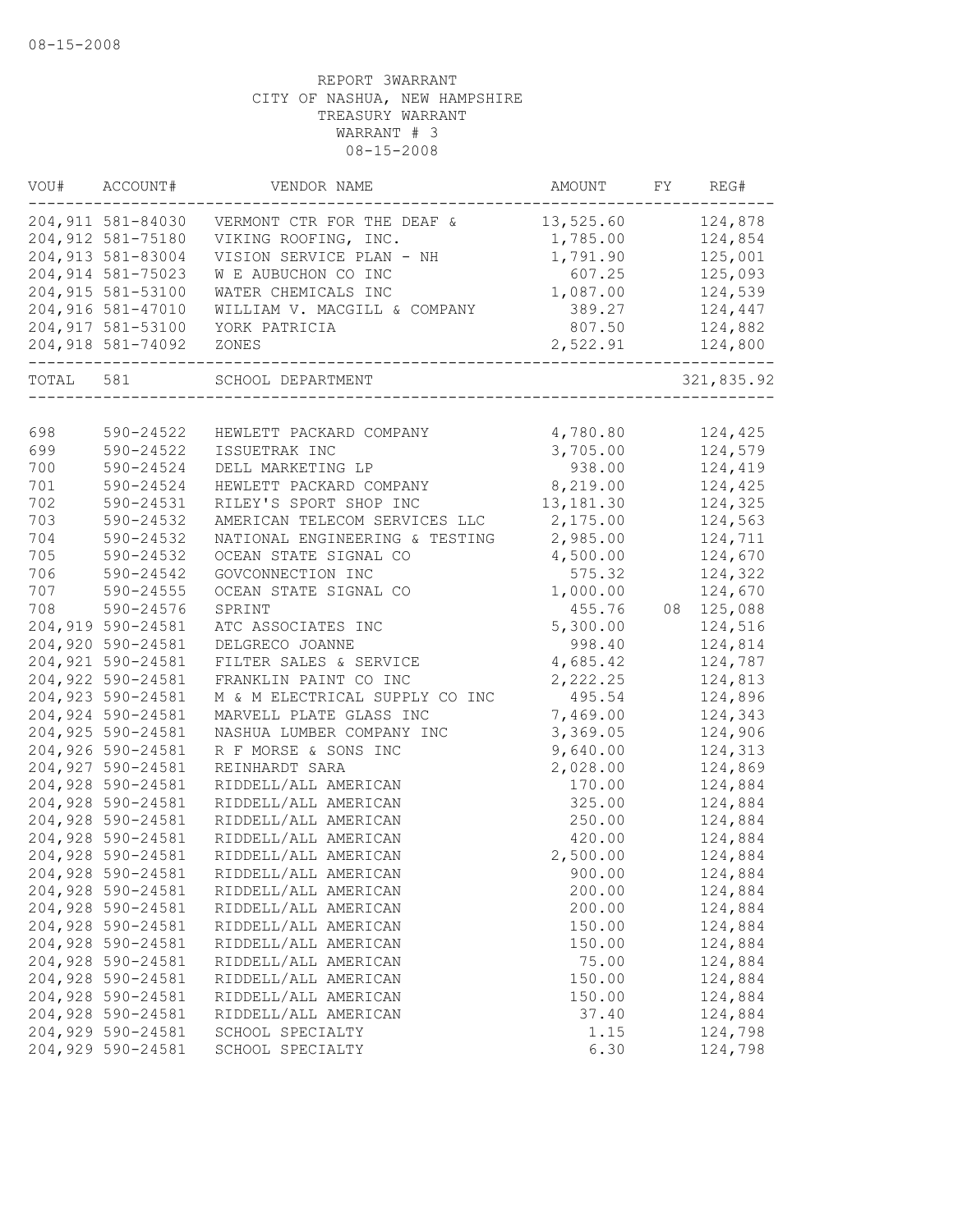| VOU#  | ACCOUNT#  | VENDOR NAME                    | AMOUNT   | FY. | REG#      |
|-------|-----------|--------------------------------|----------|-----|-----------|
| TOTAL | 590       | P/Y OBLIGATIONS                |          |     | 84,407.69 |
| 709   | 592-85005 | FEDEX                          | 25.64    |     | 125,017   |
| TOTAL | 592       | BONDED DEBT SERVICE            |          |     | 25.64     |
| 710   | 595-22025 | PROPERTY VALUATION ADVS/STEPHE | 7,840.00 |     | 124,651   |
| TOTAL | 595       | OVERLAY                        |          |     | 7,840.00  |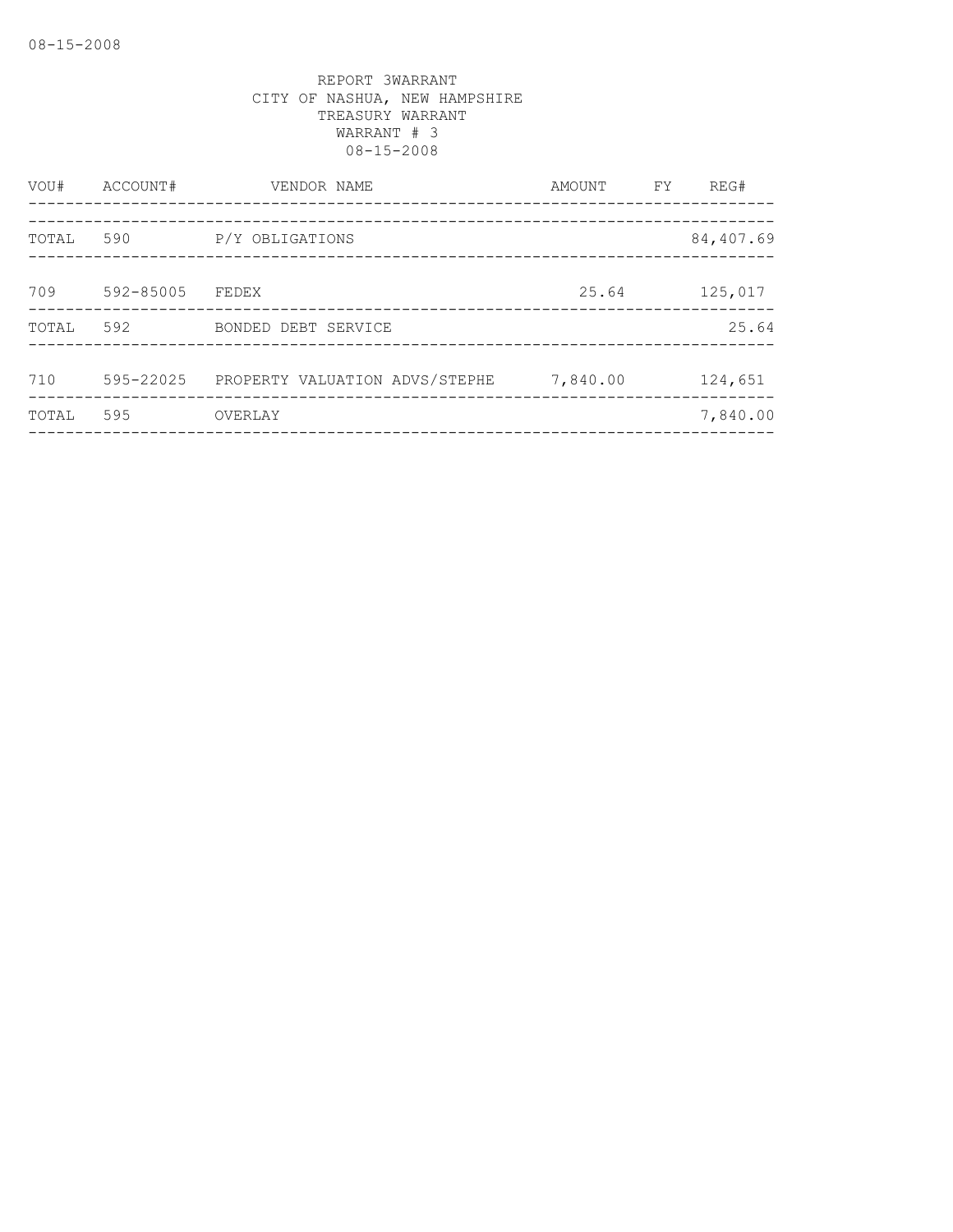| VOU#  | ACCOUNT#                         | VENDOR NAME                                                     | AMOUNT FY            | REG#               |
|-------|----------------------------------|-----------------------------------------------------------------|----------------------|--------------------|
|       |                                  | 711 653-11 MARKINGS INC                                         | 1,650.00 124,763     |                    |
| TOTAL |                                  | 653-11 CAP IMP - STREET DEPT<br>ALLDS ST/SALMON BROOK RAIL      |                      | 1,650.00           |
|       |                                  | 204,930 681-09 TURNER BUILDING SCIENCE LLC                      | 6,900.00             | 124,865            |
|       |                                  | TOTAL 681-09 CAP IMP - SCHOOL<br>DEFERRED MAINT/CAP IMPRVT FY06 |                      | 6,900.00           |
|       | 204,931 681-11<br>204,932 681-11 | LAVALLE/BRENSINGER ARCHITECTS<br>W L BLISS ASSOCIATES INC       | 2,987.55<br>1,195.75 | 124,789<br>124,880 |
|       |                                  | TOTAL 681-11 CAP IMP - SCHOOL<br>DEFERRED NAINTENANCE/MAJOR     |                      | 4,183.30           |
|       |                                  |                                                                 |                      |                    |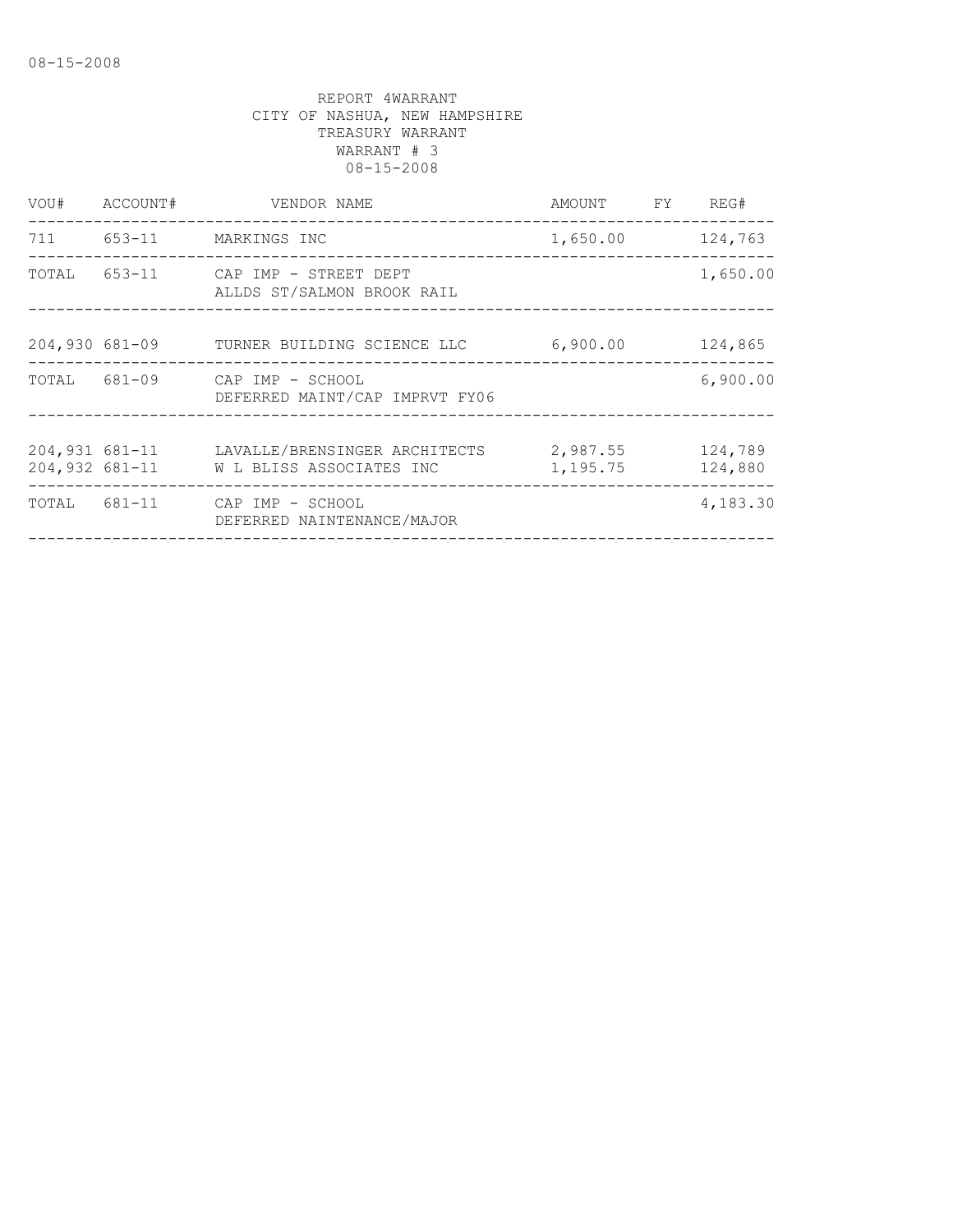| VOU#                            | ACCOUNT#                                                      | PROGRAM<br>VENDOR NAME                                                                                                                                        |                                                              | AMOUNT FY REG#                                 |
|---------------------------------|---------------------------------------------------------------|---------------------------------------------------------------------------------------------------------------------------------------------------------------|--------------------------------------------------------------|------------------------------------------------|
|                                 |                                                               | 712 752-01310 3710 T J B INC<br>______________________________                                                                                                |                                                              | 45, 266. 25 124, 607                           |
| TOTAL                           |                                                               | 752 CPF-PARKS & RECREATION                                                                                                                                    | 45,266.25                                                    |                                                |
| 713                             |                                                               | 772-64315 3720 A D ELECTRIC INC                                                                                                                               |                                                              | 4,439.06 124,586                               |
| TOTAL                           | 772                                                           | CPF-PLANNING DEPT                                                                                                                                             | 4,439.06                                                     |                                                |
|                                 |                                                               |                                                                                                                                                               |                                                              |                                                |
| 714<br>715<br>716<br>717<br>718 | 792-01310<br>792-01310<br>792-53030<br>792-53030<br>792-53030 | 3799 METHUEN CONSTRUCTION CORP INC<br>3799 METHUEN CONSTRUCTION CORP INC/<br>3793 HAZEN AND SAWYER PC<br>3799 MALCOLM PIRNIE INC<br>3797 STEARNS & WHELER LLC | 1,189,577.10<br>712.90<br>5,689.05<br>22, 457.88<br>7,406.59 | 124,504<br>98<br>124,590<br>124,538<br>124,641 |
| TOTAL                           | 792                                                           | CPF-WASTEWATER USER FUND                                                                                                                                      | 1, 225, 843.52<br>___________________                        | ______________                                 |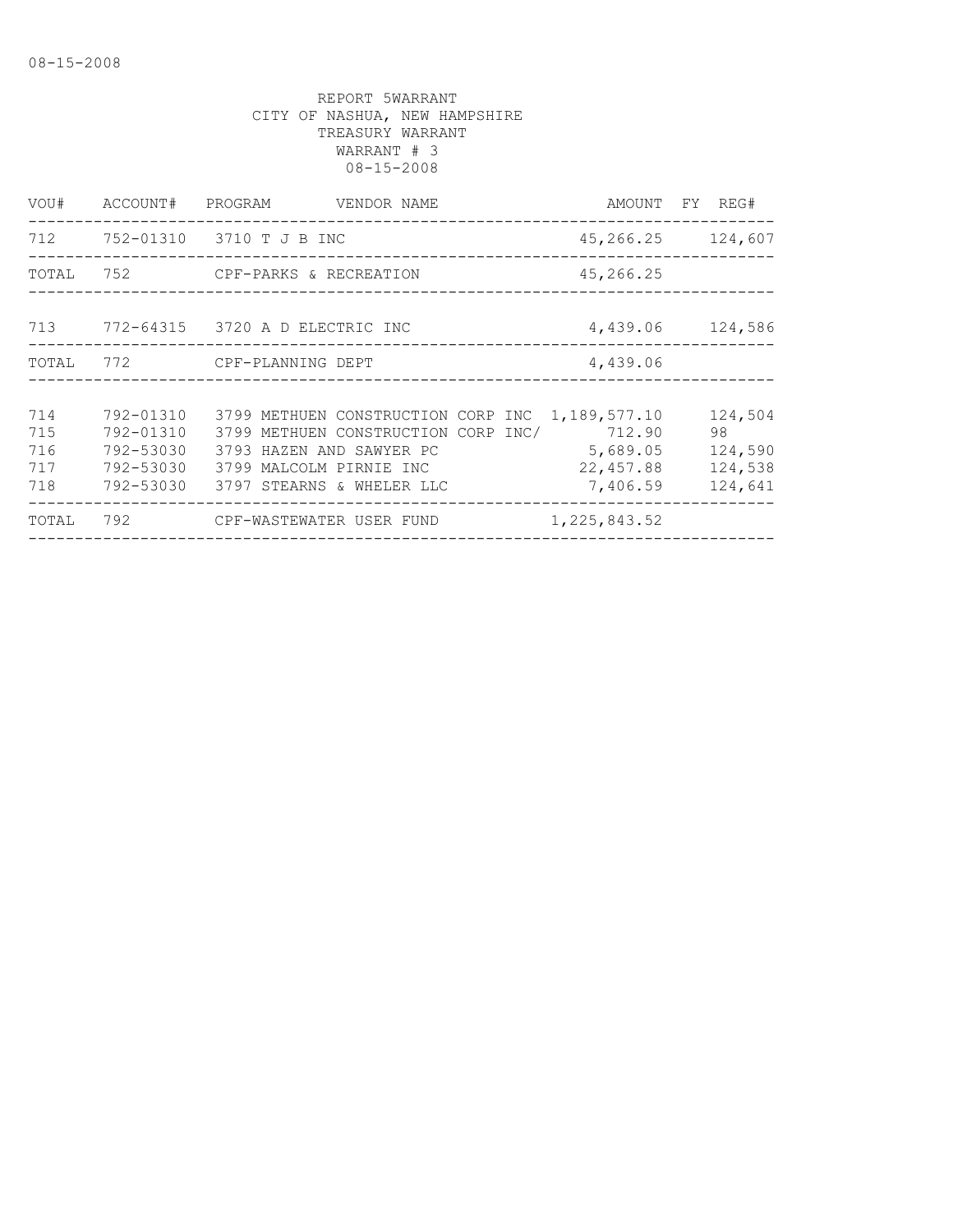| VOU# | ACCOUNT#  | VENDOR NAME                    | AMOUNT    | FY | REG#    |
|------|-----------|--------------------------------|-----------|----|---------|
| 719  | 801-32005 | PSNH                           | 13.35     |    | 125,068 |
| 720  | 801-33005 | PENNICHUCK WATER               | 142.68    |    | 125,026 |
| 721  | 801-41005 | STAPLES BUSINESS ADVANTAGE     | 145.29    |    | 124,762 |
| 722  | 801-41015 | AMERICAN TELECOM SERVICES LLC  | 3,590.00  |    | 124,563 |
| 723  | 801-41015 | STAPLES BUSINESS ADVANTAGE     | 315.87    |    | 124,762 |
| 724  | 801-43005 | FEDEX                          | 376.86    |    | 125,017 |
| 725  | 801-46030 | REFLECTIVE APPAREL FACTORY INC | 289.15    |    | 124,557 |
| 725  | 801-46030 | REFLECTIVE APPAREL FACTORY INC | 433.70    |    | 124,557 |
| 725  | 801-46030 | REFLECTIVE APPAREL FACTORY INC | 180.72    |    | 124,557 |
| 726  | 801-46045 | WORK'N GEAR LLC                | 28.91     | 08 | 124,406 |
| 727  | 801-48005 | SHATTUCK MALONE OIL CO         | 11,752.00 |    | 125,011 |
| 727  | 801-48005 | SHATTUCK MALONE OIL CO         | 13,514.80 |    | 125,011 |
| 727  | 801-48005 | SHATTUCK MALONE OIL CO         | 4, 113.20 |    | 125,011 |
| 728  | 801-54020 | TELEGRAPH PUBLISHING COMPANY   | 324.54    |    | 125,105 |
| 729  | 801-59100 | INTERSTATE REFRIGERANT         | 199.00    |    | 124,439 |
| 730  | 801-59100 | RMG ENTERPRISE INC             | 1,691.60  |    | 124,830 |
| 731  | 801-59238 | ANACOMP INC                    | 42.44     |    | 124,374 |
| 732  | 801-59245 | ADVANCED LIQUID RECYCLING INC  | 104.52    | 08 | 124,674 |
| 733  | 801-59245 | D & R TOWING INC               | 95.00     |    | 124,898 |
| 734  | 801-59245 | DJ SALYER INC                  | 947.25    |    | 124,441 |
| 735  | 801-59255 | ROUTHIER & SONS INC            | 1,128.60  |    | 124,505 |
| 736  | 801-75023 | BELLETETES INC                 | 256.15    |    | 124,490 |
| 737  | 801-75085 | NORTHEAST SLOPE MOWING         | 9,900.00  |    | 124,540 |
| 738  | 801-77020 | SOUTHWORTH-MILTON INC          | 767.02    |    | 124,340 |
| 739  | 801-78065 | MAYNARD & LESIEUR INCORPORATED | 136.00    |    | 124,905 |
| 739  | 801-78065 | MAYNARD & LESIEUR INCORPORATED | 1,527.98  |    | 124,905 |
| 739  | 801-78065 | MAYNARD & LESIEUR INCORPORATED | 420.00    |    | 124,905 |
| 740  | 801-78100 | B-B CHAIN                      | 127.40    |    | 124,366 |
| 741  | 801-78100 | BAYNE MACHINE WORKS            | 968.80    |    | 124,482 |
| 742  | 801-78100 | CARPARTS OF NASHUA             | 136.08    |    | 124,337 |
| 743  | 801-78100 | CASEY EQUIPMENT & RENTAL CORP  | 143.44    |    | 124,653 |
| 744  | 801-78100 | CN WOOD CO INC                 | 537.79    |    | 124,675 |
| 745  | 801-78100 | FREIGHTLINER OF NH INC         | 274.45    |    | 124,662 |
| 746  | 801-78100 | LIBERTY INTN'L TRUCKS OF NH LL | 1,056.23  |    | 124,902 |
| 747  | 801-78100 | MILL METALS CORP               | 664.00    |    | 124,621 |
| 748  | 801-78100 | NAPA AUTO PARTS                | 36.17     |    | 124,645 |
| 748  | 801-78100 | NAPA AUTO PARTS                | 36.17     |    | 124,645 |
| 749  | 801-78100 | SANEL AUTO PARTS CO            | 593.70    |    | 124,498 |
| 749  | 801-78100 | SANEL AUTO PARTS CO            | 7.60      |    | 124,498 |
| 750  | 801-78100 | SOUTHWORTH-MILTON INC          | 241.02    |    | 124,340 |
| 751  | 801-78100 | TST EQUIPMENT INC              | 41.06     |    | 124,459 |
| 752  | 801-83106 | HARVARD PILGRIM HEALTH CARE    | 214.52    |    | 93      |
| 753  | 801-83130 | ITT HARTFORD                   | 95.06     |    | 92      |
| 753  | 801-83230 | ITT HARTFORD                   | 83.58     |    | 92      |
| 754  | 801-83306 | HARVARD PILGRIM HEALTH CARE    | 105.93    |    | 93      |
| 755  | 801-83330 | ITT HARTFORD                   | 102.97    |    | 92      |
| 755  | 801-83430 | ITT HARTFORD                   | 48.02     |    | 92      |
| 756  | 801-91005 | CONVERSE KERRY                 | 48.09     |    | 124,314 |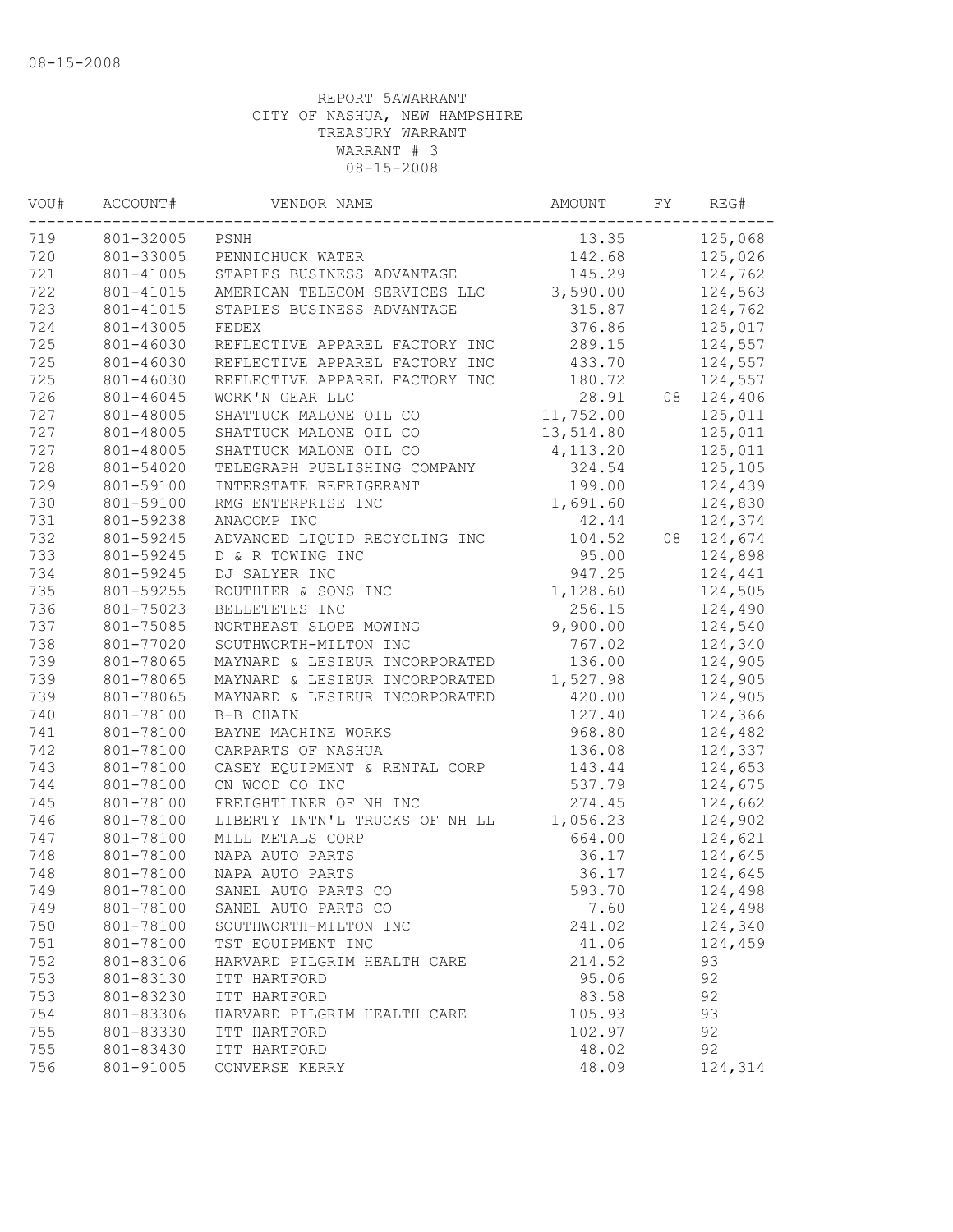|     | VOU# ACCOUNT# | VENDOR NAME AMOUNT<br>756 801-91005 CONVERSE KERRY     |                  | FY | REG#       |  |
|-----|---------------|--------------------------------------------------------|------------------|----|------------|--|
|     |               |                                                        | 44.84 08 124,314 |    |            |  |
|     | TOTAL 801     | SOLID WASTE DISPOSAL<br>______________________________ |                  |    | 58,043.55  |  |
| 757 | 802-31005     | BAYRING COMMUNICATIONS                                 | 60.42            |    | 125,064    |  |
| 758 | 802-31005     | FAIRPOINT COMMUNICATIONS INC                           | 63.12            |    | 125,063    |  |
| 759 | 802-32005     | PSNH                                                   | 253.80           |    | 125,068    |  |
| 760 | 802-33005     | PENNICHUCK WATER                                       | 29.35            |    | 125,026    |  |
| 761 | 802-41015     | MOORE MEDICAL LLC                                      | 78.68            |    | 124,654    |  |
| 762 | 802-41015     | STAPLES BUSINESS ADVANTAGE                             | 400.87           |    | 124,762    |  |
| 763 | 802-45103     | JCI JONES CHEMICALS INC                                | 3,109.92         |    | 124,542    |  |
| 764 | 802-45105     | HOLLAND COMPANY INC                                    | 10,279.00        |    | 124,430    |  |
| 765 | 802-45106     | KEMIRA WATER SOLUTIONS INC                             | 9,371.70         |    | 124,545    |  |
| 766 | 802-45175     | ARCSOURCE INC                                          | 26.80            |    | 124,501    |  |
| 767 | 802-467       | HILLSBOROUGH COUNTY TREASURER                          | 27.26            |    | 124,911    |  |
| 768 | 802-49070     | LAB SAFETY SUPPY INC                                   | 72.34            |    | 124,760    |  |
| 769 | 802-49070     | NORTH CENTRAL LABORATORIES                             | 628.26           |    | 08 124,392 |  |
| 770 | 802-49075     | HOME DEPOT CREDIT SERVICES                             | 70.13            |    | 125,024    |  |
| 771 | 802-49075     | STAPLES BUSINESS ADVANTAGE                             | 494.92           |    | 124,762    |  |
| 772 | 802-53030     | EASTERN ANALYTICAL INC                                 | 65.00            |    | 124,496    |  |
| 773 | 802-53030     | WOODCOCK & ASSOCIATES INC                              | 752.65           |    | 124,713    |  |
| 774 | 802-59100     | ANSWERING SERVICES OF NH LLC                           | 70.00            |    | 124,568    |  |
| 775 | 802-59100     | GREENLEAF WILLIAM                                      | 340.00           |    | 124,587    |  |
| 776 | 802-59220     | PRINTGRAPHICS OF MAINE                                 | 5,674.00         |    | 96 -       |  |
| 777 | 802-59225     | RESOURCE MANAGEMENT CONSULTANT 26,361.37               |                  |    | 124,559    |  |
| 778 | 802-59230     | BROX INDUSTRIES INC                                    | 1,497.89         |    | 124,371    |  |
| 779 | 802-59230     | PENNICHUCK WATER                                       | 232.32           |    | 125,059    |  |
| 780 | 802-59238     | ANACOMP INC                                            | 51.92            |    | 124,374    |  |
| 781 | 802-59320     | CN WOOD CO INC                                         | 819.29           |    | 124,675    |  |
| 782 | 802-59320     | D & R TOWING INC                                       | 300.00           |    | 124,898    |  |
| 783 | 802-59320     | NAPA AUTO PARTS                                        | 53.94            |    | 124,645    |  |
| 784 | 802-59320     | SANEL AUTO PARTS CO                                    | 104.08           |    | 124,498    |  |
| 785 | 802-64192     | GRAINGER                                               | 451.80           |    | 124,388    |  |
| 786 | 802-64192     | GRAINGER                                               | 1,801.26         |    | 124,424    |  |
| 787 | 802-64192     | HARRY W WELLS & SON INC                                | 375.00           |    | 124,919    |  |
| 788 | 802-64192     | HEATING SPECIALTIES OF NH INC                          | 19.66            |    | 124,899    |  |
| 789 | 802-64192     | HOME DEPOT CREDIT SERVICES                             | 59.89            |    | 125,024    |  |
| 790 | 802-64192     | LAB SAFETY SUPPY INC                                   | 79.30            |    | 124,760    |  |
| 791 | 802-64192     | PINE MOTOR PARTS                                       | 28.68            |    | 124,907    |  |
| 792 | 802-64192     | UNITED SUPPLY COMPANY INC                              | 8.24             |    | 124,913    |  |
| 793 | 802-77045     | BEARINGS SPECIALTY CO INC                              | 884.83           |    | 124,669    |  |
| 794 | 802-77050     | ERC WIPING PRODUCTS INC                                | 207.00           |    | 124,332    |  |
| 795 | 802-77050     | GRAINGER                                               | 449.12           |    | 124,388    |  |
| 796 | 802-77050     | GRAINGER                                               | 136.44           |    | 124,424    |  |
| 797 | 802-77050     | M & M ELECTRICAL SUPPLY CO INC                         | 42.94            |    | 124,896    |  |
| 798 | 802-77050     | PINE MOTOR PARTS                                       | 586.44           |    | 124,907    |  |
| 799 | 802-77050     | UNITED SUPPLY COMPANY INC                              | 2,059.08         |    | 124,913    |  |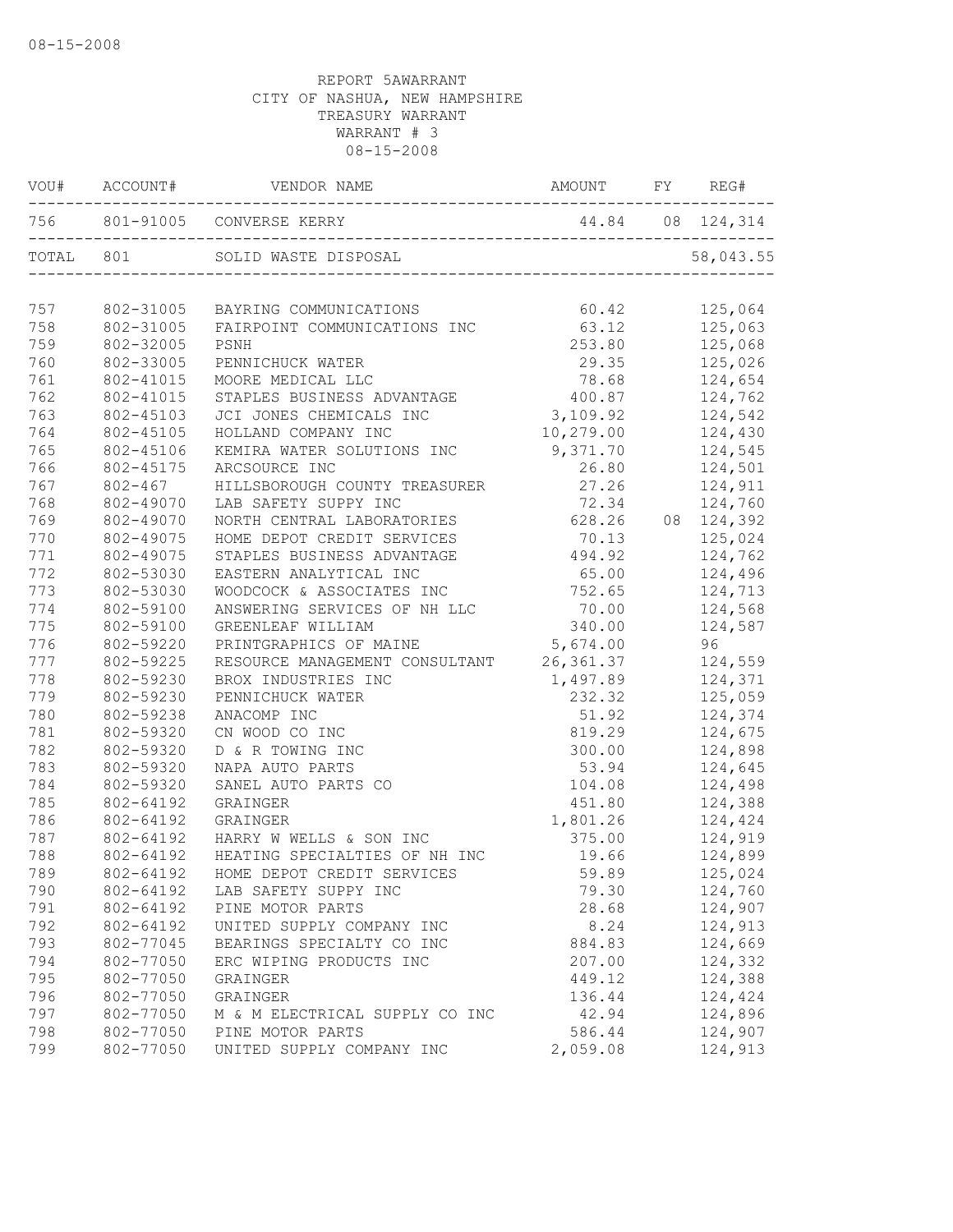| 802-77066<br>802-77067 | FASTENAL COMPANY               | 35.19      |            |
|------------------------|--------------------------------|------------|------------|
|                        |                                |            | 124,588    |
|                        | BEARINGS SPECIALTY CO INC      | 94.59      | 124,669    |
|                        | SULLIVAN ASSOCIATES            | 864.58     | 124,367    |
| 802-77068              | GRAINGER                       | 87.60      | 124,424    |
| 802-77068              | M & M ELECTRICAL SUPPLY CO INC | 225.78     | 124,896    |
| 802-77069              | F W WEBB COMPANY               | 73.57      | 124,408    |
| 802-77069              | FASTENAL COMPANY               | 198.16     | 124,588    |
| 802-77069              | GRAINGER                       | 234.36     | 124,388    |
| 802-77069              | GRAINGER                       | 201.16     | 124,424    |
| 802-77069              | M & B MACHINING AND WELDING    | 195.00     | 124,903    |
| 802-77069              | M & M ELECTRICAL SUPPLY CO INC | 615.93     | 124,896    |
| 802-77069              | UNITED SUPPLY COMPANY INC      | 964.00     | 124,913    |
| 802-77072              | G H PHILBRICK SONS INC         | 3,300.00   | 124,533    |
| 802-77072              | M & M ELECTRICAL SUPPLY CO INC | 91.95      | 124,896    |
| 802-83006              | HARVARD PILGRIM HEALTH CARE    | 16,042.60  | 93         |
| 802-83030              | ITT HARTFORD                   | 411.69     | 92         |
| 802-85060              | TREASURER STATE OF NH          | 461,270.41 | 71         |
| 802-85065              | TREASURER STATE OF NH          | 267,684.44 | 71         |
| 802                    | SEWERAGE DISPOSAL SYSTEM       |            | 821,069.72 |
|                        | 802-77067                      |            |            |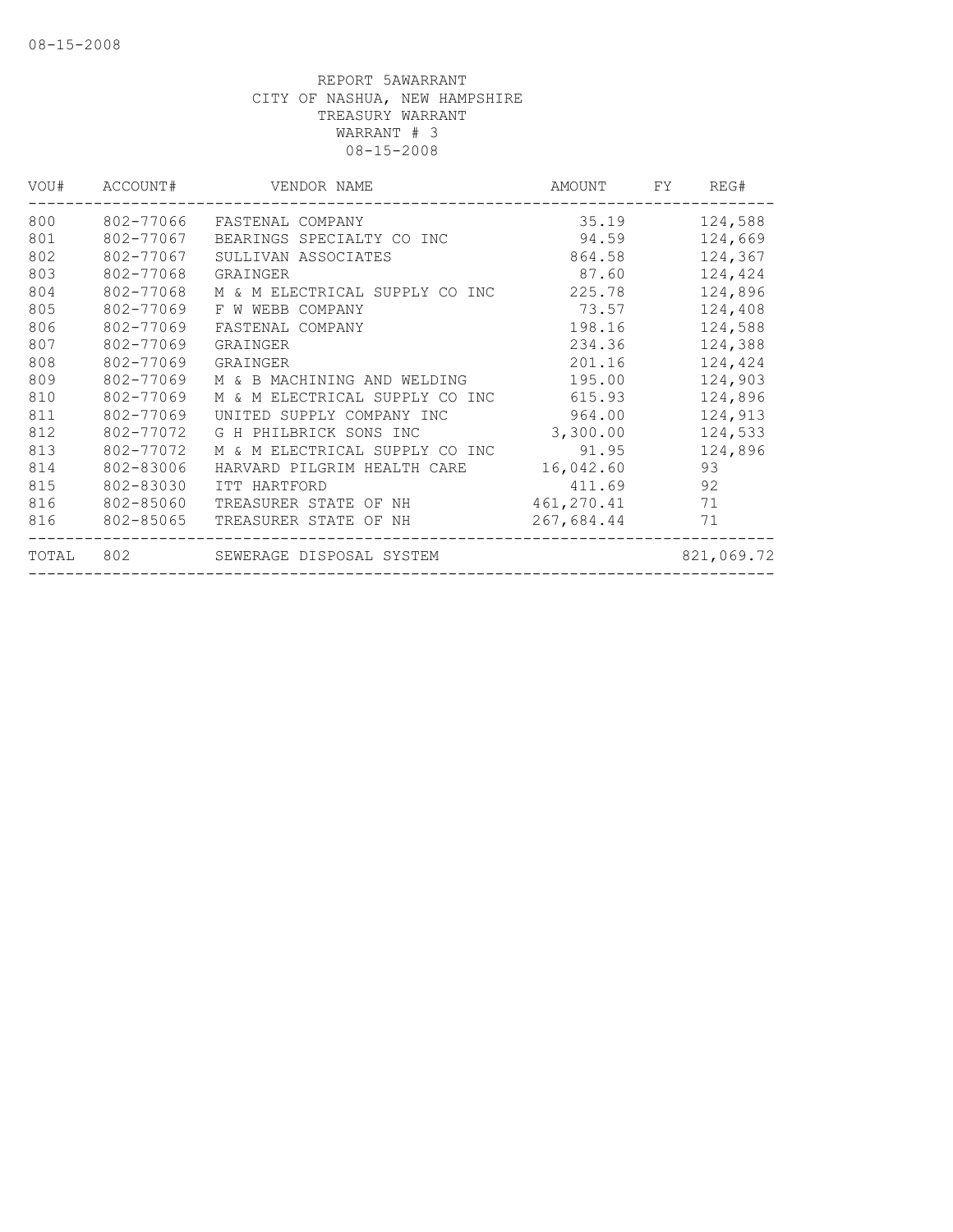| VOU#  | ACCOUNT#      | VENDOR NAME                              | AMOUNT    | FΥ | REG#       |
|-------|---------------|------------------------------------------|-----------|----|------------|
| 817   | 952-01354     | GALE MARCUS                              | 400.00    |    | 124,344    |
| 818   | 952-01354     | READ WAYNE                               | 600.00    |    | 124,462    |
| 819   | 952-05051     | DWIGHT DAMON ASSOCIATES                  | 550.00    |    | 124,345    |
| 820   | 952-05058     | CHRISTOPHER RICHTER                      | 22.99     |    | 125,003    |
| 821   | 952-05058     | DWANE TOM                                | 139.33    |    | 125,004    |
| 822   | 952-05058     | HANDY HOUSE INC                          | 55.00     |    | 125,043    |
| 823   | 952-05058     | SAM'S CLUB DIRECT                        | 46.86     |    | 125,035    |
| 824   | 952-53075     | MCFARLAND JOHNSON INC                    | 1,073.16  |    | 124,739    |
| 825   | 952-75021     | LESCO                                    | 178.00    |    | 124,457    |
| 826   | 952-75021     | MANNY'S TRUCKING/EMMANUEL ST J           | 1,200.00  |    | 124,480    |
| TOTAL | 952           | PARK & RECREATION TRUST FUND             |           |    | 4,265.34   |
| 827   | 961-05061     | OSBON ANNA M                             | 1,600.00  |    | 125,006    |
| 827   | $961 - 05061$ | OSBON ANNA M                             | 400.00    |    | 125,006    |
| 828   | $961 - 210$   | EDGEWOOD PERPETUAL CARE                  | 19,400.00 |    | 125,005    |
| TOTAL | 961           | EDGEWOOD CEMETERY TRUST FUND             |           |    | 21,400.00  |
| 829   | $962 - 210$   | SUBURBAN PERPETUAL CARE                  | 4,000.00  |    | 125,007    |
| TOTAL | 962           | SUBURBAN CEMETERY TRUST FUND             |           |    | 4,000.00   |
|       |               |                                          |           |    |            |
| 830   | $963 - 210$   | WOODLAWN CEMETERY TRUST                  | 485.50    |    | 125,009    |
| 831   | $963 - 210$   | WOODLAWN CEMETERY TRUST                  | 1,780.12  |    | 125,010    |
| 832   | $963 - 210$   | WOODLAWN PERPETUAL CARE                  | 24,089.00 |    | 125,008    |
| 833   | 963-45185     | HARDY DORIC INC                          | 780.00    |    | 124,510    |
| 834   | 963-64030     | KERNCO EQUIPMENT & SUPPLY INC            | 1,275.00  |    | 124,466    |
| TOTAL | 963           | WOODLAWN CEMETERY TRUST FUND             |           |    | 28,409.62  |
| 835   | $974 - 20$    | HARBOR HOMES INC                         | 1,194.73  |    | 124,529    |
| TOTAL | 974           | URBAN PROGRAM TRUST FUND                 |           |    | 1,194.73   |
| 836   |               | 981-210 IMPACT FEES                      | 40,190.50 |    | 82         |
|       |               |                                          |           |    |            |
| TOTAL | 981           | SCHOOL TRUST FUND                        |           |    | 40,190.50  |
| 837   |               | 982-05053 PLOURDE RACHEL & GORDON COLLEG | 500.00    |    | 08 124,738 |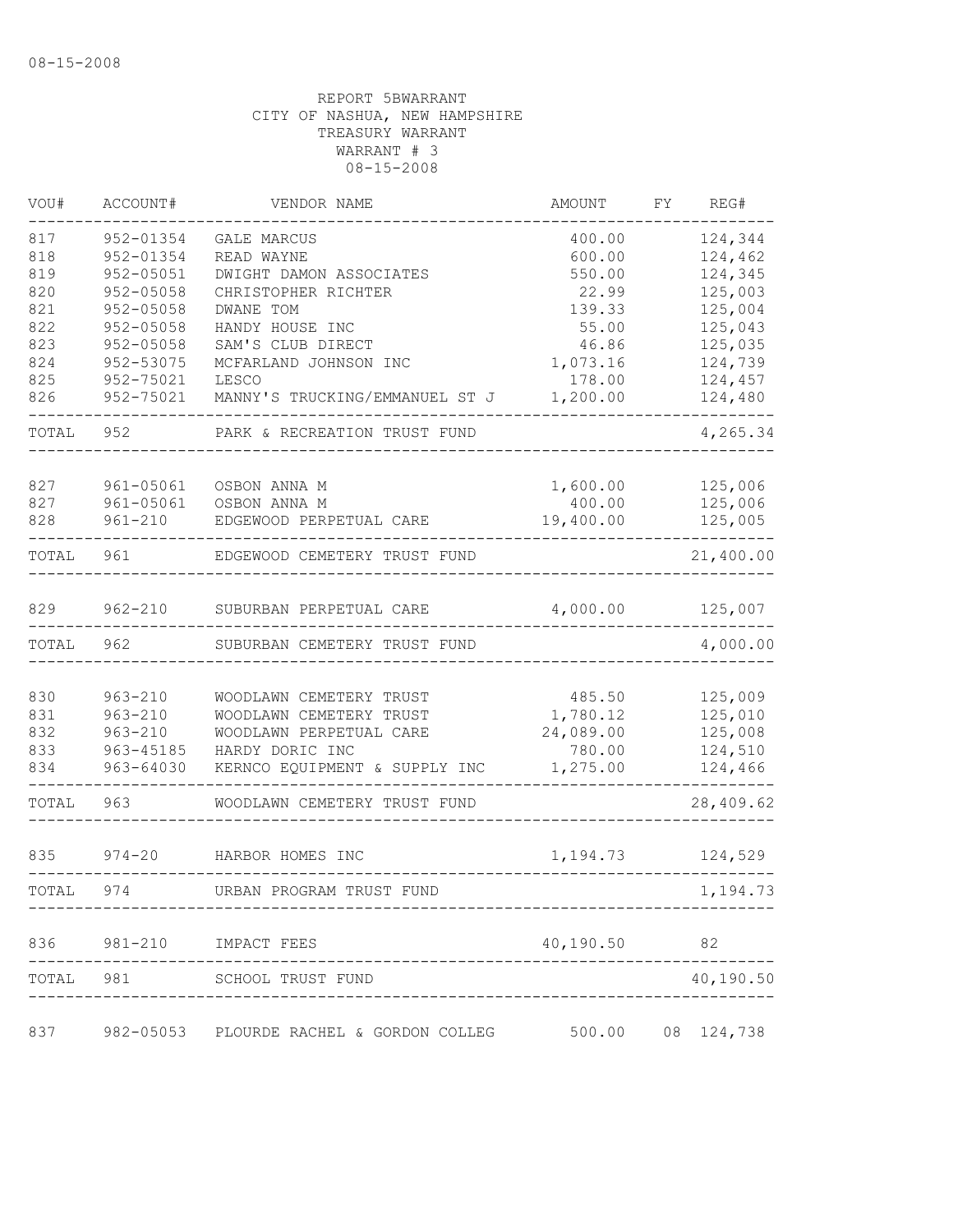| VOU#      | ACCOUNT# | VENDOR NAME            |  | AMOUNT | <b>FY</b> | REG#   |
|-----------|----------|------------------------|--|--------|-----------|--------|
|           |          |                        |  |        |           |        |
| TOTAL 982 |          | SCHOLARSHIP TRUST FUND |  |        |           | 500.00 |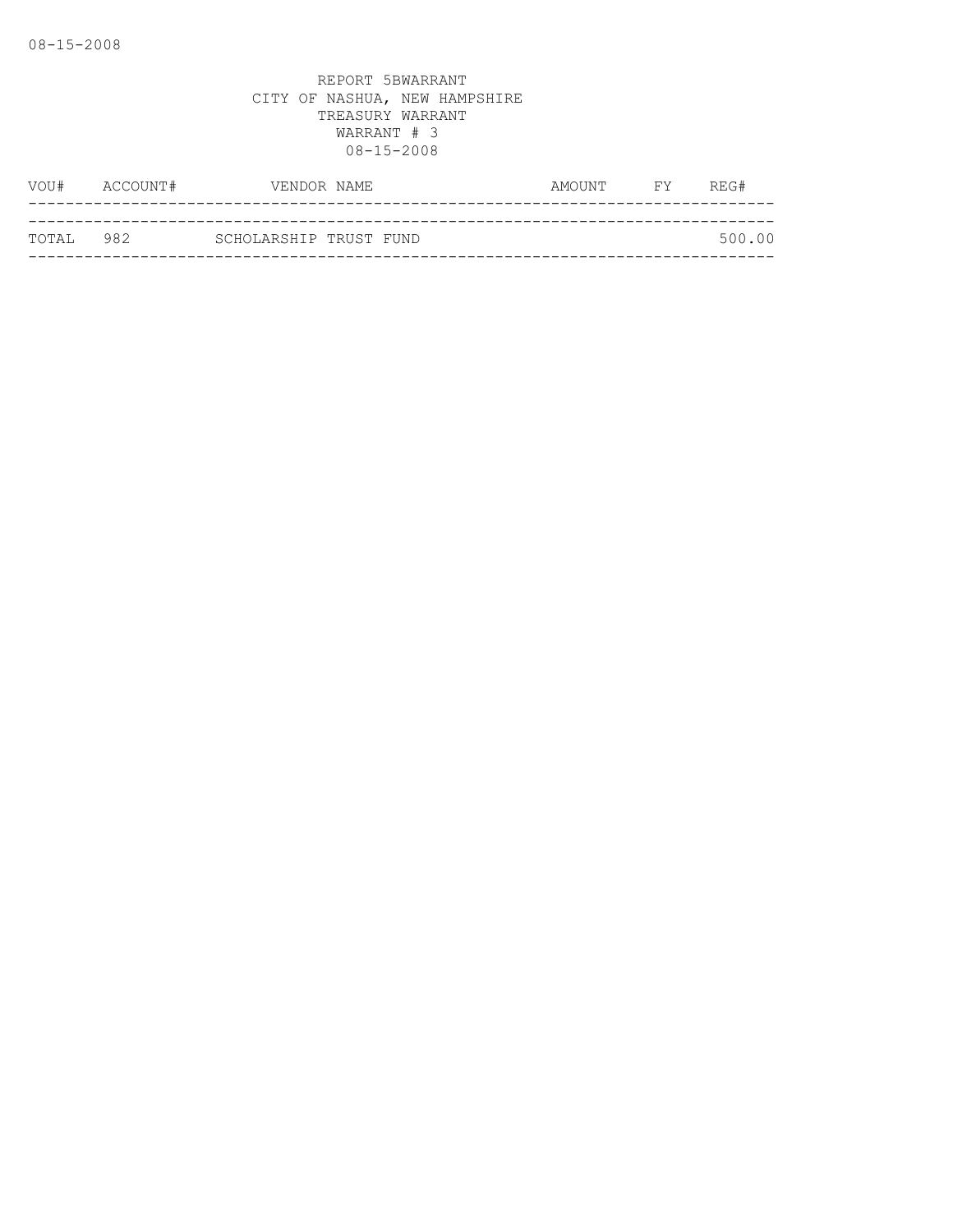|           | ACCOUNT# PAYROLL WEEK ENDING |  |  | AMOUNT |
|-----------|------------------------------|--|--|--------|
|           |                              |  |  |        |
| TOTAL 952 |                              |  |  |        |
|           |                              |  |  |        |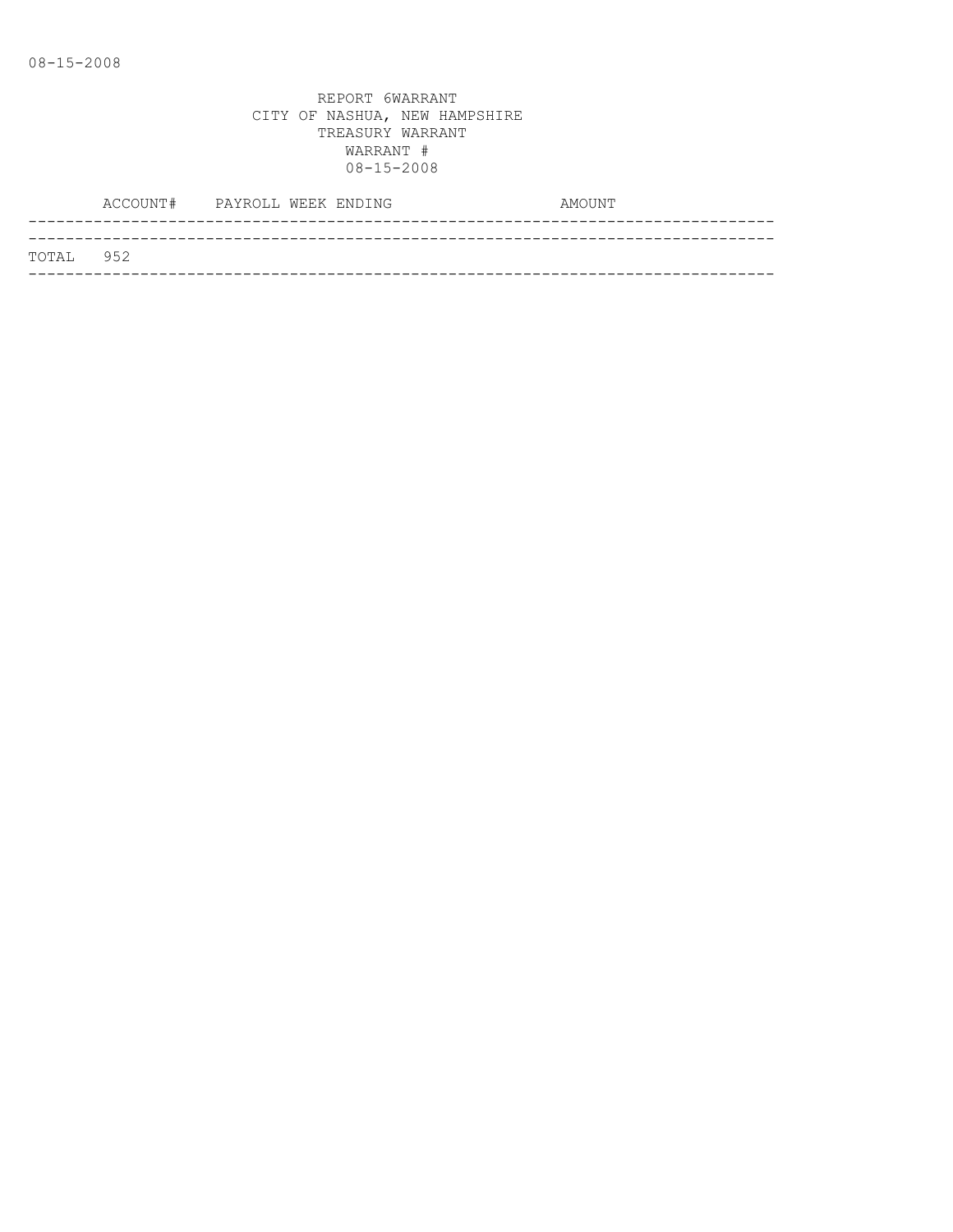|       | ACCOUNT#                 | PAYROLL WEEK ENDING              | AMOUNT               |             |
|-------|--------------------------|----------------------------------|----------------------|-------------|
|       | 305-11125                | 09-AUG-2008                      | 5, 413.72            |             |
|       |                          | 305-11239  02-AUG-2008           | 1,917.41             |             |
|       | 305-11239                | 09-AUG-2008                      | $-3,496.32$          |             |
| TOTAL | 305                      | SRF - CIVIC & COMM ACTIVITIES    |                      | 3,834.81    |
|       |                          |                                  |                      |             |
|       | 308-83051                | 02-AUG-2008                      | 381.71               |             |
|       | 308-83051                | 09-AUG-2008                      | 946.83               |             |
|       | 308-83052                | $02 - AUG - 2008$                | 4,151.20             |             |
|       | 308-83052<br>308-83102   | 09-AUG-2008<br>02-AUG-2008       | 4,945.47<br>1,130.26 |             |
|       |                          | 308-83102  09-AUG-2008           | 1,130.26             |             |
| TOTAL | 308                      | SRF - INSURANCE                  |                      | 12,685.73   |
|       |                          |                                  |                      |             |
|       | 3086-11870               | 09-AUG-2008                      | 2,497.20             |             |
|       | 3086-12006               | 09-AUG-2008                      | 1,901.54             |             |
|       | 3086-13004               | 09-AUG-2008                      | 110.00               |             |
|       |                          | 3086-13032 09-AUG-2008           | 221.91               |             |
|       | 3086-13133               | 09-AUG-2008                      | 100.00               |             |
| TOTAL | 308                      | JAVITS GRANT PROGRAM             |                      | 4,830.65    |
|       |                          |                                  |                      |             |
|       | 3097-11162               | 02-AUG-2008                      | 610.13               |             |
|       | 3097-11162               | 09-AUG-2008                      | 610.13               |             |
|       | 3097-11408               | 02-AUG-2008                      | 721.60               |             |
|       | 3097-11408<br>3097-19138 | 09-AUG-2008<br>09-AUG-2008       | 721.60<br>2,952.16   |             |
|       |                          | 3097-19139 09-AUG-2008           | 1,049.50             |             |
|       |                          |                                  |                      |             |
| TOTAL | 309                      | SRF - FOOD SERVICES              |                      | 6,665.12    |
|       |                          | 3118-13133 09-AUG-2008           | 13, 155. 47          |             |
|       |                          |                                  |                      |             |
| TOTAL | 311                      | SUMMER SCHOOL                    |                      | 13, 155. 47 |
|       |                          |                                  |                      |             |
|       | 312-11165                | 02-AUG-2008                      | 1,052.87             |             |
|       | 312-11165                | 09-AUG-2008                      | 1,052.87             |             |
|       | 312-11191<br>312-11191   | $02 - AUG - 2008$<br>09-AUG-2008 | 788.83<br>788.83     |             |
|       | 312-11547                | $02 - AUG - 2008$                | 2,117.19             |             |
|       | 312-11547                | 09-AUG-2008                      | 2,117.19             |             |
|       | 312-12010                | $02 - AUG - 2008$                | 80.00                |             |
|       |                          |                                  |                      |             |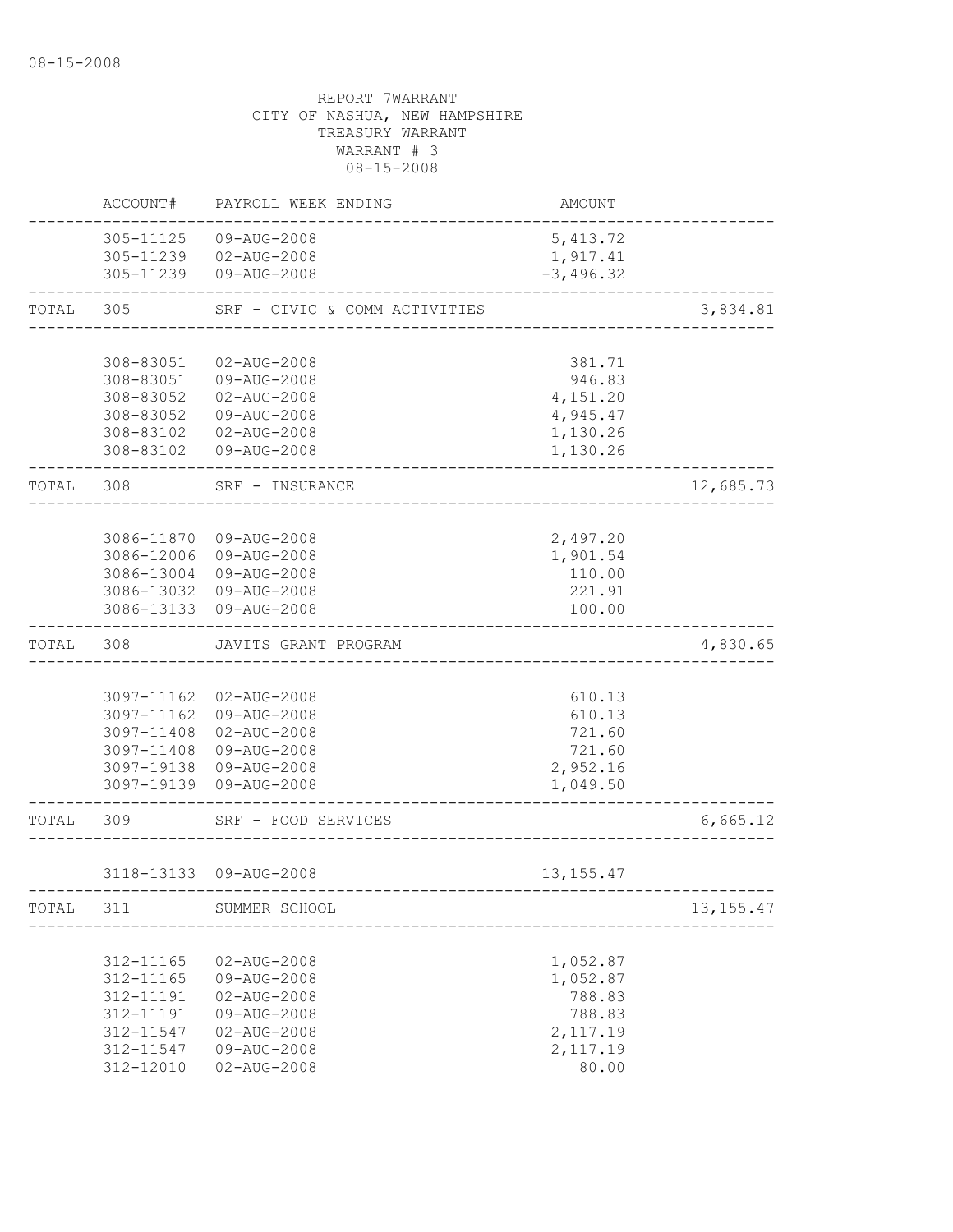|           | ACCOUNT#   | PAYROLL WEEK ENDING                                           | AMOUNT                |           |
|-----------|------------|---------------------------------------------------------------|-----------------------|-----------|
|           | 312-12010  | 09-AUG-2008                                                   | 60.00                 |           |
|           | 312-12116  | 02-AUG-2008                                                   | 599.87                |           |
|           | 312-12116  | 09-AUG-2008                                                   | 599.87                |           |
|           |            | 312-13004 02-AUG-2008                                         | 716.83                |           |
|           |            | 312-13004 09-AUG-2008                                         | 1,080.88              |           |
| TOTAL     | 312        | SRF - FINANCIAL SERVICES                                      |                       | 11,055.23 |
|           |            | 3245-11860 09-AUG-2008                                        | 1,346.15              |           |
| TOTAL 324 |            | . _ _ _ _ _ _ _ _ _ _ _ _ _ _ _ _ _ _<br>YOUTH SAFE HAVEN-PAL |                       | 1,346.15  |
|           |            |                                                               |                       |           |
|           | 331-11245  | 02-AUG-2008                                                   | 597.36                |           |
|           | 331-11245  | 09-AUG-2008                                                   | 597.36                |           |
|           | 331-11250  | $02 - AUG - 2008$                                             | 682.87                |           |
|           | 331-11250  | 09-AUG-2008                                                   | 682.87                |           |
|           | 331-11552  | 02-AUG-2008                                                   | 591.76                |           |
|           | 331-11552  | 09-AUG-2008                                                   | 551.08                |           |
|           | 331-11561  | $02 - AUG - 2008$                                             | 1,117.34              |           |
|           | 331-11561  | 09-AUG-2008                                                   | 1,117.33              |           |
|           | 331-11567  | $02 - AUG - 2008$                                             | 1,414.76              |           |
|           | 331-11567  | 09-AUG-2008                                                   | $-799.75$             |           |
|           | 331-12115  | $02 - AUG - 2008$                                             | 548.32                |           |
|           | 331-12115  | 09-AUG-2008                                                   | 548.32                |           |
|           | 331-13038  | 02-AUG-2008                                                   | 1,330.66              |           |
|           | 331-13038  | 09-AUG-2008                                                   | 1,061.04              |           |
|           | 331-13044  | 02-AUG-2008                                                   | 1,511.69              |           |
|           | 331-13044  | 09-AUG-2008                                                   | 2,727.28              |           |
|           | 331-13048  | 02-AUG-2008                                                   | 1,218.89              |           |
|           | 331-13048  | 09-AUG-2008                                                   | 2,283.58              |           |
|           | 331-18036  | 02-AUG-2008                                                   | 6, 355.29             |           |
|           | 331-18036  | 09-AUG-2008                                                   | 8,752.79              |           |
| TOTAL     | 331        | SRF - POLICE DEPARTMENT                                       | _____________________ | 32,890.84 |
|           |            |                                                               |                       |           |
|           | 332-18084  | 02-AUG-2008                                                   | 483.91                |           |
| TOTAL     | 332        | SRF - FIRE DEPARTMENT                                         |                       | 483.91    |
|           | 3358-11870 | 09-AUG-2008                                                   | $-2,703.92$           |           |
|           | 3358-12078 | 02-AUG-2008                                                   | 600.00                |           |
|           | 3358-19230 | 09-AUG-2008                                                   | 900.00                |           |
|           |            |                                                               |                       |           |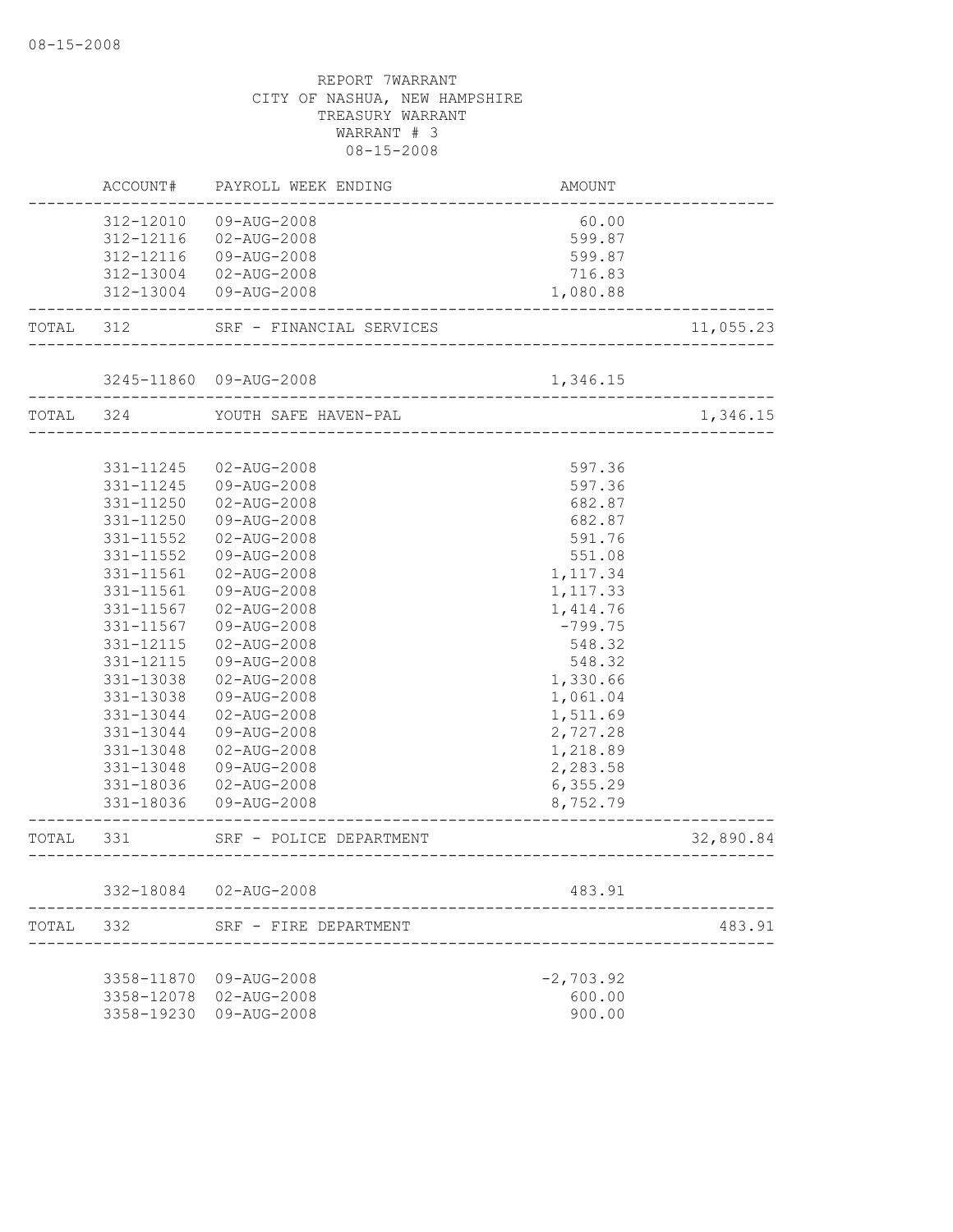|            | ACCOUNT# PAYROLL WEEK ENDING                                                                                                                                                                    | AMOUNT                                                                                                                                                                                                                                                                                                                                                                                                                                                                                                                                                                                                                     |                                                                                                                                                                                                                                              |
|------------|-------------------------------------------------------------------------------------------------------------------------------------------------------------------------------------------------|----------------------------------------------------------------------------------------------------------------------------------------------------------------------------------------------------------------------------------------------------------------------------------------------------------------------------------------------------------------------------------------------------------------------------------------------------------------------------------------------------------------------------------------------------------------------------------------------------------------------------|----------------------------------------------------------------------------------------------------------------------------------------------------------------------------------------------------------------------------------------------|
|            |                                                                                                                                                                                                 |                                                                                                                                                                                                                                                                                                                                                                                                                                                                                                                                                                                                                            | $-1, 203.92$                                                                                                                                                                                                                                 |
|            |                                                                                                                                                                                                 |                                                                                                                                                                                                                                                                                                                                                                                                                                                                                                                                                                                                                            |                                                                                                                                                                                                                                              |
|            |                                                                                                                                                                                                 |                                                                                                                                                                                                                                                                                                                                                                                                                                                                                                                                                                                                                            | 4,948.76                                                                                                                                                                                                                                     |
|            |                                                                                                                                                                                                 |                                                                                                                                                                                                                                                                                                                                                                                                                                                                                                                                                                                                                            |                                                                                                                                                                                                                                              |
|            |                                                                                                                                                                                                 |                                                                                                                                                                                                                                                                                                                                                                                                                                                                                                                                                                                                                            |                                                                                                                                                                                                                                              |
|            |                                                                                                                                                                                                 |                                                                                                                                                                                                                                                                                                                                                                                                                                                                                                                                                                                                                            |                                                                                                                                                                                                                                              |
|            |                                                                                                                                                                                                 |                                                                                                                                                                                                                                                                                                                                                                                                                                                                                                                                                                                                                            |                                                                                                                                                                                                                                              |
|            |                                                                                                                                                                                                 |                                                                                                                                                                                                                                                                                                                                                                                                                                                                                                                                                                                                                            |                                                                                                                                                                                                                                              |
|            |                                                                                                                                                                                                 |                                                                                                                                                                                                                                                                                                                                                                                                                                                                                                                                                                                                                            |                                                                                                                                                                                                                                              |
|            |                                                                                                                                                                                                 |                                                                                                                                                                                                                                                                                                                                                                                                                                                                                                                                                                                                                            |                                                                                                                                                                                                                                              |
|            |                                                                                                                                                                                                 |                                                                                                                                                                                                                                                                                                                                                                                                                                                                                                                                                                                                                            |                                                                                                                                                                                                                                              |
|            |                                                                                                                                                                                                 |                                                                                                                                                                                                                                                                                                                                                                                                                                                                                                                                                                                                                            |                                                                                                                                                                                                                                              |
|            |                                                                                                                                                                                                 |                                                                                                                                                                                                                                                                                                                                                                                                                                                                                                                                                                                                                            |                                                                                                                                                                                                                                              |
|            |                                                                                                                                                                                                 |                                                                                                                                                                                                                                                                                                                                                                                                                                                                                                                                                                                                                            |                                                                                                                                                                                                                                              |
|            |                                                                                                                                                                                                 |                                                                                                                                                                                                                                                                                                                                                                                                                                                                                                                                                                                                                            |                                                                                                                                                                                                                                              |
|            |                                                                                                                                                                                                 |                                                                                                                                                                                                                                                                                                                                                                                                                                                                                                                                                                                                                            |                                                                                                                                                                                                                                              |
|            |                                                                                                                                                                                                 |                                                                                                                                                                                                                                                                                                                                                                                                                                                                                                                                                                                                                            |                                                                                                                                                                                                                                              |
| TOTAL 341  |                                                                                                                                                                                                 |                                                                                                                                                                                                                                                                                                                                                                                                                                                                                                                                                                                                                            | 9,106.83                                                                                                                                                                                                                                     |
|            |                                                                                                                                                                                                 |                                                                                                                                                                                                                                                                                                                                                                                                                                                                                                                                                                                                                            |                                                                                                                                                                                                                                              |
|            |                                                                                                                                                                                                 |                                                                                                                                                                                                                                                                                                                                                                                                                                                                                                                                                                                                                            |                                                                                                                                                                                                                                              |
|            |                                                                                                                                                                                                 |                                                                                                                                                                                                                                                                                                                                                                                                                                                                                                                                                                                                                            |                                                                                                                                                                                                                                              |
|            |                                                                                                                                                                                                 |                                                                                                                                                                                                                                                                                                                                                                                                                                                                                                                                                                                                                            |                                                                                                                                                                                                                                              |
|            |                                                                                                                                                                                                 |                                                                                                                                                                                                                                                                                                                                                                                                                                                                                                                                                                                                                            |                                                                                                                                                                                                                                              |
|            |                                                                                                                                                                                                 |                                                                                                                                                                                                                                                                                                                                                                                                                                                                                                                                                                                                                            |                                                                                                                                                                                                                                              |
|            |                                                                                                                                                                                                 |                                                                                                                                                                                                                                                                                                                                                                                                                                                                                                                                                                                                                            |                                                                                                                                                                                                                                              |
|            |                                                                                                                                                                                                 |                                                                                                                                                                                                                                                                                                                                                                                                                                                                                                                                                                                                                            |                                                                                                                                                                                                                                              |
|            |                                                                                                                                                                                                 |                                                                                                                                                                                                                                                                                                                                                                                                                                                                                                                                                                                                                            |                                                                                                                                                                                                                                              |
|            |                                                                                                                                                                                                 |                                                                                                                                                                                                                                                                                                                                                                                                                                                                                                                                                                                                                            |                                                                                                                                                                                                                                              |
|            |                                                                                                                                                                                                 |                                                                                                                                                                                                                                                                                                                                                                                                                                                                                                                                                                                                                            |                                                                                                                                                                                                                                              |
|            |                                                                                                                                                                                                 |                                                                                                                                                                                                                                                                                                                                                                                                                                                                                                                                                                                                                            |                                                                                                                                                                                                                                              |
|            |                                                                                                                                                                                                 |                                                                                                                                                                                                                                                                                                                                                                                                                                                                                                                                                                                                                            | 7,786.72                                                                                                                                                                                                                                     |
|            |                                                                                                                                                                                                 |                                                                                                                                                                                                                                                                                                                                                                                                                                                                                                                                                                                                                            |                                                                                                                                                                                                                                              |
| 3440-12006 | 02-AUG-2008                                                                                                                                                                                     | 5,545.32                                                                                                                                                                                                                                                                                                                                                                                                                                                                                                                                                                                                                   |                                                                                                                                                                                                                                              |
| 3440-12006 |                                                                                                                                                                                                 | 383.81                                                                                                                                                                                                                                                                                                                                                                                                                                                                                                                                                                                                                     |                                                                                                                                                                                                                                              |
| 3440-12078 |                                                                                                                                                                                                 | 300.00                                                                                                                                                                                                                                                                                                                                                                                                                                                                                                                                                                                                                     |                                                                                                                                                                                                                                              |
| 3440-12078 |                                                                                                                                                                                                 | 3,300.00                                                                                                                                                                                                                                                                                                                                                                                                                                                                                                                                                                                                                   |                                                                                                                                                                                                                                              |
| 3440-13032 | 09-AUG-2008                                                                                                                                                                                     | 196.31                                                                                                                                                                                                                                                                                                                                                                                                                                                                                                                                                                                                                     |                                                                                                                                                                                                                                              |
| 344        |                                                                                                                                                                                                 |                                                                                                                                                                                                                                                                                                                                                                                                                                                                                                                                                                                                                            | 9,725.44                                                                                                                                                                                                                                     |
|            | 341-11235<br>341-11563<br>341-11563<br>341-12037<br>341-12037<br>341-12085<br>341-12085<br>341-12101<br>342-12000<br>342-12000<br>342-12113<br>342-12113<br>342-12199<br>342-12199<br>342-12582 | 3359-11870 09-AUG-2008<br>TOTAL 335 TITLE IB READ 1ST MT PLEASANT<br>341-11107  02-AUG-2008<br>341-11107 09-AUG-2008<br>341-11235  02-AUG-2008<br>09-AUG-2008<br>02-AUG-2008<br>09-AUG-2008<br>02-AUG-2008<br>09-AUG-2008<br>02-AUG-2008<br>09-AUG-2008<br>02-AUG-2008<br>341-12101  09-AUG-2008<br>SRF - COMMUNITY SERVICES<br>342-11584 02-AUG-2008<br>342-11584 09-AUG-2008<br>02-AUG-2008<br>09-AUG-2008<br>02-AUG-2008<br>09-AUG-2008<br>02-AUG-2008<br>09-AUG-2008<br>02-AUG-2008<br>342-12582  09-AUG-2008<br>TOTAL 342 SRF - COMMUNITY HEALTH<br>09-AUG-2008<br>02-AUG-2008<br>09-AUG-2008<br>AFTER SCHOOL PROGRAM | 4,948.76<br>722.90<br>722.90<br>1,999.68<br>1,999.68<br>809.77<br>809.77<br>107.98<br>107.98<br>704.00<br>320.00<br>401.09<br>401.08<br>1,864.14<br>1,864.14<br>705.31<br>635.11<br>200.51<br>200.51<br>904.15<br>904.15<br>254.35<br>254.35 |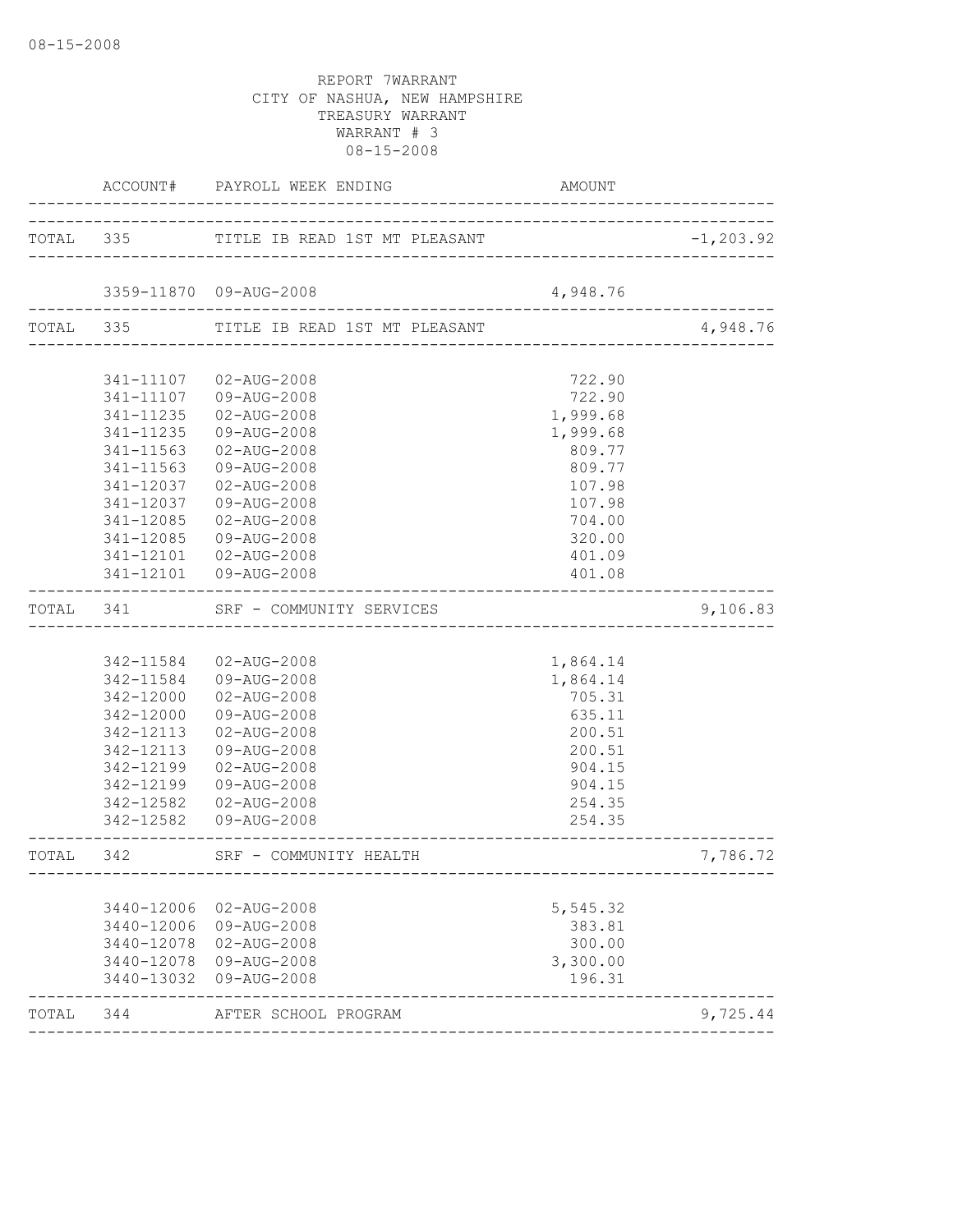|           | ACCOUNT#                                         | PAYROLL WEEK ENDING                                             | AMOUNT                                   |             |
|-----------|--------------------------------------------------|-----------------------------------------------------------------|------------------------------------------|-------------|
|           |                                                  | 3448-11860 09-AUG-2008                                          | 13,461.56                                |             |
| TOTAL 344 |                                                  | TITLE IV SDF 21ST CENTURY                                       |                                          | 13,461.56   |
|           | 3449-11162<br>3449-11860                         | 02-AUG-2008<br>3449-11162 09-AUG-2008<br>09-AUG-2008            | 341.40<br>341.40<br>6,585.55             |             |
| TOTAL     | 344                                              | TITLE IV SDF 21ST CENTURY                                       |                                          | 7,268.35    |
|           | 3468-19230                                       | 3468-11162 09-AUG-2008<br>3468-11870 09-AUG-2008<br>09-AUG-2008 | 580.50<br>1,000.00<br>4,475.00           |             |
| TOTAL     | 346                                              | SMALLER LEARNING COMMUNITY                                      |                                          | 6,055.50    |
|           |                                                  | 3508-11726 09-AUG-2008                                          | 12,971.98                                |             |
| TOTAL     | 350                                              | TITLE 11A TEACHER QUALITY                                       |                                          | 12,971.98   |
|           | 352-59050<br>352-59050<br>352-59055<br>352-59055 | 02-AUG-2008<br>09-AUG-2008<br>$02 - AUG - 2008$<br>09-AUG-2008  | 2,700.00<br>6,012.50<br>400.05<br>400.05 |             |
| TOTAL     | 352                                              | SRF - PARKS AND RECREATION                                      |                                          | 9,512.60    |
|           | 3528-13133                                       | 02-AUG-2008                                                     | 144.00                                   |             |
| TOTAL     | 352                                              | BAILEY PROJECT ELL-TECH GRANT                                   |                                          | 144.00      |
|           |                                                  | 3558-11870 09-AUG-2008                                          | $-8,015.07$                              |             |
|           | TOTAL 355                                        | TITLE IB READING 1ST FES                                        |                                          | $-8,015.07$ |
|           |                                                  | 3559-11870 09-AUG-2008                                          | 10,686.76                                |             |
| TOTAL     |                                                  | 355 TITLE IB READING 1ST FES                                    |                                          | 10,686.76   |
|           |                                                  | 3578-19230 09-AUG-2008                                          | 200.00                                   |             |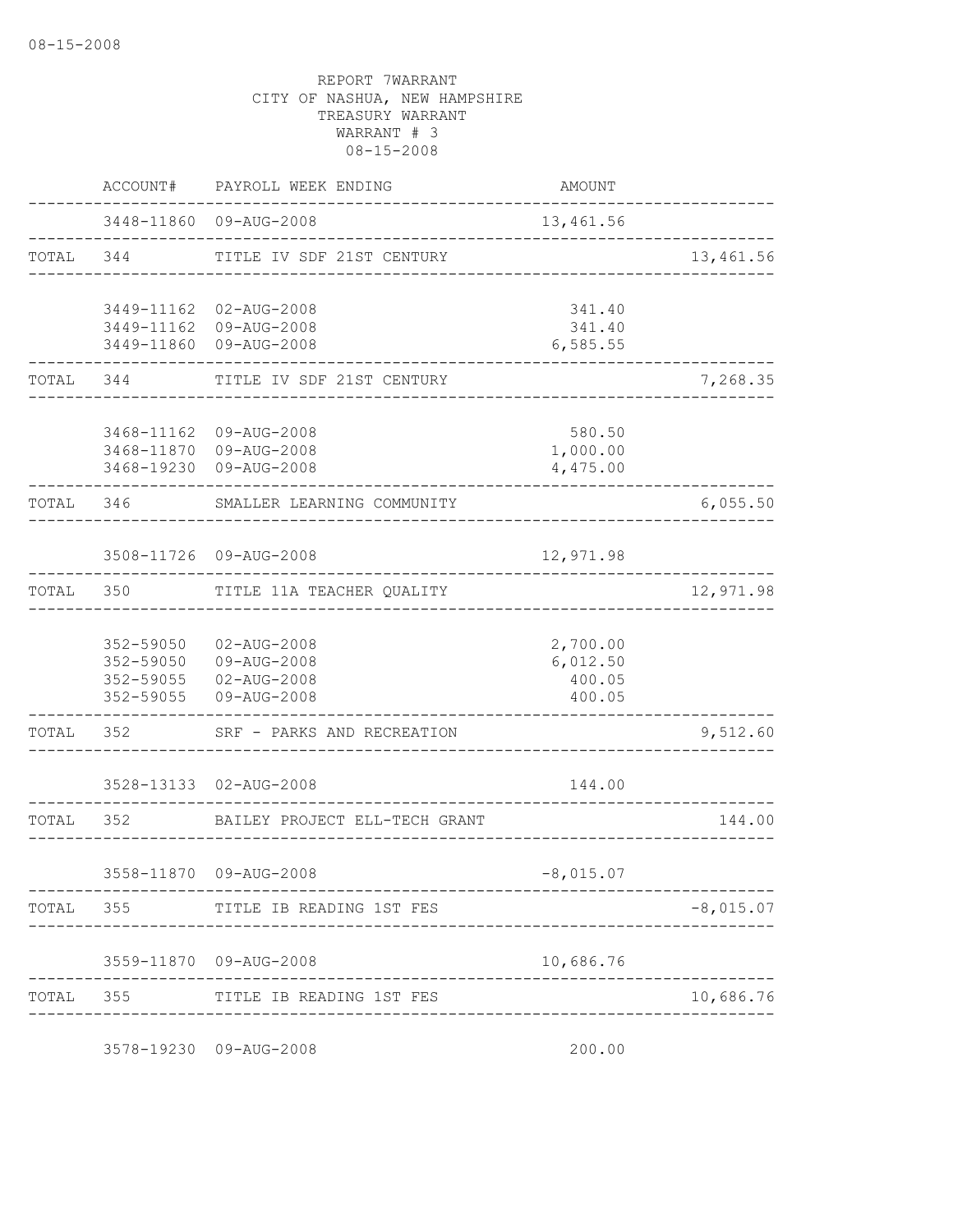|                                                                                                                                                                                                              | TOTAL 357 TITLE I DINI GRANT                                                                                                                                                                                                                                                                                                                                                                                             |                                                                                                                                                                                                                                                 | 200.00            |
|--------------------------------------------------------------------------------------------------------------------------------------------------------------------------------------------------------------|--------------------------------------------------------------------------------------------------------------------------------------------------------------------------------------------------------------------------------------------------------------------------------------------------------------------------------------------------------------------------------------------------------------------------|-------------------------------------------------------------------------------------------------------------------------------------------------------------------------------------------------------------------------------------------------|-------------------|
|                                                                                                                                                                                                              | 3608-11515 09-AUG-2008                                                                                                                                                                                                                                                                                                                                                                                                   | 3,450.71                                                                                                                                                                                                                                        |                   |
|                                                                                                                                                                                                              | TOTAL 360 DROP OUT PREVENTION/ALT ED 3,450.                                                                                                                                                                                                                                                                                                                                                                              |                                                                                                                                                                                                                                                 | 3,450.71          |
|                                                                                                                                                                                                              | 3609-13133 09-AUG-2008                                                                                                                                                                                                                                                                                                                                                                                                   | 2,400.00                                                                                                                                                                                                                                        |                   |
| . _ _ _ _ _ _ _ _ _ _ _ _ _ _ _ _ _ _                                                                                                                                                                        | TOTAL 360 DROP OUT PREVENTION/ALT ED<br>-------------------------------                                                                                                                                                                                                                                                                                                                                                  |                                                                                                                                                                                                                                                 | 2,400.00          |
|                                                                                                                                                                                                              | 3687-19140 02-AUG-2008                                                                                                                                                                                                                                                                                                                                                                                                   | 5,388.24<br>5,484.10                                                                                                                                                                                                                            | ----------------- |
|                                                                                                                                                                                                              | TOTAL 368 SUMMER FEEDING PROGRAM                                                                                                                                                                                                                                                                                                                                                                                         |                                                                                                                                                                                                                                                 | 10,872.34         |
|                                                                                                                                                                                                              | 371-12154 02-AUG-2008<br>371-12154 09-AUG-2008                                                                                                                                                                                                                                                                                                                                                                           | 400.00<br>920.00                                                                                                                                                                                                                                |                   |
|                                                                                                                                                                                                              | TOTAL 371 SRF - COMMUNITY DEVELOPMENT                                                                                                                                                                                                                                                                                                                                                                                    |                                                                                                                                                                                                                                                 | 1,320.00          |
| 374-0703P<br>374-0703P<br>374-0704P<br>374-0704P<br>374-0705P<br>374-0705P<br>374-07235<br>374-07235<br>374-07340<br>374-0734P<br>374-0734P<br>374-09003<br>374-09003<br>374-11131<br>374-11131<br>374-11149 | 374-01126  02-AUG-2008<br>374-01126 09-AUG-2008<br>374-01127  02-AUG-2008<br>374-01127  09-AUG-2008<br>374-01210  02-AUG-2008<br>374-01210 09-AUG-2008<br>02-AUG-2008<br>09-AUG-2008<br>02-AUG-2008<br>09-AUG-2008<br>$02 - AUG - 2008$<br>09-AUG-2008<br>02-AUG-2008<br>09-AUG-2008<br>$02 - AUG - 2008$<br>02-AUG-2008<br>09-AUG-2008<br>$02 - AUG - 2008$<br>09-AUG-2008<br>02-AUG-2008<br>09-AUG-2008<br>02-AUG-2008 | 1,829.50<br>914.75<br>264.98<br>264.98<br>1,780.14<br>1,780.14<br>486.62<br>359.26<br>213.90<br>359.26<br>1,258.35<br>1,160.53<br>646.50<br>864.67<br>$-914.75$<br>1,895.39<br>1,781.66<br>524.27<br>524.27<br>1,219.71<br>1,219.71<br>1,840.92 |                   |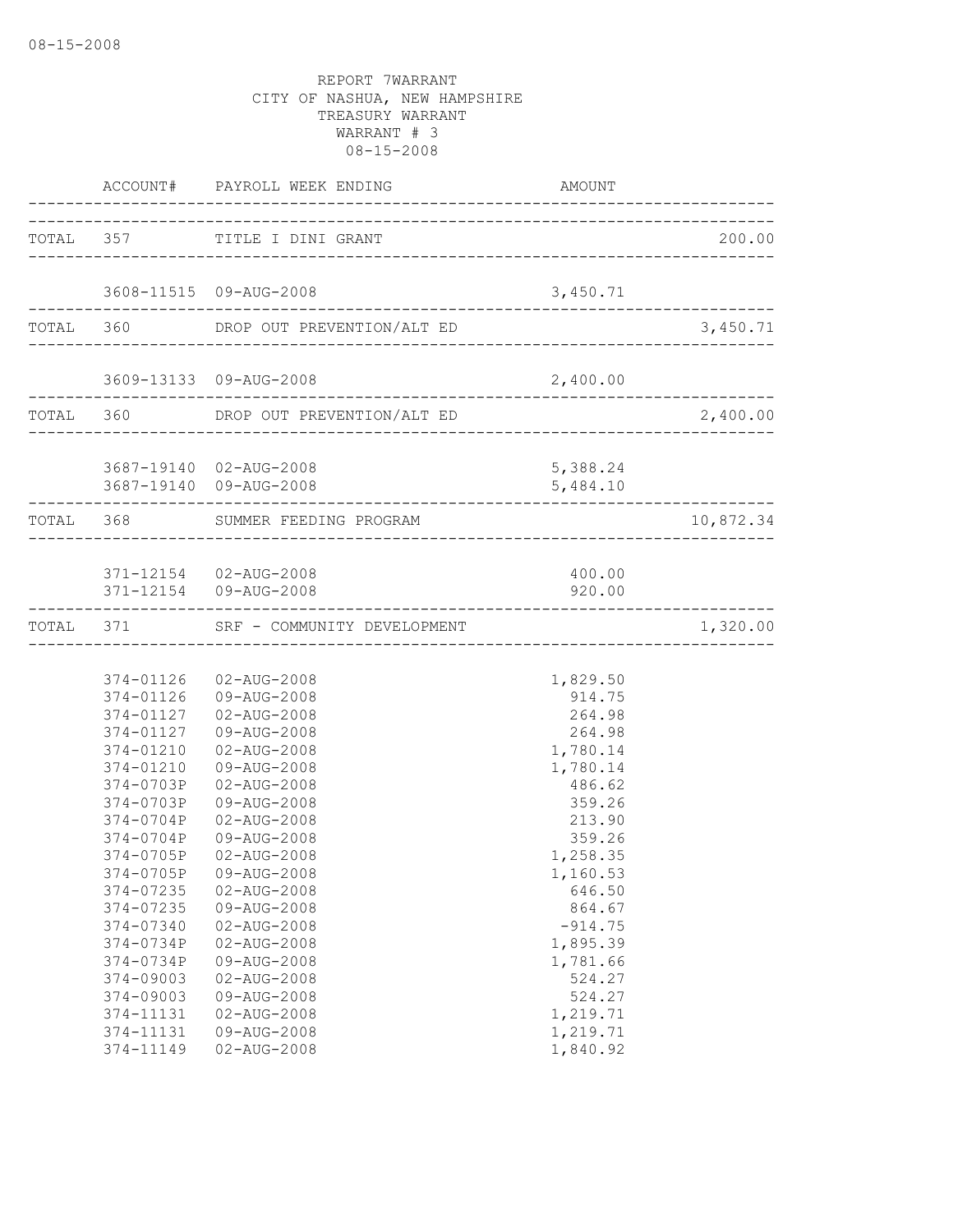|           | ACCOUNT#                                                      | PAYROLL WEEK ENDING                                                                | AMOUNT                                                   |            |
|-----------|---------------------------------------------------------------|------------------------------------------------------------------------------------|----------------------------------------------------------|------------|
|           | 374-11149<br>374-11168<br>374-11168<br>374-11653<br>374-11653 | 09-AUG-2008<br>02-AUG-2008<br>09-AUG-2008<br>02-AUG-2008<br>09-AUG-2008            | 1,840.92<br>928.64<br>928.64<br>469.42<br>444.78         |            |
| TOTAL     | 374                                                           | SRF - URBAN PROGRAMS                                                               |                                                          | 24,887.16  |
|           | 3768-11726<br>3768-11802<br>3768-12198<br>3768-13133          | 09-AUG-2008<br>09-AUG-2008<br>09-AUG-2008<br>02-AUG-2008<br>3768-13133 09-AUG-2008 | 6,373.66<br>1,886.64<br>13,486.02<br>800.00<br>10,181.25 |            |
| TOTAL     | 376                                                           | TITLE I ESEA                                                                       |                                                          | 32,727.57  |
|           | 3778-13133                                                    | 3778-13133 02-AUG-2008<br>09-AUG-2008                                              | 3,564.54<br>6,850.00                                     |            |
| TOTAL     | 377                                                           | TITLE III ENHANCE ENG LANGUAGE                                                     |                                                          | 10, 414.54 |
|           | 3908-12198                                                    | 3908-11726 09-AUG-2008<br>09-AUG-2008                                              | 1,509.12<br>689.89                                       |            |
| TOTAL     | 390                                                           | VOC ED SECONDARY PERKINS                                                           |                                                          | 2,199.01   |
|           | 3927-13133                                                    | 09-AUG-2008                                                                        | 187.50                                                   |            |
| TOTAL     | 392                                                           | CULINARY ARTS                                                                      |                                                          | 187.50     |
|           |                                                               | 3937-19000 09-AUG-2008                                                             | 757.45                                                   |            |
| TOTAL     | 393                                                           | DAY CARE                                                                           |                                                          | 757.45     |
|           |                                                               | 3958-11726 09-AUG-2008<br>3958-11860 09-AUG-2008                                   | 41,043.58<br>1,865.02                                    |            |
| TOTAL 395 |                                                               | IDEA BASIC SPEC ED                                                                 |                                                          | 42,908.60  |

3968-11726 09-AUG-2008 2,470.62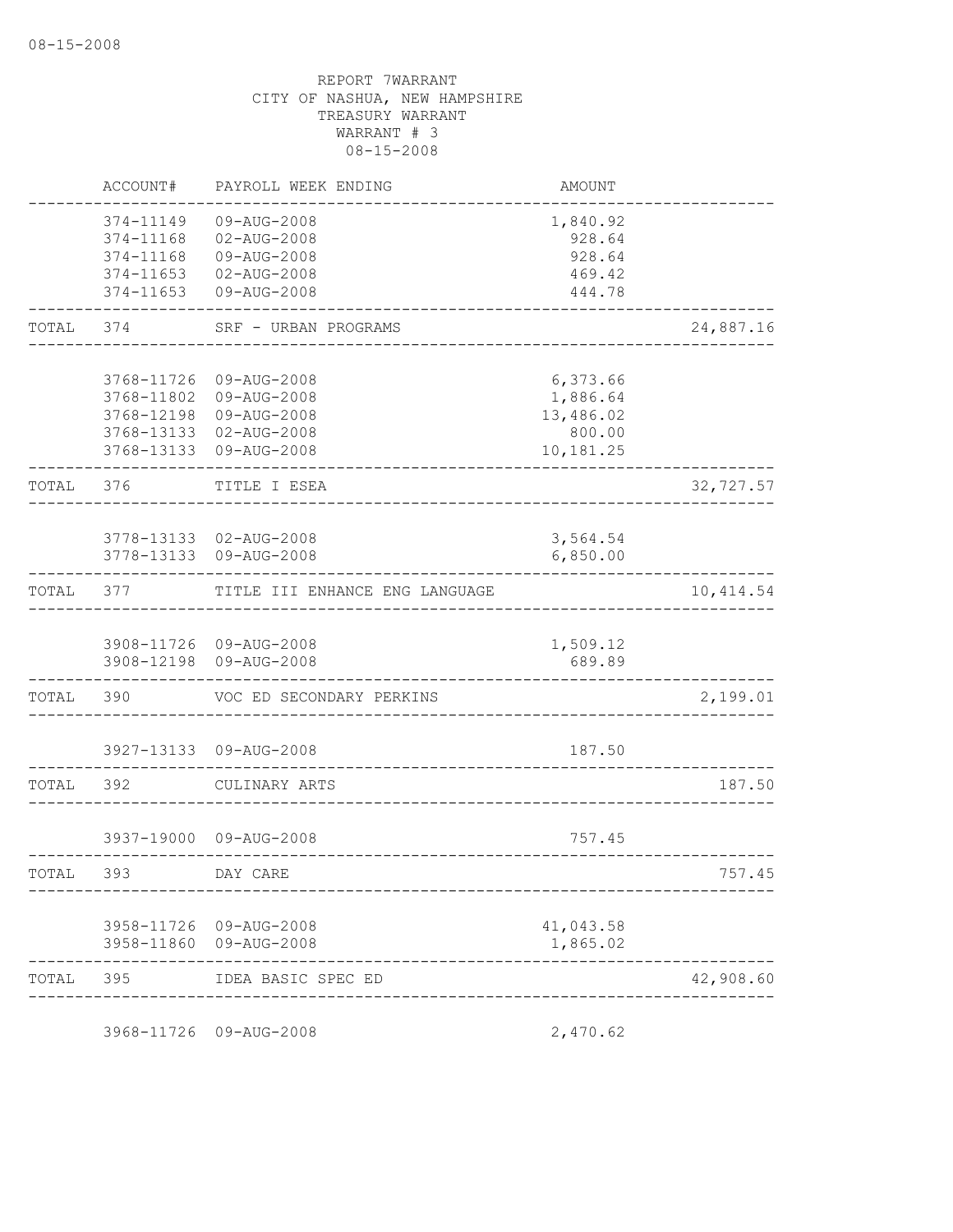|            | ACCOUNT# PAYROLL WEEK ENDING | AMOUNT   |
|------------|------------------------------|----------|
|            |                              |          |
| ТОТАІ. 396 | IDEA PRESCHOOL SPEC ED       | 2,470.62 |
|            |                              |          |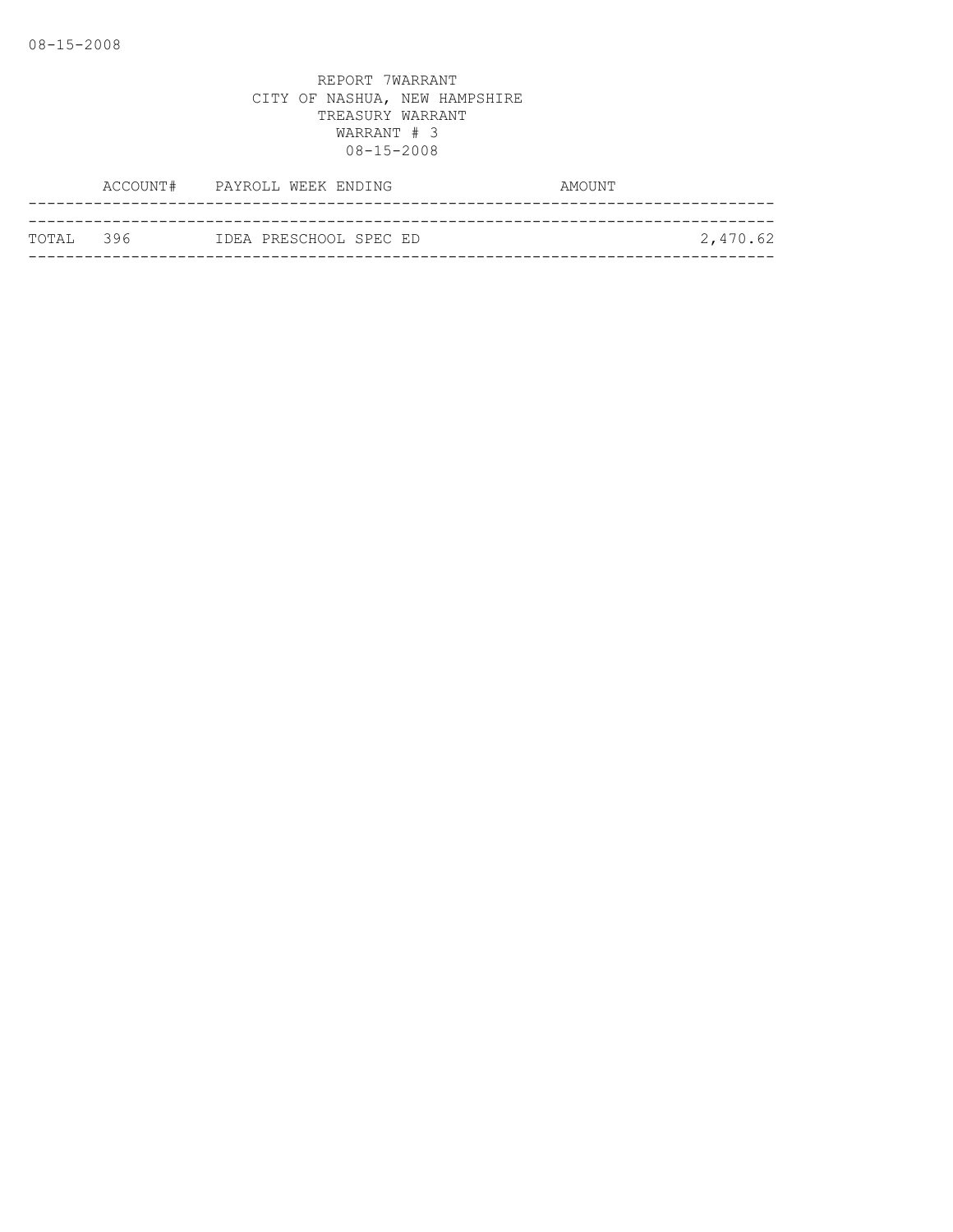|       | ACCOUNT#               | PAYROLL WEEK ENDING            | <b>AMOUNT</b>    |           |
|-------|------------------------|--------------------------------|------------------|-----------|
|       | 501-11033              | 02-AUG-2008                    | 769.94           |           |
|       | 501-11033              | 09-AUG-2008                    | 769.94           |           |
|       | 501-11470              | 02-AUG-2008                    | 798.30           |           |
|       | $501 - 11470$          | 09-AUG-2008                    | 798.30           |           |
|       | 501-11471              | 02-AUG-2008                    | 1,926.42         |           |
|       | 501-11471              | 09-AUG-2008                    | 1,926.42         |           |
|       | 501-11611              | 02-AUG-2008                    | 493.53           |           |
|       | 501-11611              | 09-AUG-2008                    | 493.53           |           |
| TOTAL | 501                    | MAYOR'S OFFICE                 |                  | 7,976.38  |
|       |                        |                                |                  |           |
|       | 502-11113              | $02 - AUG - 2008$              | 1,526.00         |           |
|       | 502-11113              | 09-AUG-2008                    | 1,526.00         |           |
|       | 502-11195              | $02 - AUG - 2008$              | 1,941.86         |           |
|       | 502-11195              | 09-AUG-2008                    | 1,941.85         |           |
|       | 502-11219              | $02 - AUG - 2008$              | 1,766.76         |           |
|       | 502-11219              | 09-AUG-2008                    | 1,766.76         |           |
|       | 502-11518<br>502-11518 | 02-AUG-2008                    | 1,615.60         |           |
|       |                        | 09-AUG-2008                    | 1,615.60         |           |
| TOTAL | 502                    | LEGAL DEPARTMENT               |                  | 13,700.43 |
|       |                        |                                |                  |           |
|       | 503-11071              | 02-AUG-2008                    | 1,196.29         |           |
|       | 503-11071              | 09-AUG-2008                    | 1,196.30         |           |
|       | 503-12092              | 02-AUG-2008                    | 490.64           |           |
|       | 503-12092              | 09-AUG-2008                    | 490.64           |           |
| TOTAL | 503                    | BOARD OF ALDERMEN              |                  | 3,373.87  |
|       |                        |                                |                  |           |
|       | 508-11130              | $02 - AUG - 2008$              | 809.99           |           |
|       | 508-11130<br>508-11446 | 09-AUG-2008<br>02-AUG-2008     | 809.99<br>813.98 |           |
|       | 508-11446              | 09-AUG-2008                    |                  |           |
| TOTAL | 508                    | INSURANCE - POLICY COSTS       |                  | 2,433.96  |
|       |                        |                                |                  |           |
|       | 511-11024              | 02-AUG-2008                    | 696.76           |           |
|       | 511-11024              | 09-AUG-2008                    | 696.76           |           |
|       | 511-11248              | 02-AUG-2008                    | 1,351.04         |           |
|       | 511-11248              | 09-AUG-2008                    | 1,351.04         |           |
| TOTAL | 511                    | CITI-STAT (FORMERLY ADMIN SVS) |                  | 4,095.60  |
|       |                        |                                |                  |           |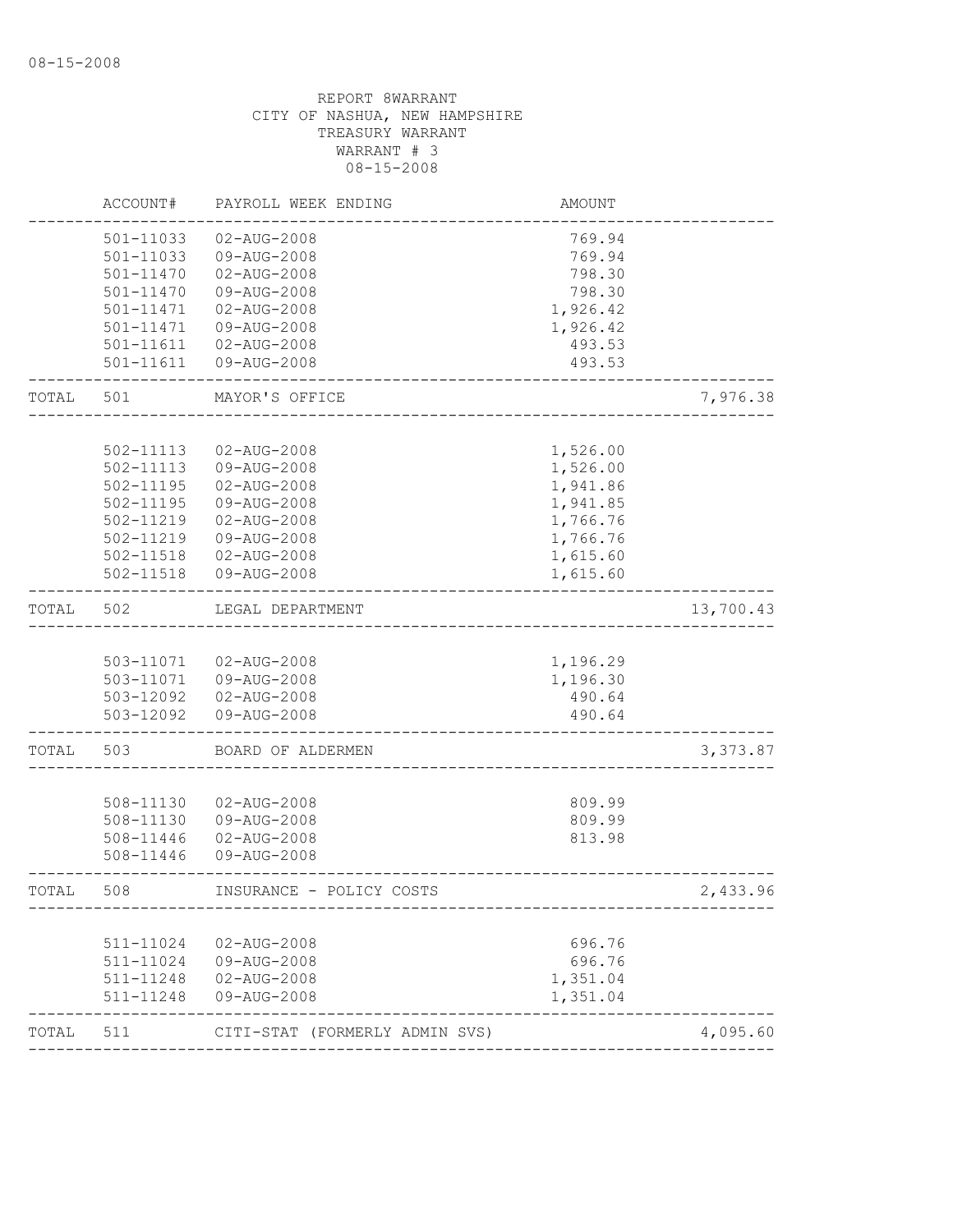|       | ACCOUNT#  | PAYROLL WEEK ENDING    | AMOUNT    |           |
|-------|-----------|------------------------|-----------|-----------|
|       | 512-11005 | $02 - AUG - 2008$      | 876.86    |           |
|       | 512-11005 | 09-AUG-2008            | 876.86    |           |
|       | 512-11050 | 02-AUG-2008            | 718.17    |           |
|       | 512-11050 | 09-AUG-2008            | 2, 154.51 |           |
|       | 512-11064 | 02-AUG-2008            | 954.94    |           |
|       | 512-11064 | 09-AUG-2008            | 954.94    |           |
|       | 512-11073 | 02-AUG-2008            | 1,480.47  |           |
|       | 512-11073 | 09-AUG-2008            | 1,544.89  |           |
|       | 512-11165 | 02-AUG-2008            | 2,139.83  |           |
|       | 512-11165 | 09-AUG-2008            | 2,178.04  |           |
|       | 512-11173 | 02-AUG-2008            | 1,364.20  |           |
|       | 512-11173 | 09-AUG-2008            | 1,364.20  |           |
|       | 512-11177 | 02-AUG-2008            | 1,885.72  |           |
|       | 512-11177 | 09-AUG-2008            | 1,885.72  |           |
|       | 512-11222 | 02-AUG-2008            | 957.31    |           |
|       | 512-11222 | 09-AUG-2008            | 957.31    |           |
|       | 512-11224 | $02 - AUG - 2008$      | 957.64    |           |
|       | 512-11224 | 09-AUG-2008            | 957.63    |           |
|       | 512-11232 | 02-AUG-2008            | 1,010.46  |           |
|       | 512-11232 | 09-AUG-2008            | 1,010.46  |           |
|       | 512-11265 | 02-AUG-2008            | 833.86    |           |
|       | 512-11265 | 09-AUG-2008            | 833.86    |           |
|       | 512-11531 | 02-AUG-2008            | 1,592.22  |           |
|       | 512-11531 | 09-AUG-2008            | 1,626.34  |           |
|       | 512-11684 | 02-AUG-2008            | 827.74    |           |
|       | 512-11684 | 09-AUG-2008            | 827.74    |           |
|       | 512-11714 | 02-AUG-2008            | 903.15    |           |
|       | 512-11714 | 09-AUG-2008            | 903.15    |           |
|       |           |                        |           |           |
|       | 512-11740 | 02-AUG-2008            | 1,575.29  |           |
|       | 512-11740 | 09-AUG-2008            | 1,575.29  |           |
|       | 512-12010 | 02-AUG-2008            | 240.00    |           |
|       | 512-12010 | 09-AUG-2008            | 180.00    |           |
|       | 512-12033 | 02-AUG-2008            | 650.87    |           |
|       | 512-12033 | 09-AUG-2008            | 581.13    |           |
|       | 512-12052 | 02-AUG-2008            | 546.61    |           |
|       | 512-12052 | 09-AUG-2008            | 469.27    |           |
|       | 512-12056 | $02 - AUG - 2008$      | 371.40    |           |
|       | 512-12056 | 09-AUG-2008            | 343.89    |           |
|       | 512-12749 | 02-AUG-2008            | 592.39    |           |
|       | 512-12749 | 09-AUG-2008            | 710.87    |           |
|       | 512-13004 | 02-AUG-2008            | 293.28    |           |
|       | 512-13004 | 09-AUG-2008            | 223.35    |           |
| TOTAL |           | 512 FINANCIAL SERVICES |           | 42,931.86 |
|       |           |                        |           |           |
|       |           | 513-11117  02-AUG-2008 | 1,533.61  |           |
|       |           | 513-11117  09-AUG-2008 | 1,533.61  |           |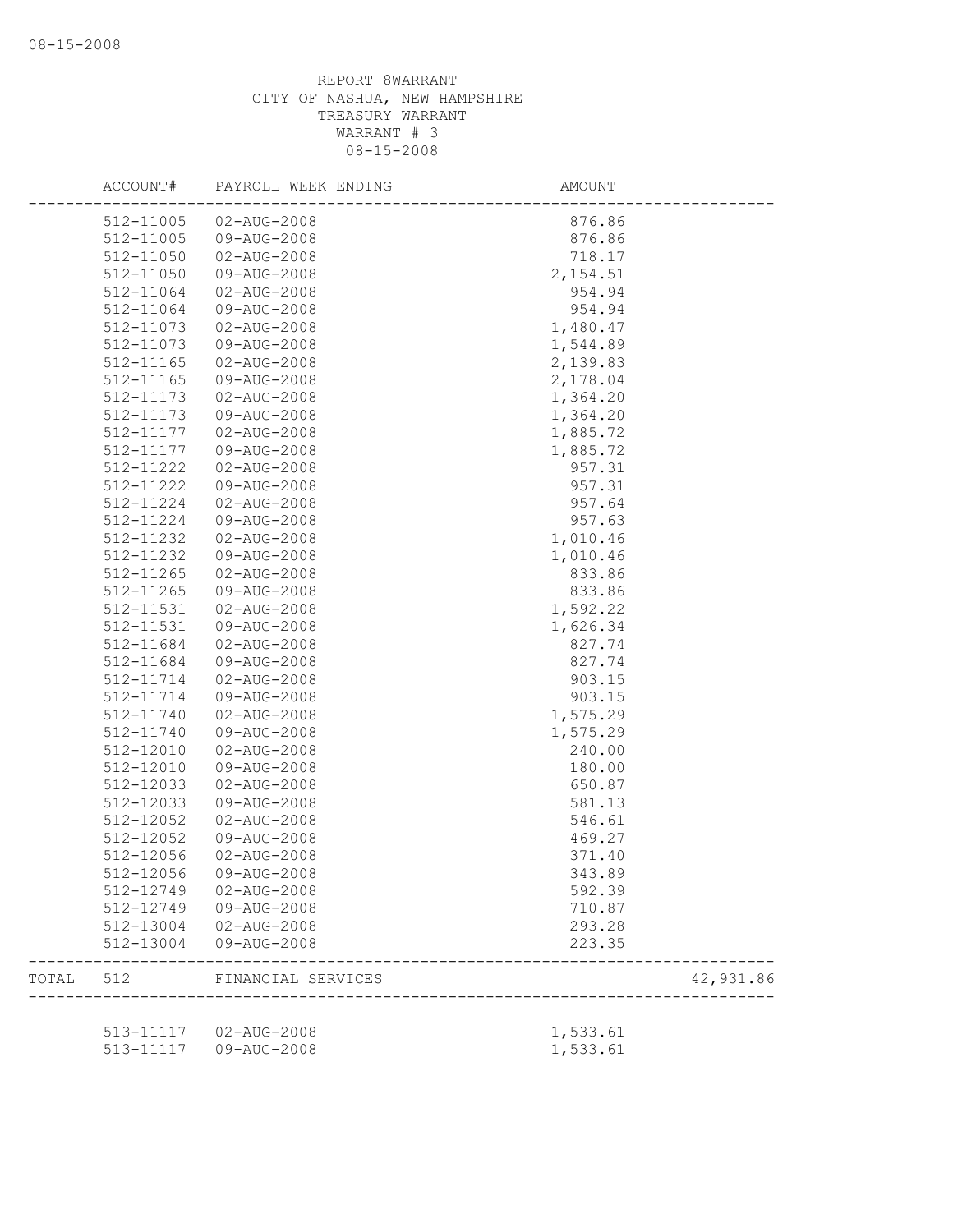|       | ACCOUNT#  | PAYROLL WEEK ENDING           | AMOUNT   |           |
|-------|-----------|-------------------------------|----------|-----------|
|       | 513-11171 | $02 - AUG - 2008$             | 3,031.76 |           |
|       | 513-11171 | 09-AUG-2008                   | 1,346.37 |           |
|       | 513-11213 | $02 - AUG - 2008$             | 1,219.71 |           |
|       | 513-11213 | 09-AUG-2008                   | 1,219.71 |           |
|       | 513-11223 | $02 - AUG - 2008$             | 737.23   |           |
|       | 513-11223 | 09-AUG-2008                   | 737.23   |           |
| TOTAL | 513       | CITY CLERK'S OFFICE           |          | 11,359.23 |
|       |           |                               |          |           |
|       | 514-11441 | 02-AUG-2008                   | 1,364.20 |           |
|       | 514-11441 | 09-AUG-2008                   | 1,364.20 |           |
|       | 514-11540 | 02-AUG-2008                   | 1,017.42 |           |
|       | 514-11540 | 09-AUG-2008                   | 1,017.42 |           |
|       | 514-11578 | 02-AUG-2008                   | 936.70   |           |
|       | 514-11578 | 09-AUG-2008                   | 936.70   |           |
|       | 514-11589 | $02 - AUG - 2008$             | 1,014.26 |           |
|       | 514-11589 | 09-AUG-2008                   | 1,014.26 |           |
| TOTAL | 514       | INSURANCE-PROPERTY & CASUALTY |          | 8,665.16  |
|       |           |                               |          |           |
|       | 515-11031 | 02-AUG-2008                   | 1,044.26 |           |
|       | 515-11031 | 09-AUG-2008                   | 1,044.26 |           |
|       | 515-11350 | $02 - AUG - 2008$             | 903.15   |           |
|       | 515-11350 | 09-AUG-2008                   | 903.15   |           |
|       | 515-11446 | 02-AUG-2008                   | 271.32   |           |
|       | 515-11446 | 09-AUG-2008                   |          |           |
|       | 515-11447 | $02 - AUG - 2008$             | 1,622.12 |           |
|       | 515-11447 | 09-AUG-2008                   | 1,622.11 |           |
|       | 515-12001 | 02-AUG-2008                   | 665.03   |           |
|       | 515-12001 | 09-AUG-2008                   | 665.04   |           |
| TOTAL | 515       | HUMAN RESOURCES               |          | 8,740.44  |
|       |           |                               |          |           |
|       |           | 516-11147  02-AUG-2008        | 693.39   |           |
|       |           | 516-11147  09-AUG-2008        | 693.38   |           |
|       | 516-11148 | 02-AUG-2008                   | 902.81   |           |
|       | 516-11148 | 09-AUG-2008                   | 902.80   |           |
|       | 516-11459 | 02-AUG-2008                   | 1,196.29 |           |
|       | 516-11459 | 09-AUG-2008                   | 1,196.29 |           |
|       | 516-11573 | 02-AUG-2008                   | 895.46   |           |
|       | 516-11573 | 09-AUG-2008                   | 895.46   |           |
| TOTAL | 516       | PURCHASING DEPARTMENT         |          | 7,375.88  |
|       |           |                               |          |           |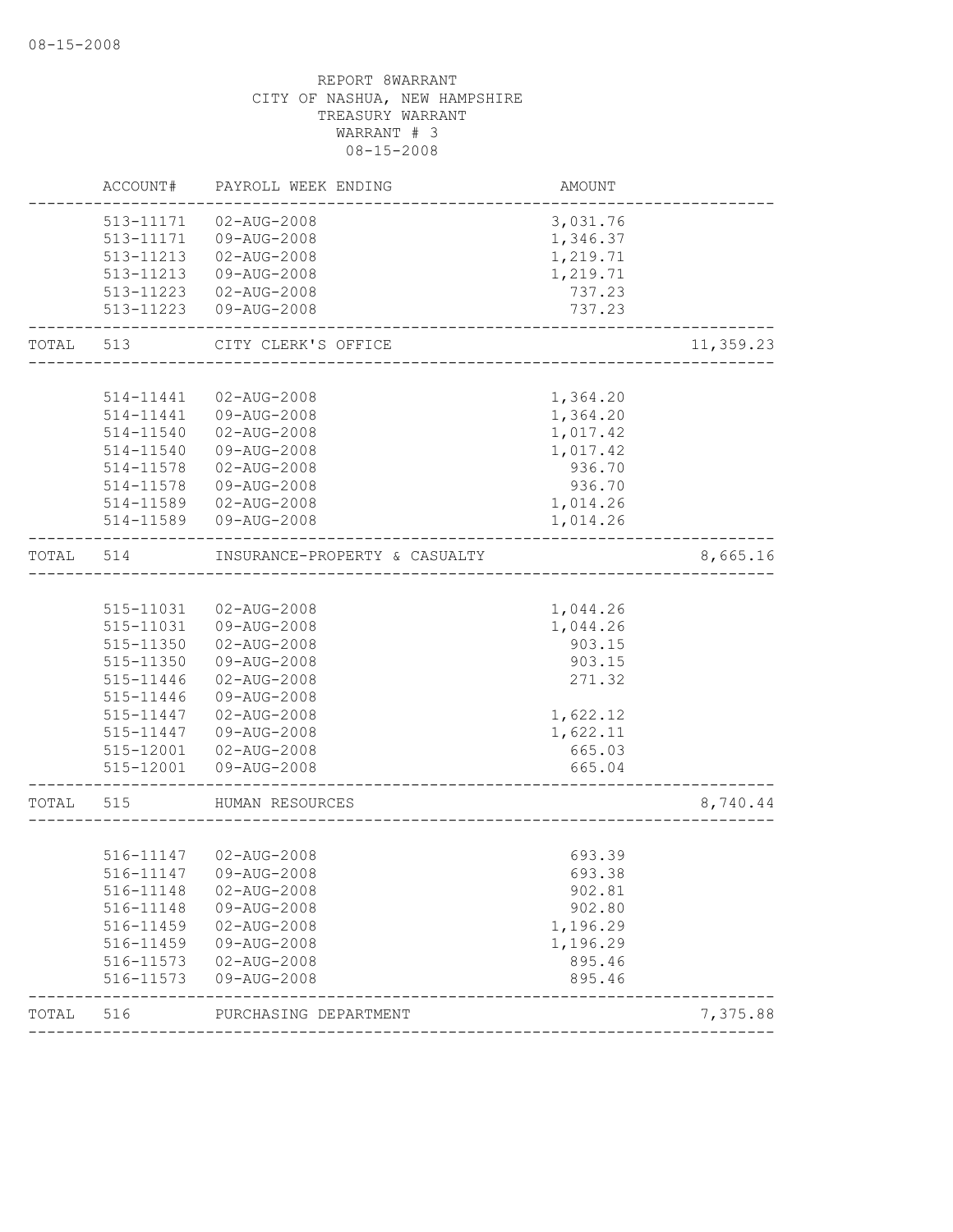|       | ACCOUNT#      | PAYROLL WEEK ENDING         | AMOUNT   |           |
|-------|---------------|-----------------------------|----------|-----------|
|       | 517-11198     | 02-AUG-2008                 | 622.64   |           |
|       | 517-11198     | 09-AUG-2008                 | 622.64   |           |
|       | 517-11201     | 02-AUG-2008                 | 124.90   |           |
|       | 517-11201     | 09-AUG-2008                 | 624.52   |           |
|       | 517-11420     | $02 - AUG - 2008$           | 835.74   |           |
|       | 517-11420     | 09-AUG-2008                 | 835.74   |           |
|       | 517-12063     | $02 - AUG - 2008$           | 284.23   |           |
|       | $517 - 12063$ | 09-AUG-2008                 | 284.23   |           |
|       | 517-13020     | 02-AUG-2008                 | 350.25   |           |
|       | 517-13020     | 09-AUG-2008                 | 350.25   |           |
| TOTAL | 517           | BUILDING MAINT - CITY ADMIN |          | 4,935.14  |
|       |               |                             |          |           |
|       | 519-11014     | 02-AUG-2008                 | 1,069.50 |           |
|       | 519-11014     | 09-AUG-2008                 | 1,069.50 |           |
|       | 519-11016     | $02 - AUG - 2008$           | 938.85   |           |
|       | 519-11016     | 09-AUG-2008                 | 938.85   |           |
|       | 519-11017     | $02 - AUG - 2008$           | 783.92   |           |
|       | 519-11017     | 09-AUG-2008                 | 783.92   |           |
|       | 519-11115     | 02-AUG-2008                 | 1,873.48 |           |
|       | 519-11115     | 09-AUG-2008                 | 1,873.48 |           |
|       | 519-11146     | 02-AUG-2008                 | 816.64   |           |
|       | 519-11146     | 09-AUG-2008                 | 816.64   |           |
|       | 519-11153     | $02 - AUG - 2008$           | 589.71   |           |
|       | 519-11153     | 09-AUG-2008                 | 589.71   |           |
|       | 519-11154     | 02-AUG-2008                 | 617.67   |           |
|       | 519-11154     | 09-AUG-2008                 | 617.67   |           |
|       | 519-11205     | $02 - AUG - 2008$           | 773.50   |           |
|       | 519-11205     | 09-AUG-2008                 | 773.50   |           |
|       | 519-11241     | 02-AUG-2008                 | 1,328.18 |           |
|       | 519-11241     | 09-AUG-2008                 | 1,328.18 |           |
| TOTAL | 519           | ASSESSORS                   |          | 17,582.90 |
|       |               |                             |          |           |
|       |               | 520-12077  02-AUG-2008      | 256.94   |           |
|       |               | 520-12077 09-AUG-2008       | 256.94   |           |
| TOTAL | 520           | HUNT BUILDING               |          | 513.88    |
|       |               |                             |          |           |
|       | 522-11127     | 02-AUG-2008                 | 1,626.11 |           |
|       | 522-11127     | 09-AUG-2008                 | 1,626.12 |           |
|       | 522-11128     | $02 - AUG - 2008$           | 1,096.70 |           |
|       | 522-11128     | 09-AUG-2008                 | 1,096.70 |           |
|       | 522-11429     | 02-AUG-2008                 | 1,766.76 |           |
|       | 522-11429     | 09-AUG-2008                 | 1,766.76 |           |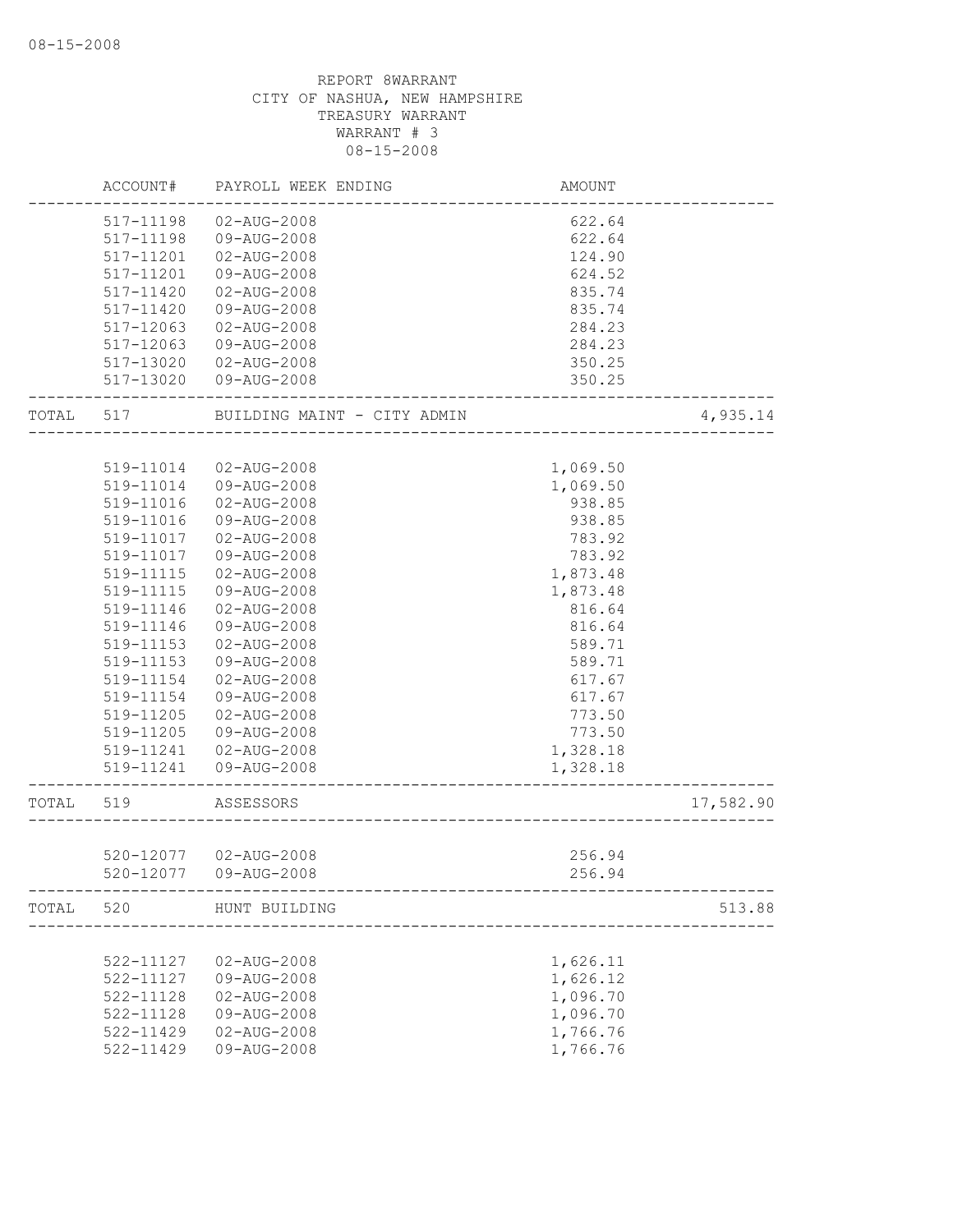|       | ACCOUNT#      | PAYROLL WEEK ENDING    | AMOUNT   |            |
|-------|---------------|------------------------|----------|------------|
|       | 522-11641     | 02-AUG-2008            | 1,342.56 |            |
|       | 522-11641     | 09-AUG-2008            | 1,342.55 |            |
|       | 522-11652     | 02-AUG-2008            | 1,404.69 |            |
|       | 522-11652     | 09-AUG-2008            | 1,404.69 |            |
|       | 522-11721     | 02-AUG-2008            | 1,482.34 |            |
|       | 522-11721     | 09-AUG-2008            | 1,482.33 |            |
|       | 522-11724     | 02-AUG-2008            | 1,293.11 |            |
|       | 522-11724     | 09-AUG-2008            | 1,293.11 |            |
|       | 522-11725     | $02 - AUG - 2008$      | 951.69   |            |
|       | 522-11725     | 09-AUG-2008            | 951.69   |            |
|       | 522-11729     | 02-AUG-2008            | 2,124.16 |            |
|       | 522-11729     | 09-AUG-2008            | 2,124.16 |            |
|       | 522-13004     | 02-AUG-2008            | 56.10    |            |
| TOTAL | 522           | INFORMATION TECHNOLOGY |          | 26, 232.33 |
|       |               |                        |          |            |
|       |               | 523-11332  02-AUG-2008 | 957.33   |            |
|       |               | 523-11332  09-AUG-2008 | 957.33   |            |
| TOTAL | 523           | GIS                    |          | 1,914.66   |
|       |               |                        |          |            |
|       | 531-11065     | 02-AUG-2008            | 1,078.50 |            |
|       | 531-11065     | 09-AUG-2008            | 1,078.50 |            |
|       | 531-11085     | 02-AUG-2008            | 877.60   |            |
|       | 531-11085     | 09-AUG-2008            | 877.60   |            |
|       | 531-11114     | 02-AUG-2008            | 2,241.79 |            |
|       | 531-11114     | 09-AUG-2008            | 2,241.79 |            |
|       | 531-11129     | 02-AUG-2008            | 1,909.14 |            |
|       | 531-11129     | 09-AUG-2008            | 1,909.14 |            |
|       | 531-11164     | 02-AUG-2008            | 1,121.86 |            |
|       | 531-11164     | 09-AUG-2008            | 1,121.86 |            |
|       | 531-11166     | 02-AUG-2008            | 1,709.83 |            |
|       | 531-11166     | 09-AUG-2008            | 2,418.71 |            |
|       | $531 - 11170$ | 02-AUG-2008            | 1,417.74 |            |
|       | 531-11170     | 09-AUG-2008            | 1,417.74 |            |
|       | 531-11201     | 02-AUG-2008            | 1,287.41 |            |
|       | 531-11201     | 09-AUG-2008            | 1,287.42 |            |
|       | 531-11203     | $02 - AUG - 2008$      | 634.30   |            |
|       | 531-11203     | 09-AUG-2008            | 634.30   |            |
|       | 531-11226     | $02 - AUG - 2008$      | 773.98   |            |
|       | 531-11226     | 09-AUG-2008            | 773.98   |            |
|       | 531-11242     | $02 - AUG - 2008$      | 1,076.54 |            |
|       | 531-11242     | 09-AUG-2008            | 1,076.54 |            |
|       | 531-11398     | 02-AUG-2008            | 600.40   |            |
|       | 531-11398     | 09-AUG-2008            | 600.39   |            |
|       | 531-11477     | $02 - AUG - 2008$      | 1,286.27 |            |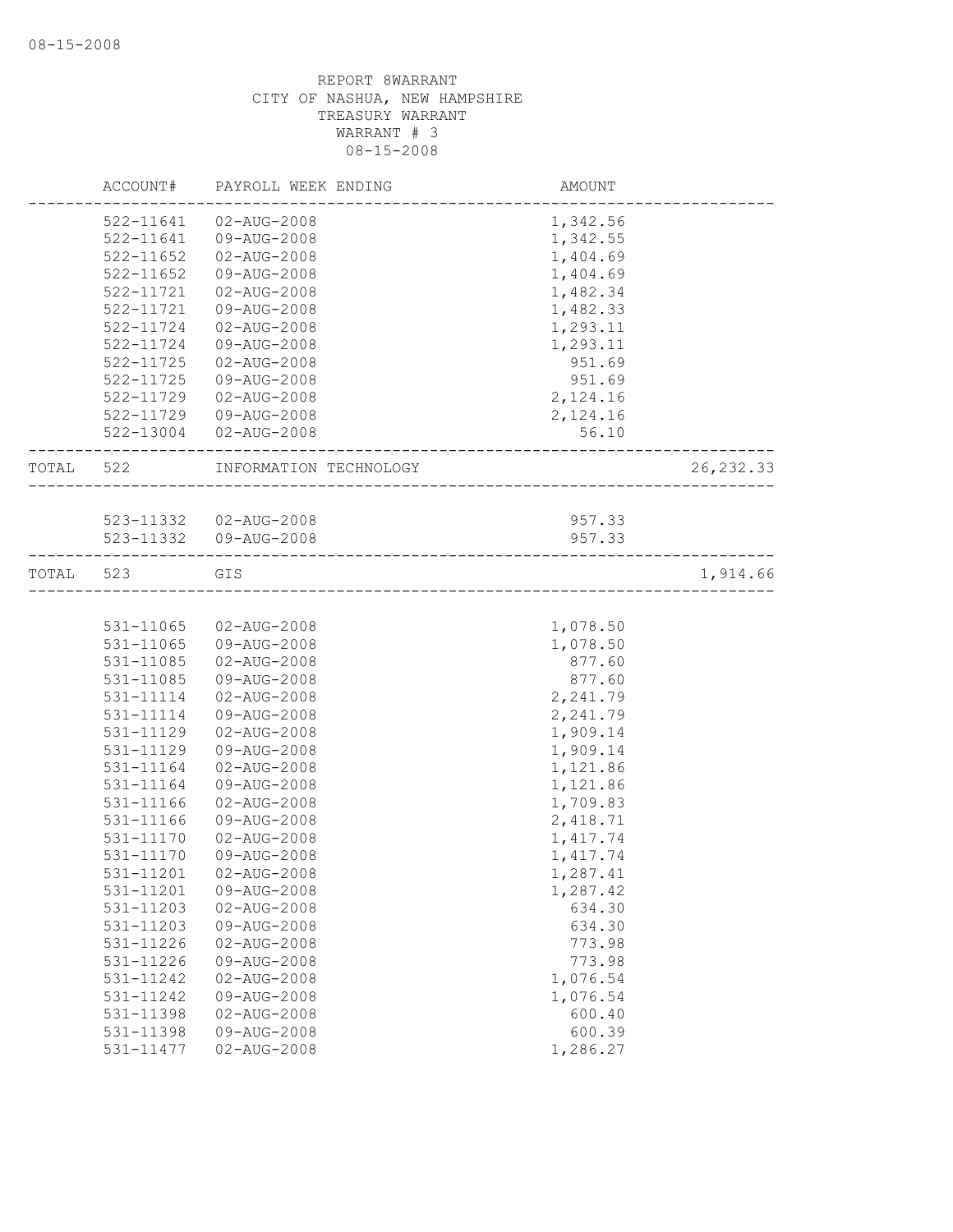| ACCOUNT#               | PAYROLL WEEK ENDING        | AMOUNT           |
|------------------------|----------------------------|------------------|
| 531-11477              | 09-AUG-2008                | 1,286.27         |
| 531-11487              | 02-AUG-2008                | 1,332.86         |
| 531-11487              | 09-AUG-2008                | 1,332.86         |
| 531-11498              | 02-AUG-2008                | 835.86           |
| 531-11498              | 09-AUG-2008                | 835.86           |
| 531-11516              | 02-AUG-2008                | 821.79           |
| 531-11516              | 09-AUG-2008                | 821.79           |
| 531-11535              | $02 - AUG - 2008$          | 12,736.22        |
| 531-11535              | 09-AUG-2008                | 12,736.22        |
| 531-11537              | $02 - AUG - 2008$          | 13,787.19        |
| 531-11537              | 09-AUG-2008                | 13,787.19        |
| 531-11538              | 02-AUG-2008                | 877.60           |
| 531-11538              | 09-AUG-2008                | 877.60           |
| 531-11539              | 02-AUG-2008                | 1,489.36         |
| 531-11539              | 09-AUG-2008                | 1,489.36         |
| 531-11544              | $02 - AUG - 2008$          | 4,062.92         |
| 531-11544              | 09-AUG-2008                | 4,062.92         |
| 531-11549              | $02 - AUG - 2008$          | 8,601.34         |
| 531-11549              | 09-AUG-2008                | 8,719.00         |
| 531-11552              | $02 - AUG - 2008$          | 10,849.30        |
| 531-11552              | 09-AUG-2008                | 10,849.30        |
| 531-11555              | 02-AUG-2008                | 21,684.28        |
| 531-11555              | 09-AUG-2008                | 21,684.28        |
| 531-11558              | 02-AUG-2008                | 61,184.64        |
| 531-11558              | 09-AUG-2008                | 64,110.48        |
| 531-11561              | $02 - AUG - 2008$          | 25,788.41        |
| 531-11561              | 09-AUG-2008                | 23,548.16        |
| 531-11567              | $02 - AUG - 2008$          | 31, 124.54       |
| 531-11567              | 09-AUG-2008                | 33, 339.04       |
| 531-11569              | 02-AUG-2008                | 1,155.52         |
| 531-11569              | 09-AUG-2008                | 1,155.52         |
| 531-11618              | 02-AUG-2008                | 2,720.92         |
| 531-11618              | 09-AUG-2008                | 2,720.90         |
| 531-11622              | 02-AUG-2008                | 2,862.49         |
| 531-11622              | 09-AUG-2008                | 2,862.49         |
| 531-11632              | $02 - AUG - 2008$          | 610.55           |
| 531-11632              | 09-AUG-2008                | 610.55           |
| 531-11633              | $02 - AUG - 2008$          | 1,363.50         |
| 531-11633              | 09-AUG-2008                | 1,363.50         |
| 531-11635<br>531-11635 | 02-AUG-2008<br>09-AUG-2008 | 803.90<br>803.90 |
| 531-11636              | $02 - AUG - 2008$          | 844.70           |
| 531-11636              | 09-AUG-2008                | 844.70           |
| 531-11664              | $02 - AUG - 2008$          | 1, 114.74        |
| 531-11664              | 09-AUG-2008                | 1, 114.73        |
| 531-11665              | 02-AUG-2008                | 751.95           |
| 531-11665              | 09-AUG-2008                | 751.95           |
| 531-11722              | $02 - AUG - 2008$          | 546.35           |
|                        |                            |                  |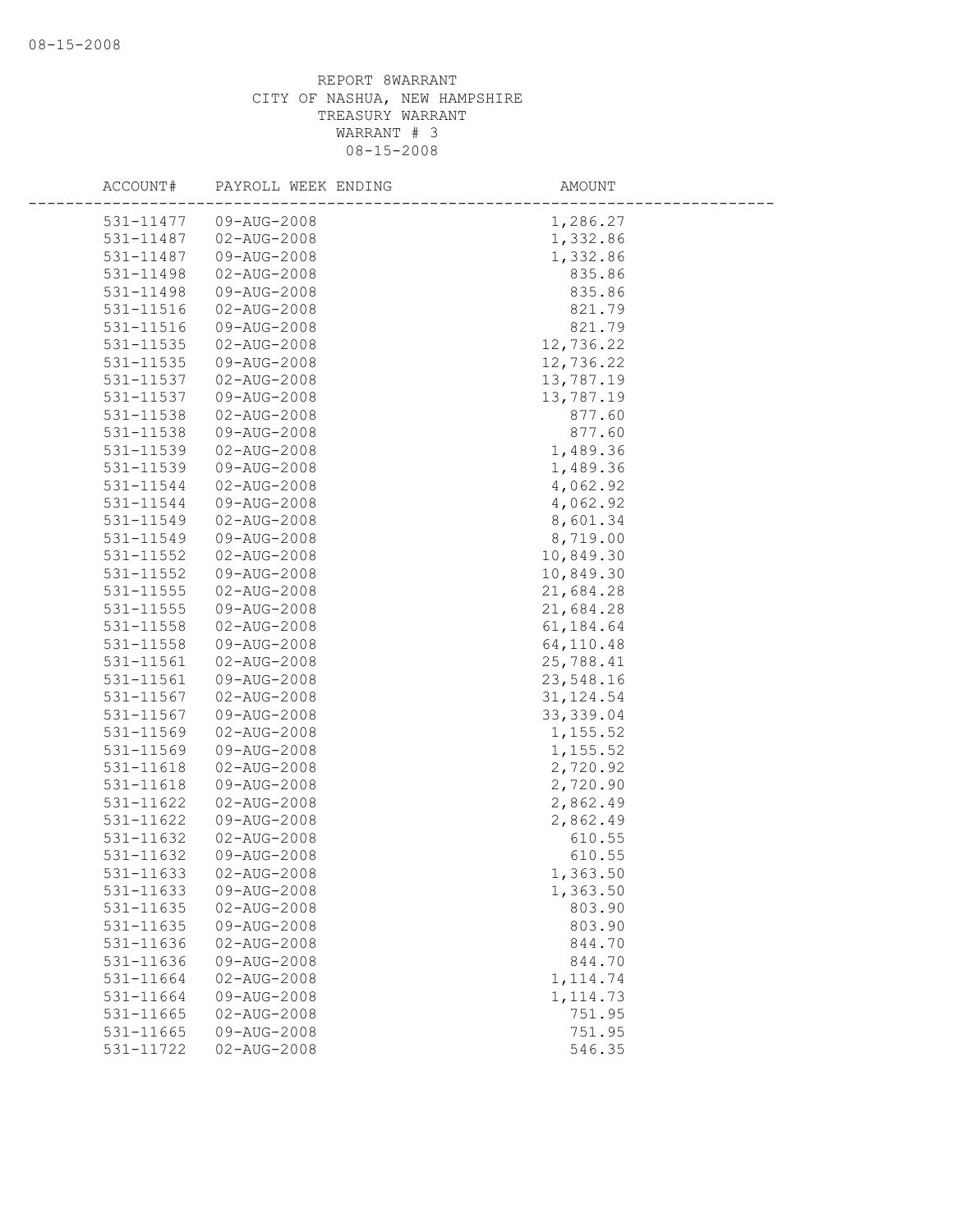|       | ACCOUNT#  | PAYROLL WEEK ENDING   | AMOUNT    |            |
|-------|-----------|-----------------------|-----------|------------|
|       | 531-11722 | 09-AUG-2008           | 546.35    |            |
|       | 531-11732 | 02-AUG-2008           | 2,808.85  |            |
|       | 531-11732 | 09-AUG-2008           | 2,808.85  |            |
|       | 531-11733 | 02-AUG-2008           | 2,088.55  |            |
|       | 531-11733 | 09-AUG-2008           | 2,088.55  |            |
|       | 531-12020 | 02-AUG-2008           | 915.07    |            |
|       | 531-12020 | 09-AUG-2008           | 915.07    |            |
|       | 531-12042 | $02 - AUG - 2008$     | 2,923.61  |            |
|       | 531-12042 | 09-AUG-2008           | 1,232.81  |            |
|       | 531-12066 | $02 - AUG - 2008$     | 657.80    |            |
|       | 531-12066 | 09-AUG-2008           | 657.80    |            |
|       | 531-12068 | 02-AUG-2008           | 1,468.42  |            |
|       | 531-12068 | 09-AUG-2008           | 1,468.42  |            |
|       | 531-12071 | 02-AUG-2008           | 251.32    |            |
|       | 531-12071 | 09-AUG-2008           | 251.32    |            |
|       | 531-12119 | 02-AUG-2008           | 1,102.70  |            |
|       | 531-12119 | 09-AUG-2008           | 1,102.70  |            |
|       | 531-13004 | 02-AUG-2008           | 4,103.83  |            |
|       | 531-13004 | 09-AUG-2008           | 4,533.10  |            |
|       | 531-13038 | 02-AUG-2008           | 1,293.78  |            |
|       | 531-13038 | 09-AUG-2008           | 909.29    |            |
|       | 531-13040 | 02-AUG-2008           | 4,639.82  |            |
|       | 531-13040 | 09-AUG-2008           | 3,635.18  |            |
|       | 531-13044 | 02-AUG-2008           | 2,578.92  |            |
|       | 531-13044 | 09-AUG-2008           | 2,637.92  |            |
|       | 531-13047 | 02-AUG-2008           | 23,101.56 |            |
|       | 531-13047 | 09-AUG-2008           | 19,689.86 |            |
|       | 531-13048 | $02 - AUG - 2008$     | 3,498.18  |            |
|       | 531-13048 | 09-AUG-2008           | 5,004.50  |            |
|       | 531-17003 | 02-AUG-2008           | 1,200.00  |            |
|       | 531-17004 | 02-AUG-2008           | 300.00    |            |
|       | 531-17006 | 02-AUG-2008           | 400.00    |            |
|       | 531-17006 | 09-AUG-2008           | 1,050.00  |            |
| TOTAL | 531       | POLICE DEPARTMENT     |           | 552,976.96 |
|       |           |                       |           |            |
|       |           | 532-11024 02-AUG-2008 | 2,002.08  |            |
|       | 532-11024 | 09-AUG-2008           | 2,002.09  |            |
|       | 532-11036 | $02 - AUG - 2008$     | 1,364.50  |            |
|       | 532-11036 | 09-AUG-2008           | 1,819.33  |            |
|       | 532-11063 | 02-AUG-2008           | 1,242.12  |            |
|       | 532-11063 | 09-AUG-2008           | 1,242.12  |            |
|       | 532-11066 | $02 - AUG - 2008$     | 1,205.58  |            |
|       | 532-11066 | 09-AUG-2008           | 1,205.57  |            |
|       | 532-11069 | $02 - AUG - 2008$     | 2,435.38  |            |
|       | 532-11069 | 09-AUG-2008           | 2,435.39  |            |
|       | 532-11111 | $02 - AUG - 2008$     | 2,120.59  |            |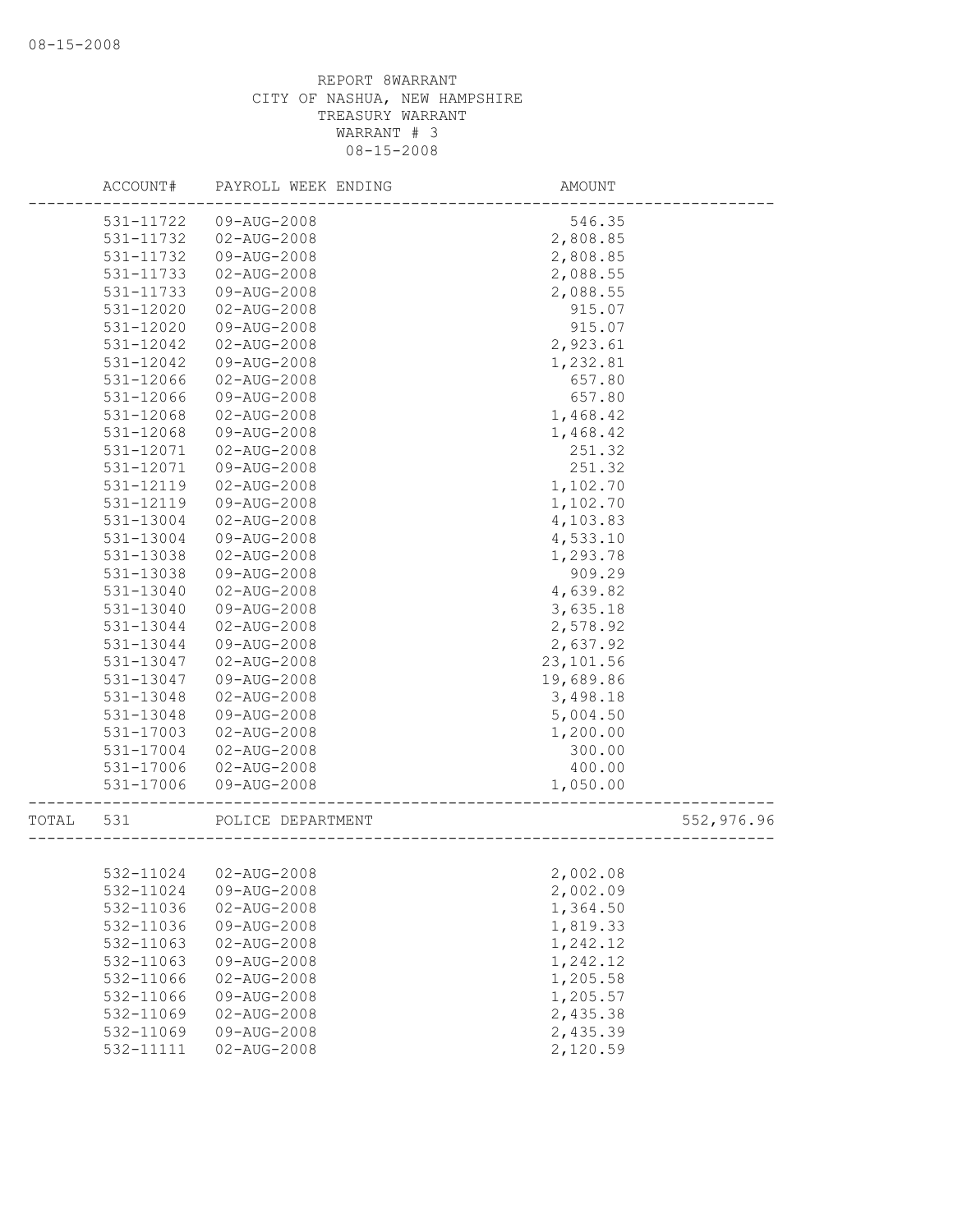| ACCOUNT#               | PAYROLL WEEK ENDING              | AMOUNT               |
|------------------------|----------------------------------|----------------------|
| 532-11111              | 09-AUG-2008                      | 2,120.58             |
| 532-11207              | $02 - AUG - 2008$                | 6,457.55             |
| 532-11207              | 09-AUG-2008                      | 6,457.54             |
| 532-11281              | 02-AUG-2008                      | 958.08               |
| 532-11281              | 09-AUG-2008                      | 958.08               |
| 532-11285              | 02-AUG-2008                      | 7,391.28             |
| 532-11285              | 09-AUG-2008                      | 7,391.28             |
| 532-11291              | 02-AUG-2008                      | 5,365.70             |
| 532-11291              | 09-AUG-2008                      | 5,721.42             |
| 532-11298              | $02 - AUG - 2008$                | 882.67               |
| 532-11298              | 09-AUG-2008                      | 986.51               |
| 532-11300              | 02-AUG-2008                      | 33, 149.51           |
| 532-11300              | 09-AUG-2008                      | 32,626.26            |
| 532-11303              | 02-AUG-2008                      | 1,090.36             |
| 532-11303              | 09-AUG-2008                      | 1,090.35             |
| 532-11305              | 02-AUG-2008                      | 4,350.60             |
| 532-11305              | 09-AUG-2008                      | 4,350.61             |
| 532-11309              | $02 - AUG - 2008$                | 94, 412.88           |
| 532-11309              | 09-AUG-2008                      | 94, 372.30           |
| 532-11660              | 02-AUG-2008                      | 1,385.40             |
| 532-11660              | 09-AUG-2008                      | 1,385.40             |
| 532-11663              | 02-AUG-2008                      | 1,344.65             |
| 532-11663              | 09-AUG-2008                      | 1,344.65             |
| 532-11666              | 02-AUG-2008                      | 1,344.65             |
| 532-11666              | 09-AUG-2008                      | 1,344.65             |
| 532-11669              | $02 - AUG - 2008$                | 1,358.10             |
| 532-11669              | 09-AUG-2008                      | 1,358.10             |
| 532-12070              | $02 - AUG - 2008$                | 27, 279.78           |
| 532-12070              | 09-AUG-2008                      | 31,972.25            |
| 532-13003              | 02-AUG-2008                      | 545.69               |
| 532-13004              | 02-AUG-2008                      | 94.56                |
| 532-13004              | 09-AUG-2008                      | 266.00               |
| 532-13018              | 02-AUG-2008                      | 4,356.76             |
| 532-13018              | 09-AUG-2008                      | 2,721.78             |
| 532-13024              | $02 - AUG - 2008$                | 411.64               |
| 532-13024              | 09-AUG-2008                      | 1,248.95             |
| 532-13050              | $02 - AUG - 2008$<br>09-AUG-2008 | 9,539.61             |
| 532-13050              |                                  | 11,721.93            |
| 532-19231<br>532-19231 | 02-AUG-2008<br>09-AUG-2008       | 1,004.18<br>1,004.18 |
| 532-19232              | $02 - AUG - 2008$                | 1,469.26             |
| 532-19232              | 09-AUG-2008                      | 1,469.26             |
| 532-19233              | 02-AUG-2008                      | 2,364.39             |
| 532-19233              | 09-AUG-2008                      | 2,364.39             |
| 532-19234              | $02 - AUG - 2008$                | 1,595.52             |
| 532-19234              | 09-AUG-2008                      | 1,595.52             |
| 532-46045              | $02 - AUG - 2008$                | 600.00               |
| 532-46045              | 09-AUG-2008                      | $-600.00$            |
|                        |                                  |                      |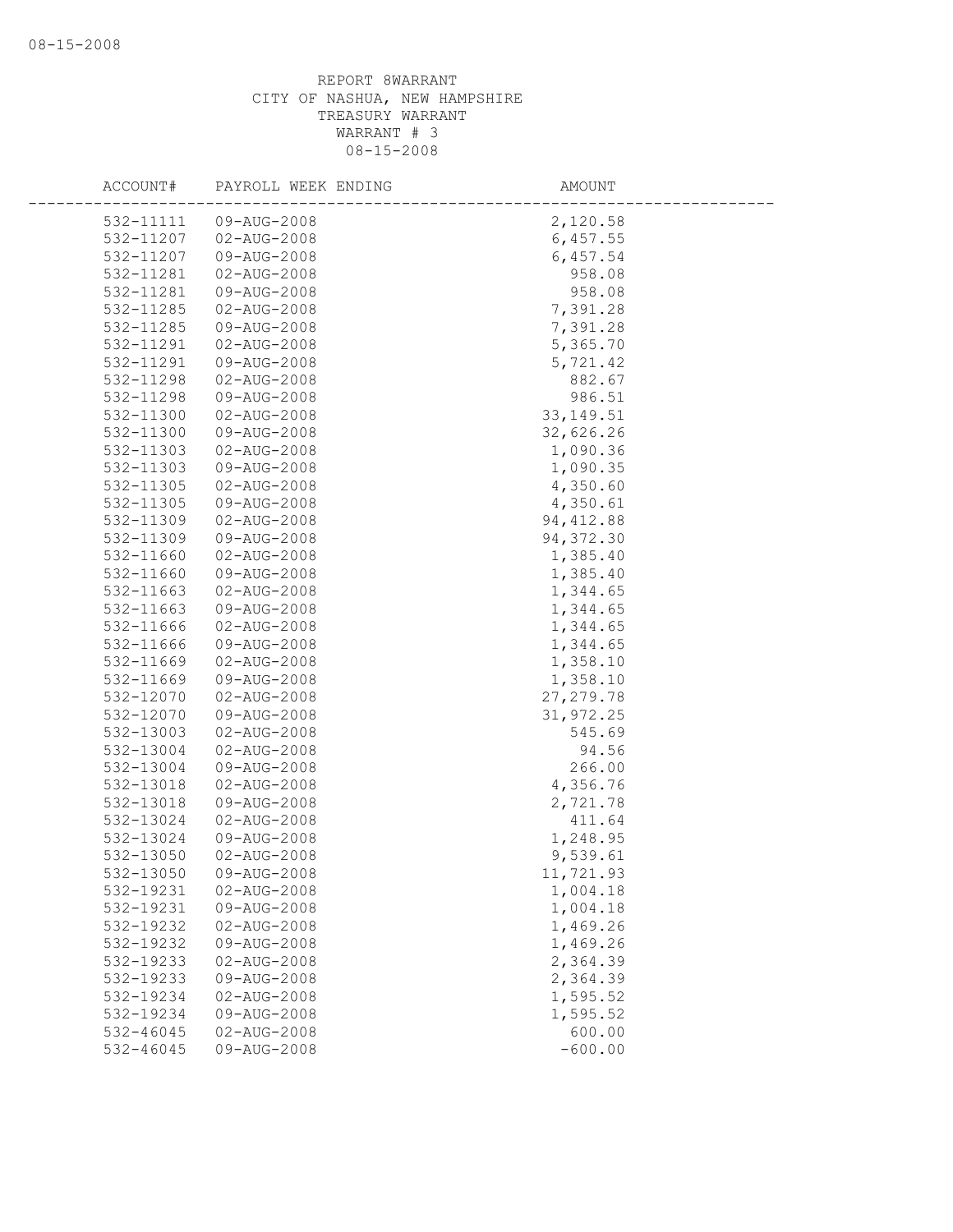|           |                        | ACCOUNT# PAYROLL WEEK ENDING                   | AMOUNT           |            |
|-----------|------------------------|------------------------------------------------|------------------|------------|
| TOTAL 532 |                        | FIRE DEPARTMENT                                |                  | 443,099.56 |
|           |                        | 535-81023  02-AUG-2008                         | 192.30           |            |
|           |                        | 535-81023  09-AUG-2008                         | 192.30           |            |
|           | TOTAL 535              | EMERGENCY MANAGEMENT                           |                  | 384.60     |
|           |                        | 536-11200 02-AUG-2008                          | 1,379.75         |            |
|           |                        | 536-11200 09-AUG-2008                          | 1,379.75         |            |
|           |                        | 536-13004  02-AUG-2008                         | 175.04           |            |
|           |                        | 536-13004 09-AUG-2008                          | 933.58           |            |
|           | TOTAL 536              | CITYWIDE COMMUNICATIONS                        |                  | 3,868.12   |
|           |                        |                                                |                  |            |
|           |                        | 541-11024 02-AUG-2008<br>541-11024 09-AUG-2008 | 612.76<br>612.76 |            |
|           | 541-11048              | 02-AUG-2008                                    | 902.76           |            |
|           | 541-11048              | 09-AUG-2008                                    | 902.76           |            |
|           | 541-11104              | $02 - AUG - 2008$                              | 985.14           |            |
|           | 541-11104              | 09-AUG-2008                                    | 985.13           |            |
|           | 541-11240              | 02-AUG-2008                                    | 1,449.15         |            |
|           | 541-11240              | 09-AUG-2008                                    | 1,449.15         |            |
|           |                        | 541-11346 02-AUG-2008<br>541-11346 09-AUG-2008 | 435.31<br>435.31 |            |
| TOTAL 541 |                        | COMMUNITY SERVICES DIVISION                    |                  | 8,770.23   |
|           |                        |                                                |                  |            |
|           | 542-11426              | 02-AUG-2008                                    | 1,324.88         |            |
|           | 542-11426              | 09-AUG-2008                                    | 1,324.88         |            |
|           | 542-11584              | 02-AUG-2008                                    | 3,315.01         |            |
|           | 542-11584              | 09-AUG-2008                                    | 3,315.01         |            |
|           | 542-12044              | 02-AUG-2008<br>09-AUG-2008                     | 46.00            |            |
|           | 542-12044<br>542-12109 | 02-AUG-2008                                    | 195.50<br>64.00  |            |
|           | 542-12109              | 09-AUG-2008                                    | 180.00           |            |
|           | 542-12582              | 02-AUG-2008                                    | 842.95           |            |
|           | 542-12582              | 09-AUG-2008                                    | 842.95           |            |
| TOTAL     | 542                    | COMMUNITY HEALTH                               |                  | 11, 451.18 |
|           | 543-11380              | 02-AUG-2008                                    | 919.00           |            |
|           | 543-11380              | 09-AUG-2008                                    | 919.00           |            |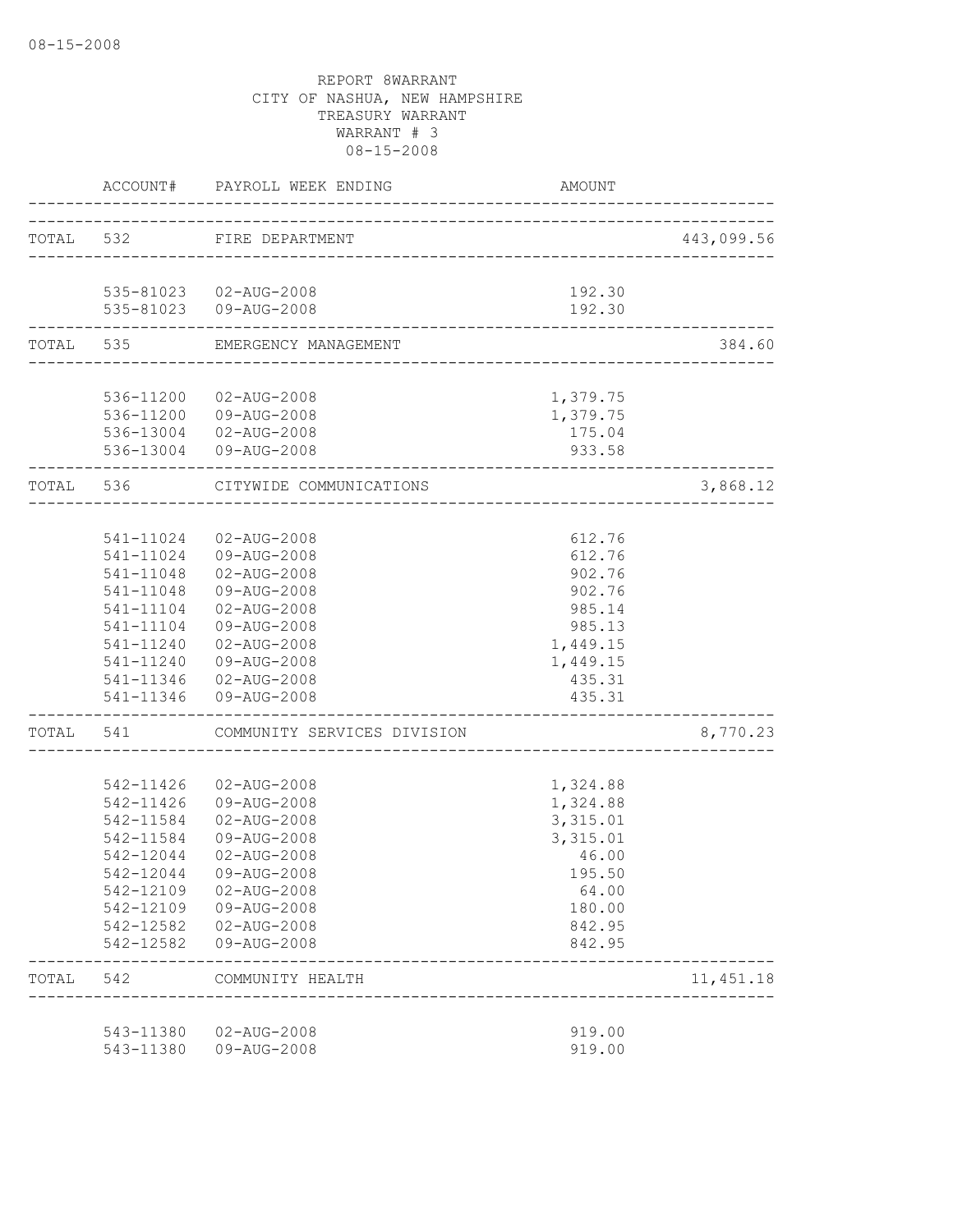|       | ACCOUNT#  | PAYROLL WEEK ENDING        | AMOUNT   |           |
|-------|-----------|----------------------------|----------|-----------|
|       | 543-11438 | 02-AUG-2008                | 1,489.36 |           |
|       | 543-11438 | $09 - \text{AUG} - 2008$   | 1,489.36 |           |
|       | 543-11601 | 02-AUG-2008                | 1,219.71 |           |
|       | 543-11601 | 09-AUG-2008                | 1,219.71 |           |
|       | 543-11602 | 02-AUG-2008                | 858.44   |           |
|       | 543-11602 | 09-AUG-2008                | 858.43   |           |
|       | 543-11604 | $02 - AUG - 2008$          | 1,474.36 |           |
|       | 543-11604 | 09-AUG-2008                | 1,474.36 |           |
|       | 543-11605 | 02-AUG-2008                | 929.42   |           |
|       | 543-11605 | 09-AUG-2008                | 929.42   |           |
| TOTAL | 543       | ENVIRONMENTAL HEALTH DEPT. |          | 13,780.57 |
|       |           |                            |          |           |
|       | 544-11008 | 02-AUG-2008                | 723.29   |           |
|       | 544-11008 | 09-AUG-2008                | 723.28   |           |
|       | 544-11099 | $02 - AUG - 2008$          | 2,109.73 |           |
|       | 544-11099 | 09-AUG-2008                | 2,109.73 |           |
|       | 544-11112 | 02-AUG-2008                | 827.74   |           |
|       | 544-11112 | $09 - \text{AUG} - 2008$   | 827.74   |           |
|       | 544-11367 | 02-AUG-2008                | 809.99   |           |
|       | 544-11367 | 09-AUG-2008                | 809.99   |           |
|       | 544-11777 | $02 - AUG - 2008$          | 1,252.76 |           |
|       | 544-11777 | 09-AUG-2008                | 1,252.76 |           |
|       | 544-12101 | 02-AUG-2008                | 262.25   |           |
|       | 544-12101 | 09-AUG-2008                | 262.25   |           |
| TOTAL | 544       | WELFARE ADMINISTRATION     |          | 11,971.51 |
|       |           |                            |          |           |
|       | 551-11008 | 02-AUG-2008                | 693.40   |           |
|       | 551-11008 | 09-AUG-2008                | 693.38   |           |
|       | 551-11028 | 02-AUG-2008                | 531.38   |           |
|       | 551-11028 | 09-AUG-2008                | 531.38   |           |
|       | 551-11057 | 02-AUG-2008                | 877.88   |           |
|       | 551-11057 | 09-AUG-2008                | 877.88   |           |
|       | 551-11094 | $02 - AUG - 2008$          | 298.91   |           |
|       | 551-11094 | 09-AUG-2008                | 298.91   |           |
|       | 551-11097 | 02-AUG-2008                | 1,050.79 |           |
|       | 551-11208 | $02 - AUG - 2008$          | 670.10   |           |
|       | 551-11208 | 09-AUG-2008                | 670.10   |           |
|       | 551-11211 | $02 - AUG - 2008$          | 596.20   |           |
|       | 551-11211 | 09-AUG-2008                | 596.20   |           |
|       | 551-11212 | $02 - AUG - 2008$          | 1,408.18 |           |
|       | 551-11212 | 09-AUG-2008                | 1,408.18 |           |
|       | 551-11249 | $02 - AUG - 2008$          | 1,359.29 |           |
|       | 551-11249 | 09-AUG-2008                | 1,359.29 |           |
|       | 551-11273 | 02-AUG-2008                | 1,640.42 |           |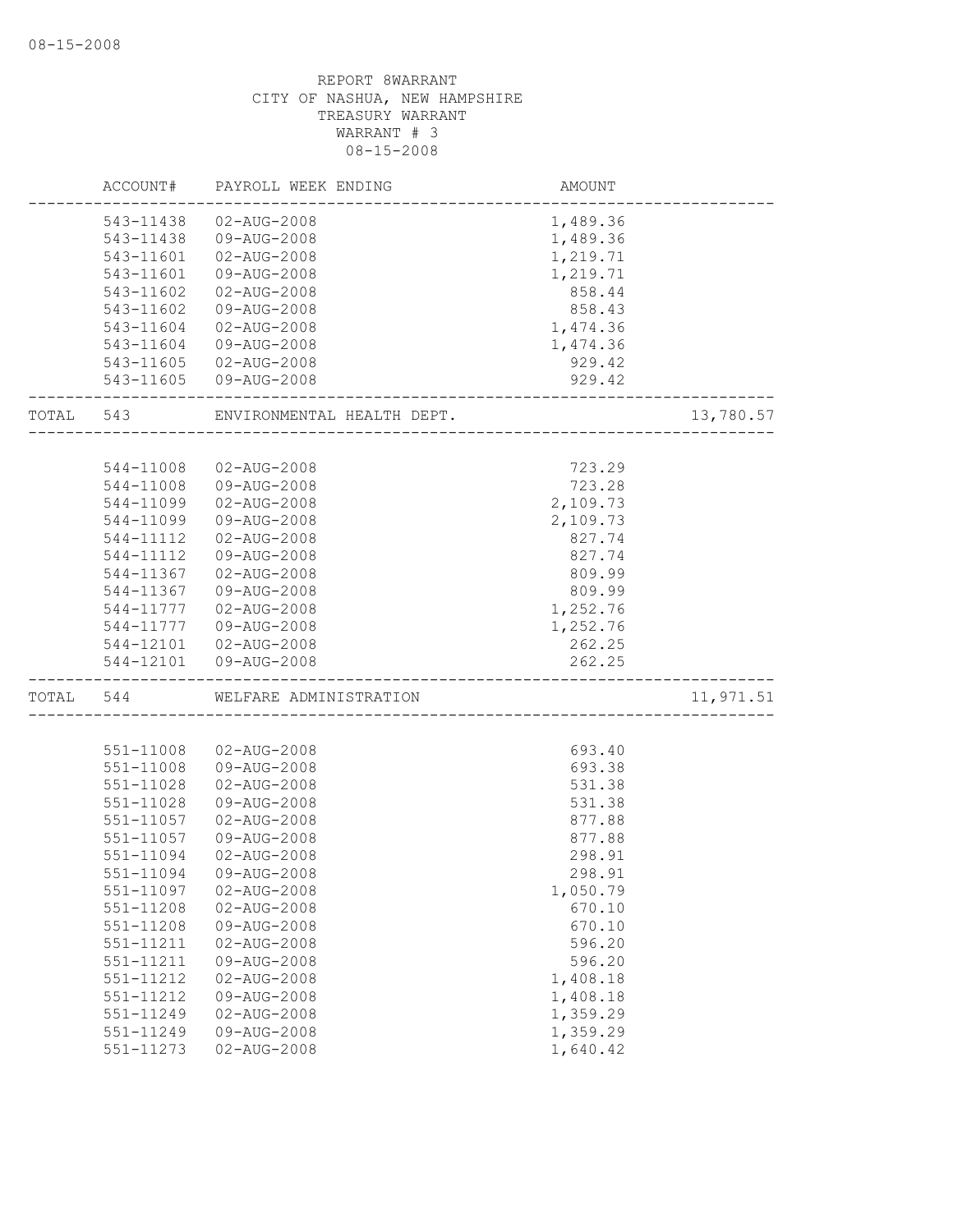|           |               | ACCOUNT# PAYROLL WEEK ENDING   | AMOUNT   |           |
|-----------|---------------|--------------------------------|----------|-----------|
|           |               | 551-11273 09-AUG-2008          | 1,640.42 |           |
|           | 551-11435     | 02-AUG-2008                    | 883.38   |           |
|           | 551-11435     | 09-AUG-2008                    | 883.38   |           |
|           | 551-11462     | 02-AUG-2008                    | 1,009.96 |           |
|           | $551 - 11462$ | 09-AUG-2008                    | 1,009.96 |           |
|           | 551-11638     | 02-AUG-2008                    | 1,143.31 |           |
|           | 551-11638     | 09-AUG-2008                    | 1,143.31 |           |
|           | 551-13004     | 02-AUG-2008                    | 574.36   |           |
|           |               | 551-13004 09-AUG-2008          | 1,540.73 |           |
| TOTAL 551 |               | PUBLIC WORKS DIV & ENGINEERING |          | 25,390.68 |
|           |               |                                |          |           |
|           |               | 552-11077 02-AUG-2008          | 1,255.87 |           |
|           | 552-11077     | 09-AUG-2008                    | 1,255.86 |           |
|           | 552-11087     | 02-AUG-2008                    | 760.24   |           |
|           | 552-11087     | 09-AUG-2008                    | 800.56   |           |
|           | 552-11143     | 02-AUG-2008                    | 784.00   |           |
|           | 552-11143     | 09-AUG-2008                    | 784.00   |           |
|           | 552-11324     | 02-AUG-2008                    | 4,039.84 |           |
|           | 552-11324     | 09-AUG-2008                    | 3,029.88 |           |
|           | 552-11339     | $02 - AUG - 2008$              | 3,240.96 |           |
|           | 552-11339     | 09-AUG-2008                    | 2,689.60 |           |
|           | 552-11342     | $02 - AUG - 2008$              | 1,412.00 |           |
|           | 552-11342     | 09-AUG-2008                    | 706.00   |           |
|           | 552-11343     | 02-AUG-2008                    | 2,364.00 |           |
|           | 552-11343     | 09-AUG-2008                    | 2,364.00 |           |
|           | 552-11407     | 02-AUG-2008                    | 4,884.02 |           |
|           | 552-11407     | 09-AUG-2008                    | 4,884.00 |           |
|           | 552-11492     | 02-AUG-2008                    | 746.80   |           |
|           | 552-11492     | 09-AUG-2008                    | 1,493.60 |           |
|           | 552-11548     | 02-AUG-2008                    | 1,028.00 |           |
|           | 552-11548     | 09-AUG-2008                    | 1,028.00 |           |
|           | 552-11562     | 02-AUG-2008                    | 400.06   |           |
|           | 552-11562     | 09-AUG-2008                    | 400.06   |           |
|           | 552-11580     | 02-AUG-2008                    | 957.28   |           |
|           | 552-11580     | 09-AUG-2008                    | 957.28   |           |
|           | 552-11618     | 02-AUG-2008                    | 638.06   |           |
|           | 552-11618     | 09-AUG-2008                    | 638.06   |           |
|           | 552-11672     | $02 - AUG - 2008$              | 1,404.69 |           |
|           | 552-11672     | 09-AUG-2008                    | 1,404.69 |           |
|           | 552-11750     | $02 - AUG - 2008$              | 736.96   |           |
|           | 552-11750     | 09-AUG-2008                    | 736.96   |           |
|           | 552-12156     | $02 - AUG - 2008$              | 6,995.00 |           |
|           | 552-12156     | 09-AUG-2008                    | 6,535.00 |           |
|           | 552-12158     | $02 - AUG - 2008$              | 640.00   |           |
|           | 552-12158     | 09-AUG-2008                    | 736.00   |           |
|           | 552-12159     | 02-AUG-2008                    | 4,407.50 |           |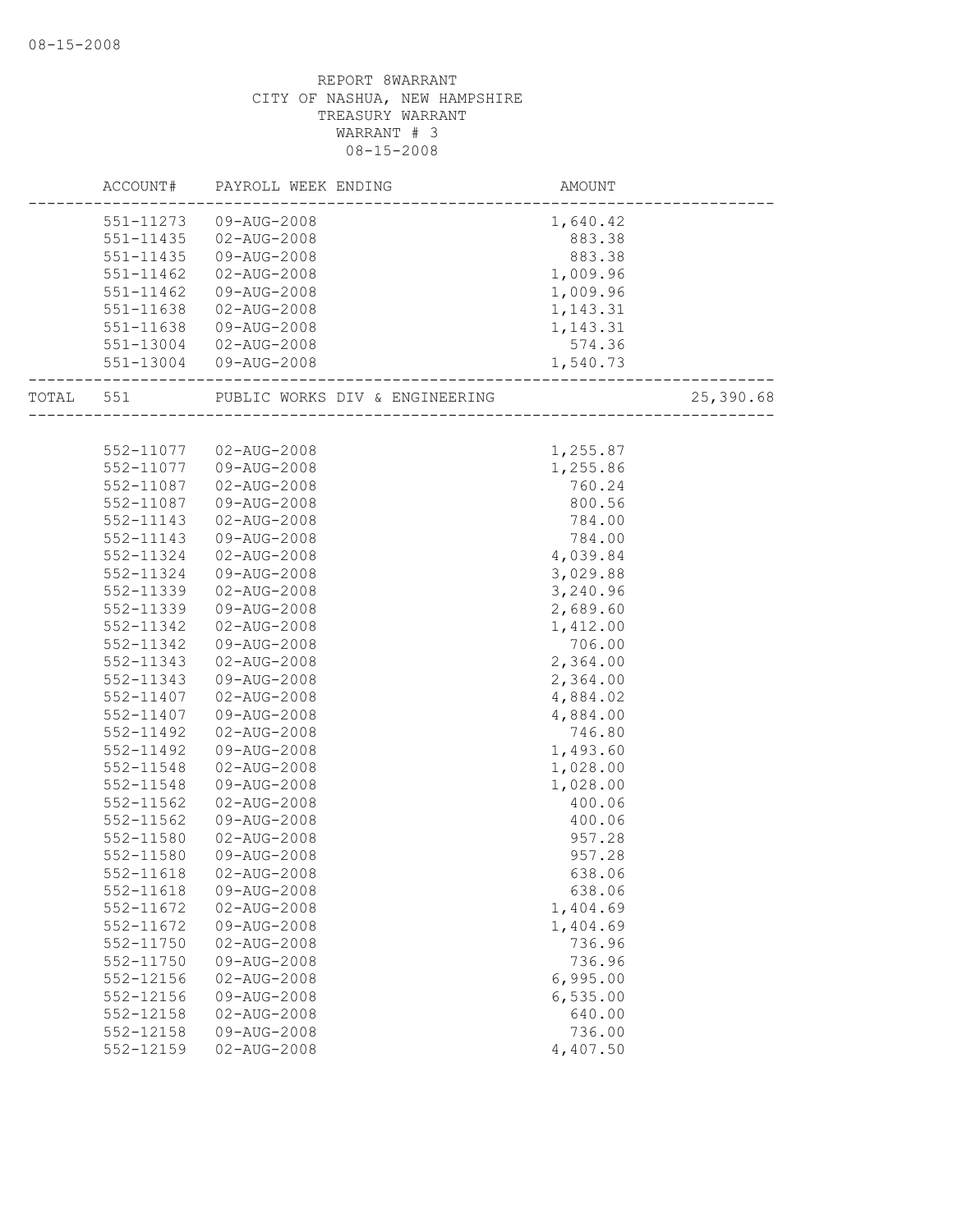|       | ACCOUNT#  | PAYROLL WEEK ENDING  | AMOUNT     |           |
|-------|-----------|----------------------|------------|-----------|
|       | 552-12159 | 09-AUG-2008          | 3,459.50   |           |
|       | 552-12162 | $02 - AUG - 2008$    | 447.50     |           |
|       | 552-12162 | 09-AUG-2008          | 695.25     |           |
|       | 552-12186 | 02-AUG-2008          | 1,214.00   |           |
|       | 552-12186 | 09-AUG-2008          | 1,043.00   |           |
|       | 552-12192 | 02-AUG-2008          | 1,709.50   |           |
|       | 552-12192 | 09-AUG-2008          | 2,178.50   |           |
|       | 552-13004 | 02-AUG-2008          | 4,792.23   |           |
|       | 552-13004 | 09-AUG-2008          | 4,216.52   |           |
|       | 552-17001 | 02-AUG-2008          | 300.00     |           |
|       | 552-59050 | $02 - AUG - 2008$    | 80.00      |           |
|       | 552-59050 | 09-AUG-2008          | 2,035.00   |           |
| TOTAL | 552       | PARKS AND RECREATION |            | 89,309.83 |
|       |           |                      |            |           |
|       | 553-11041 | 02-AUG-2008          | 1,016.26   |           |
|       | 553-11041 | 09-AUG-2008          | 1,016.27   |           |
|       | 553-11078 | 02-AUG-2008          | 1,367.59   |           |
|       | 553-11078 | 09-AUG-2008          | 1,367.59   |           |
|       | 553-11169 | 09-AUG-2008          | 1,021.62   |           |
|       | 553-11192 | 02-AUG-2008          | 931.64     |           |
|       | 553-11192 | 09-AUG-2008          | 931.64     |           |
|       | 553-11279 | 02-AUG-2008          | 5,657.46   |           |
|       | 553-11279 | 09-AUG-2008          | 5,531.59   |           |
|       | 553-11327 | 02-AUG-2008          | 4,046.78   |           |
|       | 553-11327 | 09-AUG-2008          | 4,053.67   |           |
|       | 553-11375 | 02-AUG-2008          | 2,061.84   |           |
|       | 553-11375 | 09-AUG-2008          | 2,046.96   |           |
|       | 553-11465 | $02 - AUG - 2008$    | 2,240.40   |           |
|       | 553-11465 | 09-AUG-2008          | 2,240.43   |           |
|       | 553-11474 | 02-AUG-2008          | 4,247.52   |           |
|       | 553-11474 | 09-AUG-2008          | 4,208.00   |           |
|       | 553-11475 | 02-AUG-2008          | 1,701.80   |           |
|       | 553-11475 | 09-AUG-2008          | 1,706.00   |           |
|       | 553-11630 | 02-AUG-2008          | 1,692.49   |           |
|       | 553-11630 | 09-AUG-2008          | 1,435.20   |           |
|       | 553-11631 | 02-AUG-2008          | 729.60     |           |
|       | 553-11631 | 09-AUG-2008          | 729.60     |           |
|       | 553-11648 | 02-AUG-2008          | 820.54     |           |
|       | 553-11648 | 09-AUG-2008          | 820.54     |           |
|       | 553-11678 | $02 - AUG - 2008$    | 1,622.11   |           |
|       | 553-11678 | 09-AUG-2008          | 1,622.11   |           |
|       | 553-11759 | $02 - AUG - 2008$    | 12,977.12  |           |
|       | 553-11759 | 09-AUG-2008          | 12, 191.24 |           |
|       | 553-11771 | 02-AUG-2008          | 1,683.20   |           |
|       | 553-11771 | 09-AUG-2008          | 1,683.20   |           |
|       | 553-12128 | $02 - AUG - 2008$    | 531.97     |           |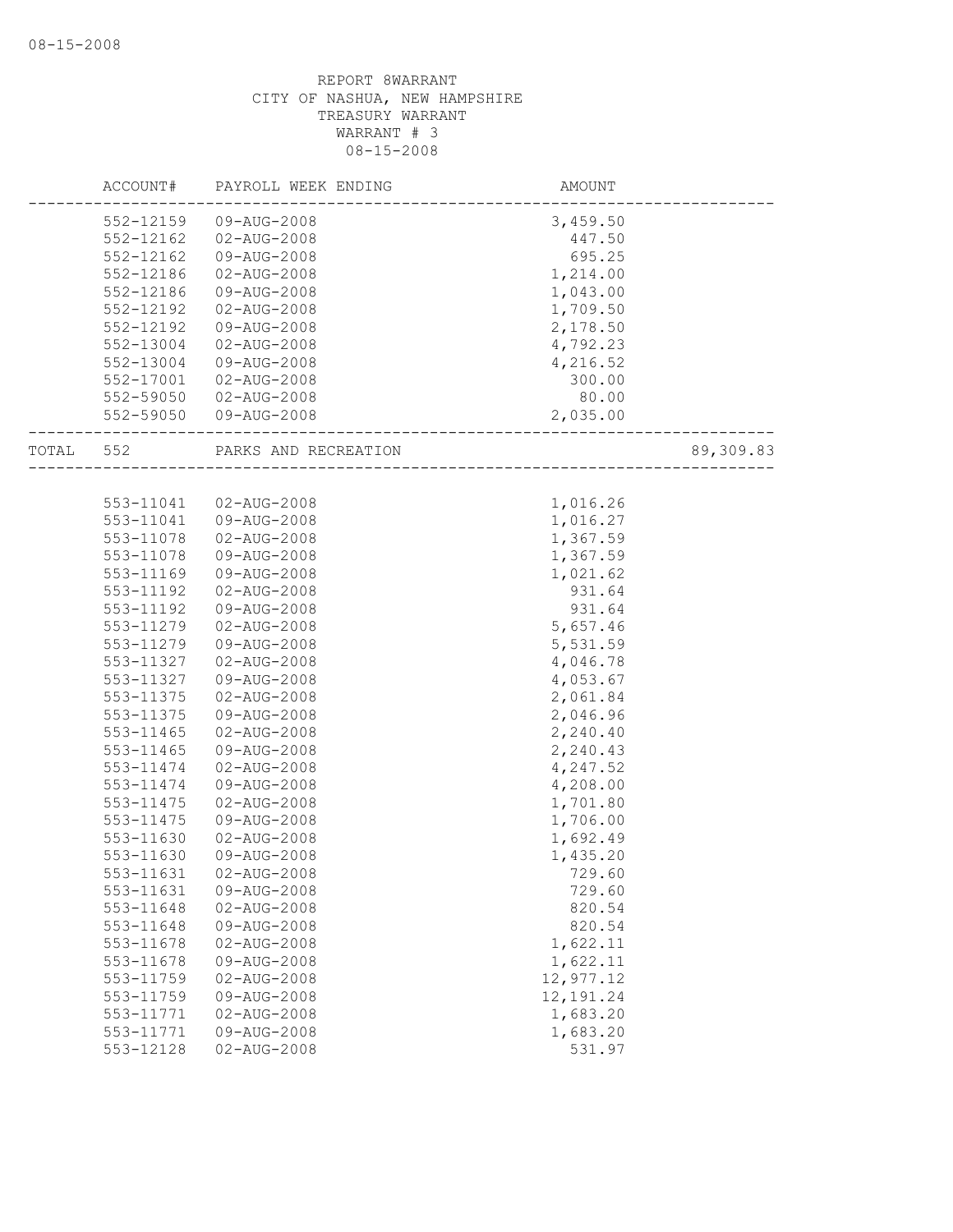|       | ACCOUNT#               | PAYROLL WEEK ENDING        | <b>AMOUNT</b>        |           |
|-------|------------------------|----------------------------|----------------------|-----------|
|       | 553-12128              | 09-AUG-2008                | 294.55               |           |
|       | 553-13004              | 02-AUG-2008                | 2,494.03             |           |
|       |                        | 553-13004 09-AUG-2008      | 496.32               |           |
|       |                        | 553-17010  02-AUG-2008     | 1,100.00             |           |
| TOTAL | 553                    | STREET DEPARTMENT          |                      | 90,318.88 |
|       |                        |                            |                      |           |
|       | 555-11024              | 02-AUG-2008                | 754.60               |           |
|       | 555-11024              | 09-AUG-2008                | 754.60               |           |
|       | 555-11058              | $02 - AUG - 2008$          | 957.28               |           |
|       | 555-11058              | 09-AUG-2008                | 957.28               |           |
|       | 555-11461              | 02-AUG-2008                | 1,446.40             |           |
|       | 555-11461              | 09-AUG-2008                | 1,446.40             |           |
|       | 555-11505              | 02-AUG-2008                | 1,150.52             |           |
|       | 555-11505              | 09-AUG-2008                | 1,150.52             |           |
|       | 555-11639              | 02-AUG-2008                | 746.80               |           |
|       | 555-11639              | 09-AUG-2008                | 746.80               |           |
|       | 555-11640              | $02 - AUG - 2008$          | 695.60               |           |
|       | 555-11640              | 09-AUG-2008                | 695.60               |           |
|       | 555-11738              | 02-AUG-2008                | 1,760.00             |           |
|       | 555-11738              | 09-AUG-2008                | 1,760.00             |           |
|       | 555-11745              | 02-AUG-2008                | 738.80               |           |
|       | 555-11745              | 09-AUG-2008                | 738.80               |           |
|       | 555-11746              | $02 - AUG - 2008$          | 1,106.97             |           |
|       | 555-11746              | 09-AUG-2008                | 1,106.97             |           |
|       | 555-13004              | 02-AUG-2008                | 297.00               |           |
|       | 555-13004              | 09-AUG-2008                | 198.00               |           |
| TOTAL | 555                    | TRAFFIC DEPARTMENT         |                      | 19,208.94 |
|       |                        |                            |                      |           |
|       |                        | 557-11161  02-AUG-2008     | 746.80               |           |
|       | 557-11161              | 09-AUG-2008                | 746.80               |           |
| TOTAL | 557                    | PARKING LOTS               |                      | 1,493.60  |
|       |                        |                            |                      |           |
|       | 561-11345<br>561-11345 | 02-AUG-2008                | 1,339.68<br>1,339.68 |           |
|       | 561-11651              | 09-AUG-2008<br>02-AUG-2008 | 835.74               |           |
|       | 561-11651              | 09-AUG-2008                | 835.74               |           |
|       | 561-11658              | 02-AUG-2008                | 1,014.70             |           |
|       | 561-11658              | 09-AUG-2008                | 1,014.70             |           |
|       | 561-12153              | $02 - AUG - 2008$          | 1,655.00             |           |
|       | 561-12153              | 09-AUG-2008                | 1,915.00             |           |
|       | 561-13004              | 09-AUG-2008                | 150.00               |           |
|       |                        |                            |                      |           |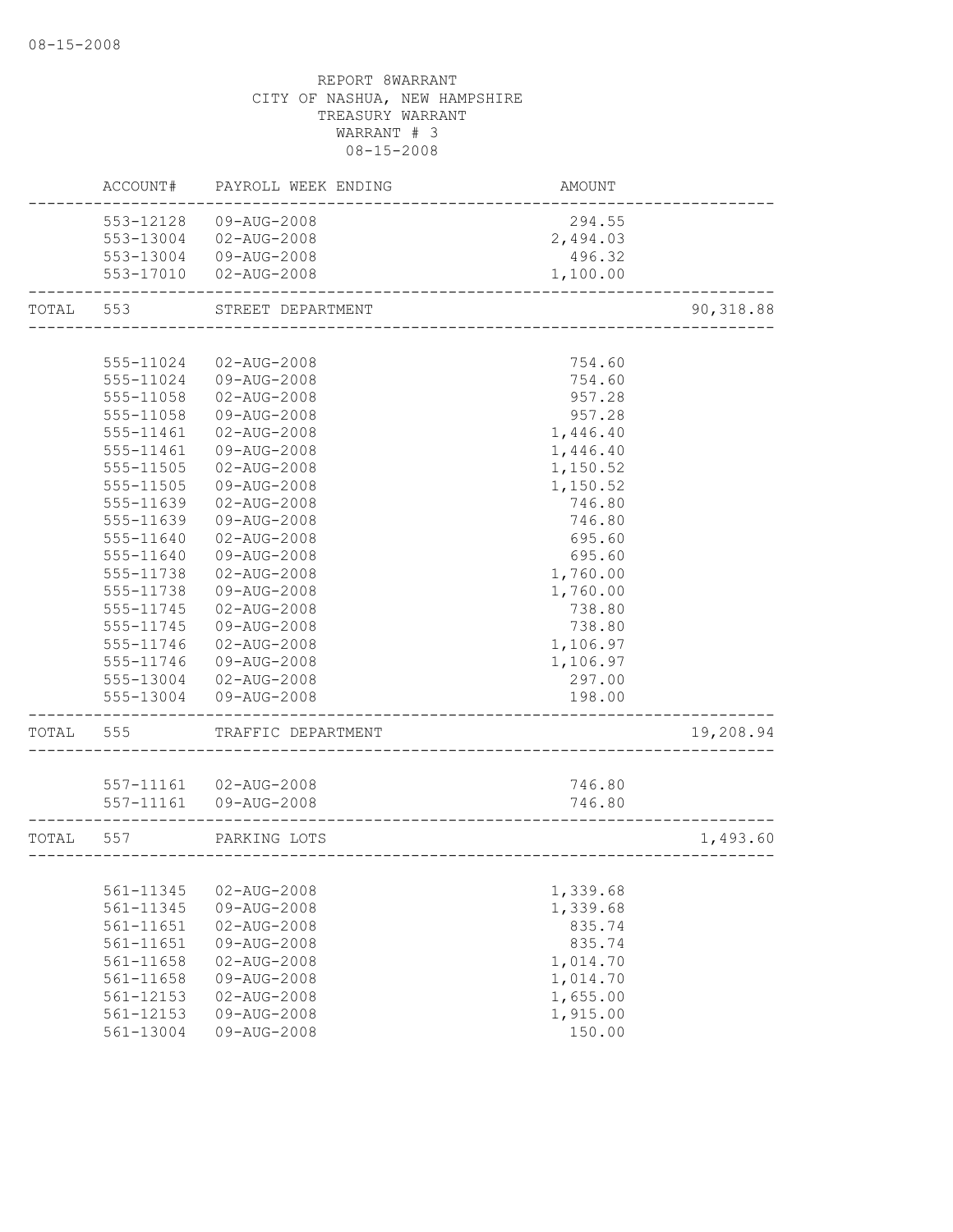|           | ACCOUNT#      | PAYROLL WEEK ENDING           | AMOUNT                                |           |
|-----------|---------------|-------------------------------|---------------------------------------|-----------|
| TOTAL 561 |               | EDGEWOOD CEMETERY             |                                       | 10,100.24 |
|           |               |                               | ------------------------------------  |           |
|           | 563-11345     | 02-AUG-2008                   | 1,126.64                              |           |
|           | 563-11345     | 09-AUG-2008                   | 1,126.64                              |           |
|           | 563-11651     | 02-AUG-2008                   | 744.15                                |           |
|           | 563-11651     | 09-AUG-2008                   | 744.15                                |           |
|           | 563-11657     | 02-AUG-2008                   | 929.81                                |           |
|           | 563-11657     | 09-AUG-2008                   | 929.81                                |           |
|           |               | 563-12153 02-AUG-2008         | 800.00                                |           |
|           |               | 563-12153 09-AUG-2008         | 800.00                                |           |
| TOTAL 563 |               | WOODLAWN CEMETERY             | _________________________             | 7,201.20  |
|           |               |                               |                                       |           |
|           | 571-11174     | 02-AUG-2008                   | 867.76                                |           |
|           |               | 571-11174   09-AUG-2008       | 867.77                                |           |
|           |               | 571-11237  02-AUG-2008        | 1,941.85                              |           |
|           |               | 571-11237  09-AUG-2008        | 1,941.86                              |           |
| TOTAL 571 |               | COMMUNITY DEVELOPMENT         | ------------------------------------- | 5,619.24  |
|           |               |                               |                                       |           |
|           | 572-11024     | 02-AUG-2008                   | 634.62                                |           |
|           | 572-11024     | 09-AUG-2008                   | 634.62                                |           |
|           | 572-11215     | 02-AUG-2008                   | 3,644.95                              |           |
|           | $572 - 11215$ | 09-AUG-2008                   | 3,644.94                              |           |
|           | 572-11238     | 02-AUG-2008                   | 841.38                                |           |
|           | 572-11238     | 09-AUG-2008                   | 841.39                                |           |
|           | 572-11450     | 02-AUG-2008                   | 1,670.34                              |           |
|           | 572-11450     | 09-AUG-2008                   | 1,670.35                              |           |
|           | 572-11522     | $02 - AUG - 2008$             | 816.64                                |           |
|           | 572-11522     | 09-AUG-2008                   | 816.64                                |           |
|           | 572-11525     | $02 - AUG - 2008$             | 1,007.85                              |           |
|           | $572 - 11525$ | 09-AUG-2008                   | 1,007.85                              |           |
|           | 572-58005     | 02-AUG-2008                   | 200.00                                |           |
|           | 572-98046     | 09-AUG-2008                   | 100.00                                |           |
|           |               | TOTAL 572 PLANNING DEPARTMENT |                                       | 17,531.57 |
|           |               | --------------------          |                                       |           |
|           | 575-11032     | 02-AUG-2008                   | 696.76                                |           |
|           | 575-11032     | 09-AUG-2008                   | 696.76                                |           |
|           | 575-11042     | $02 - AUG - 2008$             | 1,367.76                              |           |
|           | 575-11042     | 09-AUG-2008                   | 1,367.76                              |           |
|           | 575-11062     | $02 - AUG - 2008$             | 604.76                                |           |
|           | 575-11062     | 09-AUG-2008                   | 604.76                                |           |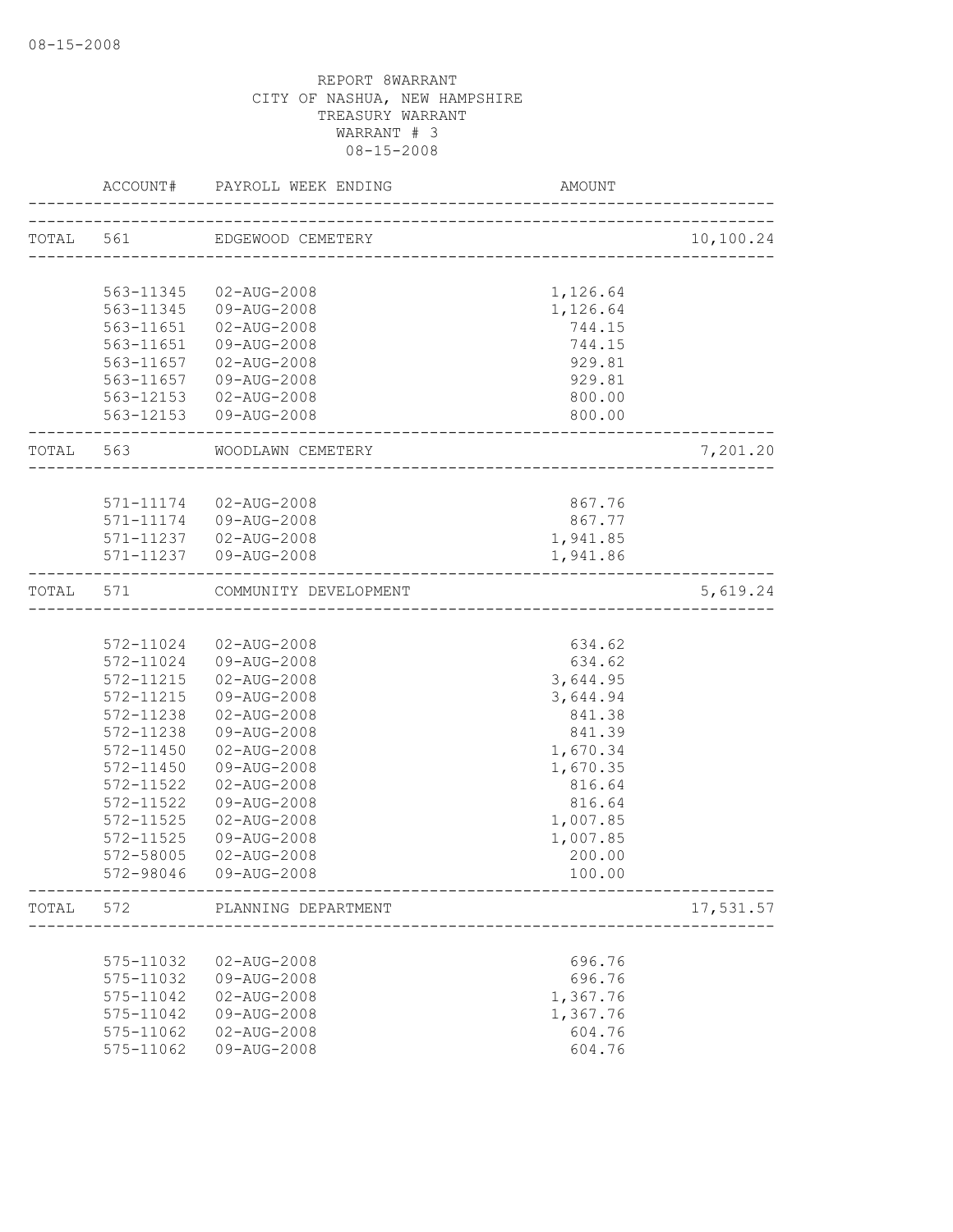|       | ACCOUNT#      | PAYROLL WEEK ENDING    | AMOUNT   |           |
|-------|---------------|------------------------|----------|-----------|
|       | 575-11189     | 02-AUG-2008            | 1,062.06 |           |
|       | 575-11189     | 09-AUG-2008            | 1,062.06 |           |
|       | 575-11246     | $02 - AUG - 2008$      | 1,697.14 |           |
|       | 575-11246     | 09-AUG-2008            | 1,697.14 |           |
|       | 575-11387     | 02-AUG-2008            | 5,755.10 |           |
|       | 575-11387     | 09-AUG-2008            | 5,755.10 |           |
|       | 575-11393     | 02-AUG-2008            | 2,312.34 |           |
|       | 575-11393     | 09-AUG-2008            | 2,312.34 |           |
|       | 575-11400     | 02-AUG-2008            | 7,409.17 |           |
|       | 575-11400     | 09-AUG-2008            | 7,409.17 |           |
|       | 575-11401     | 02-AUG-2008            | 3,996.69 |           |
|       | $575 - 11401$ | 09-AUG-2008            | 3,996.68 |           |
|       | 575-11403     | 02-AUG-2008            | 833.85   |           |
|       | 575-11403     | 09-AUG-2008            | 833.85   |           |
|       | 575-11404     | 02-AUG-2008            | 751.38   |           |
|       | 575-11404     | 09-AUG-2008            | 751.38   |           |
|       | 575-11627     | $02 - AUG - 2008$      | 589.06   |           |
|       | 575-11627     | 09-AUG-2008            | 589.06   |           |
|       | 575-12076     | 02-AUG-2008            | 1,023.94 |           |
|       | 575-12076     | 09-AUG-2008            | 851.46   |           |
|       | 575-12087     | 02-AUG-2008            | 487.89   |           |
|       | 575-12087     | 09-AUG-2008            | 406.60   |           |
|       | 575-12090     | 02-AUG-2008            | 1,201.05 |           |
|       | 575-12090     | 09-AUG-2008            | 1,171.76 |           |
|       | 575-12114     | 02-AUG-2008            | 2,063.32 |           |
|       | 575-12114     | 09-AUG-2008            | 2,103.37 |           |
|       | 575-13004     | 02-AUG-2008            | 496.53   |           |
|       | 575-13004     | 09-AUG-2008            | 489.97   |           |
| TOTAL | 575           | PUBLIC LIBRARIES       |          | 64,448.02 |
|       |               |                        |          |           |
|       | 576-11059     | 02-AUG-2008            | 1,252.76 |           |
|       | 576-11059     | 09-AUG-2008            | 1,252.76 |           |
|       | 576-11139     | 02-AUG-2008            | 244.24   |           |
|       | 576-11139     | 09-AUG-2008            | 251.88   |           |
|       | 576-11221     | 02-AUG-2008            | 1,038.98 |           |
|       | 576-11221     | 09-AUG-2008            | 1,038.98 |           |
|       |               | 576-11315 02-AUG-2008  | 1,294.20 |           |
|       | 576-11315     | 09-AUG-2008            | 1,294.20 |           |
|       | 576-11361     | 02-AUG-2008            | 4,070.37 |           |
|       | 576-11361     | 09-AUG-2008            | 6,238.71 |           |
| TOTAL | 576           | BUILDING DEPARTMENT    |          | 17,977.08 |
|       |               | 577-11067  02-AUG-2008 | 1,139.43 |           |
|       | 577-11067     | 09-AUG-2008            | 1,139.43 |           |
|       |               |                        |          |           |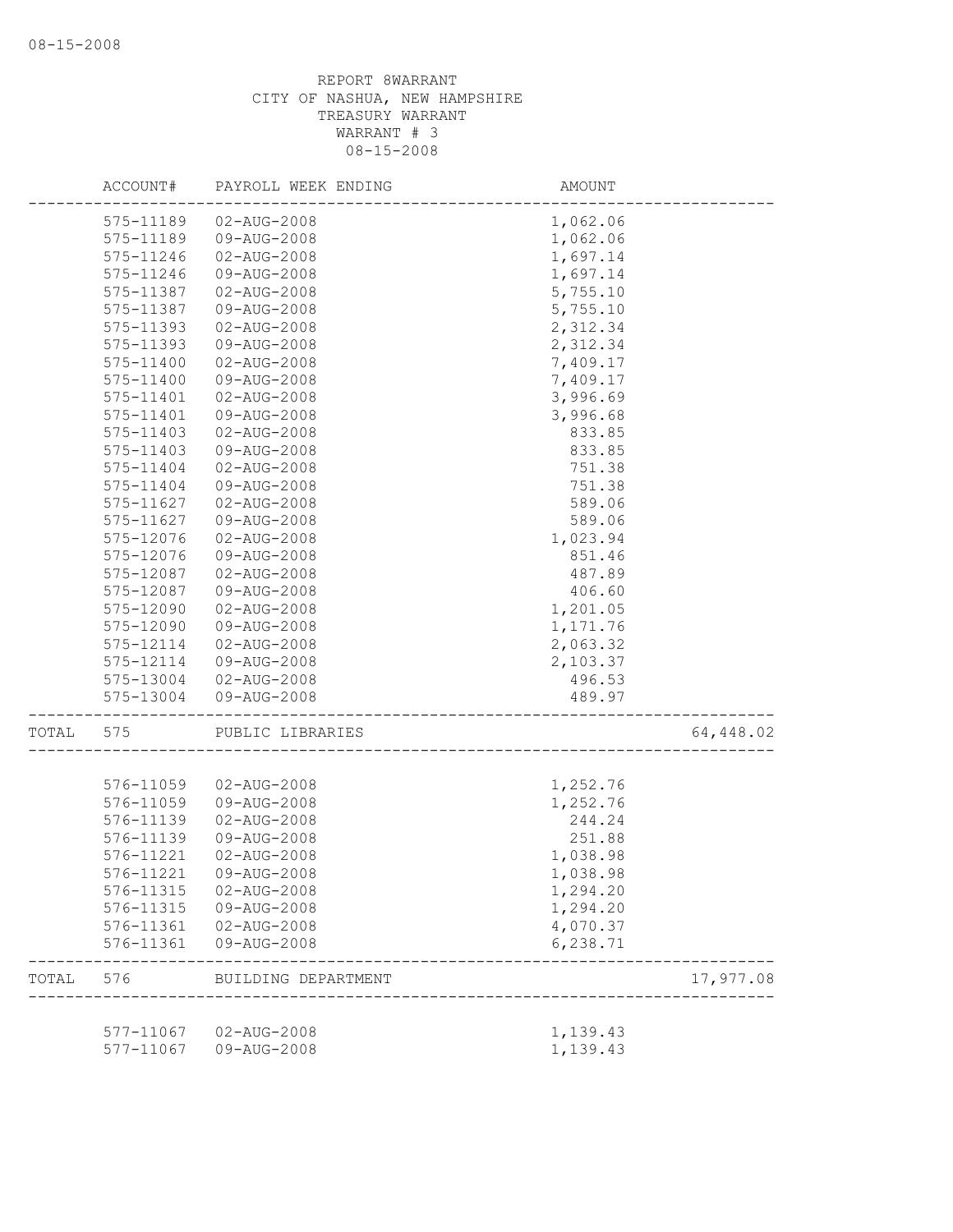|           | ACCOUNT# PAYROLL WEEK ENDING | AMOUNT      |          |
|-----------|------------------------------|-------------|----------|
|           | 577-11183  02-AUG-2008       | 1,050.79    |          |
|           |                              | 2,002.48    |          |
|           | TOTAL 577 CODE ENFORCEMENT   |             | 5,332.13 |
|           |                              |             |          |
|           | 581-11012  09-AUG-2008       | 4,089.42    |          |
| 581-11075 | 09-AUG-2008                  | 4,228.08    |          |
| 581-11081 | 09-AUG-2008                  | 2,110.70    |          |
| 581-11162 | 02-AUG-2008                  | 43, 225. 19 |          |
| 581-11162 | 09-AUG-2008                  | 42,691.87   |          |
| 581-11204 | 02-AUG-2008                  | 10,414.40   |          |
| 581-11204 | 09-AUG-2008                  | 9,692.80    |          |
| 581-11348 | 09-AUG-2008                  | 45, 429.56  |          |
| 581-11366 | 02-AUG-2008                  | 47,328.98   |          |
| 581-11366 | 09-AUG-2008                  | 46,963.65   |          |
| 581-11396 | 09-AUG-2008                  | 13,164.85   |          |
| 581-11408 | 02-AUG-2008                  | 14, 414.14  |          |
| 581-11408 | 09-AUG-2008                  | 13,647.72   |          |
| 581-11486 | 09-AUG-2008                  | 21,003.71   |          |
| 581-11515 | 09-AUG-2008                  | 2,053.27    |          |
| 581-11570 | 09-AUG-2008                  | 60,341.80   |          |
| 581-11572 | 09-AUG-2008                  | 33, 117. 47 |          |
| 581-11579 | 09-AUG-2008                  | 23,882.54   |          |
| 581-11675 | 09-AUG-2008                  | 5,769.23    |          |
| 581-11709 | 09-AUG-2008                  | 5,957.20    |          |
| 581-11711 | 09-AUG-2008                  | 2,576.94    |          |
| 581-11726 | 09-AUG-2008                  | 616,591.66  |          |
| 581-11800 | 09-AUG-2008                  | 38,400.40   |          |
| 581-11801 | 09-AUG-2008                  | 12,456.65   |          |
| 581-11802 | 09-AUG-2008                  | 12,806.92   |          |
| 581-11803 | 09-AUG-2008                  | 13,597.94   |          |
| 581-11804 | 09-AUG-2008                  | 14,795.19   |          |
| 581-11805 | 09-AUG-2008                  | 21,719.14   |          |
| 581-11812 | 09-AUG-2008                  | 2,461.00    |          |
| 581-11830 | 09-AUG-2008                  | 3,882.58    |          |
| 581-11850 | $02 - AUG - 2008$            | 1,275.00    |          |
| 581-11850 | 09-AUG-2008                  | 389.10      |          |
| 581-11860 | 09-AUG-2008                  | 6,364.86    |          |
| 581-12078 | 09-AUG-2008                  | 2,200.00    |          |
| 581-12081 | 09-AUG-2008                  | 1,327.02    |          |
| 581-12087 | 02-AUG-2008                  | 1,707.48    |          |
| 581-12087 | 09-AUG-2008                  | 1,707.48    |          |
| 581-12111 | $02 - AUG - 2008$            | $-121.70$   |          |
| 581-12111 | 09-AUG-2008                  |             |          |
| 581-12126 | 02-AUG-2008                  | 341.63      |          |
| 581-12126 | 09-AUG-2008                  | 341.63      |          |
| 581-12138 | $02 - AUG - 2008$            | 191.68      |          |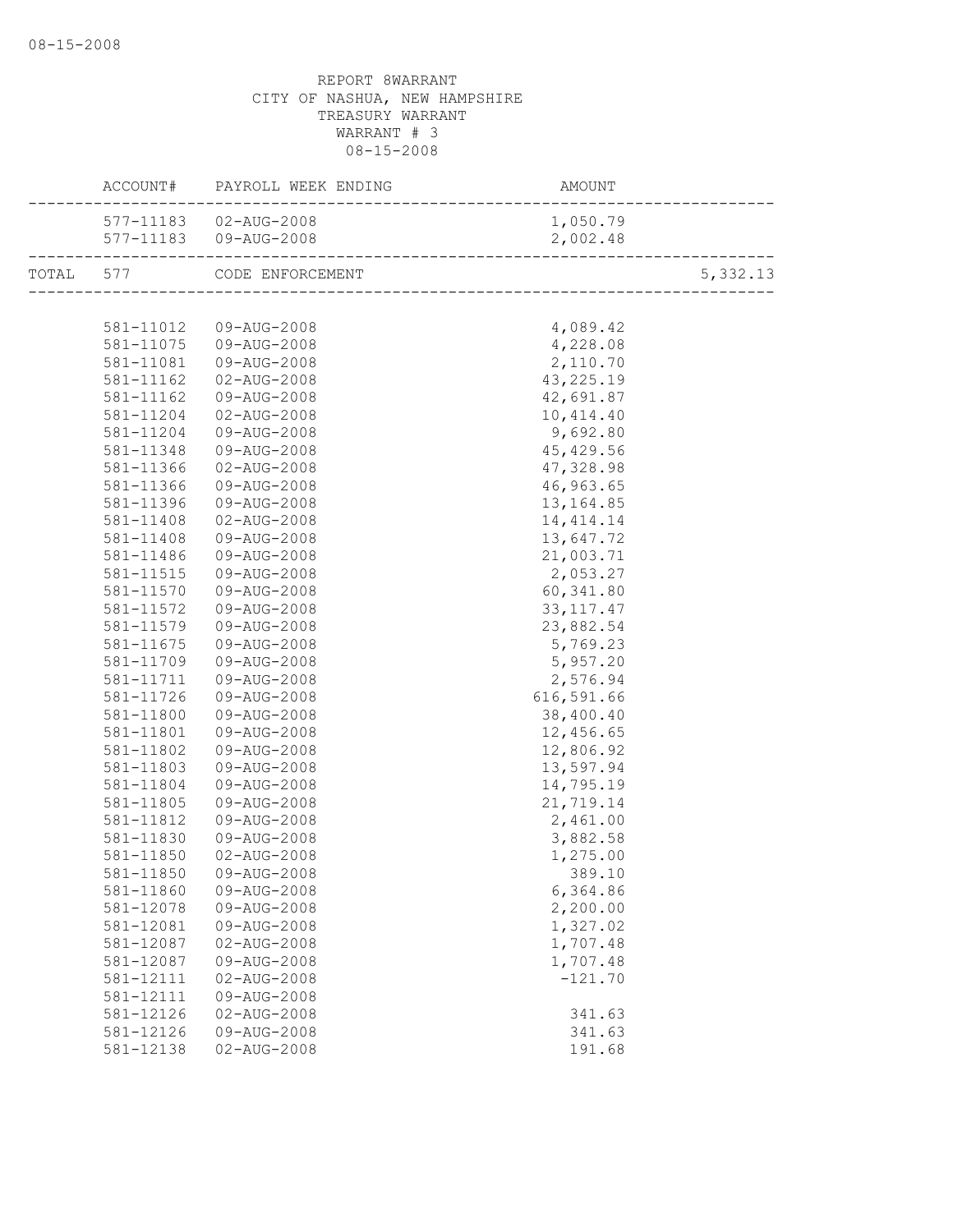|       |           | ACCOUNT# PAYROLL WEEK ENDING | AMOUNT     |              |
|-------|-----------|------------------------------|------------|--------------|
|       | 581-12138 | 09-AUG-2008                  | 3, 471.71  |              |
|       | 581-12153 | $02 - AUG - 2008$            | 4,586.75   |              |
|       | 581-12153 | 09-AUG-2008                  | 3,714.25   |              |
|       | 581-12181 | 09-AUG-2008                  | 2,171.00   |              |
|       | 581-12198 | 09-AUG-2008                  | 5,240.14   |              |
|       | 581-12201 | $02 - AUG - 2008$            |            |              |
|       | 581-13004 | $02 - AUG - 2008$            | 663.00     |              |
|       | 581-13004 | 09-AUG-2008                  | 125.00     |              |
|       | 581-13021 | 02-AUG-2008                  | 2,813.80   |              |
|       | 581-13021 | 09-AUG-2008                  | 1,861.75   |              |
|       | 581-13032 | $02 - AUG - 2008$            | 1,746.64   |              |
|       | 581-13032 | 09-AUG-2008                  | 1,968.88   |              |
|       | 581-13120 | $02 - AUG - 2008$            | 731.22     |              |
|       | 581-13120 | 09-AUG-2008                  | 222.30     |              |
|       | 581-13133 | 02-AUG-2008                  | 9,006.25   |              |
|       | 581-13133 | 09-AUG-2008                  | 64, 472.89 |              |
|       | 581-13137 | 02-AUG-2008                  | 32,698.39  |              |
|       | 581-13137 | 09-AUG-2008                  | 32,534.32  |              |
|       | 581-19000 | 09-AUG-2008                  | 6, 162.02  |              |
|       | 581-19210 | 09-AUG-2008                  | 501,072.26 |              |
|       | 581-19230 | 09-AUG-2008                  | 1,275.00   |              |
|       | 581-19240 | 09-AUG-2008                  | 612.50     |              |
| TOTAL | 581       | SCHOOL DEPARTMENT            |            | 1,881,689.25 |
|       |           |                              |            |              |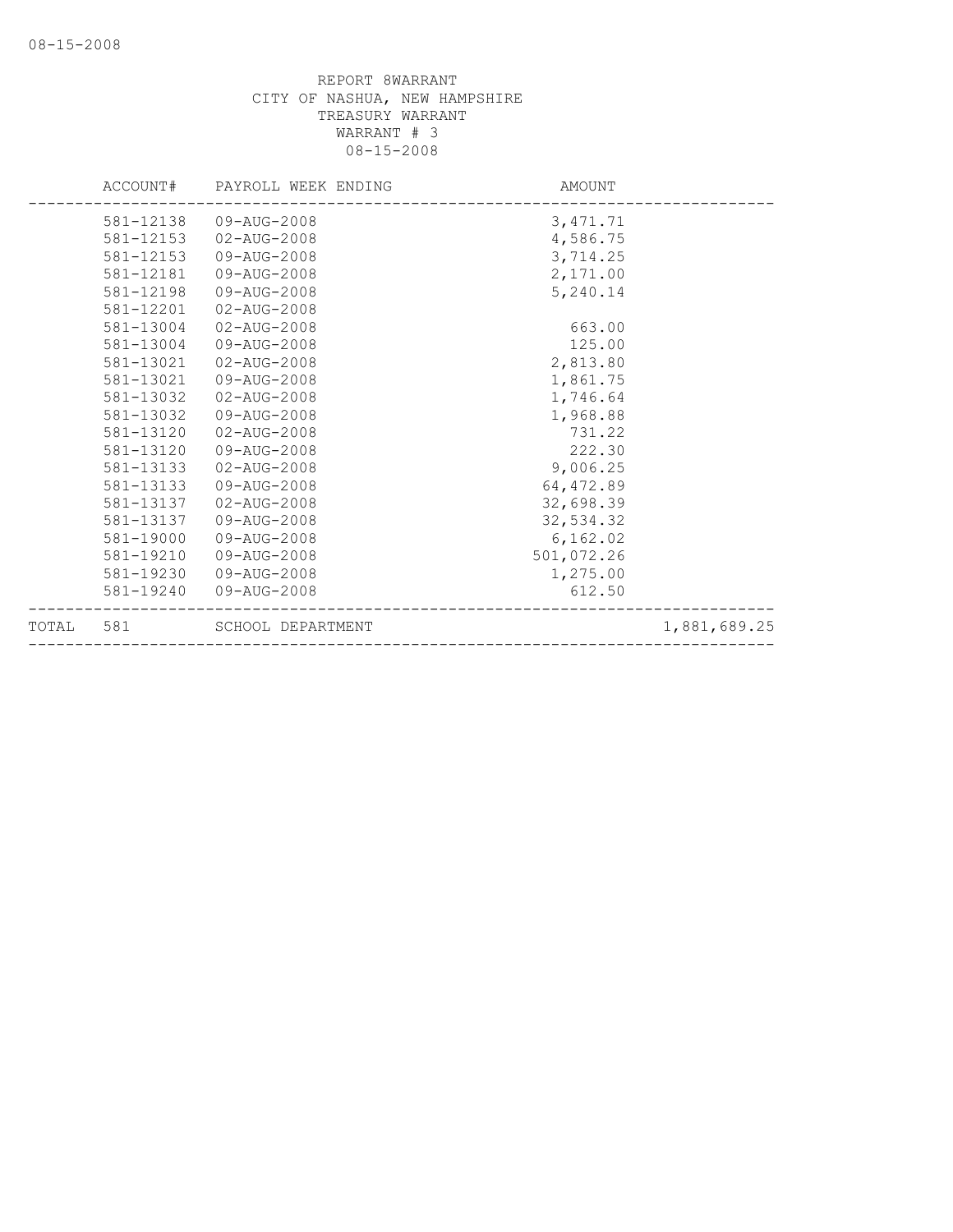|           | ACCOUNT# PAYROLL WEEK ENDING |  |  | AMOUNT |
|-----------|------------------------------|--|--|--------|
|           |                              |  |  |        |
| TOTAL 952 |                              |  |  |        |
|           |                              |  |  |        |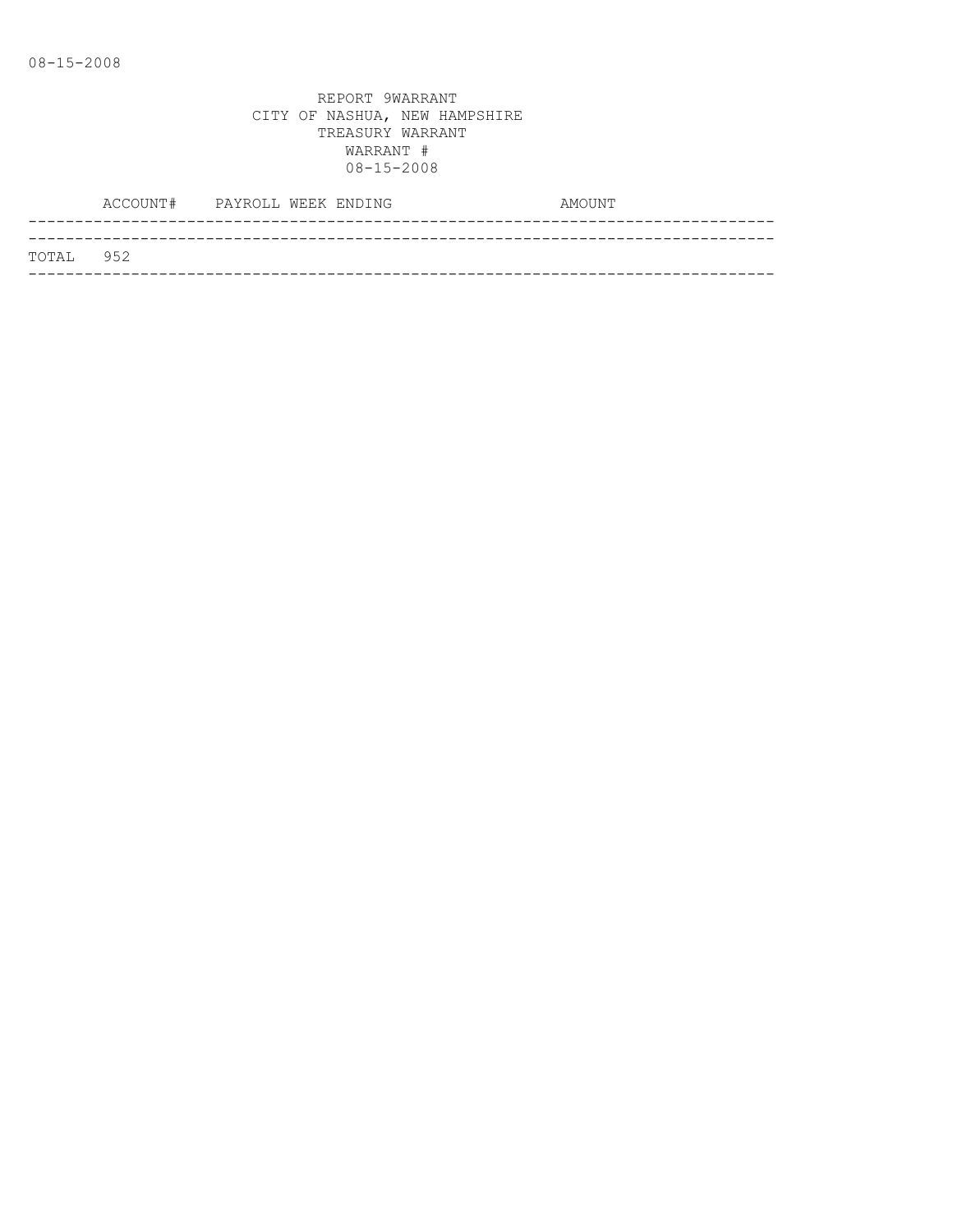| ACCOUNT#               | PAYROLL WEEK ENDING              | AMOUNT           |
|------------------------|----------------------------------|------------------|
| 801-11008              | 02-AUG-2008                      | 576.29           |
| 801-11008              | 09-AUG-2008                      | 576.28           |
| 801-11028              | 02-AUG-2008                      | 59.04            |
| 801-11028              | 09-AUG-2008                      | 59.04            |
| 801-11094              | $02 - AUG - 2008$                | 99.64            |
| 801-11094              | 09-AUG-2008                      | 99.64            |
| 801-11193              | 02-AUG-2008                      | 976.79           |
| 801-11193              | 09-AUG-2008                      | 976.79           |
| 801-11208              | 02-AUG-2008                      | 143.59           |
| 801-11208              | 09-AUG-2008                      | 143.59           |
| 801-11211              | 02-AUG-2008                      | 66.24            |
| 801-11211              | 09-AUG-2008                      | 66.24            |
| 801-11222              | $02 - AUG - 2008$                | 205.14           |
| 801-11222              | 09-AUG-2008                      | 205.14           |
| 801-11249              | $02 - AUG - 2008$                | 194.19           |
| 801-11249              | 09-AUG-2008                      | 194.19           |
| 801-11271              | 02-AUG-2008                      | 1, 117.43        |
| 801-11271              | 09-AUG-2008                      | 1, 117.43        |
| 801-11276              | $02 - AUG - 2008$                | 3,218.41         |
| 801-11276              | 09-AUG-2008                      | 4,002.40         |
| 801-11383              | 02-AUG-2008                      | 867.77           |
| 801-11383              | 09-AUG-2008                      | 867.76           |
| 801-11435              | 02-AUG-2008                      | 265.01           |
| 801-11435              | 09-AUG-2008                      | 265.01           |
| 801-11595              | 02-AUG-2008                      | 5,210.80         |
| 801-11595              | 02-AUG-2008                      | 3,710.00         |
| 801-11595              | 09-AUG-2008                      | 4,926.16         |
| 801-11595              | 09-AUG-2008                      | 3,710.00         |
| 801-11596              | $02 - AUG - 2008$                | 2,979.20         |
| 801-11596              | 09-AUG-2008                      | 3,924.90         |
| 801-11598              | $02 - AUG - 2008$<br>09-AUG-2008 | 776.80<br>776.80 |
| 801-11598<br>801-11599 | $02 - AUG - 2008$                | 1,062.93         |
| 801-11599              | $02 - AUG - 2008$                | 1,062.92         |
| 801-11599              | 09-AUG-2008                      | 1,062.92         |
| 801-11599              | 09-AUG-2008                      | 1,062.92         |
| 801-11606              | $02 - AUG - 2008$                | 691.54           |
| 801-11606              | 09-AUG-2008                      | 691.54           |
| 801-11647              | 02-AUG-2008                      | 1,442.84         |
| 801-11647              | $09 - AUG - 2008$                | 1,442.84         |
| 801-12128              | 02-AUG-2008                      | 379.21           |
| 801-12128              | 09-AUG-2008                      | 274.25           |
| 801-12594              | $02 - AUG - 2008$                | 5,593.50         |
| 801-12594              | 09-AUG-2008                      | 4,896.00         |
| 801-13004              | $02 - AUG - 2008$                | 929.64           |
| 801-13004              | $02 - AUG - 2008$                | 1,180.32         |
| 801-13004              | 02-AUG-2008                      | 168.21           |
| 801-13004              | 09-AUG-2008                      | 2,261.89         |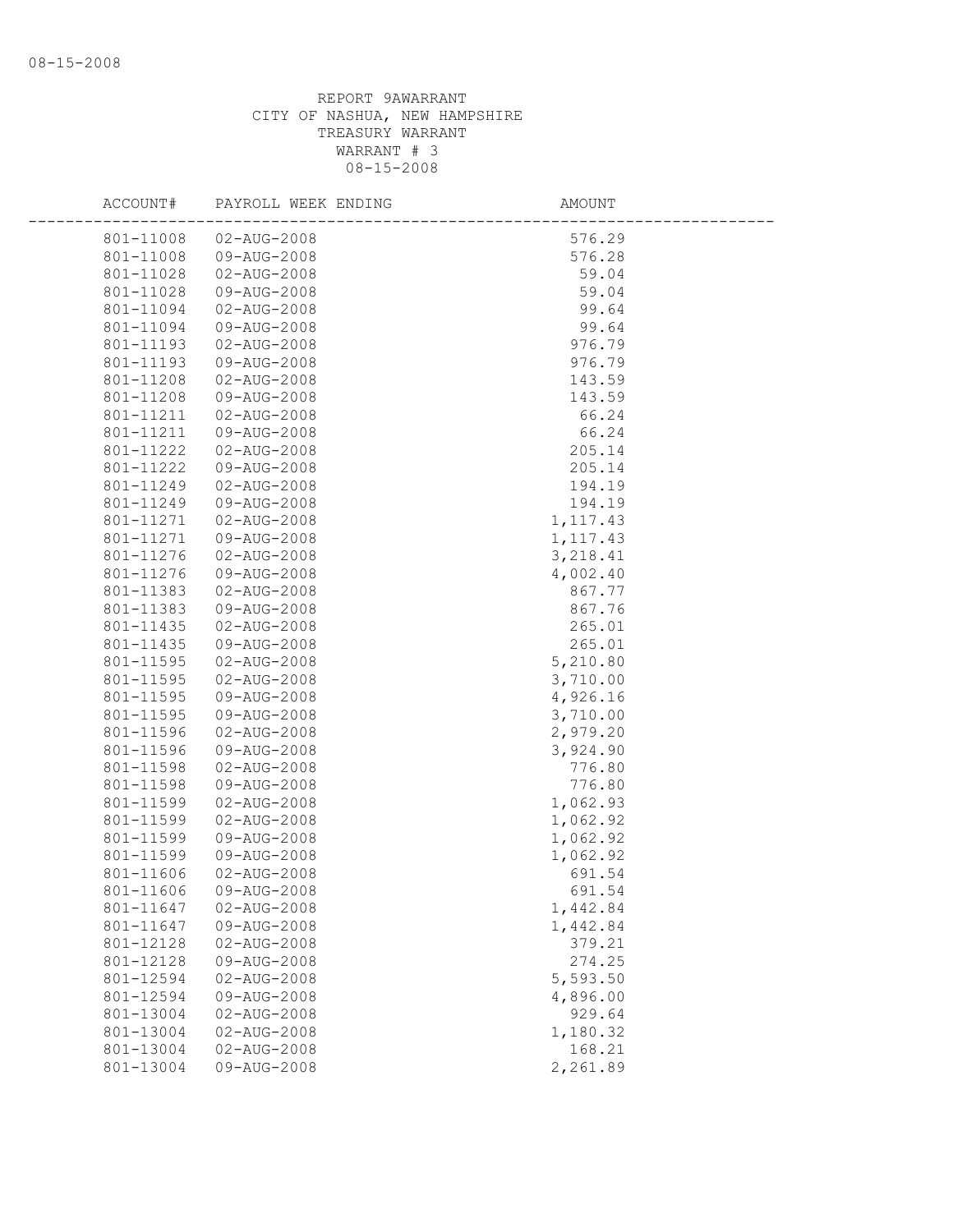|       | ACCOUNT#  | PAYROLL WEEK ENDING   | <b>AMOUNT</b>                    |           |
|-------|-----------|-----------------------|----------------------------------|-----------|
|       |           | 801-13004 09-AUG-2008 | 884.32                           |           |
|       | 801-13004 | 09-AUG-2008           | 145.65                           |           |
|       | 801-17001 | 02-AUG-2008           | 300.00                           |           |
|       | 801-59236 | 02-AUG-2008           | 397.89                           |           |
|       | 801-59236 | 09-AUG-2008           | 397.89                           |           |
|       | 801-59237 | 02-AUG-2008           | 375.26                           |           |
|       | 801-59237 | 09-AUG-2008           | 375.26                           |           |
|       | 801-59240 | 02-AUG-2008           | 136.42                           |           |
|       |           | 801-59240 09-AUG-2008 | 136.42<br>---------------------- |           |
| TOTAL | 801       | SOLID WASTE DISPOSAL  | -----------------                | 69,730.29 |
|       |           |                       |                                  |           |
|       | 802-11028 | 02-AUG-2008           | 401.48                           |           |
|       | 802-11028 | 02-AUG-2008           | 188.93                           |           |
|       | 802-11028 | 09-AUG-2008           | 401.48                           |           |
|       | 802-11028 | 09-AUG-2008           | 188.93                           |           |
|       | 802-11064 | 02-AUG-2008           | 136.42                           |           |
|       | 802-11064 | $02 - AUG - 2008$     | 136.42                           |           |
|       | 802-11064 | 09-AUG-2008           | 136.42                           |           |
|       | 802-11064 | 09-AUG-2008           | 136.42                           |           |
|       | 802-11091 | 02-AUG-2008           | 1,075.15                         |           |
|       | 802-11091 | 09-AUG-2008           | 1,075.15                         |           |
|       | 802-11092 | $02 - AUG - 2008$     | 1,457.20                         |           |
|       | 802-11092 | 09-AUG-2008           | 730.80                           |           |
|       | 802-11094 | 02-AUG-2008           | 298.89                           |           |
|       | 802-11094 | 02-AUG-2008           | 298.91                           |           |
|       | 802-11094 | 09-AUG-2008           | 298.89                           |           |
|       | 802-11094 | 09-AUG-2008           | 298.91                           |           |
|       | 802-11096 | 02-AUG-2008           | 915.17                           |           |
|       | 802-11096 | 09-AUG-2008           | 915.17                           |           |
|       | 802-11102 | 02-AUG-2008           | 940.99                           |           |
|       | 802-11102 | 09-AUG-2008           | 940.99                           |           |
|       | 802-11105 | 02-AUG-2008           | 1,058.23                         |           |
|       | 802-11105 | 09-AUG-2008           | 987.44                           |           |
|       | 802-11155 | 02-AUG-2008           | 1,039.21                         |           |
|       | 802-11155 | 09-AUG-2008           | 1,039.21                         |           |
|       | 802-11157 | $02 - AUG - 2008$     | 795.52                           |           |
|       | 802-11157 | 09-AUG-2008           | 784.00                           |           |
|       | 802-11158 | $02 - AUG - 2008$     | 1,662.16                         |           |
|       | 802-11158 | 09-AUG-2008           | 1,683.20                         |           |
|       | 802-11208 | $02 - AUG - 2008$     | 95.73                            |           |
|       | 802-11208 | $02 - AUG - 2008$     | 47.86                            |           |
|       | 802-11208 | 09-AUG-2008           | 95.73                            |           |
|       | 802-11208 | 09-AUG-2008           | 47.86                            |           |
|       | 802-11211 | $02 - AUG - 2008$     | 264.98                           |           |
|       | 802-11211 | $02 - AUG - 2008$     | 397.47                           |           |
|       | 802-11211 | 09-AUG-2008           | 264.98                           |           |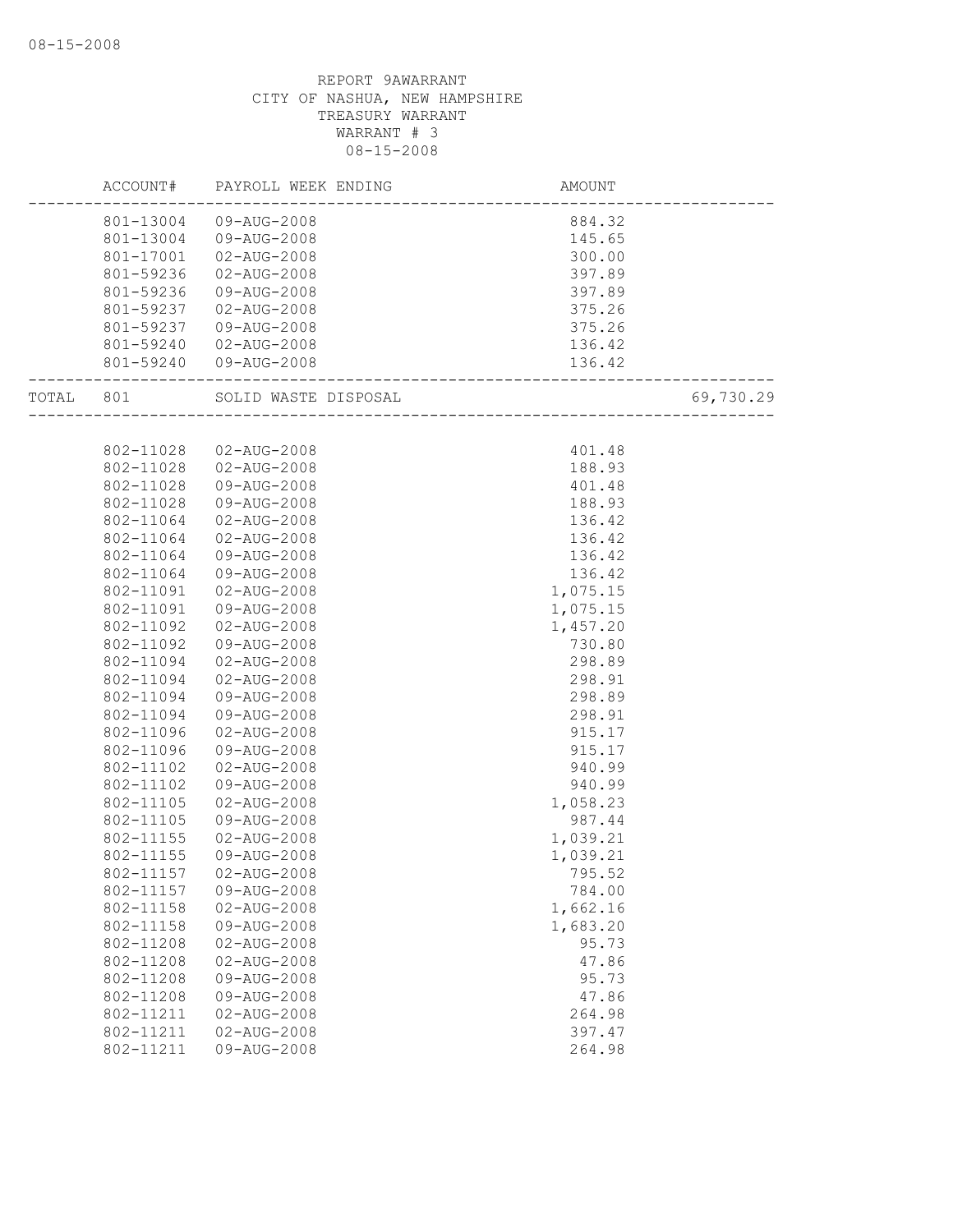| ACCOUNT#               | PAYROLL WEEK ENDING        | AMOUNT               |
|------------------------|----------------------------|----------------------|
| 802-11211              | 09-AUG-2008                | 397.46               |
| 802-11222              | 02-AUG-2008                | 205.14               |
| 802-11222              | 09-AUG-2008                | 205.14               |
| 802-11249              | 02-AUG-2008                | 194.19               |
| 802-11249              | $02 - AUG - 2008$          | 194.19               |
| 802-11249              | 09-AUG-2008                | 194.19               |
| 802-11249              | 09-AUG-2008                | 194.19               |
| 802-11260              | 02-AUG-2008                | 1,760.00             |
| 802-11260              | 09-AUG-2008                | 1,760.00             |
| 802-11270              | 02-AUG-2008                | 1,060.46             |
| 802-11270              | 09-AUG-2008                | 1,060.46             |
| 802-11333              | 02-AUG-2008                | 1,042.06             |
| 802-11333              | 09-AUG-2008                | 1,042.06             |
| 802-11435              | 02-AUG-2008                | 441.69               |
| 802-11435              | 02-AUG-2008                | 176.68               |
| 802-11435              | 09-AUG-2008                | 441.69               |
| 802-11435              | 09-AUG-2008                | 176.68               |
| 802-11480              | $02 - AUG - 2008$          | 3,345.36             |
| 802-11480              | 09-AUG-2008                | 3,366.40             |
| 802-11513              | $02 - AUG - 2008$          | 6,097.12             |
| 802-11513              | 09-AUG-2008                | 6, 156.15            |
| 802-11514              | 02-AUG-2008                | 2,644.80             |
| 802-11514              | 09-AUG-2008                | 2,713.23             |
| 802-11681              | $02 - AUG - 2008$          | 305.96               |
| 802-11681              | 02-AUG-2008                | 1,223.86             |
| 802-11681              | 09-AUG-2008                | 305.96               |
| 802-11681              | 09-AUG-2008                | 1,223.86             |
| 802-11693              | 02-AUG-2008                | 1,172.39             |
| 802-11693              | 09-AUG-2008                | 1,172.39             |
| 802-11763              | 02-AUG-2008                | 173.55               |
| 802-11763              | 02-AUG-2008                | 694.22               |
| 802-11763              | 09-AUG-2008                | 173.55               |
| 802-11763              | 09-AUG-2008                | 694.22               |
| 802-11764              | $02 - AUG - 2008$          | 1,150.52             |
| 802-11764              | 09-AUG-2008                | 1,150.52             |
| 802-12154<br>802-12154 | 02-AUG-2008<br>09-AUG-2008 | 860.00               |
|                        | 09-AUG-2008                | 1,039.75             |
| 802-12203              |                            | 480.00               |
| 802-13004<br>802-13004 | 02-AUG-2008<br>02-AUG-2008 | 1,484.70<br>3,488.34 |
| 802-13004              | 09-AUG-2008                | 1,765.04             |
| 802-13004              | 09-AUG-2008                | 2,795.42             |
| 802-17001              | 09-AUG-2008                | 300.00               |
| 802-17010              | 02-AUG-2008                | 1,100.00             |
| 802-59236              | 02-AUG-2008                | 397.88               |
| 802-59236              | 09-AUG-2008                | 397.88               |
| 802-59237              | $02 - AUG - 2008$          | 1,093.43             |
| 802-59237              | 09-AUG-2008                | 1,093.43             |
|                        |                            |                      |